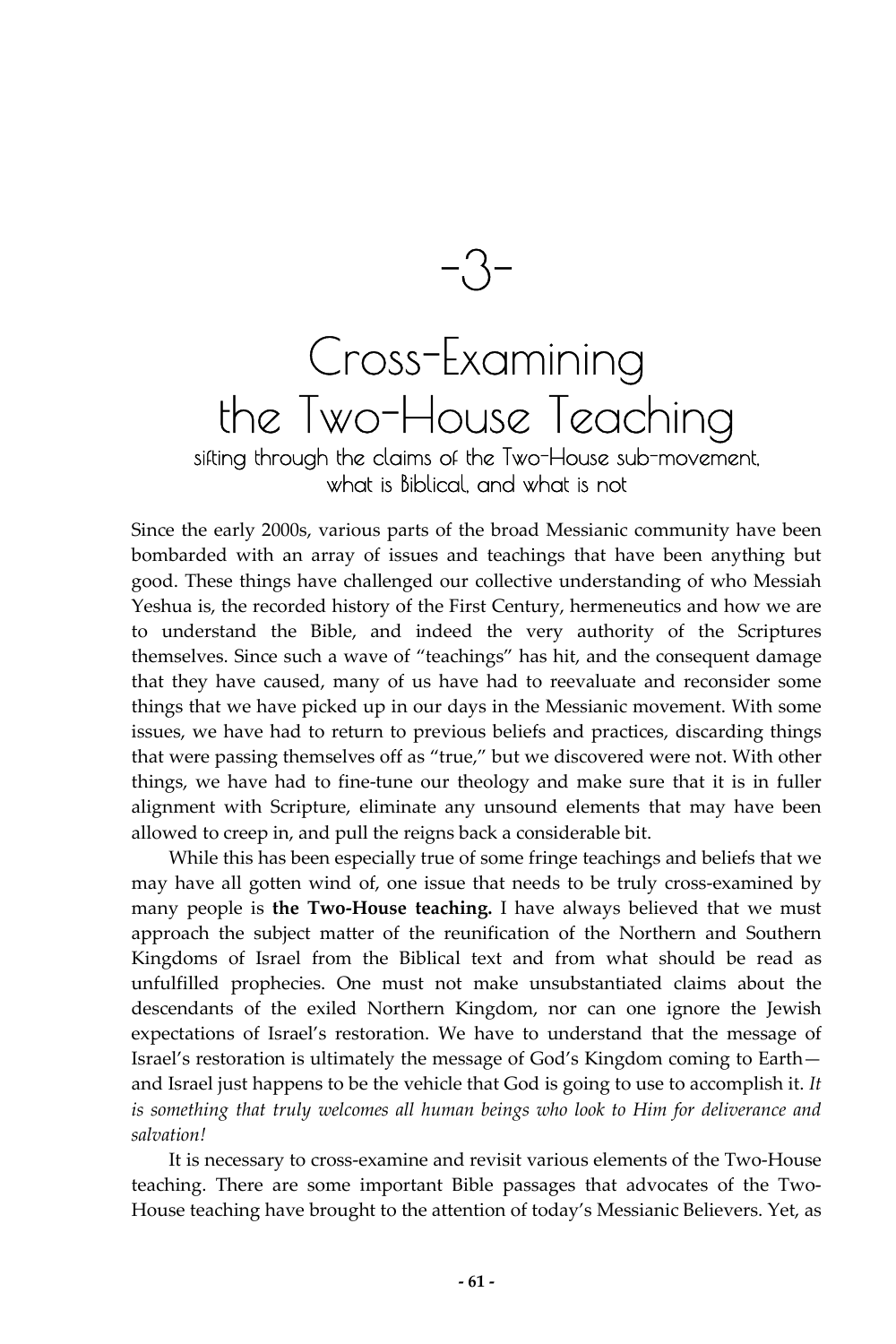with many theological issues which have to be frequently fine-tuned, we will be examining some aspects of the Two-House teaching that are assumed to be true by many proponents and adherents of it, but Biblically and historically are overstated, or even unsustainable.

## Contemplating Israel's Restoration

A major issue in theology today is determining what the purpose of the Messiah coming to Earth was, aside from being sacrificed for the sins of fallen humanity at Golgotha (Calvary) and providing permanent atonement and forgiveness to those who look to Him. Many are of the mistaken impression that Yeshua came to inaugurate a new program via the establishment of "the Church," when in actuality this is not attested to in any of His teachings or in the testimony of the Apostles. Yeshua the Messiah came to bring about the restoration of Israel (Matthew 16:18; cf. Jeremiah 33:6-8).**<sup>1</sup>** This restoration was to involve both the tribes of Jacob and the nations at large (Isaiah 49:6). **The God of Israel has always had a global vision of saving all members of the human race who would recognize Him.** While Israel is His chosen nation, it is nevertheless to function as the vehicle for Him to communicate His truth to the entire world. When one recognizes the God of Israel as the One True God, that person then becomes a part of the community, or Kingdom realm, of Israel. The salvation of every person is innately connected to Israel, and its prophesied restoration.

The Apostle Paul recognized this global vision as he was specially commissioned to be the "apostle of the nations**2**" (Romans 11:13, LITV). For his time in the First Century, Paul had the training of a Jewish rabbi and was a Roman citizen, so he could go out into the Mediterranean basin and ably testify to others about the God of Israel and His Son, Yeshua, to both Diaspora Jews and diverse groups of people. Paul plainly wrote non-Jewish Believers in Asia Minor that prior to their salvation experience they were separate from the Commonwealth of Israel, yet as a result of their faith they had been "brought near":

"Therefore remember that formerly you, the Gentiles in the flesh, who are called 'Uncircumcision' by the so-called 'Circumcision,' *which is* performed in the flesh by human hands—*remember* that you were at that time separate from Messiah, excluded from the commonwealth of Israel, and strangers to the covenants of promise, having no hope and without God in the world. But now in Messiah Yeshua you who formerly were far off have been brought near by the blood of Messiah" (Ephesians 2:11-13).

What does it mean to be "brought near"? The Torah testifies of Ancient Israel, "For what great nation is there that has a god so near to it as is the LORD our God whenever we call on Him?" (Deuteronomy 4:7). Psalm 148:14 exclaims, "And He

**<sup>1</sup>** For a further discussion of this issue, consult the author's article "When Did 'the Church' Begin?" appearing in *Introduction to Things Messianic*) as well the examination of Matthew 16:18-19 in his publication, *Are Non-Jewish Believers Really a Part of Israel?* 

<sup>&</sup>lt;sup>2</sup> Grk. ethnōn apostolos (έθνων άπόστολος).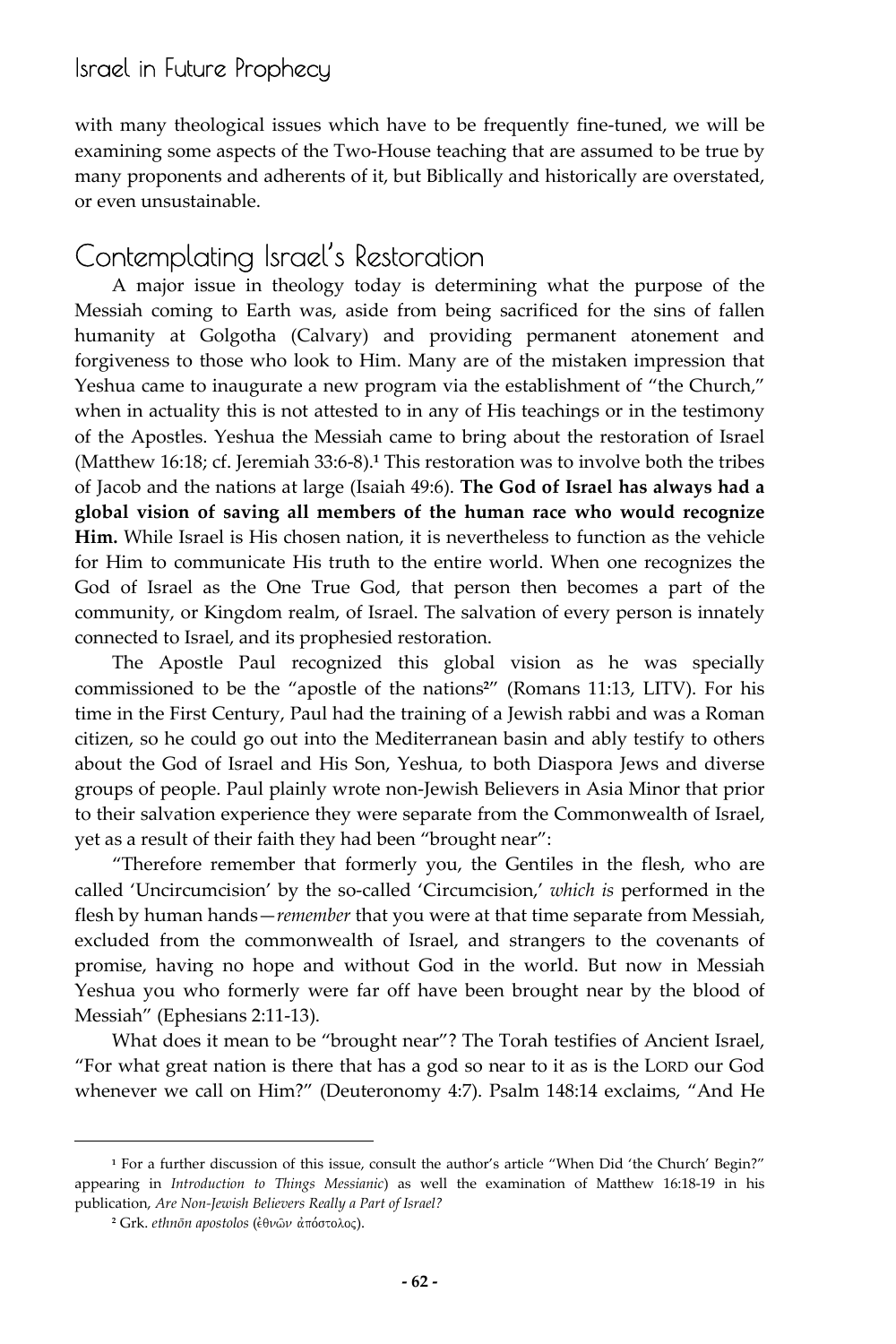has lifted up a horn for His people, praise for all His godly ones; *even* for the sons of Israel, a people near to Him. Praise the LORD!" When those from the nations have recognized Israel's Messiah, it is clear that they have been made one with their Jewish brethren within the Commonwealth of Israel, *tēs politeias tou Israēl* ( $\tau$ ŋ̂ς πολιτείας τοῦ Ἰσραὴλ). The Greek word *politeia* (πολιτεία), rendered as "commonwealth" or "citizenship" (NIV),**<sup>3</sup>** means "**the right to be a member of a sociopolitical entity,** *citizenship*" (*BDAG*).**<sup>4</sup>** Paul's further writing specifies how non-Jewish Believers are to be regarded as a part of the community of Israel:

"So then you are no longer strangers and aliens, but you are fellow citizens with the saints, and are of God's household, having been built on the foundation of the apostles and prophets, Messiah Yeshua Himself being the corner *stone*, in whom the whole building, being fitted together, is growing into a holy temple in the Lord, in whom you also are being built together into a dwelling of God in the Spirit…the Gentiles are fellow heirs and fellow members of the body, and fellow partakers of the promise in Messiah Yeshua through the gospel" (Ephesians 2:19- 22; 3:6).

The term *sumpolitēs* (συμπολίτης) means "*fellow-citizen/compatriot*" (*BDAG*).<sup>5</sup> Paul definitely believed that non-Jews who recognize Israel's Messiah have been given citizenship in the Kingdom realm of Israel, even though they are not ethnically or culturally Jewish. Such persons certainly benefit from the rich root of Israel (cf. Romans 11:18), **but** they also have a definite responsibility to live appropriately as a part of this, in holiness, as well (cf. 1 Peter 2:9-10).

Many non-Jewish Believers who have entered into the Messianic community are of the strong conviction that they are a part of the polity of Israel, along with their fellow Jewish Believers, and that God's Torah is relevant instruction for them. There are many open-minded Messianic Jewish congregational leaders who have no problem with considering such people a part of Israel along with them, *provided* that there is an extreme level of respect and sensitivity realized for Jewish concerns (cf. Romans 11:21, 29). Paul himself, in telling the non-Jewish Believers in Rome that they had been grafted into Israel's olive tree, also warned how they could be broken off from it because of arrogance issued against the natural Jewish branches (Romans 11:17-18).

While aspects of the Messianic lifestyle and Torah observance tend to garner a great deal of attention (especially considering that they involve one's day-to-day activities), all of those who compose the Messianic movement and consider themselves as being a part of an enlarged Kingdom realm of Israel—need to recognize that the prophecies detailing Israel's restoration somehow involve "them." But how they *specifically involve* "them" has been a question generating a variety of answers. Much confusion has been caused by errant teachings such as the pre-tribulation rapture, built upon a dispensational foundation of God having

**<sup>3</sup>** "community" (REB/*Lattimore*); "citizens" (Common English Bible).

**<sup>4</sup>** *BDAG*, 845.

**<sup>5</sup>** Ibid., 959.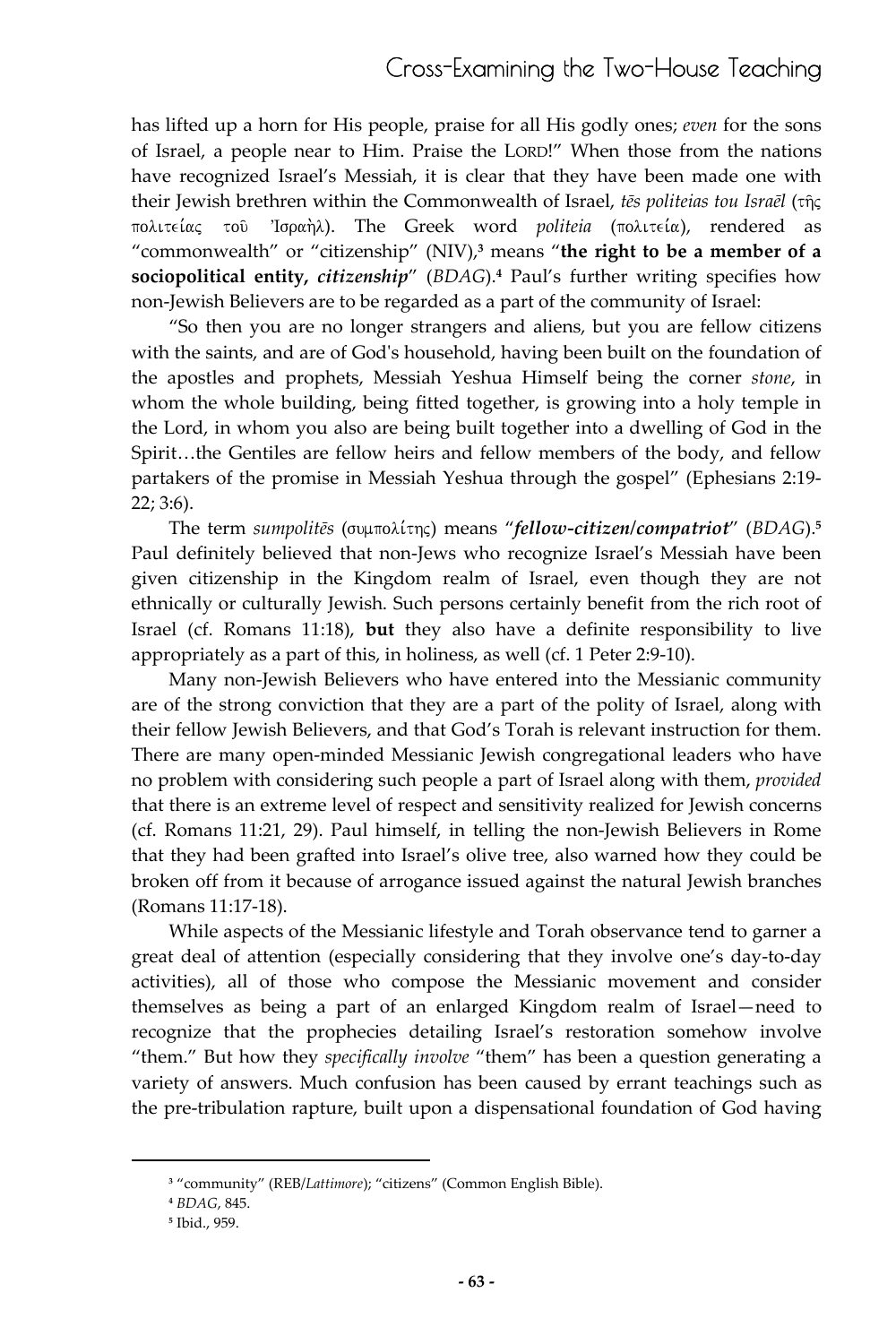two groups of elect, Israel and "the Church." Obviously, when such a presupposition is removed—and Bible readers can be more honest with what "after the tribulation of those days" means (cf. Matthew 24:29-31)**6**—then end-time prophecies which regard Israel's restoration can be viewed as being far more applicable *and relevant* to all of those within today's Messianic movement. Such prophecies, while including participation within Tribulation-period events, also involve a larger anticipated restoration of Israel *beyond* the rebirth of the State of Israel and a return of many Jewish people to the Holy Land—as important as these have undeniably been.

When we review the prophecies of Israel's end-time restoration, a major, and frequently overlooked component of it, is the reunion the House of Judah and the exiled House of Israel, or Ephraim**7**—those of the Southern and Northern Kingdoms of Israel which divided following the death of King Solomon. Judah, of course, may be rightly considered to largely compose today's Jewish people, who have been the principal torchbearers of Israel for over two-and-a-half millennia. Ephraim composes the descendants of the exiled Northern Kingdom of Israel that was taken corporately away into Assyrian exile and deported. Various pockets of people found in remote corners of Southeast Asia, South Asia, the Middle East, Central Africa, and the Eastern Mediterranean basin, have claimed, at one point or another, to be their descendants—and today can even be recognized as their descendants by various Jewish historians and/or religious authorities in modern Israel.

According to Biblical prophecy, the Lord is going to restore those of the Northern and Southern Kingdoms of Israel in the Last Days. God's plan has always been that by restoring Israel the message of salvation may finally reach to the ends of the Earth (cf. Matthew 24:14). The challenge is with understanding who is to be reunited in the Last Days. **Do we leave much of this to our Sovereign Creator to determine when all is completed—or should we appropriate this role for ourselves?** What are some of the issues that have arisen?

The controversy which has arisen in the Messianic community, known as "the Two Houses of Israel," has grown steadily since the mid-to-late 1990s. Many non-Jewish Believers, who have been led to embrace their Hebraic Roots, consider themselves to be a part of the Commonwealth of Israel (Ephesians 2:11-13) or the Israel of God (Galatians 6:16), grafted-in to the olive tree (Romans 11:17-18), along with their fellow Jewish Believers. But this is not just on a spiritual or citizenship/membership level, but also on a physical level. They (strongly) assert themselves to be "of Ephraim," meaning that they are convinced that they must be descendants of the exiled Northern Kingdom of Israel deported as captives by Assyria in 722-721 B.C.E. Suffice it to say, in many sectors this viewpoint is seen by Messianic Jews with some extreme skepticism, if not hostility.

**<sup>6</sup>** For a detailed study, consult the author's report *The Dangers of Pre-Tribulationism.* 

**<sup>7</sup>** Isaiah 11:12; Jeremiah 3:18; 30:3; 31:31; 33:7, 14; 50:4, 20; Ezekiel 37:15-28; Hosea 1:11; Zechariah 8:13; 9:13; Hebrews 8:8, et. al.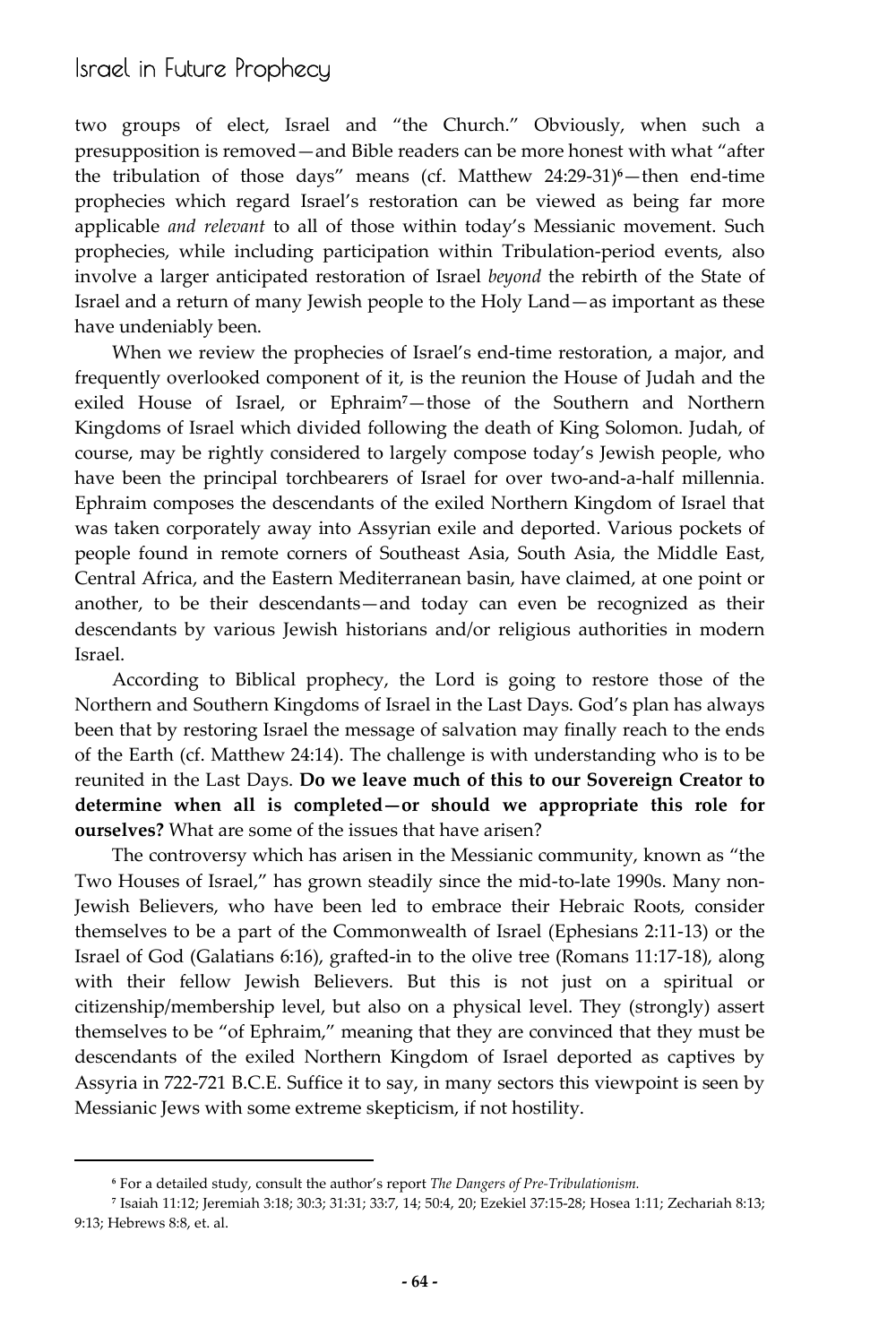While there are doubtlessly problems which have been caused by many proponents and popular voices promoting the Two-House teaching, it is also true that there are claims being made from Biblical history and future prophecy which must be evaluated.

## The Exile of the Northern Kingdom of Israel

The period of Ancient Israel's history that directly affects the subject matter commonly called or referenced as "the Two Houses of Israel," concerns the Divided Kingdom era which occurred following the reigns of Kings David and Solomon.**<sup>8</sup>** Because of the intense idolatry and apostasy of King Solomon, God decreed that following his death, ten of the tribes would break away from the Kingdom of Israel, being given to his servant Jeroboam:

"So the LORD said to Solomon, 'Because you have done this, and you have not kept My covenant and My statutes, which I have commanded you, I will surely tear the kingdom from you, and will give it to your servant. Nevertheless I will not do it in your days for the sake of your father David, *but* I will tear it out of the hand of your son. However, I will not tear away all the kingdom, *but* I will give one tribe to your son for the sake of My servant David and for the sake of Jerusalem which I have chosen" (1 Kings 11:11-13).

Ancient Israel quantitatively experienced a split into two different Kingdoms or Houses: the Northern House or Kingdom of Israel, also known as Ephraim, and the Southern House or Kingdom of Judah. Judah primarily consisted of the tribes of Judah, Benjamin, and some Levites. Ephraim summarily entailed the remaining ten tribes: Reuben, Simeon, Levi, Zebulun, Issachar, Dan, Gad, Asher, Naphtali, Manasseh, and Ephraim (the last two represent "Joseph"). The Divided Kingdom era (Tenth-Eighth Centuries B.C.E.) is a rather complicated period of Ancient Israelite history, largely having to do with how the Southern Kingdom of Judah continued to be ruled by the House of David, and the Northern Kingdom of Israel/Ephraim was ruled by a series of successive royal dynasties. The impression that one gets, from surveying the Books of Kings and Chronicles,**<sup>9</sup>** is that corruption and idolatry were rampant all over Israel, although the Southern Kingdom was a bit more godly.

While problems with sin and infidelity to the LORD God were present in both the Southern and Northern Kingdoms, the Northern Kingdom of Israel/Ephraim had a particular problem with idolatry from the very beginning. This is best evidenced by its first king, Jeroboam, setting up temples for golden calf worship and proclaiming, "behold your gods, O Israel, that brought you up from the land of Egypt" (1 Kings 12:28). Jeroboam's justification for setting up high places in Bethel and Dan (1 Kings 12:29) was his concern that if the people of the newly established

**<sup>8</sup>** For a summary of this time, consult C.F. Pfeiffer, "Israel, History of the People of: Divided Kingdom," in *ISBE*, 2:916-918; B.E. Kelle and B.A. Strawn, "History of Israel 5: Assyrian Period," in *Dictionary of the Old Testament Historical Books*, pp 458-478.

**<sup>9</sup>** Consult the summaries provided for the Books of Kings and Books of Chronicles in the author's workbook *A Survey of the Tanach for the Practical Messianic.*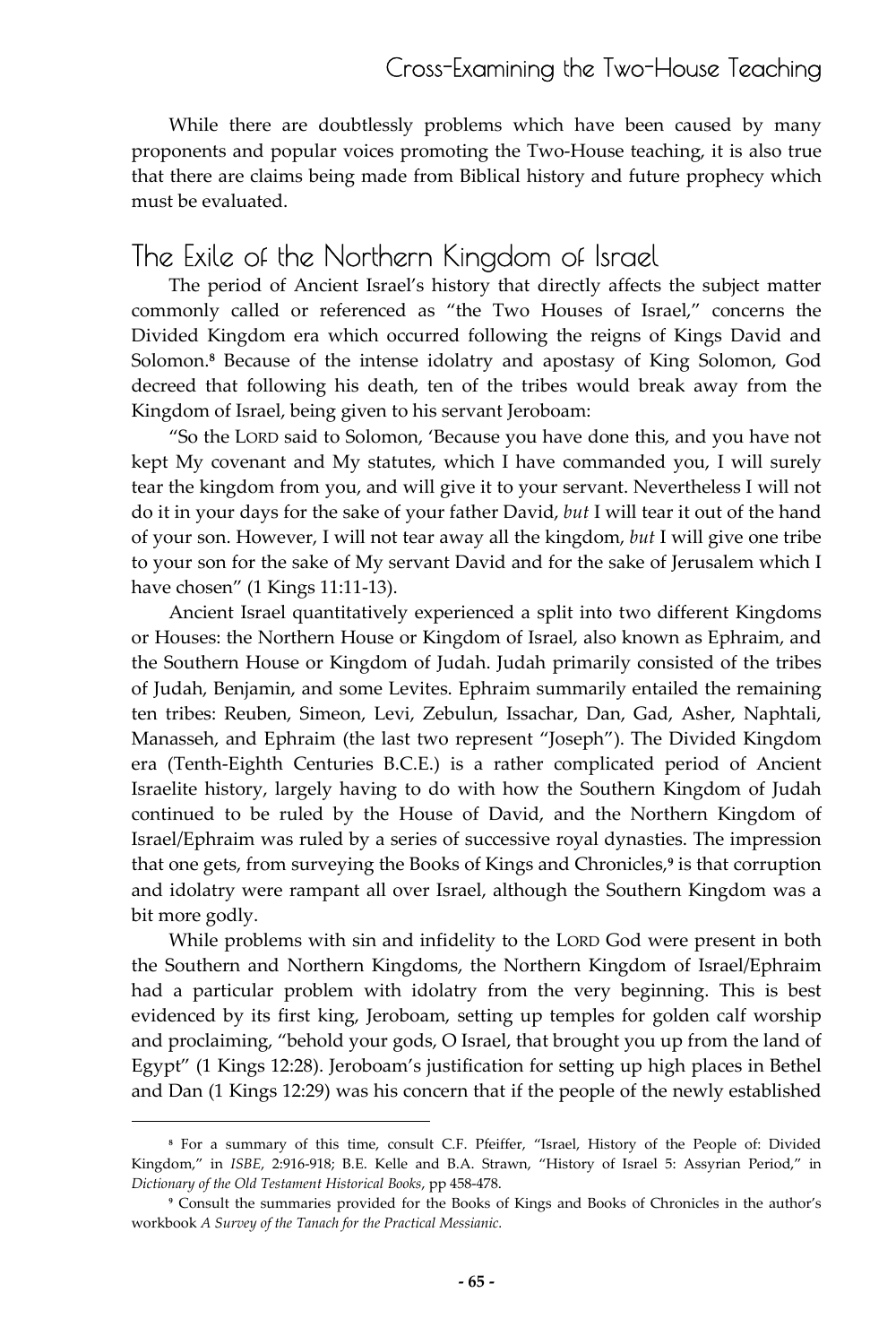Northern Kingdom went to Jerusalem to offer sacrifices, that they would insist on reunification with the Southern Kingdom (1 Kings 12:27).

The Divided Kingdom era existed for about two centuries, and during this time the Northern and Southern Kingdoms of Israel had good relations, bad relations, they fought with one another—and they all committed sins together. Various groups of people from the tribes of the largely idolatrous Northern Kingdom, loyal to the God of Israel, did migrate to, and were integrated into, the Southern Kingdom. Eventually, the Northern Kingdom of Israel/Ephraim saw itself caught in the politics of the wider Ancient Near East. The Northern Kingdom found itself steadily encroached upon by the forces of the expanding Assyrian Empire, which was not only a brutal, militaristic state, but also was a widescale practitioner of transplanting conquered peoples to other parts of their realm. The *ISBE* entry by C.F. Pfeiffer offers us the following useful summary of what occurred to the Northern Kingdom:

"Israel's prosperity under Jeroboam II [cf. 2 Kings 14:28] was short-lived. Assyrian power was on the increase, and the entire Syria-Palestine area was considered suitable prey. In the reign of Menahem [cf. 2 Kings 15:14-22], Israel became tributary to Assyria. Northern Israel, including Naphtali, was carried into captivity by Tiglath-pileser (733 B.C.). His son Shalmaneser V besieged Samaria, which fell to Shalmaneser's successor, Sargon II (722 B.C.). Israel had placed confidence in Egypt for assistance against Samaria, but the days of Egyptian might were past.

"The Assyrian policy of transportation had an important effect upon subsequent history. Captive peoples were transported to new areas in an attempt to break up any possible national resistance. Israelites were taken to Halah and Gozan on the banks of the river Habor in northern Mesopotamia. Similarly, peoples from Babylonia, Syria, Elam, and elsewhere were settled in Samaria (2 K. 17:24). The subsequent intermarriage of these peoples with the Israelites who were left in the land produced the people known as the Samaritans (v. 29). It was precisely this policy of transportation that made impossible the return of the people of the northern kingdom in a way comparable to the return of the Judeans after the decree of Cyrus."**<sup>10</sup>**

The *Jewish Study Bible* adds to this how "The Assyrian empire conquered the Northern Kingdom of Israel in 722 and exiled its people. The Assyrians were wellknown for their massive building projects and for their cruelty in war."**<sup>11</sup>**

Two prophecies regarding the punishment to be meted by God upon the Northern Kingdom of Israel, for their sins and widescale rejection of Him, need not be overlooked. Amos 9:9 first decreed, "For behold, I am commanding, and I will shake the house of Israel among all nations as *grain* is shaken in a sieve, but not a kernel will fall to the ground." Israel would be shaken *b'kol-ha'goyim* (בכל־הגוֹים). Hosea 8:8-9 follows this up with, "Israel is swallowed up; they are now among the

**<sup>10</sup>** Pfeiffer, "Israel, History of the People of," in *ISBE*, 2:917.

**<sup>11</sup>** *Jewish Study Bible*, 2124.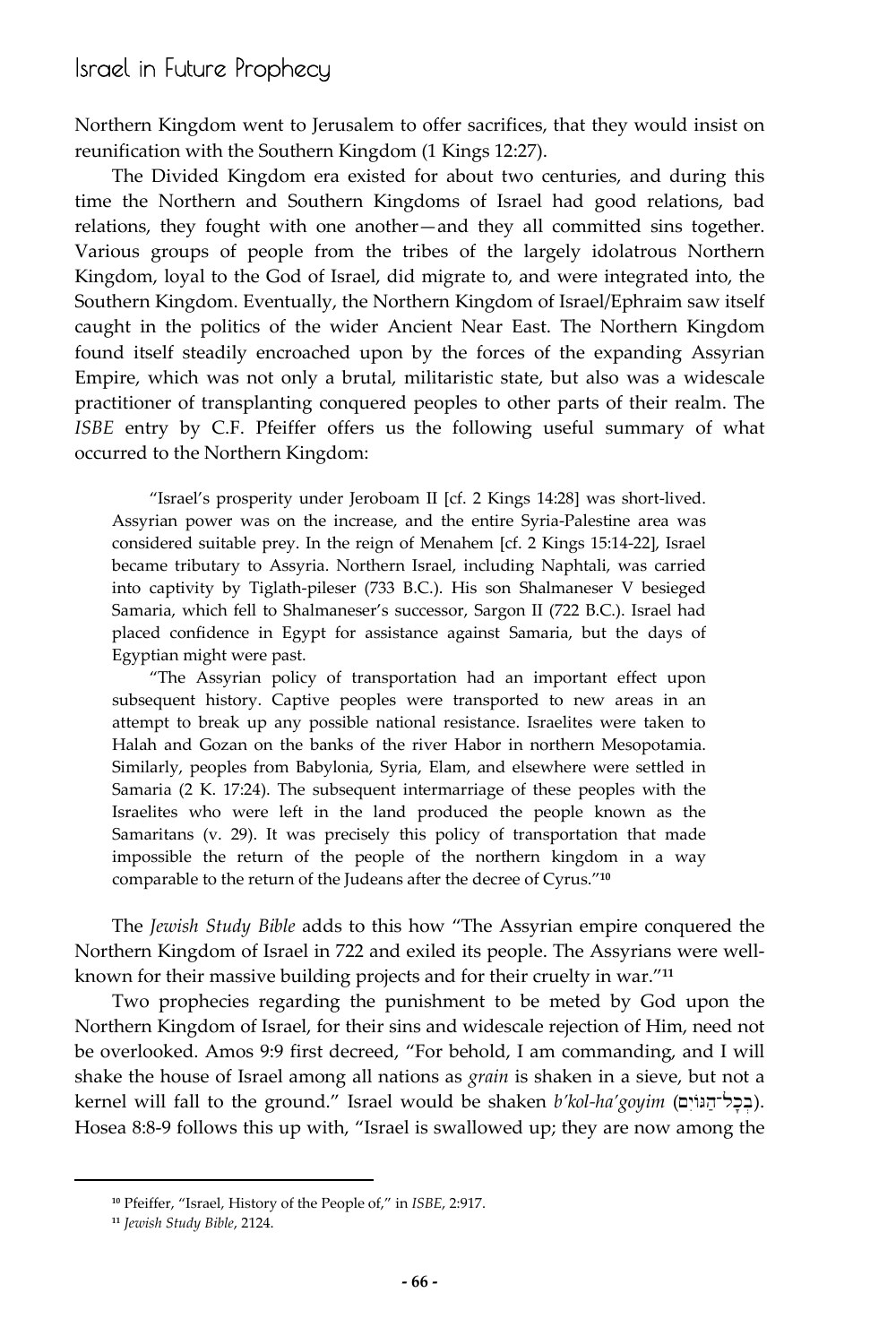nations like a vessel in which no one delights. For they have gone up to Assyria, *like* a wild donkey all alone; Ephraim has hired lovers." The verb *bala* (בַּלֵע), appearing in the Nifal stem (simple action, passive voice), means "**be swallowed up**" (*CHALOT*).**12** The observation of a Jewish commentator like S.M. Lehrman, should be well taken here: "The prophecy has been literally fulfilled. The Ten Tribes have disappeared from the scene of Jewish history, and their identity is now only a subject for far-fetched conjecture."**<sup>13</sup>**

Our job as Bible readers is to obviously stay, as best as we can, true to what the text communicates to us about what happened to the Northern Kingdom of Israel/Ephraim. The testimony of 2 Kings 17:22-23, which serves as a kind of epithet for the Northern Kingdom, is, "The sons of Israel walked in all the sins of Jeroboam which he did; they did not depart from them until the LORD removed Israel from His sight, as He spoke through all His servants the prophets. So Israel was carried away into exile from their own land to Assyria **until this day**." The key clause of interest is obviously *ad ha'yom ha'zeh* (עָר הַיוֹם הַיָּה), extrapolated by the NIV as, "and they are still there." The volume of Samuel-Kings is widely agreed by conservatives to have reached its final form after the Babylonian exile of the Southern Kingdom, which likely makes "until this day" in 2 Kings 17:23 an editorial remark from the Sixth-Fifth Centuries B.C.E. An additional testimony of what occurred is seen in 1 Chronicles 5:25-26:

"But they acted treacherously against the God of their fathers and played the harlot after the gods of the peoples of the land, whom God had destroyed before them. So the God of Israel stirred up the spirit of Pul, king of Assyria, even the spirit of Tilgath-pilneser king of Assyria, and he carried them away into exile, namely the Reubenites, the Gadites and the half-tribe of Manasseh, and brought them to Halah, Habor, Hara and to the river of Gozan, **to this day**."

Some readers of 1 Chronicles 5:25-26,**14** take its statements to mean that only those from the tribes of Reuben, Gad, and half-tribe of Manasseh, were those really taken away into Assyrian exile. This does not, though, stand up well to scrutiny.

The main issue, in 1 Chronicles 5:25-26, is how the Hebrew preposition  $l(\tau)$ functions in the clause: *l'Reuveini v'l'Gadi v'l'chatzi sheivet Menashe* (hV,n:m. jb,v e ycix]l;w> לְרֹאוּבֵנִי וְלָנְדִי). The purpose of 1 Chronicles ch. 5 is to summarize a listing of the descendants of Reuben, Gad, and Manasseh, and how a great many of them were taken away into Assyrian captivity. The presence of these specific tribal names is not to detract from the many others in the Northern Kingdom of Israel who likewise went into exile; it is to instead draw the attention of the reader of these genealogies how these tribes were met with exile. The translation of the preposition

30.

**<sup>12</sup>** *CHALOT*, 41.

**<sup>13</sup>** Lehrman, "Hosea: Introduction and Commentary," in *Soncino Books of the Bible: The Twelve Prophets*,

**<sup>14</sup>** Cf. David Rothstein, "First Chronicles," in *Jewish Study Bible*, 1724.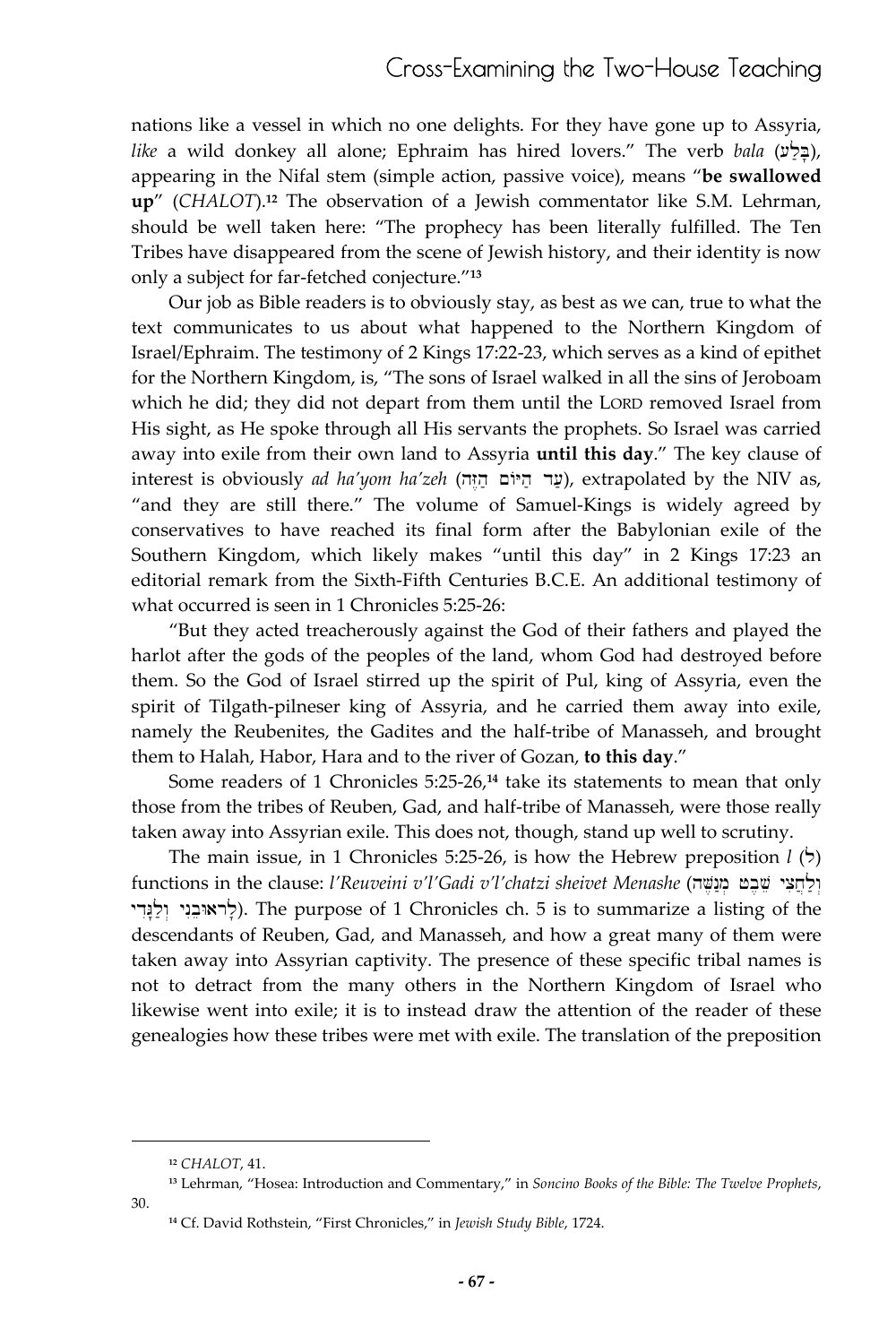*l* (5) as "namely" fits well, following what Bill T. Arnold and John H. Choi consider "*Specification*," which "calls to attention the object of the preposition."**<sup>15</sup>**

Secondly, the statement of 1 Chronicles 5:25-26, as J.A. Thompson properly notes for us, "concerns the deportation of Transjordanian tribes in 734 B.C. (2 Kgs 15:29) in the days of Tiglath-Pileser III (745-727 B.C.)."**16** The chronicler intended to attach the exile of those widely from Reuben, Gad, and the half-tribe of Manasseh, to the main reason of why the Northern Kingdom was corporately dispersed with the fall of Samaria, a little more than a decade later, in 722-721 B.C.E., which took place during the reign of Shalmaneser V (727-722 B.C.E.; cf. 2 Kings 18:9). H.G.M. Williamson confirms, "Its effect is to transfer to the earlier deportation of the two and a half tribes the description and explanation of the later exile of the main part of the northern kingdom."**17** While 2 Kings 17:22-23 and 1 Chronicles 5:25-26 *together* speak of people being exiled "until this day"—a post-exilic scene—the group of 1 Chronicles 5:26-27 composing those from Reuben, Gad, and the halftribe of Manasseh was actually exiled *earlier* (2 Kings 15:29) than the main part of the Northern Kingdom that tends to garner most attention. 2 Chronicles 10:18-19 further clarifies, regarding the split of the Northern and Southern Kingdoms:

"Then King Rehoboam sent Hadoram, who was over the forced labor, and the sons of Israel stoned him to death. And King Rehoboam made haste to mount his chariot to flee to Jerusalem. So Israel has been in rebellion against the house of David **to this day** [*ad ha'yom ha'zeh*]."

The Books of Chronicles or *Divrei HaYamim* (רברי הימים), actually called Paraleipomenōn (ΠΑΡΑΛΕΙΠΟΜΕΝΩΝ), meaning "things omitted" in the Greek Septuagint, often include various miscellaneous accounts from sources that were not included in the Books of Samuel-Kings. All expositors, conservative and liberal, agree that the Books of Chronicles reflect a post-exilic composition, at the earliest in the 400s B.C.E. The statement about the Northern Kingdom of Israel being in rebellion against the House of David, "to this day," is a good indication that the chronicler continued to believe that there was a rift yet to be fixed. Jewish commentator I.W. Slotki views this to mean, "The split in the kingdom was never healed."**<sup>18</sup>**

The fact that the Northern Kingdom was corporately deported, with many of the exiles scattered and assimilated into other nations, is evidenced by the fact that the Assyrian Empire would take conquered peoples and transplant them in the lands of other conquered peoples, forcing them to relocate among foreigners to decrease the possibility of rebellion. Biblical archaeologist Siegfried H. Horn summarizes,

**<sup>15</sup>** Bill T. Arnold and John H. Choi., *A Guide to Biblical Hebrew Syntax* (New York: Cambridge University Press, 2003), 113.

**<sup>16</sup>** J.A. Thompson, *New American Commentary: 1,2 Chronicles* (Nashville: Broadman & Holman, 1994), 82.

**<sup>17</sup>** H.G.M. Williamson, *New Century Bible Commentary: 1 and 2 Chronicles* (Grand Rapids: Eerdmans, 1982), 67.

**<sup>18</sup>** I.W. Slotki, *Soncino Books of the Bible: Chronicles* (London: Soncino Press, 1965), 209.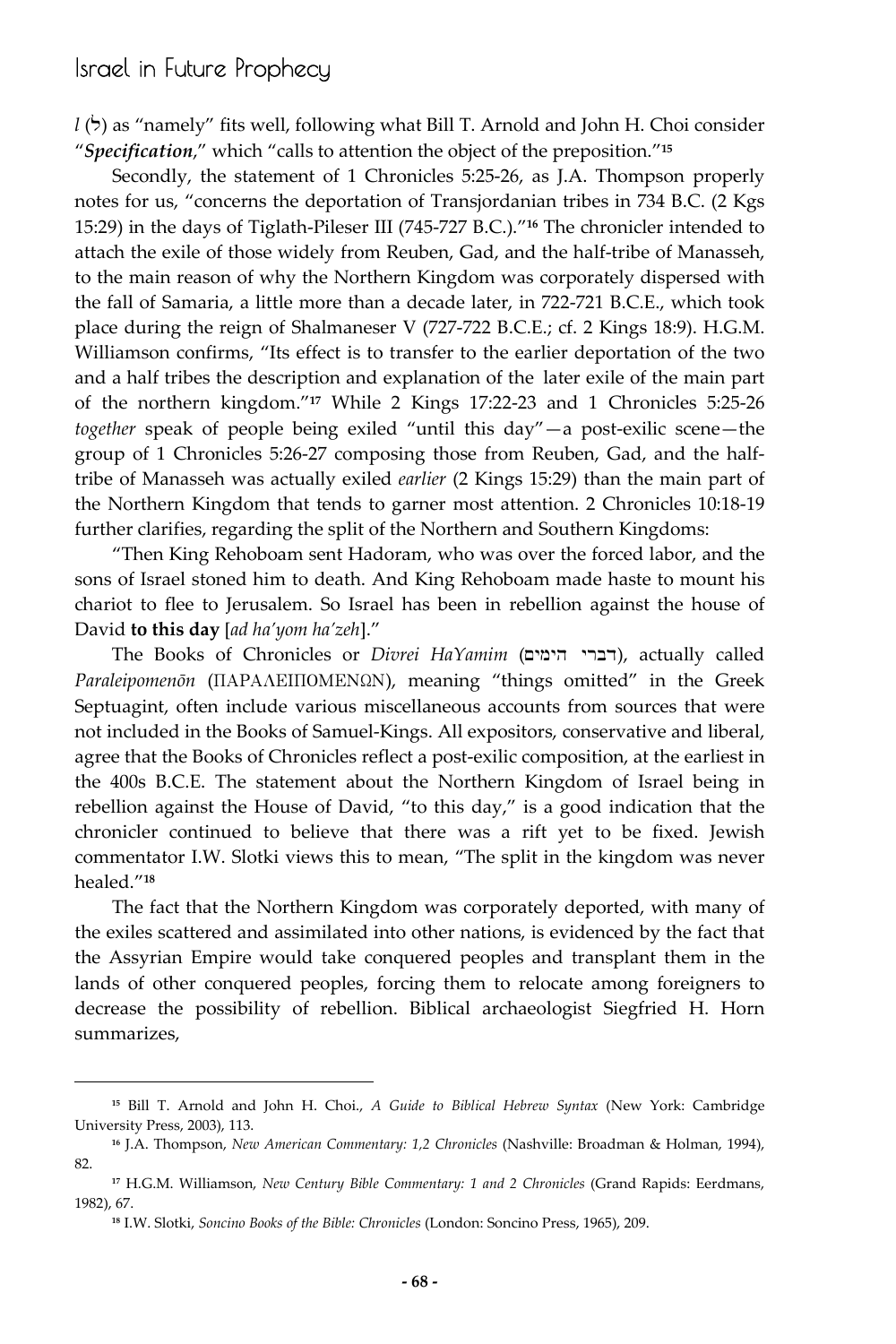"Conquered peoples from the western portions of the empire were resettled in Assyria and in the eastern provinces, while captives from the eastern and southern regions were resettled in the West. Thus we are told in 2 Kings 17:24 that Sargon transported the captive Israelites to Assyria and in 2 Kings 17:24 that he repopulated the cities of Samaria with the peoples from Babylonia and Elam (southwestern Iran). More specifically, the Israelites were resettled in Halah (northeast of Nineveh), on the Habor (the Khabor River, a tributary that flows south into Euphrates from the highlands of southern Turkey and northeastern Syria), and in the highlands of the Medes (northwestern Iran)."**<sup>19</sup>**

Approximately 135 years later, between 597-587 B.C.E., the Southern Kingdom of Judah was widely deported to Babylon for also transgressing God's commands and succumbing to idolatry. Those exiles from the Southern Kingdom of Judah, however, returned to the Land of Israel 70 years later (cf. 2 Chronicles 36:21), and in spite of terrible hardships since, they continue to exist until today as the Jewish people. But those from the Northern Kingdom of Israel, aside from various family lines and groups, were never corporately heard from again.

It is from this widescale silence in Biblical history that has come forth much speculation regarding the "Ten Lost Tribes" of Israel. While much of this speculation has not at all been healthy or good, when we consider the scholastic evidence of Assyria's displacement of the Israelites, we can logically assume that many from the Northern Kingdom did become "lost" among foreign nations. Many either forgot their Israelite heritage via intermarriage and/or assimilation, or hid it from wide view, keeping it quiet as some kind of oral tradition passed down in a particular family line. The challenge for many, however, is in recognizing that our Eternal God is the One who ultimately scattered the Northern Kingdom (cf. Jeremiah 31:10). And, the exiles of the Northern Kingdom being deported and/or assimilated, is something that should be kept largely within the ancient sphere of influence of the ancient Assyrian, Babylonian, and Persian Empires—*not* Northwestern Europe and the British Isles or the South Seas and Polynesia.

Not all hope is lost for the descendants of the exiled Northern Kingdom, though. Hosea 1:10 tells us that "in the place where it is said to them, 'You are not My people,' it will be said to them, '*You are* the sons of the living God'" (cf. Romans 9:25-26; 1 Peter 2:10). **There will be a future restoration of the Southern and Northern Kingdoms.** There are *specific end-time prophecies* that detail their reunion that have yet to be accomplished. These prophecies have not been fulfilled, because if they truly were then Messiah Yeshua would be physically present in Jerusalem right now reigning over the Earth.

## Key Prophecies of Israel's Restoration—Repeated

The subject matter of a larger restoration of Israel is closely intertwined with end-time prophecy. My own approach, especially given some of the controversies associated with this issue, has always been based in what I read to be unfulfilled

**<sup>19</sup>** Horn, "The Divided Monarchy," in *Ancient Israel: From Abraham to the Destruction of the Temple*, 174.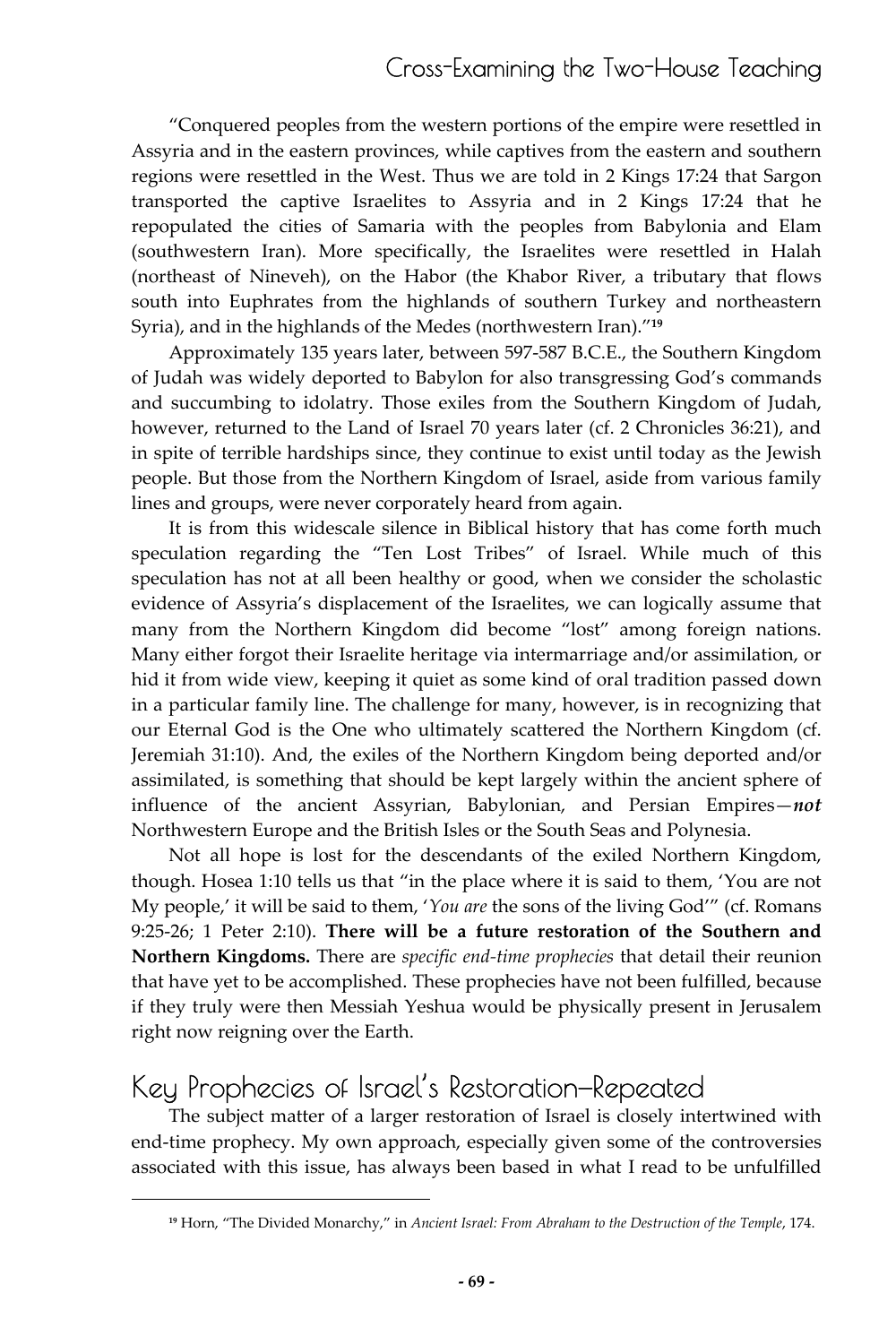prophecies regarding Judah, Ephraim, and their many associated companions from the nations being gathered together as one, albeit, diverse people of God. Here is a selection of just four passages that need to be seriously considered by Bible readers:

"And He will lift up a standard for the nations and assemble the banished ones of Israel, and will gather the dispersed of Judah from the four corners of the earth. Then the jealousy of Ephraim will depart, and those who harass Judah will be cut off; Ephraim will not be jealous of Judah, and Judah will not harass Ephraim. They will swoop down on the slopes of the Philistines on the west; together they will plunder the sons of the east; they will possess Edom and Moab, and the sons of Ammon will be subject to them. And the LORD will utterly destroy the tongue of the Sea of Egypt; and He will wave His hand over the River with His scorching wind; and He will strike it into seven streams and make *men* walk over dry-shod. And there will be a highway from Assyria for the remnant of His people who will be left, just as there was for Israel in the day that they came up out of the land of Egypt" (Isaiah 11:12-16).

"For there will be a day when watchmen on the hills of Ephraim call out, 'Arise, and let us go up *to* Zion, to the LORD our God.' For thus says the LORD, 'Sing aloud with gladness for Jacob, and shout among the chief of the nations; proclaim, give praise and say, "O LORD, save Your people, the remnant of Israel." Behold, I am bringing them from the north country, and I will gather them from the remote parts of the earth, among them the blind and the lame, the woman with child and she who is in labor with child, together; a great company, they will return here. With weeping they will come, and by supplication I will lead them; I will make them walk by streams of waters, on a straight path in which they will not stumble; for I am a father to Israel, and Ephraim is My firstborn.' Hear the word of the LORD, O nations, and declare in the coastlands afar off, and say, 'He who scattered Israel will gather him and keep him as a shepherd keeps his flock'" (Jeremiah 31:6-10).

"Say to them, 'Thus says the Lord GOD, "Behold, I will take the sons of Israel from among the nations where they have gone, and I will gather them from every side and bring them into their own land; and I will make them one nation in the land, on the mountains of Israel; and one king will be king for all of them; and they will no longer be two nations and no longer be divided into two kingdoms. They will no longer defile themselves with their idols, or with their detestable things, or with any of their transgressions; but I will deliver them from all their dwelling places in which they have sinned, and will cleanse them. And they will be My people, and I will be their God. My servant David will be king over them, and they will all have one shepherd; and they will walk in My ordinances and keep My statutes and observe them. They will live on the land that I gave to Jacob My servant, in which your fathers lived; and they will live on it, they, and their sons and their sons' sons, forever; and David My servant will be their prince forever. I will make a covenant of peace with them; it will be an everlasting covenant with them. And I will place them and multiply them, and will set My sanctuary in their midst forever. My dwelling place also will be with them; and I will be their God, and they will be My people. And the nations will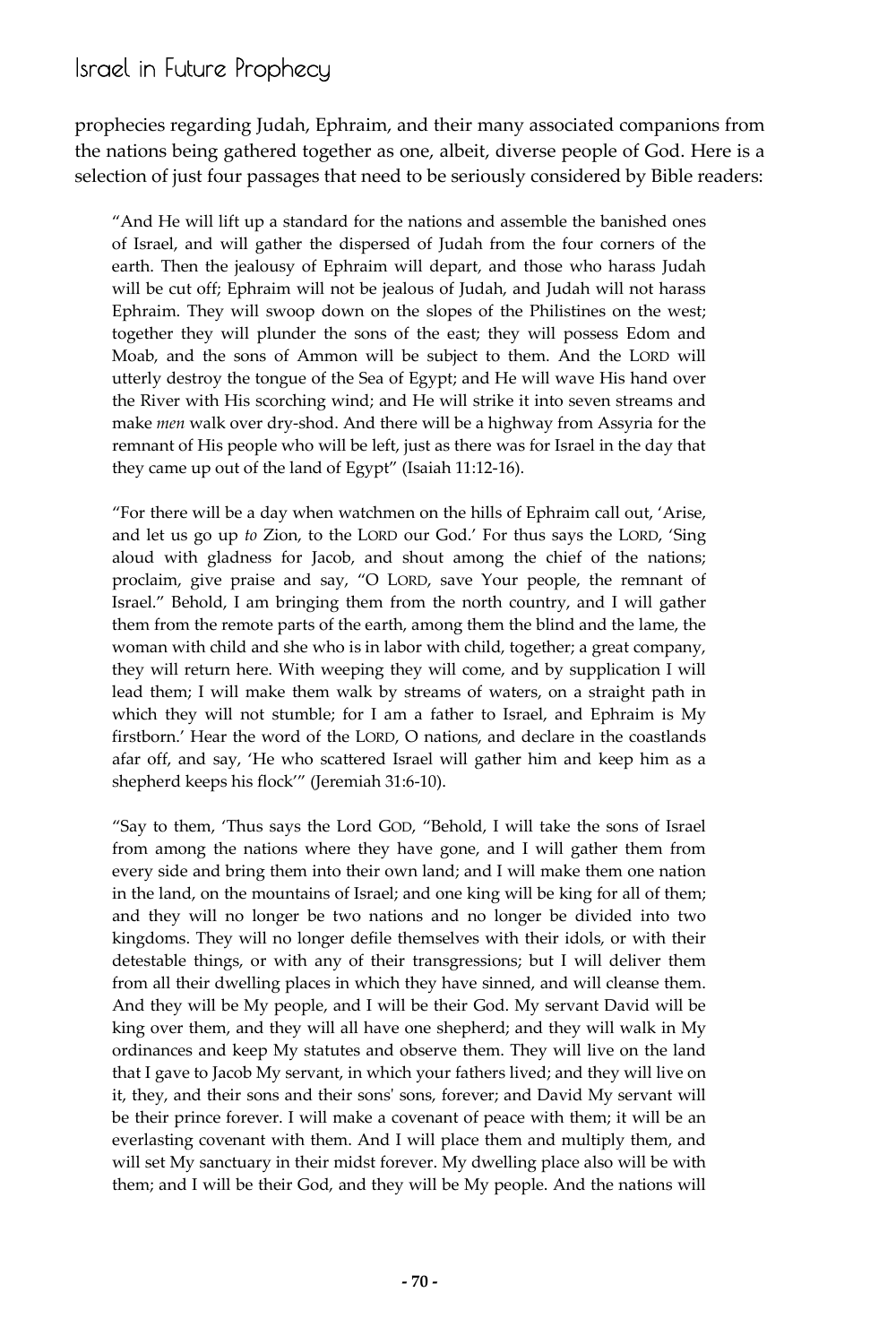know that I am the LORD who sanctifies Israel, when My sanctuary is in their midst forever"'" (Ezekiel 37:21-28).

"I will strengthen the house of Judah, and I will save the house of Joseph, and I will bring them back, because I have had compassion on them; and they will be as though I had not rejected them, for I am the LORD their God and I will answer them. Ephraim will be like a mighty man, and their heart will be glad as if *from*  wine; indeed, their children will see *it* and be glad, their heart will rejoice in the LORD. I will whistle for them to gather them together, for I have redeemed them; and they will be as numerous as they were before. When I scatter them among the peoples, they will remember Me in far countries, and they with their children will live and come back. I will bring them back from the land of Egypt and gather them from Assyria; and I will bring them into the land of Gilead and Lebanon until no *room* can be found for them" (Zechariah 10:6-10).

How some of the prophecies regarding the manner in which both Judah and Ephraim will be reunited and return to the Land of Israel, are specifically unknown at this point in history. Affirming that these prophecies are unfulfilled, many of the circumstances surrounding their completion will undoubtedly become clearer as time moves forward and we get closer and closer to the return of Yeshua. There is much witnessed within these various prophetic words, that needs to be seriously factored into one's end-time scenario(s). As things stand today, though, too many have not seriously considered the reunification of Judah and Ephraim as an endtime "event," no different than the rise of the antimessiah/antichrist or the arrival of a mark of the beast economic system.

**Ezekiel 37:15-28** is probably the most frequently referenced word concerning a greater restoration of Israel. Ezekiel 37:15-19 speaks of Judah, Ephraim, and associated companions from the nations coming together, as one in the hand of the Son of Man:

"The word of the LORD came again to me saying, 'And you, son of man, take for yourself one stick and write on it, "For Judah and for the sons of Israel, his companions"; then take another stick and write on it, "For Joseph, the stick of Ephraim and all the house of Israel, his companions." Then join them for yourself one to another into one stick, that they may become one in your hand. When the sons of your people speak to you saying, "Will you not declare to us what you mean by these?" say to them, "Thus says the Lord GOD, 'Behold, I will take the stick of Joseph, which is in the hand of Ephraim, and the tribes of Israel, his companions; and I will put them with it, with the stick of Judah, and make them one stick, and they will be one in My hand.'"

We further see in the two-stick oracle how there will be an everlasting covenant of peace established (Ezekiel 37:26a), that God's Sanctuary will be established (Ezekiel 37:26b), that His dwelling place will be in the midst of Israel (Ezekiel 37:27), and perhaps most importantly: "Then the nations shall know that I the LORD sanctify Israel, when my sanctuary is among them forevermore**20**"

**<sup>20</sup>** Heb. *b'heyot miqdashi b'tokam l'olam* (~l 'A[l. ~k'AtB. yviD"q.mi tAyh.Bi).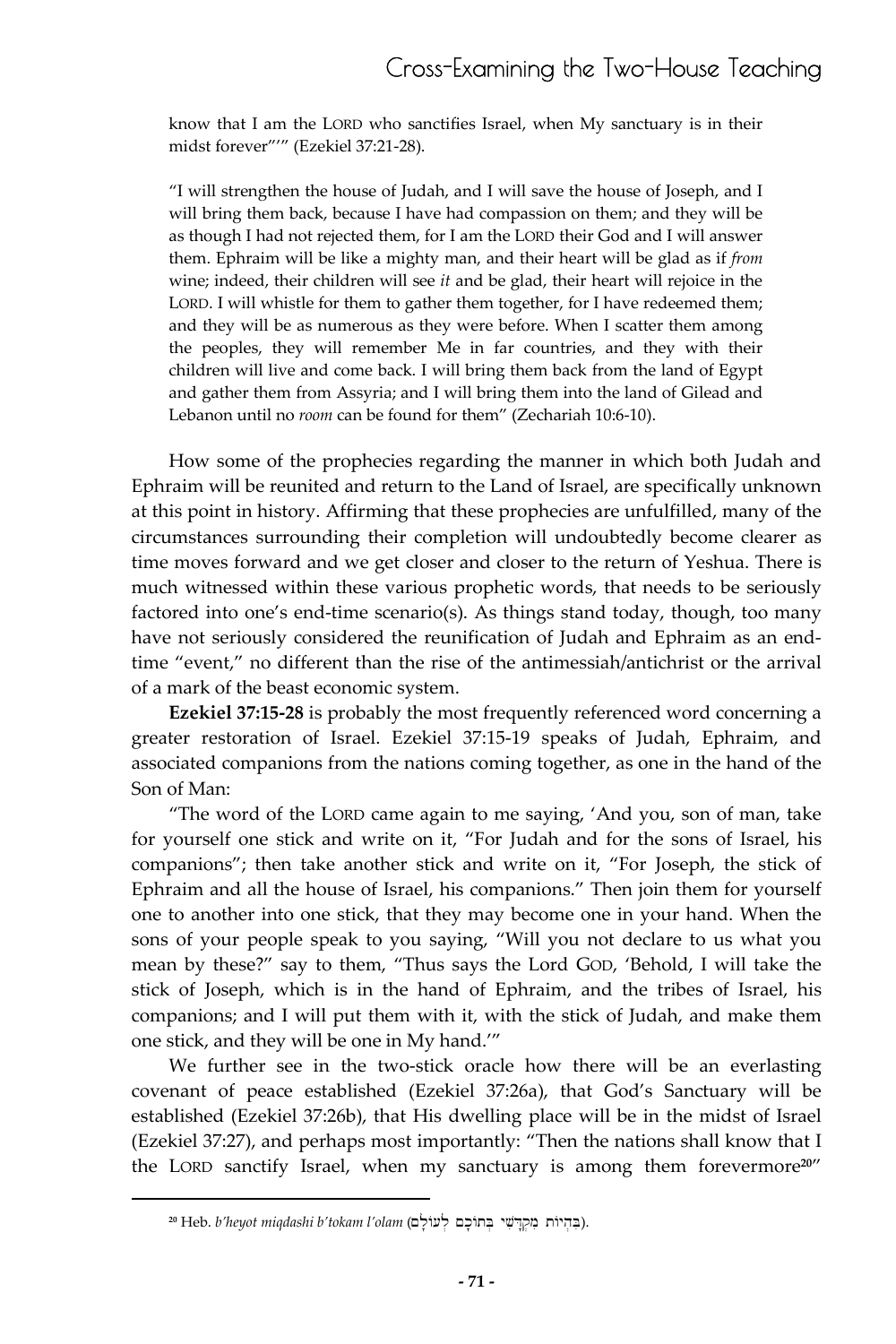#### (Ezekiel 37:28, NRSV). **It is obvious that we have yet to reach such a point in human history.**

A big problem that has been caused, by many popular voices and leaders within the Two-House sub-movement, is not drawing the attention of Messianic Believers to the fact that according to prophecy, more is on the horizon in terms of Israel's restoration. Their challenge is in communicating that there are *three*, not two groups of people, who are to be brought together. The very fact that many of them would label themselves "Two-House," can give the distinct impression that all God is concerned with in His plan for the ages is *just* Judah and Ephraim. This is not true, as a third group—*the companions* (Ezekiel 37:16, 19)—the nations or the Gentiles of Planet Earth, are also included in the restoration process.**21** The Lord has a global vision for all of humanity that extends well beyond the people of Israel themselves. *Israel is His tool by which the whole world may be saved.* 

Much of the discussion and debate surrounding the Two-House teaching, within today's broad Messianic movement, has not been focused around prophecies like those listed above. Because of many abuses regarding the subject matter of the "Ten Lost Tribes" seen in history, many of today's Messianic leaders refuse to touch the subject matter—if for any other reason because they think it is just too controversial. Is this really a responsible approach, especially when Bible readers ask legitimate questions about an oracle witnessed in Scripture like Ezekiel 37:15-28? While there are specific details regarding the restoration of Israel, which can only be fully understood subsequent to the Second Coming of Yeshua, the observations of Peter C. Craigie on Ezekiel 37:15-28 have to be noted:

"It is difficult to know how to apply or interpret the oracle. The northern kingdom no longer existed, and many of its peoples had been scattered and long absorbed by other cultures. How could it be restored to the land? Recognising this mystery, several cults and sects in recent centuries have sought to identify themselves with the lost tribes of Israel, and thus find a place in prophecy. But it is safer to recognise the necessary element of mystery involved in any language addressing the future. **The main thrust of the prophecy is that** *all* **of God's people would somehow participate in the future restoration; how this could be is not known, yet it is the essence of the prophet's affirmation**….It is clear, with the benefit of hindsight, that the prophecy concerns a distant future. The preceding passage, concerning the dry bones [Ezekiel 37:1-14], could be interpreted simply in terms of exiles returning to their homeland. But this oracle moves out of the realm of history, as we commonly understand it, and anticipates a future time in which God will bring a new kind of reality into being. While the precise significance of each part of the prophecy may elude us, the broad thrust in clear: God had not forgotten his people and had determined their restoration" (emphasis mine).**<sup>22</sup>**

**<sup>21</sup>** This has just been discussed in Chapter 2, "What About 'the Gentiles'?"

**<sup>22</sup>** Peter C. Craigie, *Daily Study Bible Series: Ezekiel* (Philadelphia: Westminster Press, 1983), pp 263-264.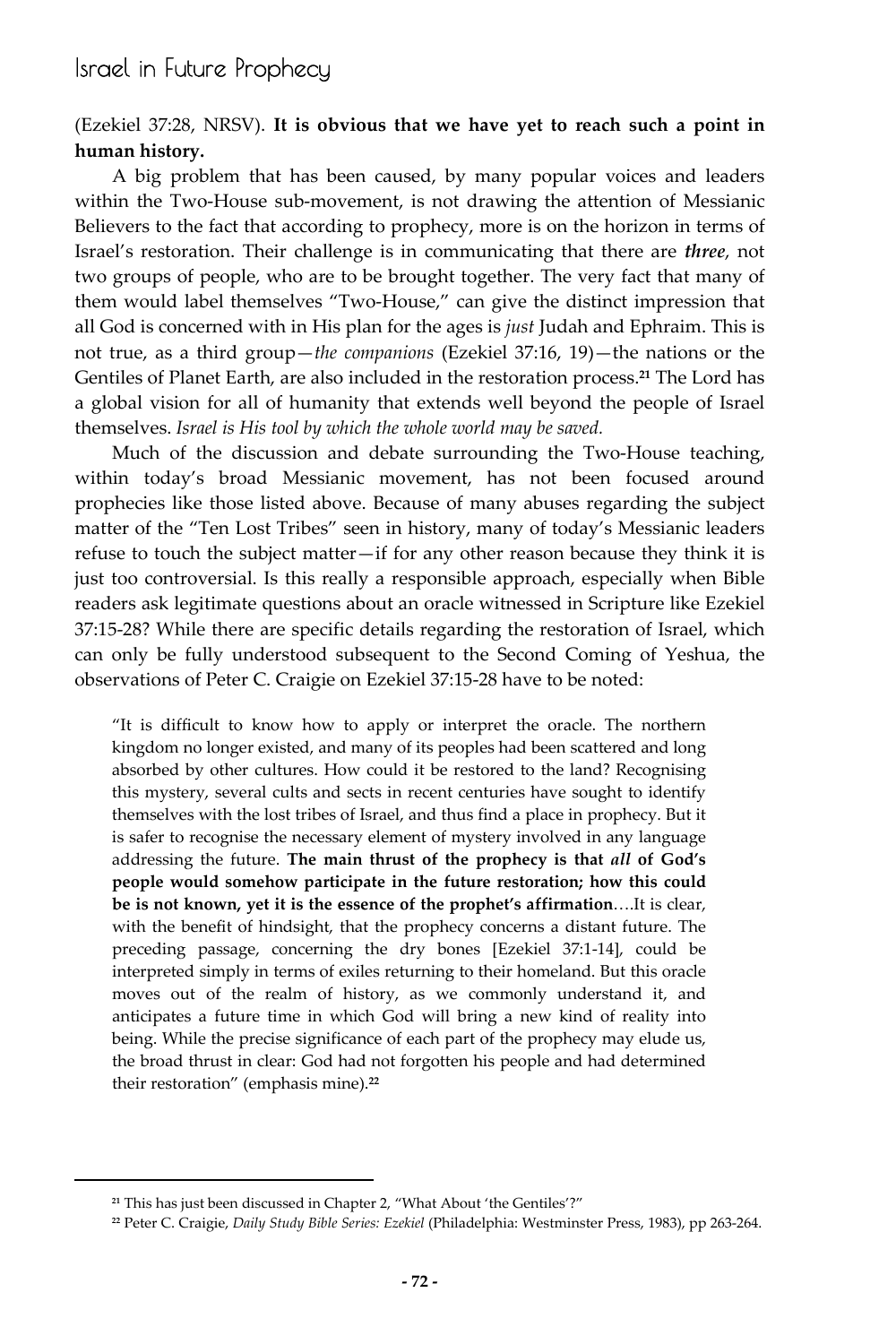Craigie's approach should be the perspective of all of us, as God's sovereign plan for His people simply manifests as salvation history moves forward in time. Who one specifically is, as a person in the flesh, *ultimately does not matter.* The participants of the prophecy are stated to be Judah, Israel/Ephraim, and their many companions or associates. Much of what is to transpire is unknown to us at present, but as many interpreters of Ezekiel 37:15-28 have concluded, the two-stick oracle has a unique place within the Tanach, to convey a grand message of unity and camaraderie for all who look to the God of Israel for deliverance.**<sup>23</sup>**

#### There Were Northern Kingdom Israelites Who Became "Jews"

There is often a great omission on the part of many people within today's Two-House sub-movement, recognizing the historical fact that a sizeable enough sector of people from the Northern Kingdom of Israel/Ephraim became integrated into the Southern Kingdom of Judah, and thus would be considered to be "Jews" until this day. A commentator like H.L. Ellison indicates for us how, "2 Ch[ronicles] 11:16;**24** 15:9;**25** 30:11,**26** 18;**27** 34:9**28** stress that a considerable number of northerners had joined Judah at various times."**29** A proper approach is needed regarding the fact that people from the Northern Kingdom, those loyal to the God of Israel and who rejected the idolatry established by Jeroboam (2 Chronicles 11:16; 15:9), did migrate to the Southern Kingdom, and were integrated into it.

A common claim made against a future reunion of people from the Northern and Southern Kingdoms of Israel, is that people from all Twelve Tribes of Israel are represented among today's Jews, and there is apparently no need to anticipate any future restoration of Judah and Ephraim. But, does some level of representation, of persons from all Twelve Tribes of Israel within the Jewish community, constitute a complete, corporate reunion of Israel as anticipated by the Prophets? Let us engage with the relevant Biblical data that demonstrates how various Northern Kingdom Israelites became integrated into the Southern Kingdom of Judah.

1 Chronicles 9:3, for example, states how "Some of the sons of Judah, of the sons of Benjamin and of the sons of Ephraim and Manasseh lived in Jerusalem." This needs to be kept in view of how after the end of the Southern Kingdom's

**<sup>23</sup>** For a further, and much more detailed investigation, consult Chapter 6, "Ezekiel 37:15-28: Have the Two Sticks Been Reunited?"

**<sup>24</sup>** "Those from all the tribes of Israel who set their hearts on seeking the LORD God of Israel followed them to Jerusalem, to sacrifice to the LORD God of their fathers" (2 Chronicles 11:16).

**<sup>25</sup>** "He gathered all Judah and Benjamin and those from Ephraim, Manasseh and Simeon who resided with them, for many defected to him from Israel when they saw that the LORD his God was with him" (2 Chronicles 15:9).

**<sup>26</sup>** "Nevertheless some men of Asher, Manasseh and Zebulun humbled themselves and came to Jerusalem" (2 Chronicles 30:11).

**<sup>27</sup>** "For a multitude of the people, *even* many from Ephraim and Manasseh, Issachar and Zebulun, had not purified themselves, yet they ate the Passover otherwise than prescribed" (2 Chronicles 30:18).

**<sup>28</sup>** "They came to Hilkiah the high priest and delivered the money that was brought into the house of God, which the Levites, the doorkeepers, had collected from Manasseh and Ephraim, and from all the remnant of Israel, and from all Judah and Benjamin and the inhabitants of Jerusalem" (2 Chronicles 34:9).

**<sup>29</sup>** H.L. Ellison, "1 and 2 Chronicles," in *NBCR*, pp 375-376.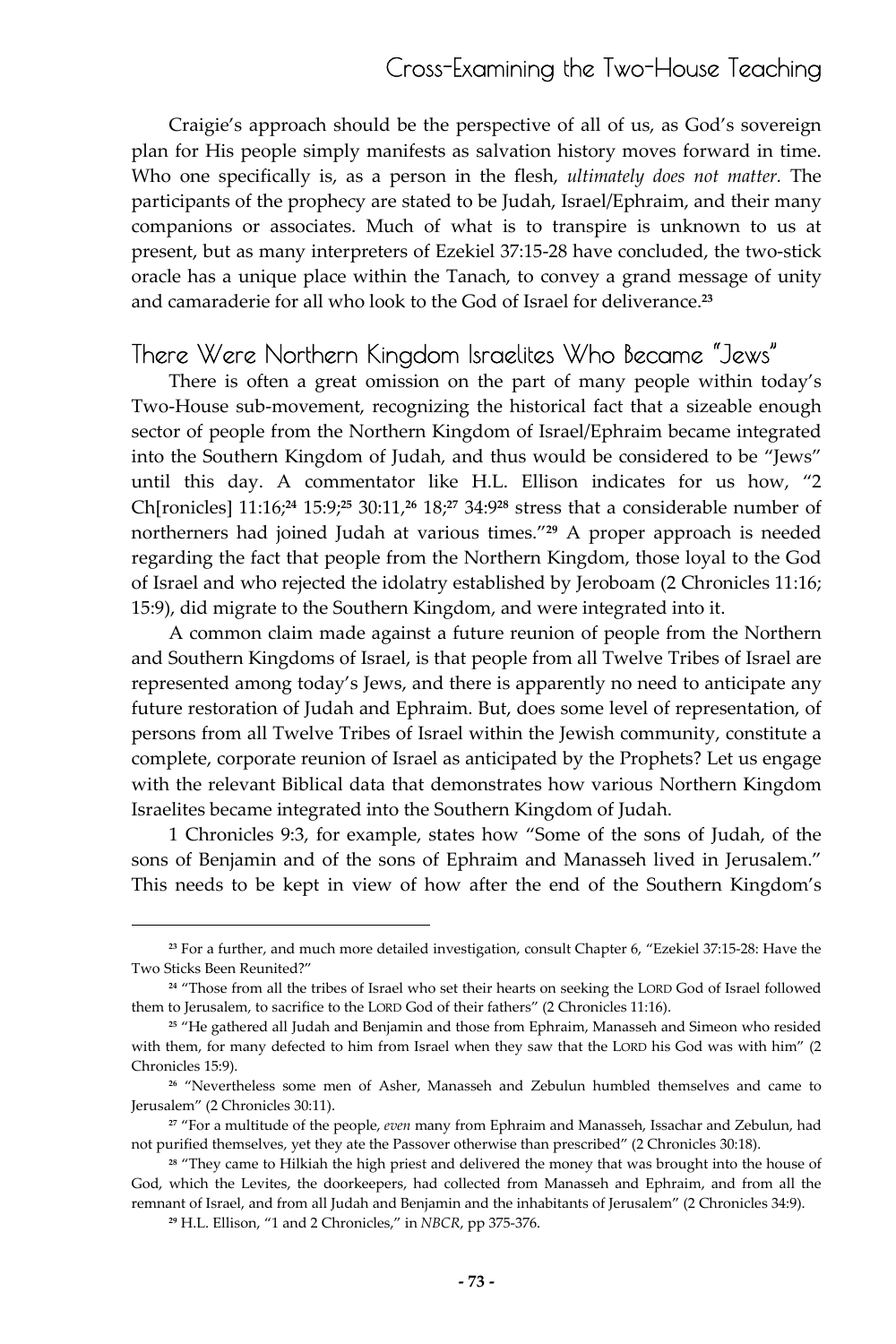Babylonian exile, the people started returning to where they had previously lived (1 Chronicles 9:2). Why would those from the tribes of Ephraim and Manasseh, which were clearly a part of the Northern Kingdom, return and live in Jerusalem? Would it not make sense for them to reclaim their holdings in the northern regions of the Land of Israel? One of the factors that can elude Bible readers, is precisely how these people from Ephraim and Manasseh, were not those who had been taken into Assyrian exile, and then somehow joined the Jewish community in its Babylonian exile. Rather, these people—whose ancestors had clearly been a part of the Northern Kingdom at one point—*never went* into Assyrian exile. They were integrated into the Southern Kingdom before the Northern Kingdom's downfall, they settled in the capital of Jerusalem, they went into Babylonian captivity, and then they returned. Noting the genealogical list of 1 Chronicles ch. 9, the *ArtScroll Tanach* indicates how "This chapter explains why only some of the tribal genealogies were given at length in the preceding chapters. They were the ones who lived among the people of Judah, and returned with them from the Babylonian exile."**<sup>30</sup>**

In the Tanach, the Northern Kingdom of Israel/Ephraim is regarded as being corporately exiled by Assyria (2 Kings 17:23), but it is clear from any objective reading of the Historical Books that not all of the people from the Northern Kingdom were taken away. The Passover commemoration of King Hezekiah of Judah (715-690 B.C.E.; 2 Chronicles 30:6-15), definitely did include people from the Northern Kingdom of Israel, specified to be "those of you who escaped *and* are left from the hand of the kings of Assyria**31**" (2 Chronicles 30:6), as they had avoided capture and exile.**32** While many of those left from the fallen Northern Kingdom mocked the idea of remembering Passover (2 Chronicles 30:10), some of them did accept Hezekiah's invitation (2 Chronicles 30:11), including "many from Ephraim and Manasseh, Issachar and Zebulun" (2 Chronicles 30:18).

Later, during the reign of King Josiah of Judah (649–609 B.C.E.), the Temple in Jerusalem was repaired, and it is recorded how "the doorkeepers, had collected

**<sup>30</sup>** Scherman and Zlotowitz, *ArtScroll Tanach*, pp 1894-1895.

**<sup>31</sup>** Heb. *v'yashov el-ha'peleitah ha'nisheret l'khem m'kaf malkei' Ashur* (rWV)a; yk eîl.m; @K ;Þmi ~k,êl' tr<a<åv .N Ih; hj'êyleP.h;-la, 'bv oy "w >); "and he will return again the remnant of you, who have escaped out of the hand of the kings of Assur" (Jerusalem Bible-Koren); "and He will return to the remnant of you still left from the hands of the kings of Assyria" (Keter Crown Bible).

Not to be overlooked here is the clause *ha'peleitah ha'nisheret*, "those of you who escaped *and* are left" (NASU), meaning those of the Northern Kingdom of Israel/Ephraim who avoided exile by the Assyrians. Appearing in the Nifal stem (simple action, passive voice), the verb *sha'ar* (ra;v ') means, "**be left, over, remain**" (*CHALOT*, 357). This is "the remnant of you that still remains from the hands of the kings of Assyria" (ATS).

A less than literal rendering would appear in a version like the RSV, which says, "that he may turn again to the remnant of you who have escaped from the hand of the kings of Assyria." Interestingly enough, though, a less-than-literal CJB has the much more preferred, "Then he will return to those of you who remain, who escaped capture by the kings of Ashur."

**<sup>32</sup>** "[2 Chronicles] 30:6, like the rest of the section, implies that the Northern Kingdom had fallen to the Assyrians, who are pictured as leaving behind only a 'remnant'" (Richard J. Coggins, "1 and 2 Chronicles," in James D.G. Dunn and John W. Rogerson, eds., *Eerdmans Commentary on the Bible* [Grand Rapids: Eerdmans, 2003], 308).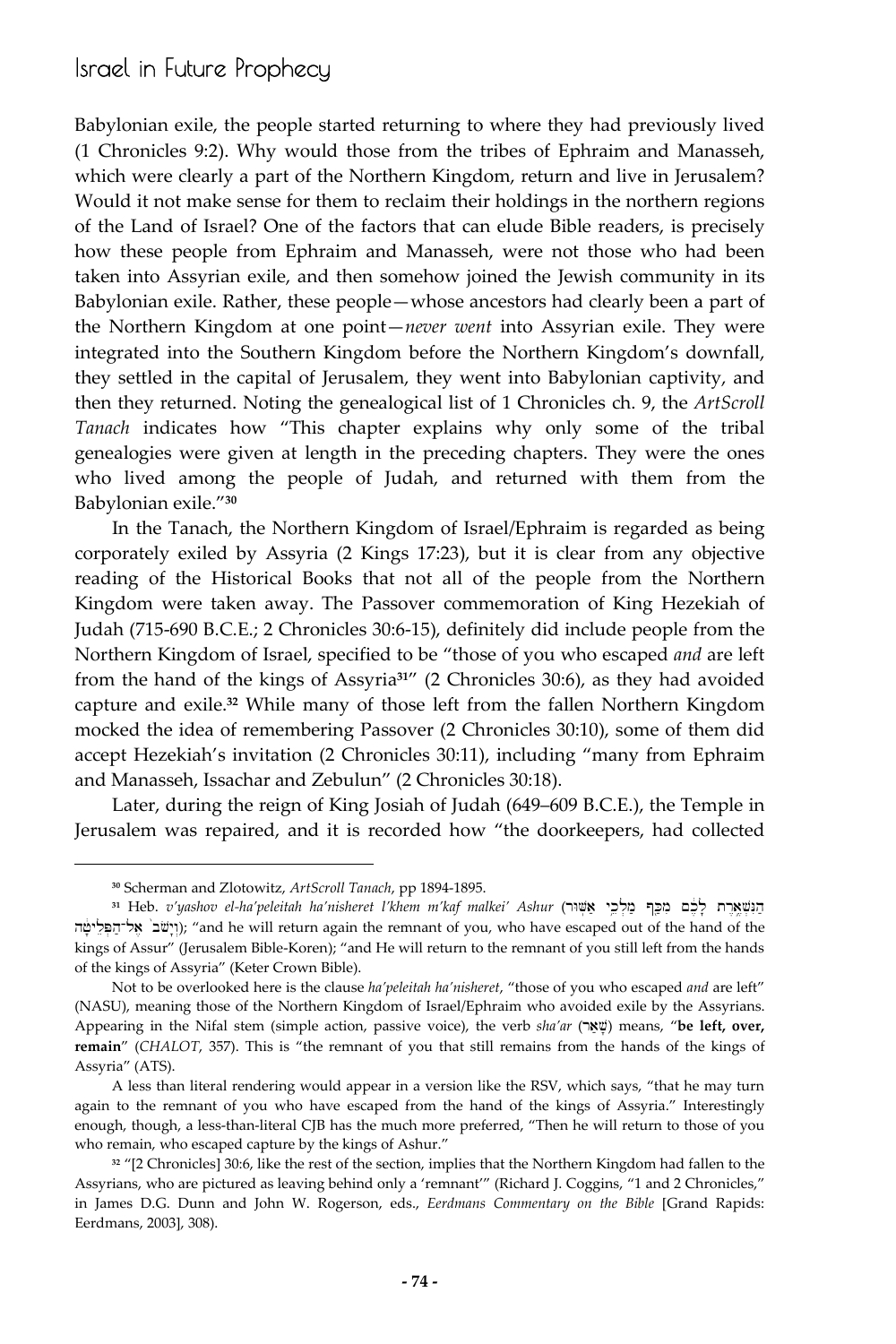[money] from Manasseh and Ephraim, and from all the remnant of Israel, and from all Judah and Benjamin and the inhabitants of Jerusalem" (2 Chronicles 34:9). These people are labeled as *sh'eirit Yisrael* (laer"f.yI tyrIaev .). It is obvious that they are not all of the Northern Kingdom corporate, but instead those who escaped captivity and exile, constituting a remnant.

The resettlement of outsiders from the east, by the Assyrians, to the former holdings of the Northern Kingdom, and their intermarriage with those who remained, needs to also be kept in mind. This produced the people which became known as the Samaritans, who had a hybrid religion of worshipping the God of Israel *along with* various pagan customs (2 Kings 17:24-41). The Samaritans continued to exist at the time of Yeshua, being treated with a great deal of disgust and contempt by much of the First Century Jewish community. The Samaritans did constitute, however, one of the well-known segments of people who were descended from the tribes of the fallen Northern Kingdom.

In terms of the Assyrian exile of those from the Northern Kingdom, there are indications that not all of those taken away were culturally and religiously assimilated, forgetting who they were as Israelites. In the Apocrypha, we see the account of the family a Northern Kingdom exile, Tobit, who remained faithful to the God of Israel while in Nineveh. Tobit specifies that he was of the tribe of Naphtali:

"I, Tobit, walked in the ways of truth and righteousness all the days of my life, and I performed many acts of charity to my brethren and countrymen who went with me into the land of the Assyrians, to Nineveh. Now when I was in my own country, in the land of Israel, while I was still a young man, the whole tribe of Naphtali my forefather deserted the house of Jerusalem. This was the place which had been chosen from among all the tribes of Israel, where all the tribes should sacrifice and where the temple of the dwelling of the Most High was consecrated and established for all generations for ever" (Tobit 1:3-4).**<sup>33</sup>**

Obviously, the account of Tobit details the early period of the Northern Kingdom exiles' displacement to Assyria. The example of such a person like Tobit, though, may be the exception. Assuming that (enough of) his family remained faithful to the God of Israel while in Assyrian exile, they may have integrated themselves into the larger Jewish world exiled to Babylon, especially as all exiles were emancipated by the Persian Empire when it finally became dominant. A standard view present, among some readers and interpreters, is that when Babylon was engulfed by Persia, a major part of the exiles made their way back to the Land

**<sup>33</sup>** For readers of the Book of Tobit, it needs to be noted that there is a significant textual variant in Tobit 11:17, which reads either *pasi tois en Nineuē adelphois autou* (πᾶσι τοῖς ἐν Νινευη ἀδελφοῖς αὐτοῦ), "all his brethren in Nineveh" (RSV; cf. LXE, ESV), or *pasin tois Ioudaiois tois ousin en Nineuē* (πᾶσιν τοις Ιουδαίοις τοις  $\omega$  $\omega$   $\omega$  N<sub>1</sub> $\nu$ <sub>E</sub>vn), "all the Jews who were in Nineveh" (NRSV; cf. NEB, REB). The former is what would be historically correct.

Cf. Alfred Rahlfs, ed., *Septuaginta* (Stuttgart: Deutsche Bibelgesellschaft, 1979), 1030; Alexander A. Di Lella, "Tobit," in Albert Pietersma and Benjamin G. Wright, eds., *A New English Translation of the Septuagint* (Oxford and New York: Oxford University Press, 2007), pp 472-473.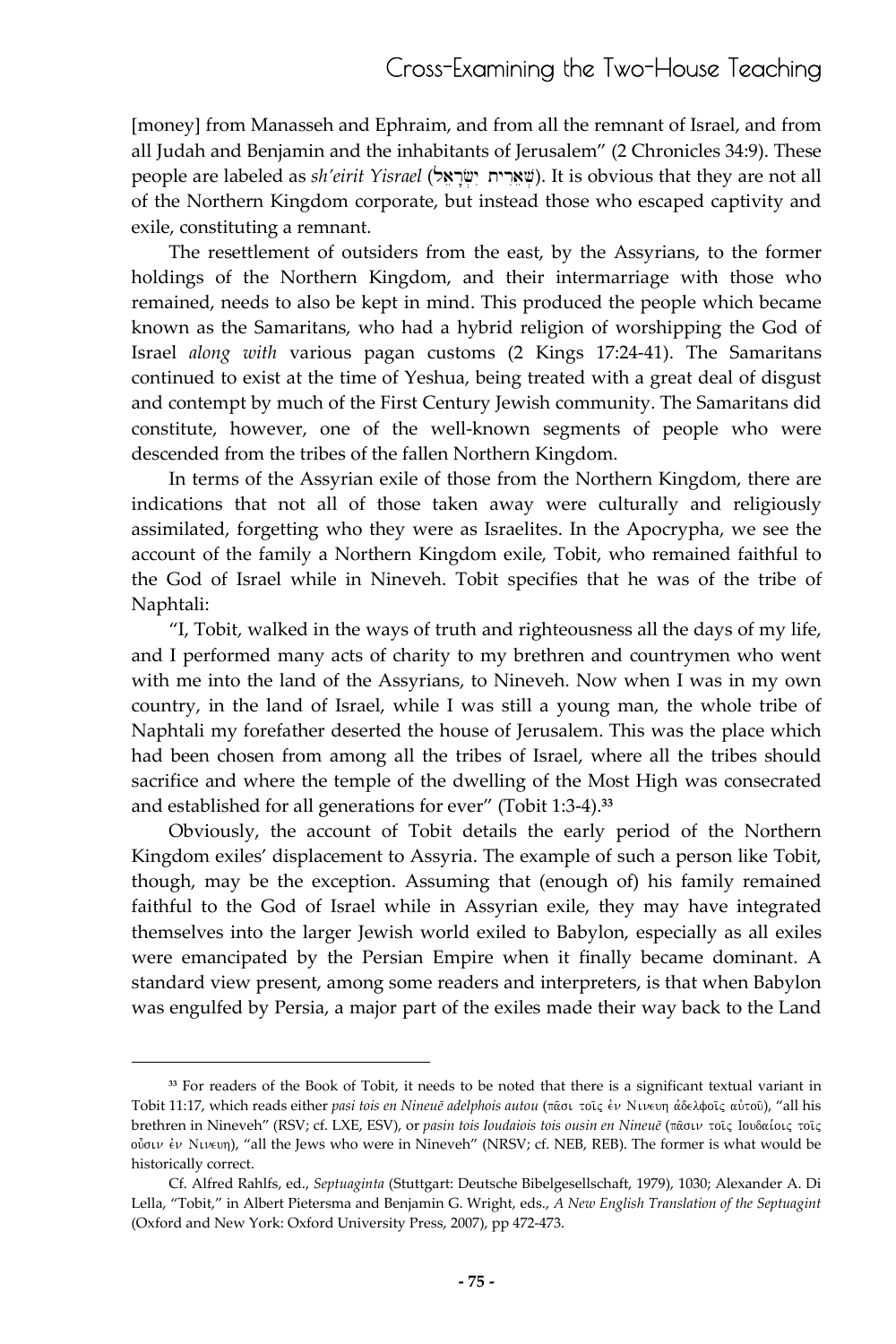of Israel—including the so-called "Lost Tribes." To an extent this is true. Many of the Northern Kingdom exiles did not forget their Israelite heritage and integrated themselves into the Jewish groups returning to the Land of Israel from Babylon.

In the First Century, at the dedication of Yeshua the Messiah at the Temple, we see a reference to "Anna the daughter of Phanuel, of the tribe of Asher" (Luke 2:36). No detailed backstory is given regarding Anna's family, meaning that all we can safely conclude is that her original ancestors were a part of the Northern Kingdom. Anna's ancestors could have been like Tobit, and remained somewhat faithful to the Lord when in Assyrian exile. Or, Anna's ancestors could have migrated to the Southern Kingdom during the Divided Kingdom era, only to have been taken into Babylonian captivity, and then returned when Persia became the dominant Ancient Near Eastern power. The thought of David H. Stern, in his *Jewish New Testament Commentary*, regarding Anna of the tribe of Asher, is that "individual families could preserve their identities and transmit their genealogies."**<sup>34</sup>**

There were enough Northern Kingdom Israelites, who had integrated themselves into the Southern Kingdom of Judah—either by migrating south during the Divided Kingdom period, or with some returning with those exiled to Babylon—that by the First Century there were indeed "Northern Kingdom Jews." But does the presence of people descended from all Twelve Tribes, present within the Jewish community up until today, qualify as "fulfillment" of the prophecies detailing a grand restoration of Judah and Ephraim? Some—especially in much of Messianic Judaism—say yes, but they do not tend to substantiate why they think so. We should be much more cautious, and not think that a representation here or there of various Jews in history, having a descent from one of the ten tribes of the old Northern Kingdom, justifies a complete restoration of Israel.

Remarking on 2 Kings 17:23—"So the Israelites were deported from their land to Assyria, as is still the case" (NJPS)—Terrence E. Fretheim gives us some important direction:

"The Israelites remain exiled to the time of the narrator  $(v. 23)$ . We know that they became so thoroughly integrated into these foreign populations that they ceased to exist as a people (hence 'the ten lost tribes'); yet many fled to the south and were preserved within that grouping of the people of God (see also 2 Chron. 30:6-11)."**<sup>35</sup>**

To this, we can add the observations of Hebrew Christian scholar Alfred Edersheim, who in his classic work *The Life and Times of Jesus the Messiah*, said, "there is reason to believe that part of them [the Northern Kingdom], at least, had coalesced with their brethren of the later exile."**36** He references a Talmudic statement for this, "**Ten castes came up from Babylonia**" (b.*Kiddushin* 69b).**37** Yet,

**<sup>34</sup>** Stern, *Jewish New Testament Commentary*, 110.

**<sup>35</sup>** Terrence E. Fretheim, *Westminster Bible Companion: First and Second Kings* (Louisville: Westminster John Knox, 1999), 193.

**<sup>36</sup>** Alfred Edersheim, *The Life and Times of Jesus the Messiah* (Peabody, MA: Hendrickson, 1993), 11.

**<sup>37</sup>** *The Babylonian Talmud: A Translation and Commentary.*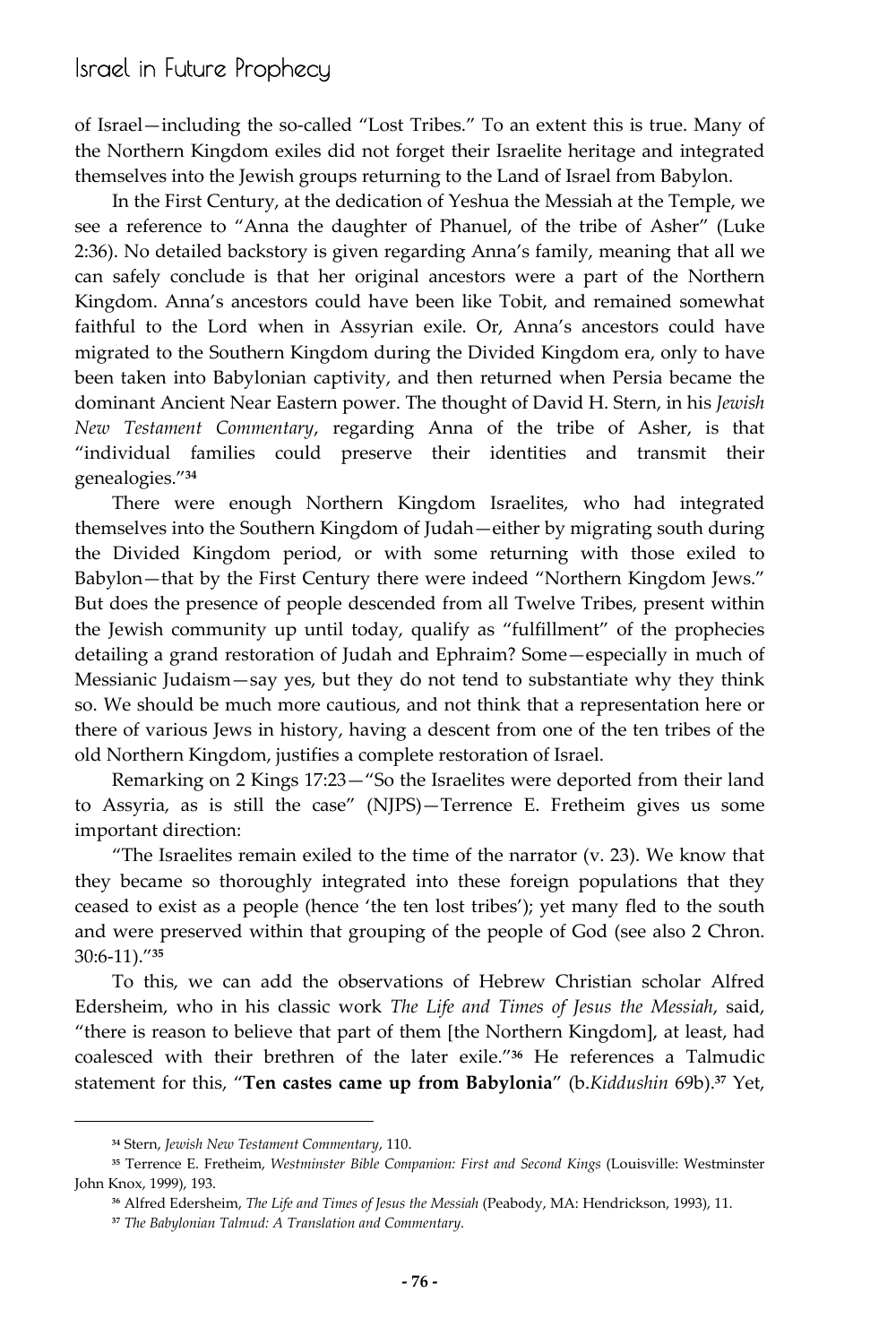Edersheim goes on to notably conclude, "Still the great mass of the ten tribes was in the days of Christ, as in our own, lost to the Hebrew nation."**<sup>38</sup>**

Are there members of the Northern Kingdom of Israel/Ephraim found among today's Jewish people? Yes. Are there descendants of the Northern Kingdom of Israel/Ephraim "out there" in the nations today as well? Yes, even though their descendants have been customarily sought for within the spheres of influence of both Ancient Israel and the ancient Assyrian, Babylonian, and Persian Empires (namely Southeast Asia, South Asia, the Middle East, Central Africa, and the Eastern Mediterranean basin). **There can admittedly be a tension** between the fact that there were Northern Kingdom Israelites who somehow became a part of the Southern Kingdom of Judah, and are to be reckoned as "Jews" today—versus the eschatological reality that there is a larger restoration of Israel prophesied in the Tanach, which surely did not occur after the conclusion of the Babylonian exile.

## Were the Lost Tribes really lost? How many were really deported to Assyria?

A Bible teacher, or a Bible reader, has to have a great deal of courage and fortitude when approaching the subject matter of the exiled Northern Kingdom of Israel, because of the great number of abuses which have stigmatized the issue of the Ten Lost Tribes over the centuries. In a relatively conservative resource like the *Archaeological Study Bible*, for example, one finds the following remark issued on 2 Kings 17:3-6:

"Much mythology has been developed around the theme of the so-called ten lost tribes of Israel. A close examination of Assyrian records reveals that the deportations approximated only a limited percentage of the population…"**<sup>39</sup>**

No one can deny the fact that throughout history since the downfall of the Northern Kingdom, various sectarian associations have arisen—which to some degree or another have claimed that *they are* the Lost Ten Tribes of Israel. **Their views need to be significantly avoided.** The liberal *JPS Guide: The Jewish Bible* is a bit fairer, though, in how it states "After the Assyrian conquest, the scattered northern tribes become known as the Ten Lost Tribes. They never return to Canaan, giving birth to numerous tales and legends about their history and whereabouts."**<sup>40</sup>**

But what do we actually classify as "mythology" as it pertains to the Northern Kingdom of Israel? Claiming that this tribe "went here," and that tribe "went there," with no documentation or proof of substance? Or, affirming from the prophecies of Holy Scripture, that a larger restoration of Israel is to be anticipated *and* actually occur immediately prior to the return of the Messiah?

**<sup>38</sup>** Edersheim, 11.

**<sup>39</sup>** Duane A. Garrett, ed., et. al., *NIV Archaeological Study Bible* (Grand Rapids: Zondervan, 2005), 555.

**<sup>40</sup>** *JPS Guide: The Jewish Bible*, 182.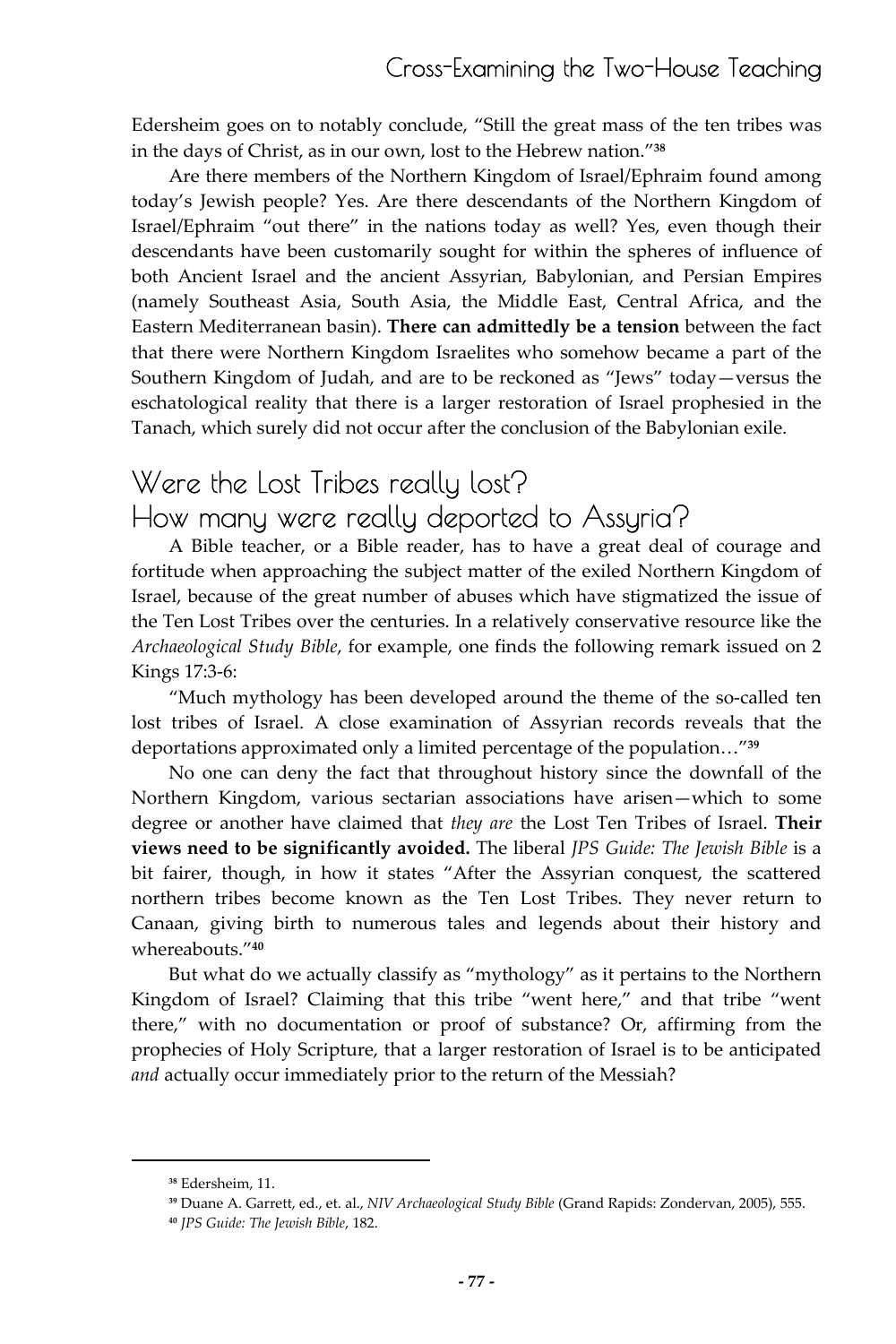About as "mythological" as any of us should be allowed to get, is perhaps seen in John Milton's 1671 work *Paradise Regained*, where it is asserted that the exiles of the Northern Kingdom will come back when the Messiah reigns over the world:

In David's royal seat, his true successor, Deliverance of thy brethren, those ten tribes Whose offspring in his territory yet serve In Habor, and among the Medes dispersed, Ten sons of Jacob, two of Joseph lost Thus long from Israel; serving as of old Their fathers in the land of Egypt served, This offer sets before thee to deliver. These if from servitude thou shalt restore To their inheritance, then, nor till then, Thou on the throne of David in full glory, From Egypt to Euphrates and beyond Shalt reign, and Rome or Caesar need not fear. To whom our savior answered thus unmoved.**<sup>41</sup>**

All Milton did was to paraphrase a selection of Tanach verses and prophecies on the matter.

A wide number of the contemporary evangelical Christian materials, which in some form or another mention what happened to the Northern Kingdom of Israel, tend to be concerned with refuting the abuses of Nineteenth and Twentieth Century British-Israelism, and figures like Herbert W. Armstrong, more than anything else.**42** This material, while brief, tends to completely sidestep or ignore Bible prophecies which indicate that a larger restoration of Israel—*including* the return of the descendants of the exiled Northern Kingdom—is yet to occur. Author William Varner of the book *Jacob's Dozen*, which is frequently encountered in many sectors of today's Messianic community, is one of these people. He makes some statements about the numbers of people taken away by the Assyrians, concluding that there were actually no ten tribes of Israel ever taken into exile:

"Excavations have revealed that the population of Judah rapidly increased after the fall of the northern kingdom as a result of the many refugees mentioned in 2 Chronicles 11:14-16. Furthermore, archaeologists have uncovered the annals of the Assyrian Sargon, in which he tells that he carried away only 27,290 people and 50 chariots (*Biblical Archaeologist*, VI, 1943, p. 58). Since estimates of the population of the northern kingdom at that time range from 400,000 to 500,000, clearly less than one-twentieth of the population was deported, primarily the leaders from the area around Samaria. The ten tribes, therefore, were never *lost* because they were never deported! Their kingdom was destroyed and ceased to exist, but most of them stayed…"**<sup>43</sup>**

**<sup>41</sup>** John Milton, *The Major Works* (New York: Oxford University Press, 2003), 652.

**<sup>42</sup>** Cf. William Varner, *Jacob's Dozen: A Prophetic Look at the Tribes of Israel* (Bellmawr, NJ: Friends of Israel Gospel Ministry, 1987), pp 94-95.

**<sup>43</sup>** Varner, pp 96-97.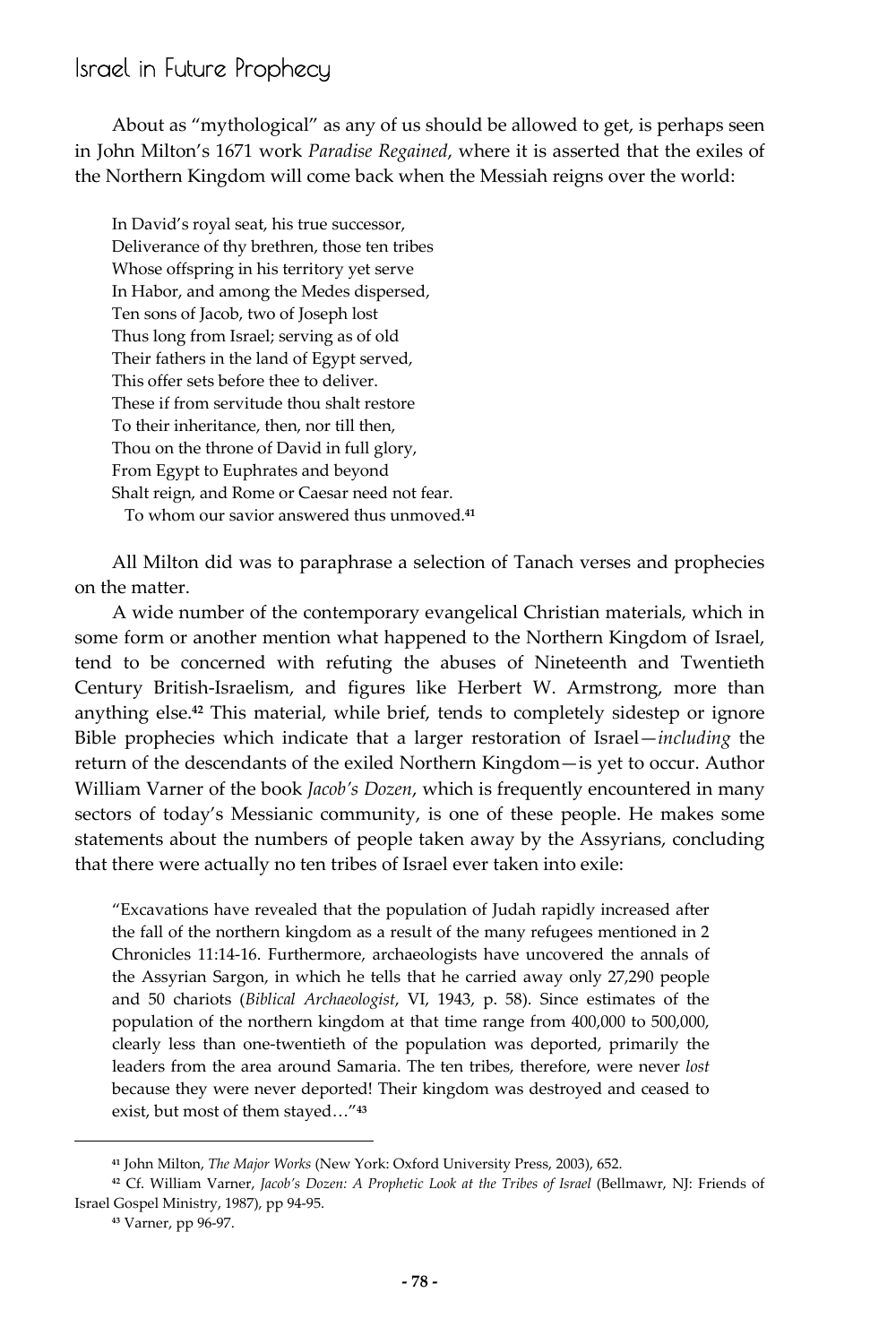Is Varner at all correct with what he says here, especially given how God Himself said in Jeremiah 7:15, "I will cast you out of My sight, as I have cast out all your brothers, all the offspring of Ephraim**44**"? In the previous section, we have already noted how people from the Northern Kingdom became integrated into the Southern Kingdom. Varner's claim is that there were really no people from the Northern Kingdom quantitatively taken into Assyrian captivity—"The ten tribes…were never *lost* because they were never deported,"**45** as he says—other than just 27,290 people. These statements from a fundamentalist Christian are notably contrary to my relatively liberal Hebrew civilization professor at the University of Oklahoma (2001), Dr. Daniel C. Snell, who believed in JEDP Pentateuchal source criticism and held to a rather low view of the reliability of the Tanach's Historical Books. In his book *Life in the Ancient Near East*, he just asserts "…the northern kingdom succumbed earlier to Assyrian exile…"**<sup>46</sup>**

Most of the attention, regarding the exile of the Northern Kingdom of Israel, is understandably given to the final fall of its capital, Samaria, as summarized by 2 Kings 17:3-6:

"Shalmaneser king of Assyria came up against him, and Hoshea became his servant and paid him tribute. But the king of Assyria found conspiracy in Hoshea, who had sent messengers to So king of Egypt and had offered no tribute to the king of Assyria, as *he had done* year by year; so the king of Assyria shut him up and bound him in prison. Then the king of Assyria invaded the whole land and went up to Samaria and besieged it three years. In the ninth year of Hoshea, the king of Assyria captured Samaria and carried Israel away into exile to Assyria, and settled them in Halah and Habor, *on* the river of Gozan, and in the cities of the Medes."

Following this, it is asserted in the narrative of the history, that by the time of the final composition of Samuel-Kings, these people taken into exile were still there (2 Kings 17:23). As Bible readers, this is where our ultimate loyalty must be found, as according to Scripture, those Northern Kingdom Israelites taken captive by Assyria from Samaria, did not return back home to the Land of Israel. But does this mean that only a small number of people were exiled by Assyria, thus implying that there were no Ten Lost Tribes of Israel? The number of 27,290 taken away, is frequently referenced in a wide array of study Bibles accessible to the normal layperson.**47** This number itself is a part of ancient, extant archaeological finds, which have been collected and translated into English by Ancient Near Eastern

**<sup>44</sup>** Heb. *et-kol-achei'khem et kol-zera Efraim* (~y Ir")p .a, [r;z<ï-lK ' taeÞ ~k,êyxea]-lK '-ta,).

**<sup>45</sup>** Ibid., 97.

**<sup>46</sup>** Daniel C. Snell, *Life in the Ancient Near East* (New Haven and London: Yale University Press, 1997), 133.

**<sup>47</sup>** These include, but are not limited to: Herbert G. May and Bruce M. Metzger, eds., *The New Oxford Annotated Bible With the Apocrypha*, RSV (New York: Oxford University Press, 1977), 478; Kenneth L. Barker, ed., et. al., *NIV Study Bible* (Grand Rapids: Zondervan, 2002), pp 555-556; Claude F. Mariottini, "2 Kings," in Walter J. Harrelson, ed., et. al., *New Interpreter's Study Bible*, NRSV (Nashville: Abingdon, 2003), 553; *Archaeological Study Bible*, 554.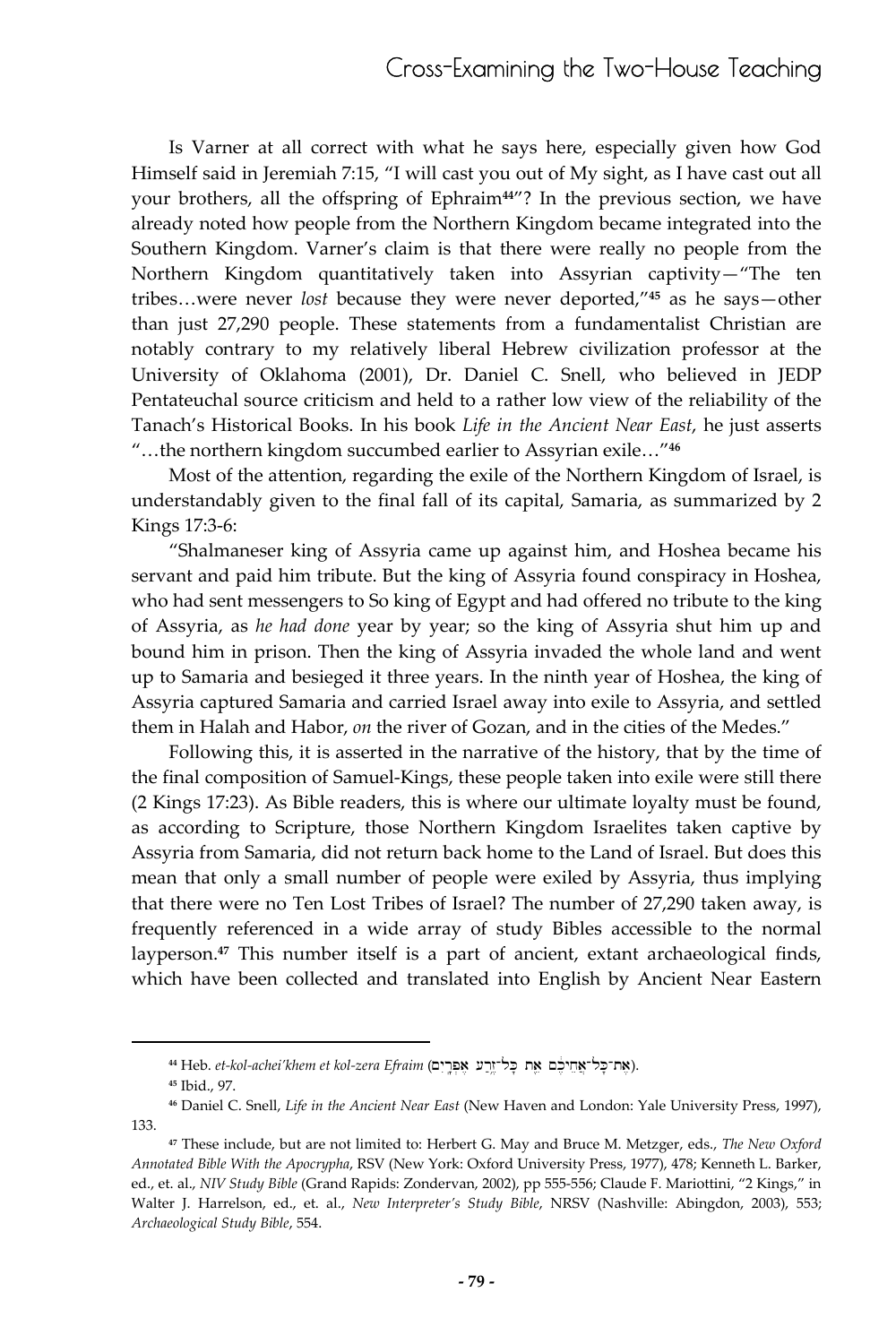specialists. "The Fall of Samaria" from the reign of Sargon II (721-705 B.C.E.), paralleling 2 Kings 17:4ff, details,

"I besieged and conquered Samaria (*Sa-me-ri-na*), led away as booty 27,290 inhabitants of it. I formed from among them a contingent of 50 chariots and made remaining (inhabitants) assume their (social) positions. I installed over them an officer of mine and imposed upon them the tribute of the former king."**<sup>48</sup>**

Many people just stop examining the issue of how many people were taken away from the Northern Kingdom by Assyria, but there is actually more Biblical data to be reckoned with. There was a previous assault recorded of how during the reign of King Pekah (737-732 B.C.E.) of the Northern Kingdom, Tiglath-Pileser of Assyria (745–727 B.C.E) carried a significant number away from the northern territories of Israel/Ephraim. In *A Biblical History of Israel* by Ian Provan, V. Philips Long, and Tremper Longman III, it is summarized how "During the reign of Pekahiah's successor Pekah…we read in both Kings and Chronicles of the Assyrian annexation of much of Israel's northern and eastern territory, and the deportation to Assyria of a significant percentage of her population (2 Kgs. 15:29-31; 1 Chr 5:26)."**49** Also to be considered is how during the reign of King Hezekiah of Judah (715-690 B.C.E.), Sennacherib of of Assyria (704-681 B.C.E) launched an attack on the Southern Kingdom and on Jerusalem:

**Tiglath-Pileser of Assyria:** "In the days of Pekah king of Israel, Tiglath-pileser king of Assyria came and captured Ijon and Abel-beth-maacah and Janoah and Kedesh and Hazor and Gilead and Galilee, all the land of Naphtali; and he carried them captive to Assyria. And Hoshea the son of Elah made a conspiracy against Pekah the son of Remaliah, and struck him and put him to death and became king in his place, in the twentieth year of Jotham the son of Uzziah. Now the rest of the acts of Pekah and all that he did, behold, they are written in the Book of the Chronicles of the Kings of Israel" (2 Kings 15:29-31).

**Sennacherib of Assyria:** "Now in the fourteenth year of King Hezekiah, Sennacherib king of Assyria came up against all the fortified cities of Judah and seized them. Then Hezekiah king of Judah sent to the king of Assyria at Lachish, saying, 'I have done wrong. Withdraw from me; whatever you impose on me I will bear.' So the king of Assyria required of Hezekiah king of Judah three hundred talents of silver and thirty talents of gold" (2 Kings 18:13-14; cf. Isaiah 36:1ff).

When these Biblical accounts are taken into consideration, as well as the extant Assyrian historical records that confirm them—one finds that there were far more

**<sup>48</sup>** A. Leo Oppenheim, trans., "Assyrian and Babylonian Historical Texts," in James B. Pritchard, ed., *The Ancient Near East Volume I: An Anthology of Texts and Pictures* (Princeton, NJ: Princeton University Press, 1958), 195.

**<sup>49</sup>** Iain Provan, V. Philips Long, and Tremper Longman III, *A Biblical History of Israel* (Louisville: Westminster John Knox, 2003), 270.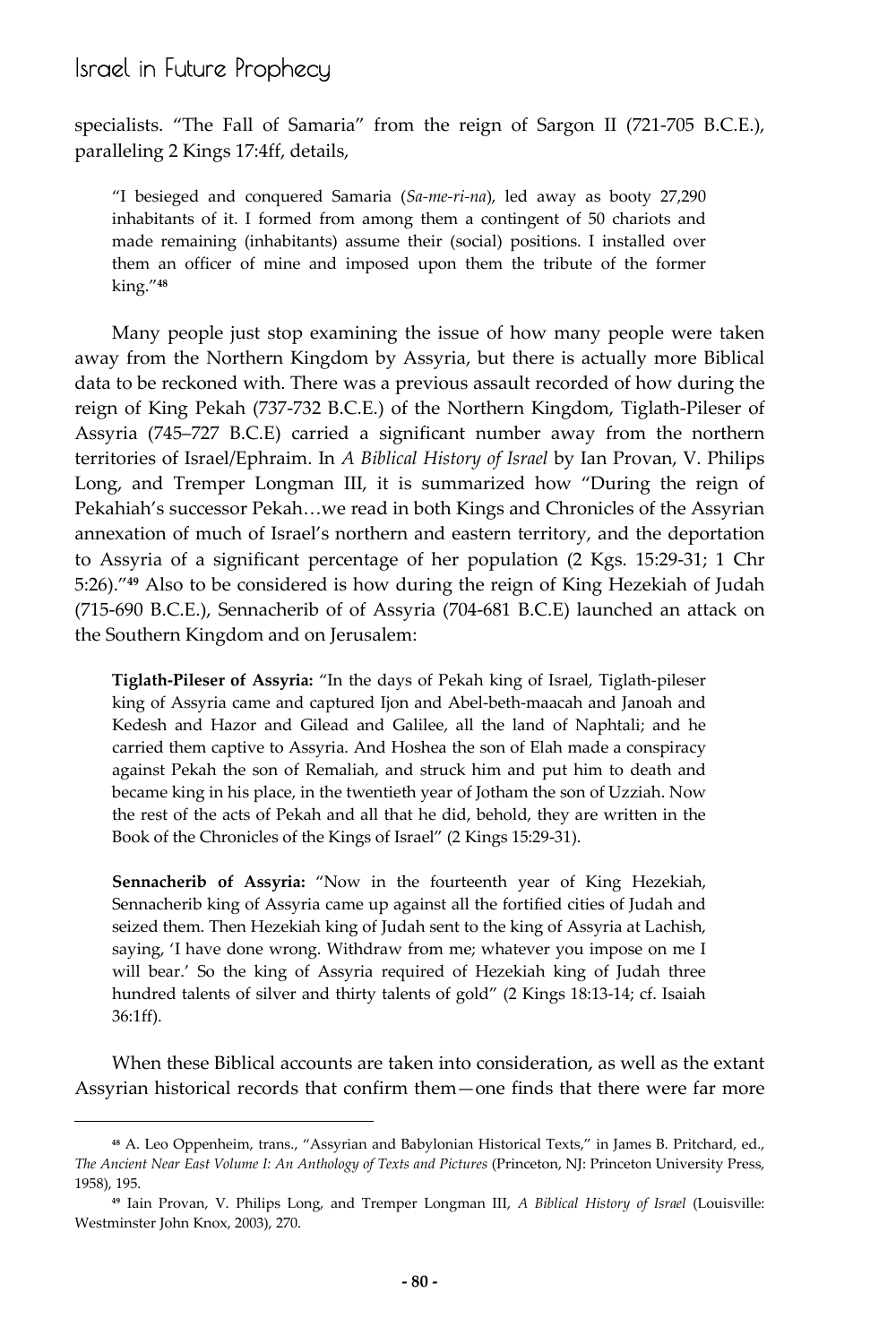than just 27,290 people taken into Assyrian exile. K.A. Kitchen is compiler of the massive work *On the Reliability of the Old Testament* (Grand Rapids: Eerdmans, 2003), a definite powerhouse in conservative Biblical scholarship. This resource has put together a great deal of external data from Ancient Near Eastern civilizations contemporary to Ancient Israel, confirming the veracity of the Hebrew Tanach. This is what Kitchen has to say about those who were taken captive by the Assyrian Empire, factoring in the Biblical information seen in 2 Kings 15:29-31; 17:1-23; and 18:13-14:

"Tiglath-pileser III removed people from Galilee and environs in the 730s; Shalmaneser V and Sargon II between them sent away many Israelites to eastern lands in 722-720; and Sennacherib did this to Judah in 701. Tiglath-pileser III took 13,520 people (totaled from lesser amounts—226, 400 + *x*, 656, and [lost]). Then Sargon II boasts of having removed 27,290 (var. 27,280) people from Samaria. And in 701 Sennacherib claimed to have reduced forty-six of Hezekiah's walled towns and to have taken 200,150 people from them. Such measures did not necessarily depopulate a region entirely, and some Assyrian kings brought in new populations from elsewhere (Sargon II and 2 Kings 17; contrast Tiglath-pileser III). But 'the Assyrian exile' of both Israelites and Judeans was considerable—and in the former case, permanent."**<sup>50</sup>**

According to Kitchen and his sources, some 13,520 people were taken away by the Assyrians in the exile of 2 Kings 15:29-31 (cf. 1 Chronicles 5:26). Following this were the 27,290 people taken away after the fall of Samaria in 2 Kings 17:1-23. Unlike what William Varner has done in his book *Jacob's Dozen*, K.A. Kitchen has referenced not only 13,520 more from the Northern Kingdom of Israel taken away into Assyrian exile—but he has perhaps most shockingly referenced that in the siege upon the Southern Kingdom of Judah seen in 2 Kings 18:13-14, some 200,150 people were taken away! "The Siege of Jerusalem" from the reign of Sennacherib (704-681 B.C.E.), details,

"As to Hezekiah, the Jew, he did not submit to my yoke, I laid siege to 46 of his strong cities, walled forts and to the countless small villages in their vicinity, and conquered (them) by means of well-stamped (earth-)ramps, and battering-rams brought (thus) near (to the walls) (combined with) the attack by foot soldiers, (using) mines, breeches as well as sapper work. I drove out (of them) 200,150 people, young and old, male and female, horses, mules, donkeys, camels, big and small cattle beyond counting, and considered (them) booty."**<sup>51</sup>**

If we were to only go by the numbers from extant Assyrian records—more people were presumably taken into exile from the Southern Kingdom of Judah than the Northern Kingdom of Israel/Ephraim—in the course of Assyria's expansion into the region. Recognizing how there were people from the Northern

**<sup>50</sup>** Kitchen, *On the Reliability of the Old Testament*, 65.

**<sup>51</sup>** *The Ancient Near East Volume I*, 200.

This is actually noted in the *Archaeological Study Bible*, 558 in its notes on 2 Kings 18:13-14.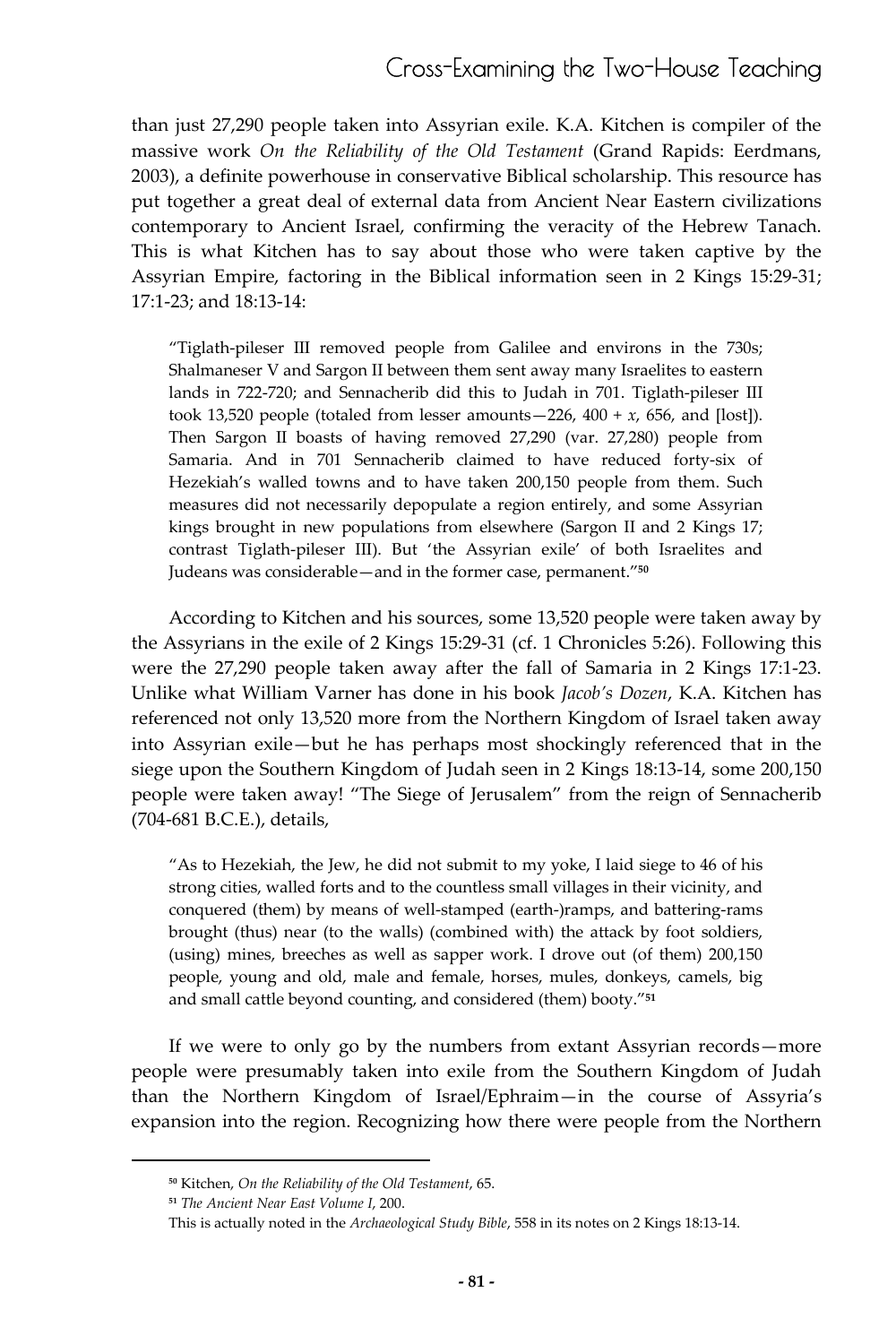Kingdom who had migrated into the Southern Kingdom, since the time of the division, it would seem likely that among the 200,150 taken by Sennacherib were a large number not only of Southern Kingdom Israelites, but Northern Kingdom Israelites who had relocated south. Could there have been more taken away, than those just seen in the Assyrian records? Yes. But the ANE data currently available confirms that there was a substantial number taken away into Assyrian captivity, a wide number of whom then probably assimilated away and forgot its Israelite heritage after a few generations.

That a significant judgment would be issued by God upon the Northern Kingdom of Israel, especially for the opulence and oppression caused by the wealthy, is certain. Amos 4:1-3 decreed, "Hear this word, you cows of Bashan who are on the mountain of Samaria, who oppress the poor, who crush the needy, who say to your husbands, 'Bring now, that we may drink!' The Lord GOD has sworn by His holiness, 'Behold, the days are coming upon you when they will take you away with meat hooks, and the last of you with fish hooks. You will go out *through*  breaches *in the walls*, each one straight before her, and you will be cast to Harmon,' declares the LORD." Amos 5:3 follows this up with a very sobering word: "For thus says the Lord GOD, 'The city which goes forth a thousand *strong* will have a hundred left, and the one which goes forth a hundred *strong* will have ten left to the house of Israel.'" What does this declaration imply regarding the Assyrian siege upon the Northern Kingdom? Amos 9:10 further states, "All the sinners of My people will die by the sword, those who say, 'The calamity will not overtake or confront us.'"

During the Assyrian encroachment upon the Northern Kingdom of Israel, and the subsequent battles that ensued, it is likely probable that a wide number of the civilian population became collateral damage, meeting the destiny of the sword.**<sup>52</sup>** The impression that we get from Amos 5:3, for example, is that as high as ninetypercent of some of its towns' populations, or at least its fighting force, would be decimated by war. Of course in warfare, many civilians are able to escape as refugees—and surely many from the Northern Kingdom of Israel made it to the Southern Kingdom of Judah. It is also possible that other groups of civilians from the Northern Kingdom escaped elsewhere within the immediate Eastern Mediterranean. The word of Hosea 9:17, regarding those of Ephraim, is that "My God will cast them away because they have not listened to Him; and they will be wanderers among the nations [*b'goyim*, *z*[sid]." Thankfully, a major theme of the Prophets is that on a future day the Kingdoms of Israel and Judah will be formally reunited.

When someone in today's Messianic community, who asks questions about what happened to the Northern Kingdom of Israel/Ephraim—and is then handed a

**<sup>52</sup>** K.A. Kitchen, *The Bible In Its World: The Bible & Archaeology Today* (Exeter: Paternoster, 1977), pp 112- 113 details how brutal some of this was:

<sup>&</sup>quot;Tiglath-pileser III devastated northern Israel, including Hazor (2 Kings 15:29) where have been found eloquent traces of the ferocity of that destruction in a layer of ashes a metre thick over the ruined buildings."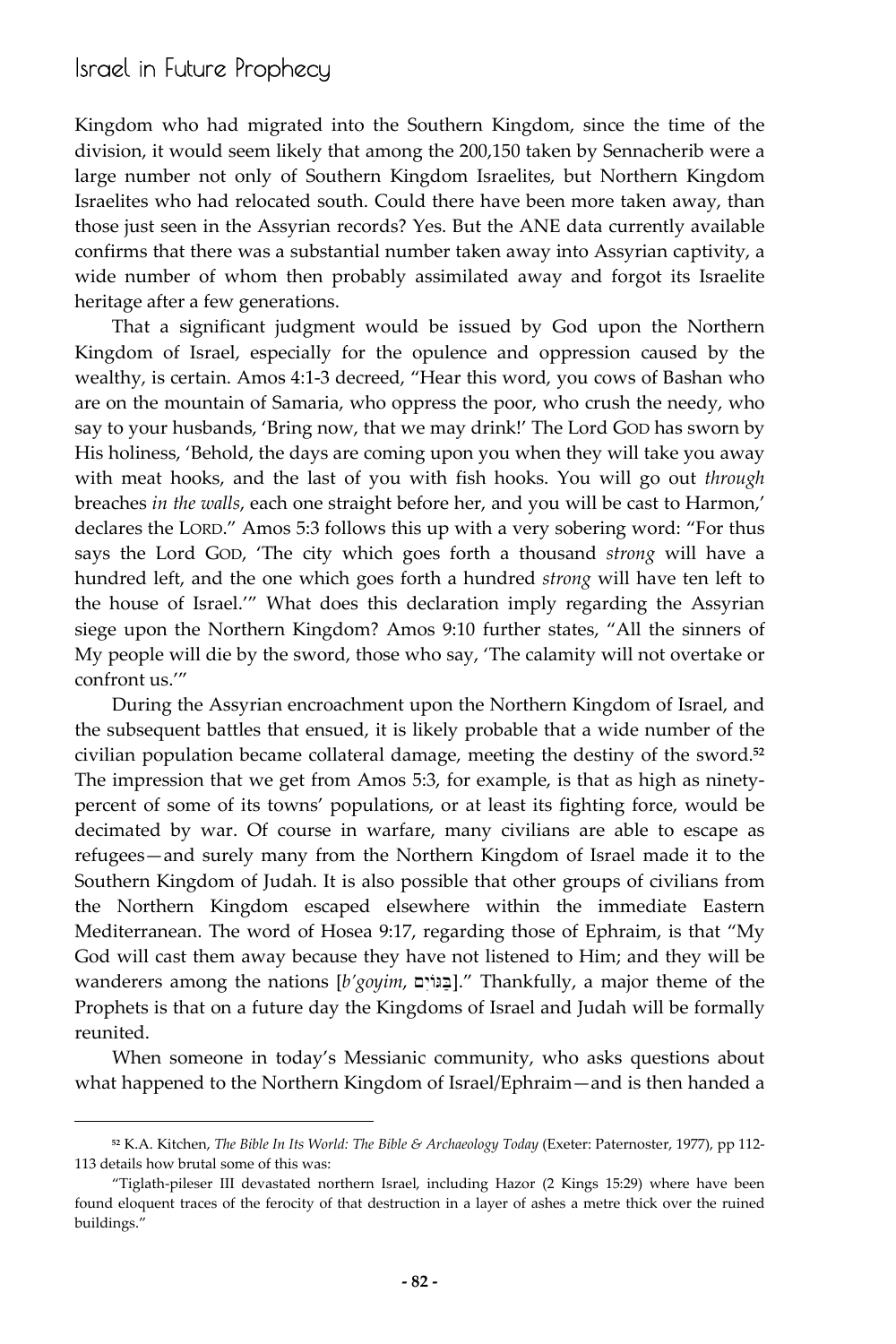copy of a publication like Varner's *Jacob's Dozen*—one should wonder why no attention is expelled at all to various prophetic words that speak of a reunion of Judah and Ephraim subsequent to the eschaton. It is inappropriate, both Biblically and historically, to act as though there was only a small number of people taken into exile by Assyria. It might be "easier" to ignore or disregard sections of Scripture that speak of the future destiny of the descendants of the exiled Northern Kingdom of Israel—given abuses that have transpired, per British-Israelism or Armstrongism. *But ignoring the implications of Tanach prophecies like Isaiah 11:12-16; Jeremiah 31:6-10; Ezekiel 37:15-28; Zechariah 10:6-10, would be irresponsible for any Bible teacher to do.* In fact, Christians ignoring Tanach prophecies that speak of a larger restoration of Israel, perhaps because others have abused them—is not too dissimilar from how many Jews in history have ignored the Messianic claims of Jesus of Nazareth, because of the unfortunate fact of Christian anti-Semitism.

Where some of today's conservative Christians do not want to consider the implications of what is to happen in the future, regarding the reunion of Judah and Ephraim—some liberal Bible scholars will stridently step in and correctly acknowledge that the Prophets indeed spoke of future activities of the exiled Northern Kingdom of Israel. Those who would disregard Tanach prophecies that speak of a larger restoration of Israel to come, **need to take serious notice** of how liberals have often approached them.

A liberal Jewish scholar like Zvi Ben-Dor Benite, in his book *The Ten Lost Tribes*, is one who is marked by his commitment to be an historical minimalist, meaning that he has a very low estimation for the Tanach's reliability. He is one who specifically believes that "the first book of Kings…is considered by biblical scholars to be almost entirely fictional,"**53** meaning that there really was no Kingdom of Israel ruled by a King David.**54** Ben-Dor Benite's view of 2 Kings is that there is much pseudo-history interspersed within the text, and that its "biblical depiction exaggerates the totality of the deportations as part of a specifically Israelite narrative of loss and promised redemption."**55** In terms of the future, though, Ben-Dor Benite honestly recognizes that the Prophets anticipate a regathering of the exiled Northern Kingdom back to the fold of Israel.**56** But, unlike a conservative who would treat such oracles as being Divinely inspired by God Himself, Ben-Dor Benite's conclusion is that the Prophets were actually master manipulators. He summarizes his view as follows:

**<sup>53</sup>** Zvi Ben-Dor Benite, *The Ten Lost Tribes: A World History* (New York: Oxford University Press, 2009), 8.

The two books previously referenced in this chapter, *A Biblical History of Israel* and *On the Reliability of the Old Testament*, both directly refute the presuppositions of minimalism.

**<sup>54</sup>** And of course, if this is true of King David, what of the other Biblical accounts preceding 1 Kings? Such minimalists deny that figures such as Abraham, Isaac, Jacob, and Moses ever existed, and that there was no Exodus or Conquest.

**<sup>55</sup>** Ben-Dor Benite, 35.

**<sup>56</sup>** Ibid., 53 references Amos 5:5, 27; Hosea 8:8; Isaiah 11:11-12.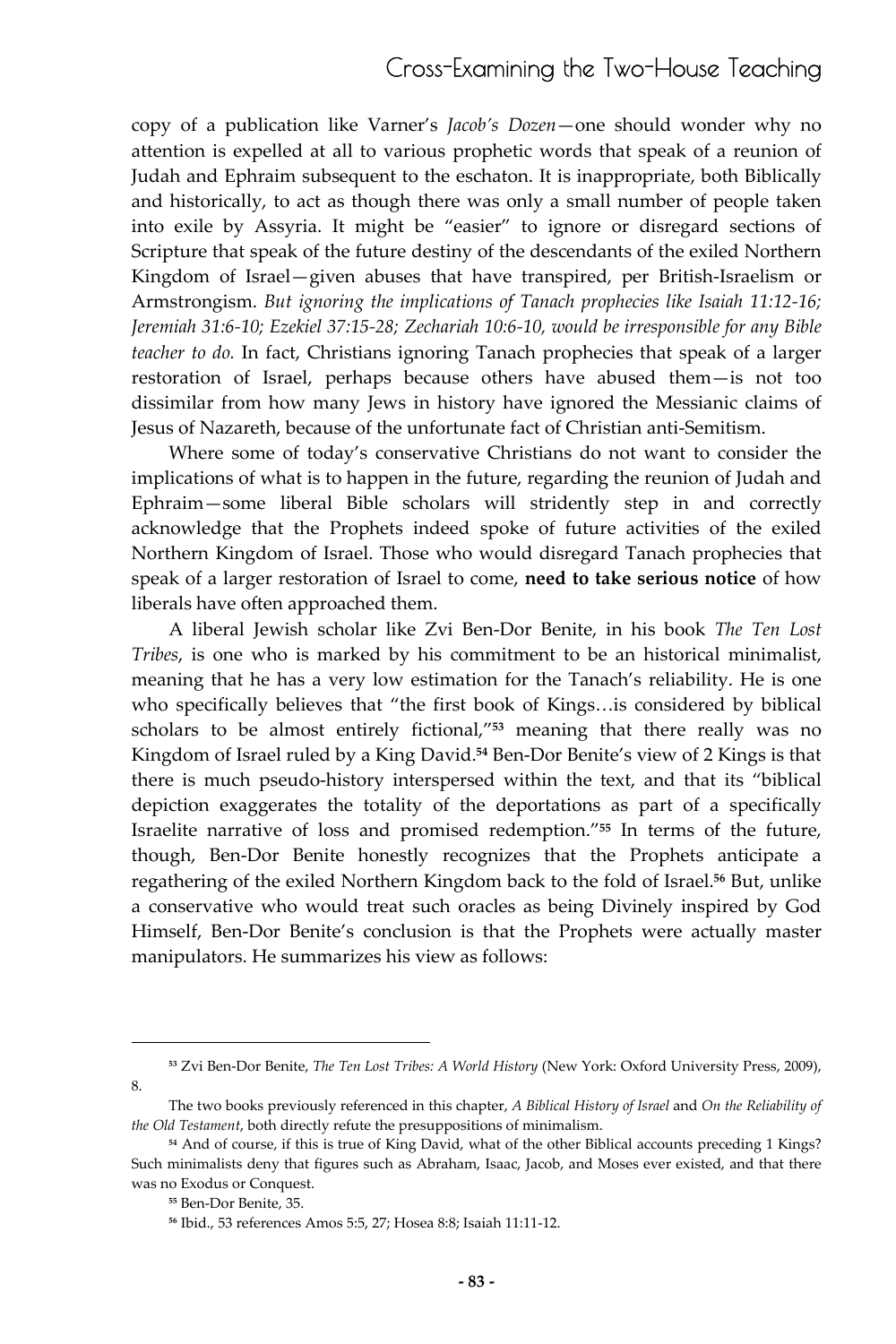"Isaiah, Hosea, and Amos illustrate how the lens of divine punishment transformed the deportations of the Israelites into the exile of an entire people. They were the first to put their oracles into writing; as such, they were hugely influential in turning the exile of Israel into a historical paradigm. They elaborated the notion of exile as it appears in 2 Kings and transformed the kernel of actual history, the patchy narrative of deportations, into an invented Israelite history of sin and all-encompassing divine punishment. The mundane history of several small-scale Assyrian deportations was transformed into a large-scale forced migration enacted by Isaiah's 'Rod of God.' So it is that, while Assyrian kings deported some Israelites for military and political purposes, the Judahite authors of the biblical narrative 'exiled' the entire Israelite kingdom for their own theological and ideological reasons."**<sup>57</sup>**

Were the Prophets of the Tanach, at all promoting fantasy, in their depiction of a future restoration of Israel, involving the exiles of the Northern Kingdom? **A conservative Bible reader would be aghast at the suggestion that what the Prophets communicated was anything less than Divine inspiration from the Holy One.** Most of today's Messianic Believers—especially those who affirm that the creation of the modern-day State of Israel was prophesied in Scripture (Isaiah 66:8)—would absolutely be horrified over the mere suggestion that the Tanach Scriptures are full of pseudo-histories and that the Prophets of Ancient Israel are *essentially liars and deceivers.* I, for one, certainly do not believe that the Prophets were just some sort of master manipulators.

Why have various conservative interpreters of the Bible ignored various prophecies about the reunion of Judah and Ephraim to come? Why are there various conservative interpreters, who actually cast their lot in with liberals, who claim that the idea of the Northern Kingdom being exiled is fallacious?

Is it really true that there are no Ten Lost Tribes of any kind "out there" in the world? Holding to a rigid "No!" is a position that some are realizing that they cannot take.

In his 1915 book *The History of the Ten "Lost" Tribes: Anglo-Israelism Examined*, Hebrew Christian David Baron—who while largely disregarding the idea that there were descendants from the exiled Northern Kingdom of Israel "out there," mostly in an effort to refute British-Israelism—had to at least be honest and admit that there could be people in remote regions of South Asia, descended from the Northern Kingdom exiles. Baron said, "It *may* be true that the Nestorians, and the Afghans, and some other Eastern tribes are descendants of the original Israelitish exiles in Assyria, but [have] more or less mixed themselves up by inter-marriage with the surrounding nations…"**58** Holding to a position of "no Lost Tribes in any

**<sup>57</sup>** Ibid., 50.

Tudor Parfitt, *The Lost Tribes of Israel: The History of a Myth* (London: Phoenix, 2002), pp 4-5 referencing Ezekiel 37:16; Isaiah 11:11-12; and Jeremiah 31:7 is even more direct, as he states, "The fate of the ten tribes as an imagined mythical community started to assume great importance in the prophecies…where the final redemption of Israel was linked to the reunion of the Lost Tribes…"

**<sup>58</sup>** David Baron, *The History of the Ten "Lost" Tribes: Anglo-Israelism Examined* reprint (London: Morgan & Scott Ld., 1915), pp 47-48.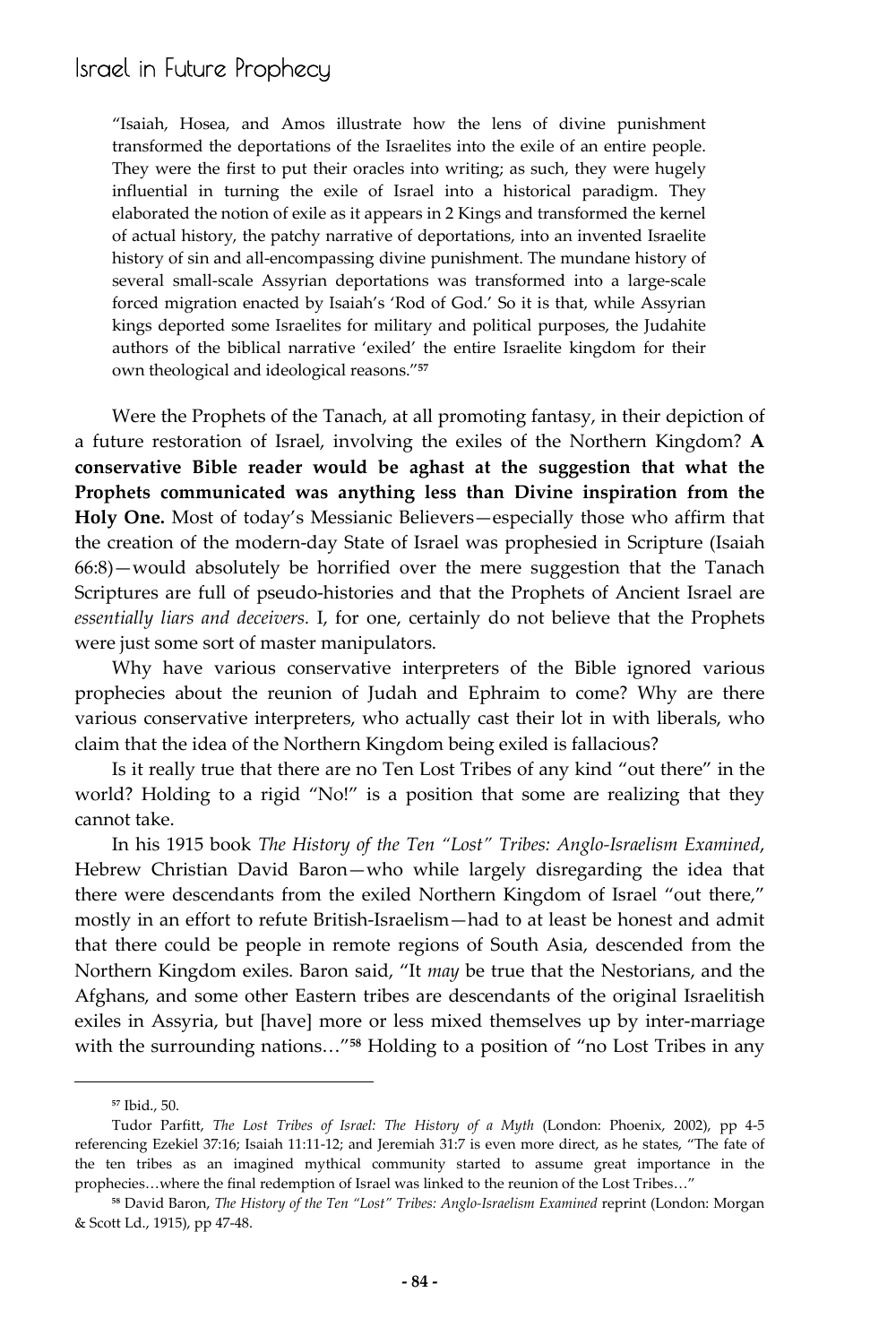form, anywhere," is steadily proving to be unsustainable. Even with all of Varner's protestations, he still had to reluctantly refer to Ethiopian Jews possibly composing the tribe of Dan, and the Pashtu of Afghanistan as composing members of the exiled Northern Kingdom.**<sup>59</sup>**

The argument that there are no descendants of people, anywhere on Earth, from the exiled Northern Kingdom of Israel *and* being separated from the Jewish community at large, is often found in teachings intended to refute British-Israelism, and its commonly associated anti-Semitism. In wanting to rightly affirm the legitimate place of the Jewish people, how God has blessed and preserved them in history, and how they are indeed true descendants of the Patriarchs—some Christians go too far, and they end up disregarding or nullifying Bible prophecies that speak of the return of scattered Israel/Ephraim. The same attitude, of wanting to associate *any discussion* on the exiled Northern Kingdom, with something like British-Israelism, is present in much of today's Messianic Judaism.

Not dealing with the issue of the exiled Northern Kingdom of Israel/Ephraim, is something which has, thankfully, started to slowly change. A liberal resource like *JPS Guide: The Jewish Bible* (2008), at least offers the general summary:

"The 10 tribes of **Israel**…disappeared from Biblical accounts after the Northern Kingdom of Israel was conquered by the Assyrians in 722/1 B.C.E. The tribes lost their separate identity during their exile and captivity and are thought by some to have intermarried with the Assyrians. Throughout history, various groups around the world have claimed that they are descendants of the lost tribes, pointing to their ancient Hebraic customs and beliefs as proof. Perhaps the best known of these are the Falashas of Ethiopia and the **Samaritans** of Nablus."**<sup>60</sup>**

For our own Messianic faith community, evangelist Jonathan Bernis of Jewish Voice Ministries, wrote a short article in 2005 called "The Scattering of the Tribes of Israel." He referenced 2 Kings 17:22-23 about the Northern Kingdom being taken into Assyria "until this day," and appealed to Jeremiah 31:35-37**61** as evidence of future fulfillment regarding the return of the descendants of the Northern Kingdom. He was quite keen to assert how "Sadly exactly what happened to the 10 Northern Tribes is not known. There are many theories enough to fill a library. Some are bizarre and clearly false (like the British-Israel theory taught by one prominent American television Bible teacher until his death), while others are more feasible. In fact, where these descendants of Abraham, Isaac and Jacob eventually ended up is so shrouded in mystery and intrigue that these ten Tribes have come to

**<sup>59</sup>** Varner, pp 91-92.

**<sup>60</sup>** *JPS Guide: The Jewish Bible*, 231.

**<sup>61</sup>** "Thus says the LORD, who gives the sun for light by day and the fixed order of the moon and the stars for light by night, who stirs up the sea so that its waves roar; the LORD of hosts is His name: 'If this fixed order departs From before Me,' declares the LORD, 'Then the offspring of Israel also will cease from being a nation before Me forever.' Thus says the LORD, 'If the heavens above can be measured and the foundations of the earth searched out below, then I will also cast off all the offspring of Israel for all that they have done,' declares the LORD" (Jeremiah 31:35-37).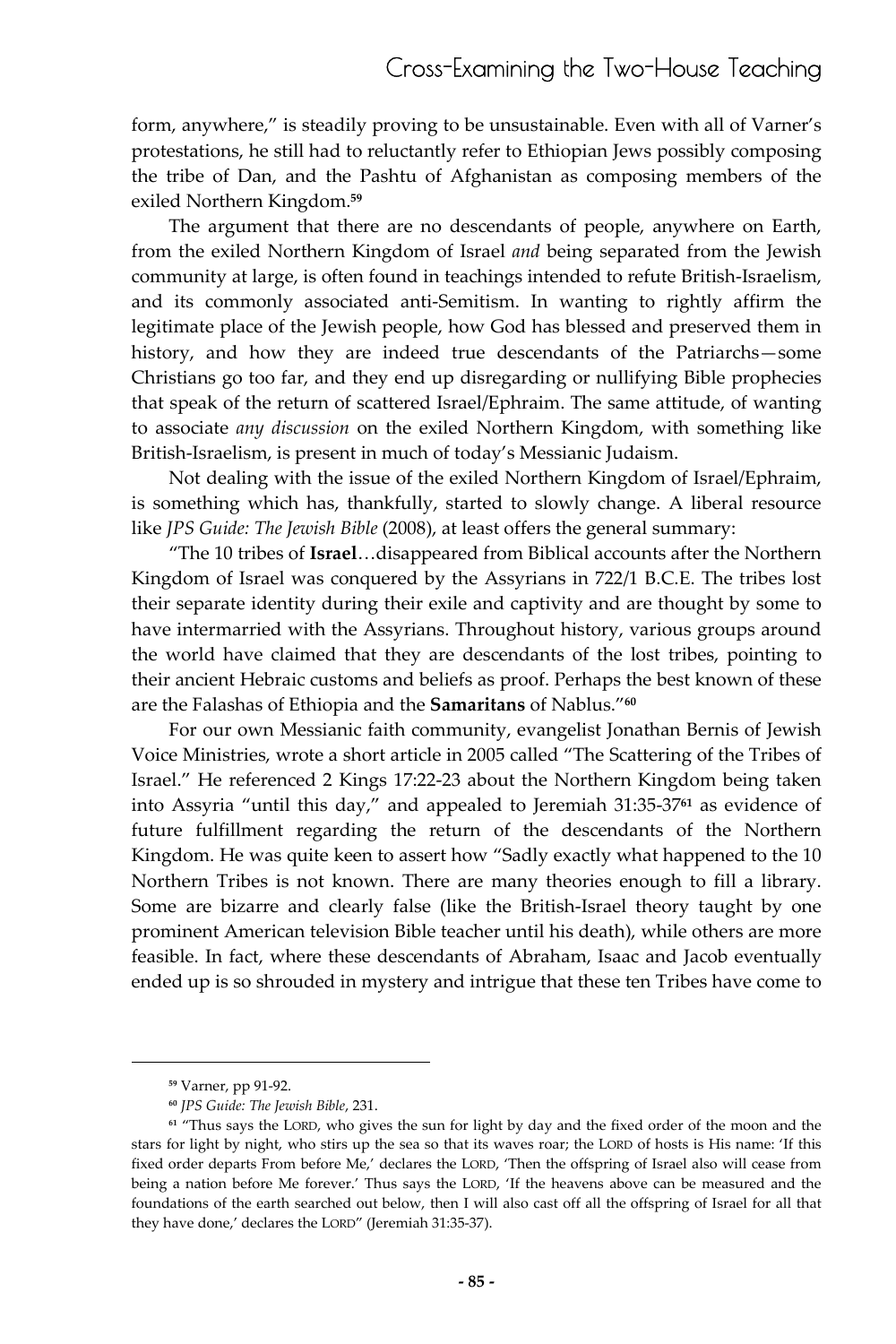be known as the 'Ten Lost Tribes of Israel!'"**62** Bernis actually concludes, "While the rest of the world might have lost these scattered 'outcasts of Israel'—God certainly has not! In fact, I am convinced that in these Last Days He is now uncovering the descendants of these Tribes and gathering them back to Himself in order to fulfill His Word."**<sup>63</sup>**

Similar sentiments are expressed by Sid Roth in his 2007 book *The Incomplete Church*, as he commented on the miracles that God has wrought in preserving the Jewish people throughout history. He observes, "The ancient rabbis believed that three things had to take place before the Messiah would appear. First, Israel had to be restored as a Jewish nation, which occurred in 1948. Second, the temple had to be rebuilt in Jerusalem. This could happen very quickly. And third, the ten lost tribes had to be restored to Israel (see Jer. 31:7-11). This seemed impossible—until now."**64** Roth goes on to summarize,

"Filmmaker Simcha Jacobovici, a traditional Jew, read about the locations where the lost tribes were scattered in Isaiah 11:11. He set up an exploratory expedition to find and document the existence of these tribes. Not only did he find them exactly where God had scattered them, but he also discovered that they had not assimilated into their surrounding environments. {as seen in Quest for the Lost Tribes A&E, 1998, DVD 2006}

"For example, he found descendants from the tribe of Manasseh living in northeast India. They observe the Sabbath, the festivals, and the biblical Jewish laws. In 2000, the Israeli Ministry of the Interior granted citizenship to the first one hundred members of that tribe.

"All ten 'lost' tribes have been located. They say, 'We are not lost!' Many of the tribes practice an aberrant form of Judaism, but all have relics and customs proving their heritage. I agree with them and the Word of God—they are not lost."**<sup>65</sup>**

It is most unfortunate, given the current controversies which have ensued from various leaders and teachers in the Two-House sub-movement, that the sentiments of those such as Bernis or Roth have not been given a bit more publicity to facilitate more reasonable and constructive discussion (as opposed to the overstatements and religious politics and posturing of the 1999 white paper, "The Ephraimite Error," produced by the International Messianic Jewish Alliance or IMJA). Roth was quite fair to acknowledge,

"Followers of the Two-House Theology love the Jewish people, but they take the spiritual truth of Jew and Gentile becoming One New Man [cf. Ephesians 2:15]

**<sup>62</sup>** Jonathan Bernis (2005). *The Scattering of the Tribes of Israel*, March/April 2005. *Jewish Voice Today*. Retrieved 17 April, 2011 from <http://www.jewishvoice.org>.

**<sup>63</sup>** Ibid.

There are also some concurrent thoughts offered about this in Bernis' book, *A Rabbi Looks at the Last Days: Surprising Insights on Israel, the End Times and Popular Misconceptions* (Bloomington, MN: Chosen Books, 2013).

**<sup>64</sup>** Sid Roth, *The Incomplete Church: Bridging the Gap Between God's Children* (Shippensburg, PA: Destiny Image, 2007), 17.

**<sup>65</sup>** Ibid., pp 17-18.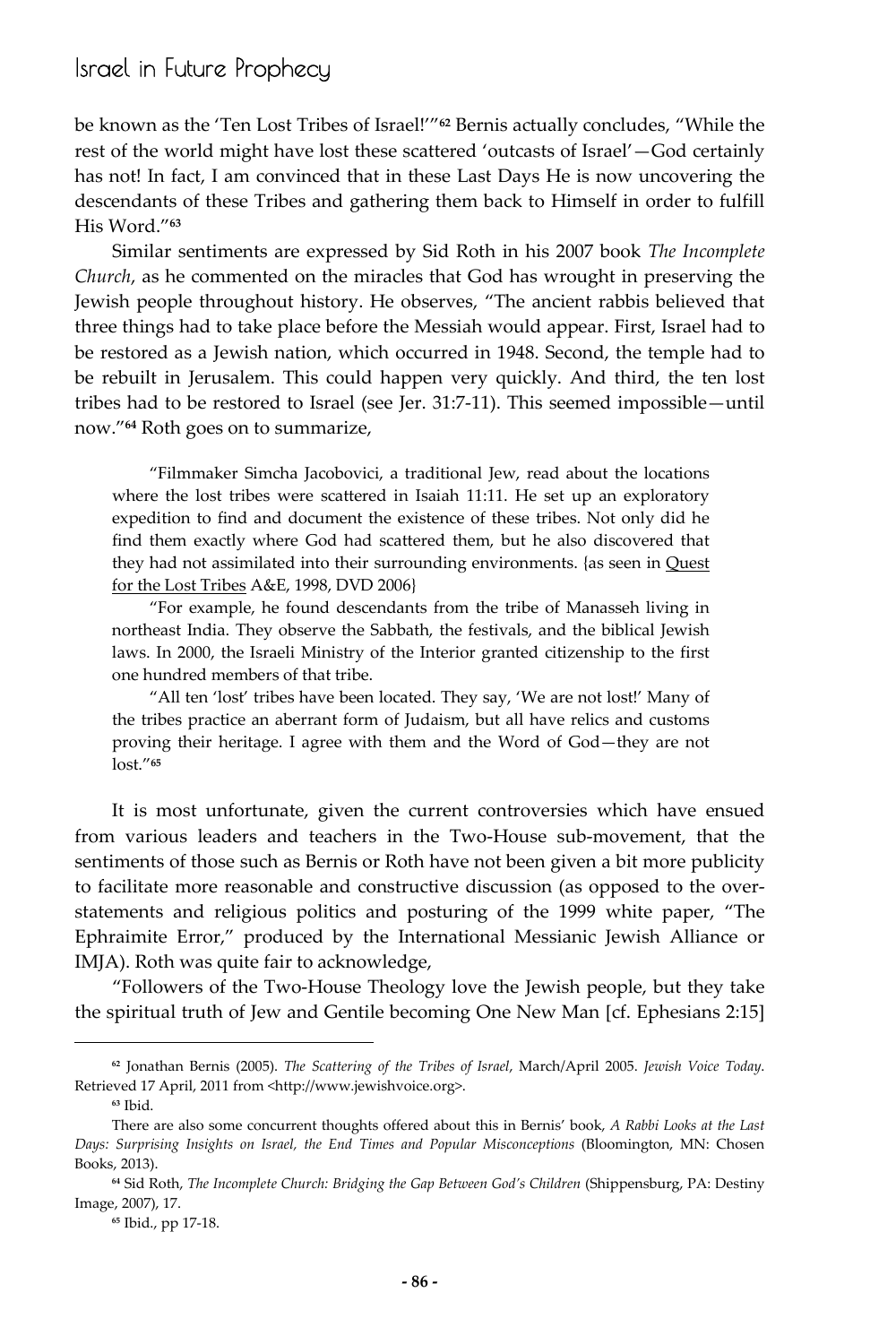too far. They are trying to *physically* become Israel, as though this would give them a special place in God's Kingdom. They are wrong. The special place in the Kingdom is being a child of God."**<sup>66</sup>**

Isaiah 11:11 communicates, "Then it will happen on that day that the Lord will again recover the second time with His hand the remnant of His people, who will remain, from Assyria, Egypt, Pathros, Cush, Elam, Shinar, Hamath, and from the islands of the sea." Obviously, the first places which people must look for the descendants of the exiled Northern Kingdom should be within the sphere of influence of the old Assyrian, Babylonian, and Persian Empires: **the places where the original exiles were deported and/or immediately migrated.** 

The customary places where the descendants, of the exiled Northern Kingdom of Israel, have been searched for, are often limited to remote and rural parts of the third world: in Southeast Asia, South Asia, the Middle East, Central Africa, and the Eastern Mediterranean basin. This would include various isolated groups, which to various degrees are monotheistic, who practice what appear to be some form of Jewish customs, and/or appear to have some odd oral traditions or customs which likely originate from Ancient Israel. *The New Encyclopedia of Judaism* has a fair summation:

"Today, legends of descent from the 'lost' ten tribes abound. Jewish communities of Kurdish, Bokharan, and Indian (the BENÉ ISRAEL) origin claim their forefathers were exiled from the Kingdom of Israel, while the Israel Chief Rabbinate has taken the position that the Jews of Ethiopia come from the tribe of Dan. In addition, a wide range of non-Jewish tribes and groups claim descent from the Israelites, ranging from sections of the Nigerian Yoruba tribe to the 'Manipur Jews' from northeast India, who claim to belong to the tribe of Manasseh. Fifteen million Pathans spread over Afghanistan and Pakistan (now Kashmir) are divided into sub-tribal groupings with names like Reubeni (Reuben), Efridar (Ephraim), and Ashuri (Asher), leading to the suggestion that they come from the lost tribes."**<sup>67</sup>**

Tibor Krausz wrote an article in 1999 for *The Jerusalem Report*, in which he summarized some of the groups which claimed to have descent from the exiled Northern Kingdom of Israel. The more legitimate groups to be considered, included:

• **Shinlung:** A group of tribes in northeastern India, Burma, Thailand and Bangladesh boast 1.5 million members and trace their ancestry to the biblical tribe of Menashe. They call their deity Y'wa, have their own Exodus story and feast days corresponding to the Jewish holidays, and many say they want to immigrate to Israel, in the footsteps of the few dozen who already have.

**<sup>66</sup>** Ibid., pp 41-42.

**<sup>67</sup>** "Tribes, Ten Lost," in Geoffrey Wigoder, ed. et. al., *The New Encyclopedia of Judaism* (Jerusalem: Jerusalem Publishing House, 2002), 784.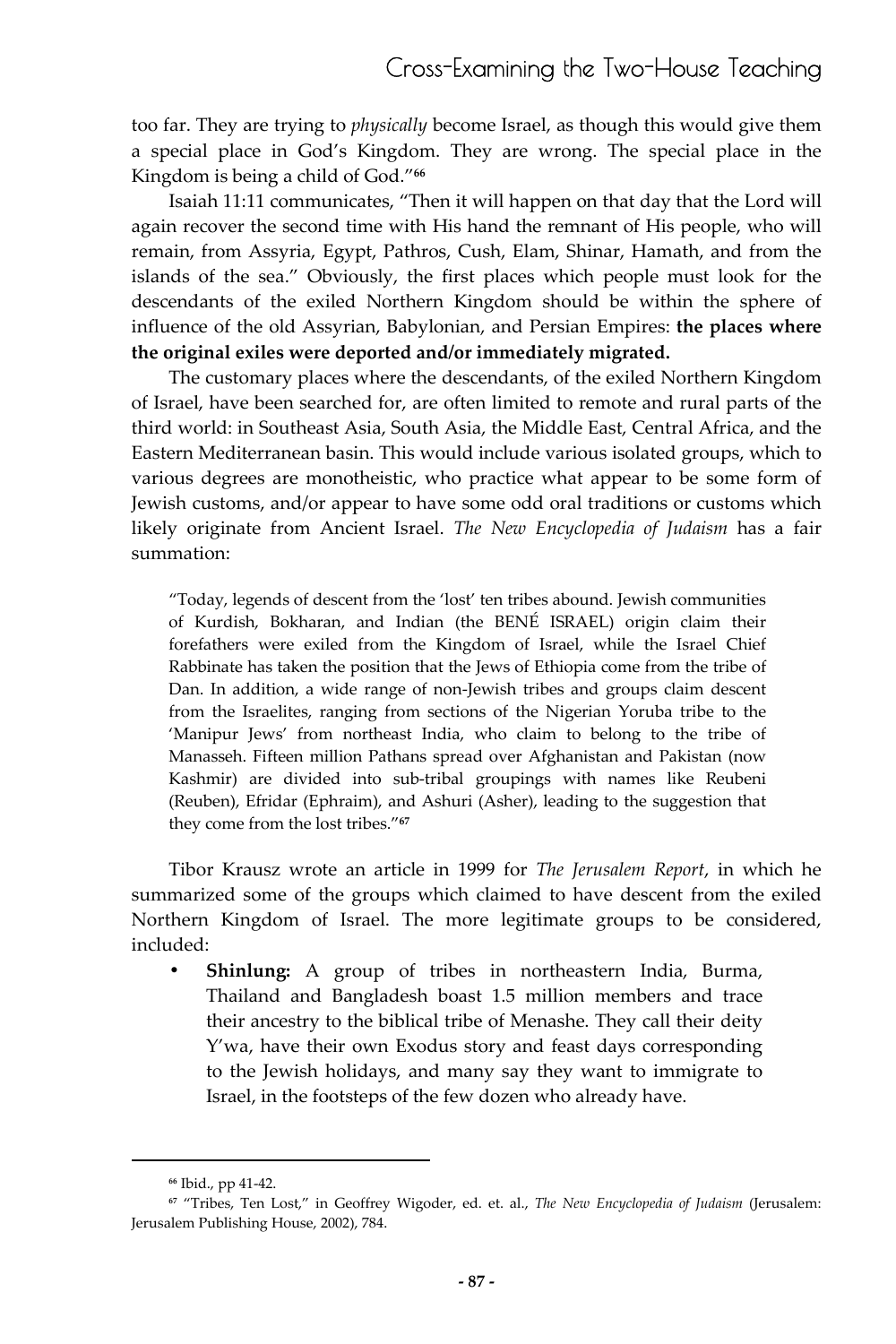- **Telugu:** Some 30 families of the Indian village of Kottareddipalem, who have converted to Judaism, believe that their ancestors belonged to the lost tribe of Ephraim.
- **Iddao Ishaak:** This small tribe, which claims to be of Jewish origin, lives in Nigeria's Asakrei Valley.
- **Kaifeng:** Distant descendants of the Chinese Jews of Kaifeng, they still mark "Jew" as their ethnic identity in the government census. Some believe their ancestors were descendants of a lost tribe of Israel that settled between Tibet and Szechuan.
- **Pathans:** The 15 million Pathans, Sunni Muslims, comprise about 40 percent of Afghans and also live in Pakistan. Some call themselves "Bani Israel" and consider themselves descendants of the Israelites who found a home in ancient Hindustan.**<sup>68</sup>**

Another group to be added to Krausz' list can be the Lemba people, a small group of people living in Zimbabwe and South Africa. A BBC article from 2010 details,

#### **"The Lemba people of Zimbabwe and South Africa may look like their compatriots, but they follow a very different set of customs and traditions.**

"They do not eat pork, they practise male circumcision, they ritually slaughter their animals, some of their men wear skull caps and they put the Star of David on their gravestones.

"Their oral traditions claim that their ancestors were Jews who fled the Holy Land about 2,500 years ago.

"It may sound like another myth of a lost tribe of Israel, but British scientists have carried out DNA tests which have confirmed their Semitic origin."**<sup>69</sup>**

These are the sorts of small groups of people, who practice what appear to be some kind of Jewish customs, and who have an oral tradition tracing their origins back to Ancient Israel, who are likely to be true descendants of the Lost Tribes. In some cases, they might even have some DNA evidence to back up their claims.

When I took Ancient Hebrew Civilization at the University of Oklahoma in 2001, Dr. Daniel Snell told our class that he believed that the Lost Tribes of the Northern Kingdom were basically constrained to a belt of people in what is today Southern Turkey, Northern Iraq, Northern Iran, and into Afghanistan—and now they were all likely Muslim. Kitchen would confirm how Bible readers can at least be assured, "the exiled Hebrews were progressively assimilated into the Assyrian-Aramean amalgam of peoples inhabiting northern Mesopotamia."**<sup>70</sup>**

**<sup>68</sup>** Tibor Krausz (1999). *Report Card*, 10 May, 1999. *The Jerusalem Report*. Retrieved 11 April, 2011 from <http://jpost.com/JerusalemReport>.

**<sup>69</sup>** Steve Vickers (2010). *Lost Jewish tribe 'found in Zimbabwe*,*'* 08 March, 2010. *BBC News*. Retrived 08 April, 2012 from <http://news.bbc.co.uk>.

**<sup>70</sup>** Kitchen, *The Bible In Its World*, 113.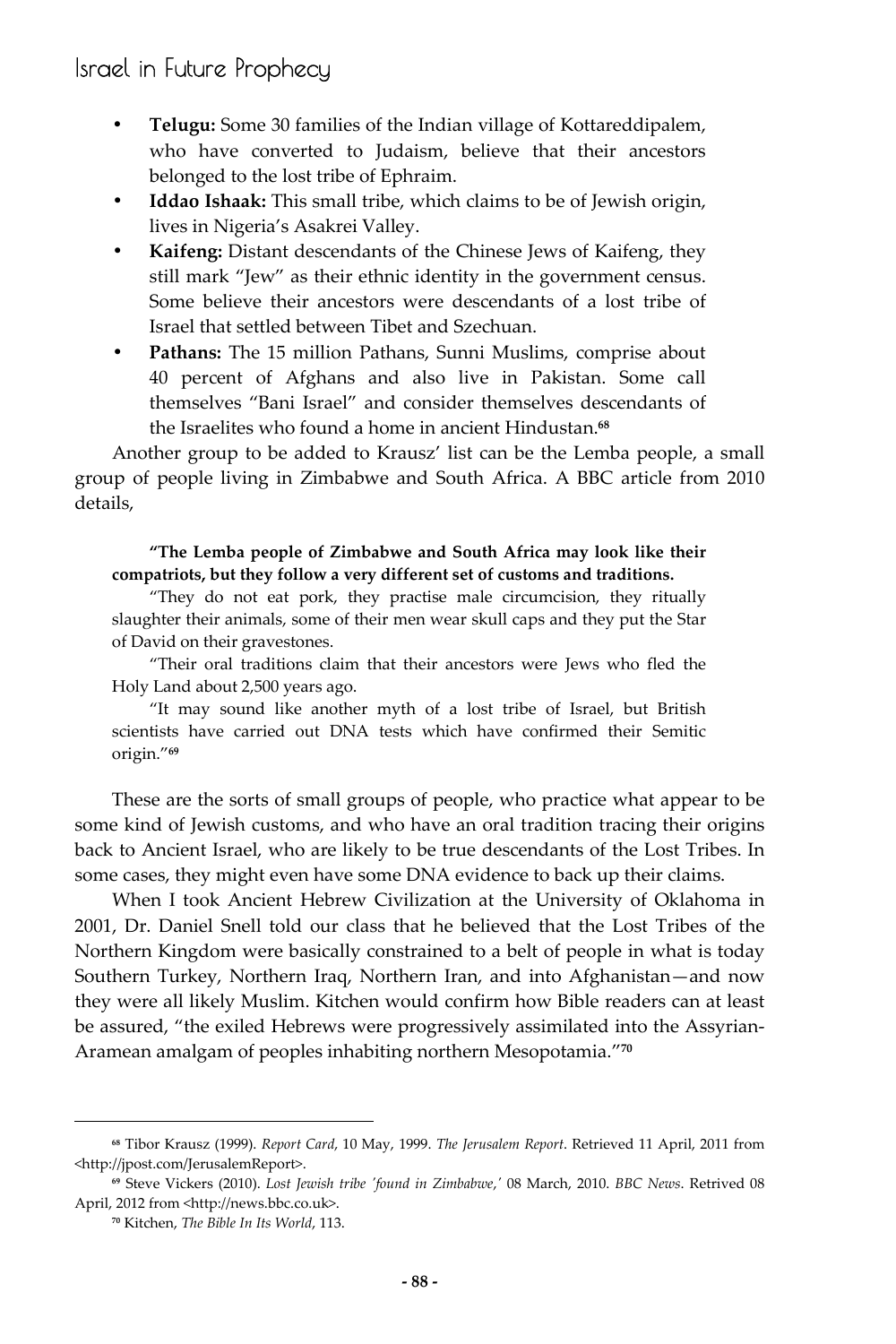Another small group to consider could be how in 1 Maccabees 12:21, as the Jews were trying to elicit the support of allies against the Seleucid-Greeks, a letter was sent to the Spartans with the statement, "It has been found in writing concerning the Spartans and the Jews that they are brethren and are of the family of Abraham *[ek genous Abraam, έκ γένους Αβρααμ].*" Lee I. Levine, a professor of Jewish history and archaeology at Hebrew University, states, "According to 1 Maccabees (12:5-23)...a bond was forged between the citizens of Jerusalem and the people of Sparta, who saw themselves as descendants of Abraham and who sought to forge an alliance with Jerusalem."**71** Alas, though, Ancient Sparta, a part of the Greek Peloponnesus, sat within the sphere of influence of the old Assyrian, Babylonian, and Persian Empires—as opposed to tall tales like escapees from the Northern Kingdom migrating to the British Isles (or even the Americas!).

It is highly problematic, though, that when most people in today's Two-House sub-movement have considered where the exiles of the Northern Kingdom of Israel were deported—that they tend to look entirely outside of the Ancient Near East, and the places actually listed by the Holy Scriptures themselves. This is a serious issue which has been rightly noted by Boaz Michael & Jacob Fronczak in their publication, *Twelve Gates:*

"Many of those who were deported from the Northern Kingdom did not return; those who lost their identity as Israelites would have assimilated into Assyrian society and culture. Their descendants would be found today among the Syrian people, many of whom are Christian and belong to various Oriental churches (the Assyrian Church of the East and the Syriac Orthodox Church among others) which split off from Catholicism after the Council of Chalcedon in 451 CE. This is one case in which a non-Jewish people group might have some claim to significant Israelite ancestry. Yet one rarely (if ever) hears Two-House proponents single the Syrian people out as potential 'Ephraimites.'"**<sup>72</sup>**

The great irony of the whole issue, of the exiled Northern Kingdom of Israel/Ephraim, is that most of the controversy has been caused by searching for groups of descendants well outside of people groups native to the Ancient Near East and immediately surrounding areas. If one were to propose that a wide number of Assyrian, Lebanese, Iraqi, Iranian, or Armenian Christians, among others, for example, were descended from the exiled Northern Kingdom of Israel, there were hardly be any problems, as these people groups largely sit within the confines of the Ancient Near East. It is when groups well outside what was legitimately feasible in ancient times, are posited, that problems ensue.

Many of today's popular/populist Two-House proponents have essentially advocated that there are descendants of the exiled Northern Kingdom represented in every ethnicity, country, and corner of Planet Earth, from far Northwestern

**<sup>71</sup>** Lee I. Levine, "The Age of Hellenism," in *Ancient Israel: From Abraham to the Destruction of the Temple*, 233.

**<sup>72</sup>** Boaz Michael, with Jacob Fronczak, *Twelve Gates: Where Do the Nations Enter?* (Marshfield, MO: First Fruits of Zion, 2012), 26.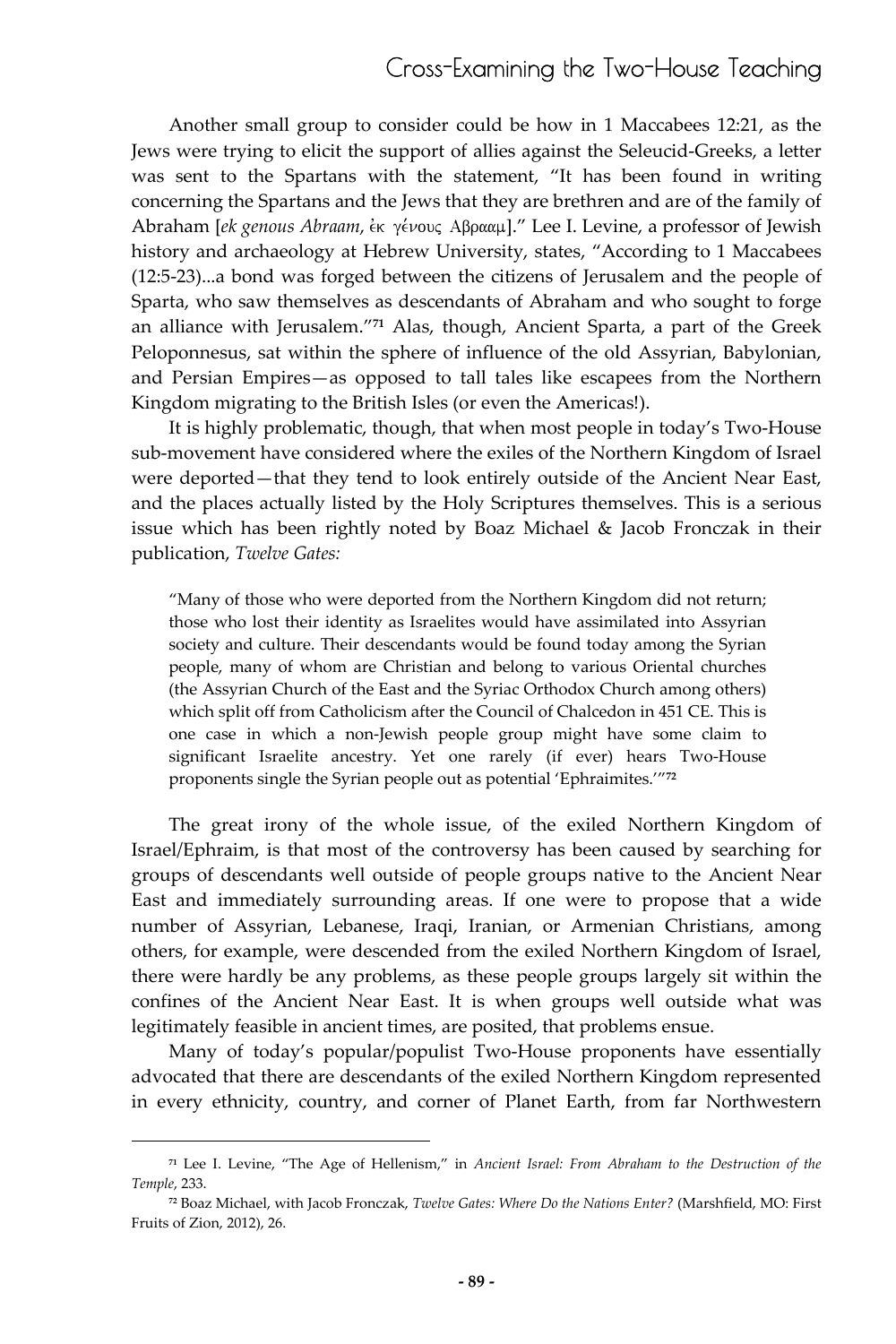Europe to the South Seas, and possibly also to the ancient Americas. The traditional areas where the Lost Tribes have been searched for—are actually *the last places* where Two-House people tend to look. While it is true that in the course of twoand-a-half millennia, people from the Ancient Near East have migrated across the Earth, a substantial amount of that migration has actually only taken place in the past two centuries with European colonialism and de-colonization following the end of World War II.

A non-Jewish Believer of Northwestern European ancestry, who has been led by the Lord into today's Messianic movement, is actually going to have a far better chance at finding a Jewish ancestor or two who assimilated into Christianity during the Middle Ages—than being a descendant of the deported Northern Kingdom, which was largely spread *eastward*.

The need for Bible readers to stay away from unwarranted speculation—and widely let God's Word and prophecy take care of themselves—**is quite imperative.** This is something that far too many people who make up the Two-House submovement have utterly failed to do. As the *Encyclopaedia Judaica* entry on the "Ten Lost Tribes" rightly directs, "Various theories, one more farfetched than the other, have been adduced, on the flimsiest of evidence, to identify different peoples with the ten lost tribes. There is hardly a people, from the Japanese to the British, and from the Red Indians to the Afghans, who have not been suggested, and hardly a place, among them Africa, India, China, Persia, Kurdistan, Caucasia, the U.S., and Great Britain."**73** More often than not, theories about where Tribe XYZ have gone have not proven useful.

## Some Ancient Views on the Lost Tribes from Extra-Biblical Jewish Sources

Various interpreters one may encounter today—Jewish, Christian, or even Messianic Jewish—may tend to favor the position that the Northern and Southern Kingdoms were corporately reunited following the end of the Babylonian exile in the Sixth Century B.C.E. While the evidence from unfulfilled prophecy does not favor such a conclusion, it also has to be recognized that the widespread Jewish position from the broad First Century B.C.E.-C.E., attested in an array of extra-Biblical sources, favors the view that the ten tribes of the Northern Kingdom of Israel were still largely "out there," waiting to be restored in the future. The *Encyclopaedia Judaica* entry on the "Ten Lost Tribes" notes that "The belief in the continued existence of the ten tribes was regarded as an incontrovertible fact during the whole period of the Second Temple and of the Talmud."**<sup>74</sup> It may be safely argued that the ancient Jewish expectation for Israel's complete restoration, is widely yet to be realized.** What is some of the relevant data that needs to be reckoned with? The *EJ* further informs us,

**<sup>73</sup>** Louis Isaac Rabinowitz, "Ten Lost Tribes," in *EJ.*

**<sup>74</sup>** Ibid.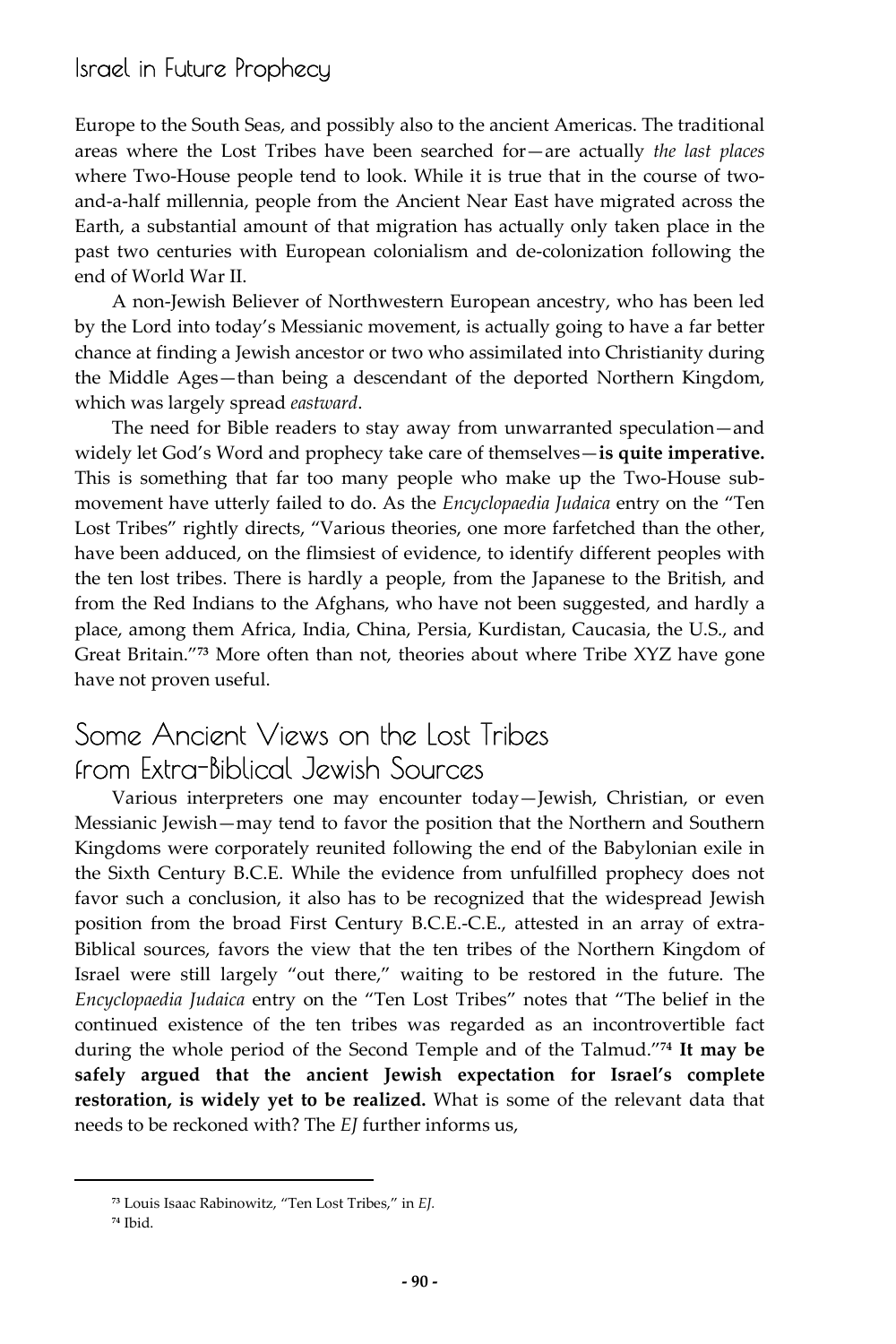"The Kingdom of Israel, consisting of the ten tribes (the twelve tribes excluding Judah and Benjamin who constituted the southern Kingdom of Judah), which fell in 722 B.C.E. and its inhabitants were exiled to 'Halah and Habor by the river Gozan, and in the cities of the Medes' (II Kings 17:6 and 18:11; for details and conjectures as to their ultimate fate, see Assyrian Exile), but in general it can be said that they disappeared from the stage of history. However, the parallel passage in I Chronicles 5:26 to the effect that the ten tribes were there 'unto this day' and the prophecies of Isaiah (11:11), Jeremiah (31:8), and above all of Ezekiel (37:19–24) kept alive the belief that they had maintained a separate existence and that the time would come when they would be rejoined with their brethren, the descendants of the Exile of Judah to Babylon…

"The belief in the continued existence of the ten tribes was regarded as an incontrovertible fact during the whole period of the Second Temple and of the Talmud. Tobit, the hero of the apocryphal book of his name, was depicted as a member of the tribe of Naphtali; the Testament of the 12 Patriarchs takes their existence as a fact; and in his fifth vision, IV Ezra (13:34–45) saw a 'peaceable multitude...these are the ten tribes which were carried away prisoners out of their own land.' Josephus (Ant., 11:133) states as a fact 'the ten tribes are beyond the Euphrates till now, and are an immense multitude and not to be estimated in numbers.' Paul (Acts 26:6) protests to Agrippa that he is accused 'for the hope of the promise made unto our fathers, unto which promise our twelve tribes, instantly serving God, hope to come,' while James addresses his epistle to 'the twelve tribes which are scattered about' (l:l). The only opposing voice to this otherwise universal view is found in the Mishnah. R. Eliezer expresses his view that they will eventually return and 'after darkness is fallen upon the ten tribes light shall thereafter dwell upon them,' but R. Akiva expresses his emphatic view that 'the ten tribes shall not return again' (Sanh. 10:3). In consonance with this view, though it is agreed that Leviticus 26:38 applies to the ten tribes, where R. Meir maintains that it merely refers to their exile, Akiva states that it refers to their complete disappearance (Sifra, Be-Hukkotai, 8:1)."**<sup>75</sup>**

Having already summarized some of the Biblical evidence in favor of a larger restoration of Israel to come in the future, involving those of the Southern *and* Northern Kingdoms—it is appropriate that we see a summary of extra-Biblical opinions, which confirm that exiles from the Northern Kingdom of Israel, were indeed "out there" in the world. These opinions are surely varied in their approach and perspective, and some of the ancient Jews believed that those from the Northern Kingdom of Israel were permanently cut off from the rest of Israel, and even though deported and exiled, would never be restored. Yet when one surveys the Apocrypha, Pseudepigrapha, the historian Josephus, the Mishnah, Tosefta, and the Talmud—the belief that there were exiles from the Northern Kingdom of Israel somewhere on Earth, separated from the known Jewish community—is detectable. This may be considered to be a relatively "safe" array of extra-Biblical literature to engage with, as these same resources are consulted by mainstream scholars today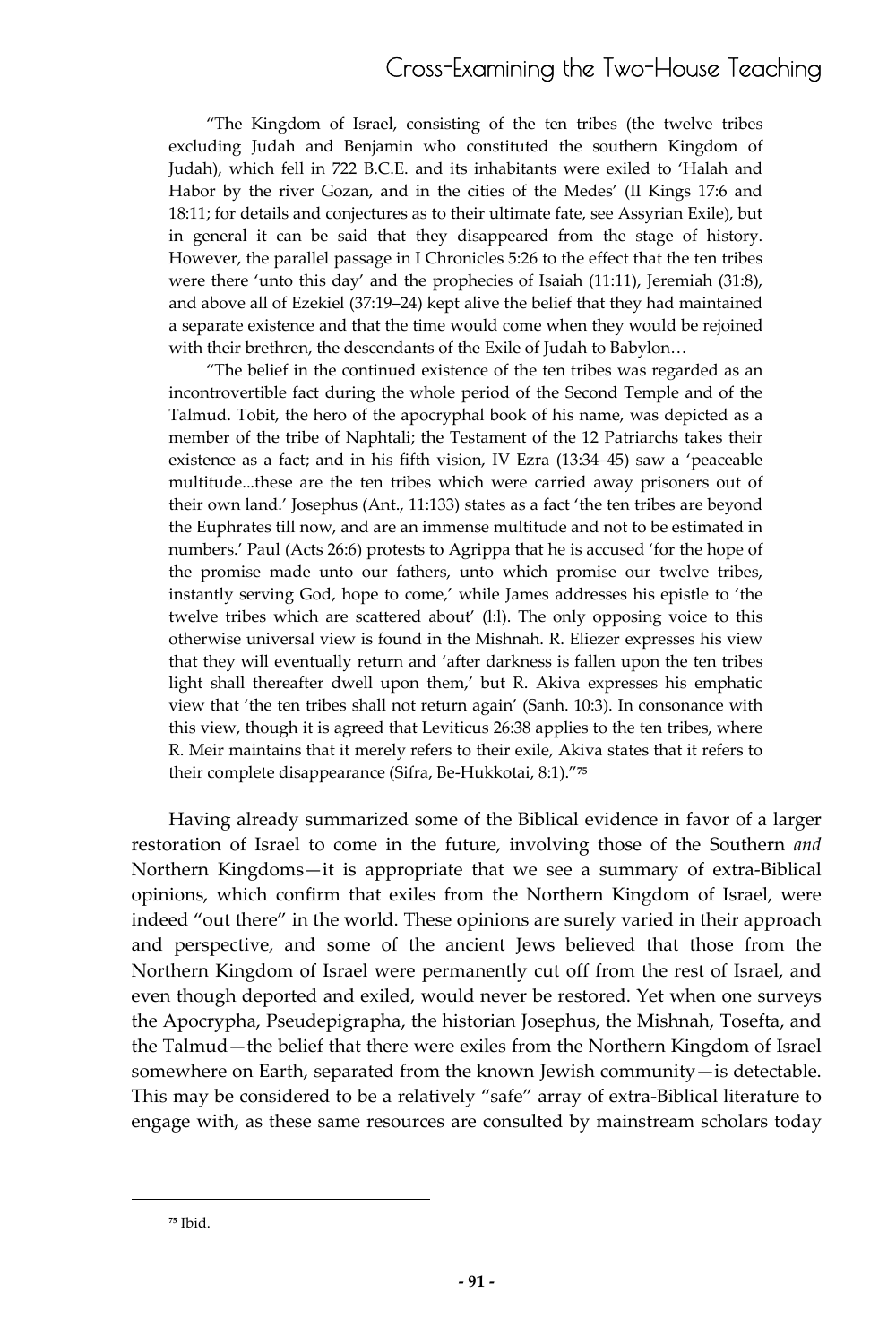to evaluate an entire selection of theological topics as they concern the teachings and perspective of Yeshua and the Apostles.

So what were some ancient views on the Lost Tribes from extra-Biblical Jewish sources?

**Apocrypha:** "He will afflict us for our iniquities; and again he will show mercy, and will gather us from all the nations among whom you have been scattered. If you turn to him with all your heart and with all your soul, to do what is true before him, then he will turn to you and will not hide his face from you. But see what he will do with you; give thanks to him with your full voice. Praise the Lord of righteousness, and exalt the King of the ages. I give him thanks in the land of my captivity, and I show his power and majesty to a nation of sinners. Turn back, you sinners, and do right before him; who knows if he will accept you and have mercy on you?" (Tobit 13:5-6, RSV).

**Apocrypha:** "For we have hope in God that he will soon have mercy upon us and will gather us from everywhere under heaven into his holy place, for he has rescued us from great evils and has purified the place" (2 Maccabees 2:18, RSV).

**Apocrypha:** "[A]nd an innumerable multitude shall be gathered together, as you saw, desiring to come and conquer him. But he shall stand on the top of Mount Zion. And Zion will come and be made manifest to all people, prepared and built, as you saw the mountain carved out without hands. And he, my Son, will reprove the assembled nations for their ungodliness (this was symbolized by the storm), and will reproach them to their face with their evil thoughts and the torments with which they are to be tortured (which were symbolized by the flames), and will destroy them without effort by the law (which was symbolized by the fire). And as for your seeing him gather to himself another multitude that was peaceable, these are the ten tribes which were led away from their own land into captivity in the days of King Hoshea, whom Shalmaneser the king of the Assyrians led captive; he took them across the river, and they were taken into another land. But they formed this plan for themselves, that they would leave the multitude of the nations and go to a more distant region, where mankind had never lived, that there at least they might keep their statutes which they had not kept in their own land. And they went in by the narrow passages of the Euphrates river. For at that time the Most High performed signs for them, and stopped the channels of the river until they had passed over. Through that region there was a long way to go, a journey of a year and a half; and that country is called Arzareth" (4 Esdras 13:34-45, RSV).

**Pseudepigrapha:** "Nevertheless, I shall also write to your brothers in Babylon, as you have said to me, and I shall send it by means of men. Also I shall write to the nine and a half tribes, and send it by means of a bird. And it happened on the twenty-first day of the ninth month that I, Baruch, came and sat down under the oak in the shadow of the branches, and nobody was with me; I was alone. And I wrote two letters. One I sent by means of an eagle to the nine and a half tribes, and the other I sent by means of three men to those who were in Babylon. And I called an eagle and said to him these words: You have been created by the Most High that you should be higher than any other bird. But now go and do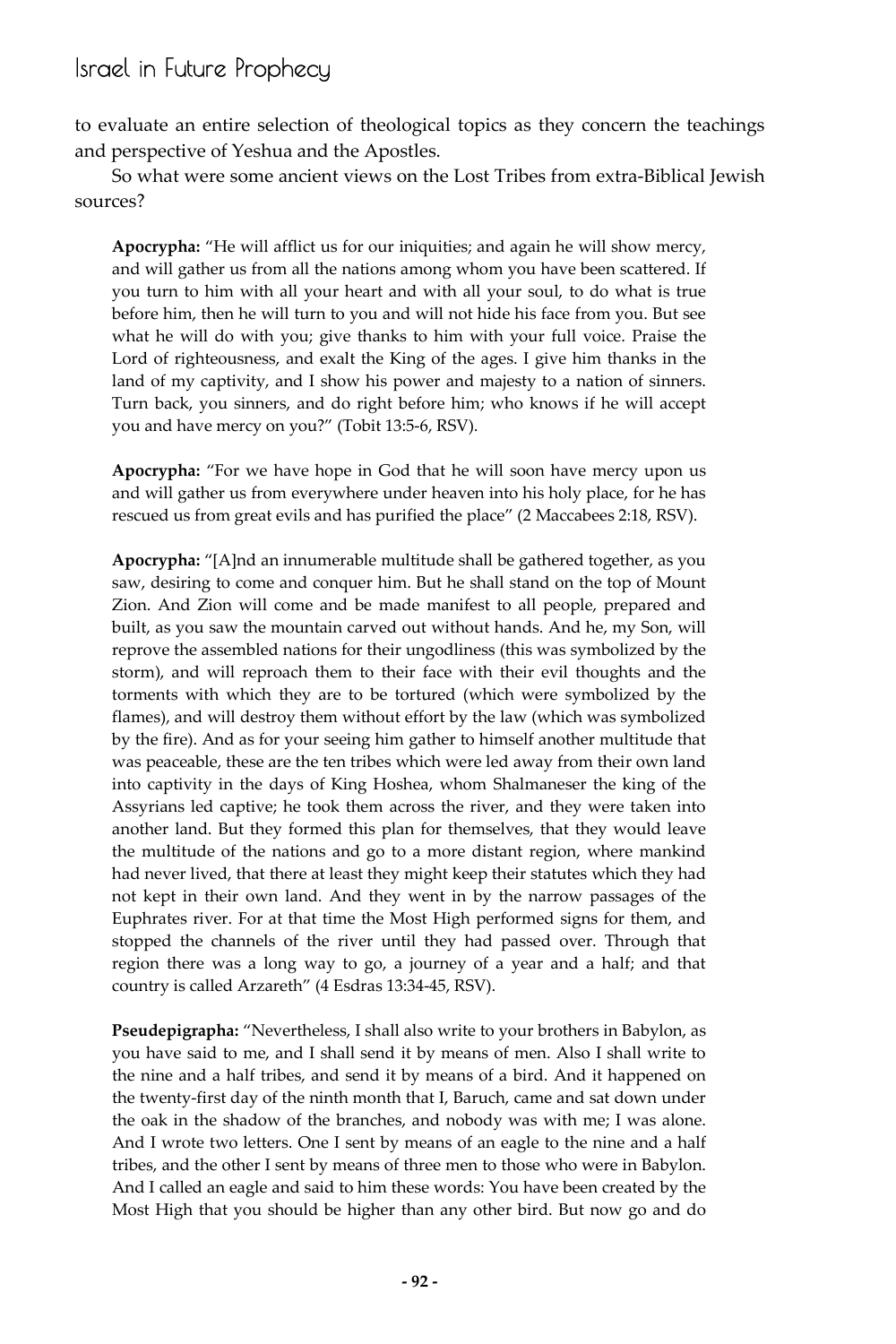not stay in any place, do not go into a nest, do not sit on any tree until you have flown over the breadth of the many waters of the river Euphrates and have come to the people that live there and cast down to them this letter. Remember that Noah at the time of the flood received the fruit of the olive tree from a dove when he sent it away from the ark. And also the ravens served Elijah when they brought food to him as they were commanded. Also Solomon, in the time of his kingship, commanded a bird whither he wanted to send a letter and in whatever he was in need of and it obeyed him as he commanded it. And do not be reluctant and do not deviate to the right nor to the left, but fly and go straight away that you may preserve the command of the Mighty One as I said to you" (*2 Baruch* 77:17-26).**<sup>76</sup>**

**Pseudepigrapha:** "But in your allotted place will be the temple of God, and the latter temple will exceed the former in glory. The twelve tribes shall be gathered here and there and all the nations, until such time as the Most High shall send forth his salvation through the ministration of the unique prophet" (*Testament of Benjamin* 9:2).**<sup>77</sup>**

**Pseudepigrapha:** "Then, considering themselves like a lioness in a dusty plain, hungry and parched, the two tribes will call upon the ten tribes, and shall declare loudly, 'Just and holy is the Lord. For just as you sinned, likewise we, with our little ones, have now been led out with you.' Then, hearing the reproachful words of the two tribes, the ten tribes will lament and will say, 'What shall we, with you, do, brothers? Has not this tribulation come upon the whole house of Israel?' Then all the tribes will lament, crying out to heaven and saying, 'God of Abraham, God of Isaac, and God of Jacob, remember your covenant which you made with them, and the oath which you swore to them by yourself, that their seed would never fail from the land which you have given them. Then, in that day, they will remember me, saying from tribe to tribe, even each man to his neighbor, 'Is this not that which was made known to us in prophecies by Moses, who suffered many things in Egypt and at the Red Sea and in the wilderness for forty years (when) he solemnly called heaven and earth as witnesses against us that we should not transgress God's commandments of which he had become the mediator for us? These things which have come upon us since that time are according to his admonition declared to us at that time. And (those words) have been confirmed even to our being led as captives in the land of the East.' And they will be as slaves for about seventy-seven years.

"Then one who is over them will come upon the scene, and he will stretch forth his hands, and bow his knees and pray for them, saying 'Lord of all, king on the lofty throne, you who rules the world, who has willed that this people be for you a chosen people, yea, who has willed to be called their God according to the covenant which you made with their fathers, yet they, with their wives and children, have gone as captives into a foreign land, surrounded by the gates of strangers where there is great majesty. Have regard for them, and have compassion for them, O heavenly Lord.' Then God will remember them because

**<sup>76</sup>** A.F.J. Klijn, trans., "2 (Syriac Apocalypse of) Baruch," in James H. Charlesworth, ed., *The Old Testament Pseudepigrapha*, Vol 1 (New York: Doubleday, 1983), 647.

**<sup>77</sup>** H.C. Kee, trans., "Testaments of the Twelve Patriarchs," in Ibid., 827.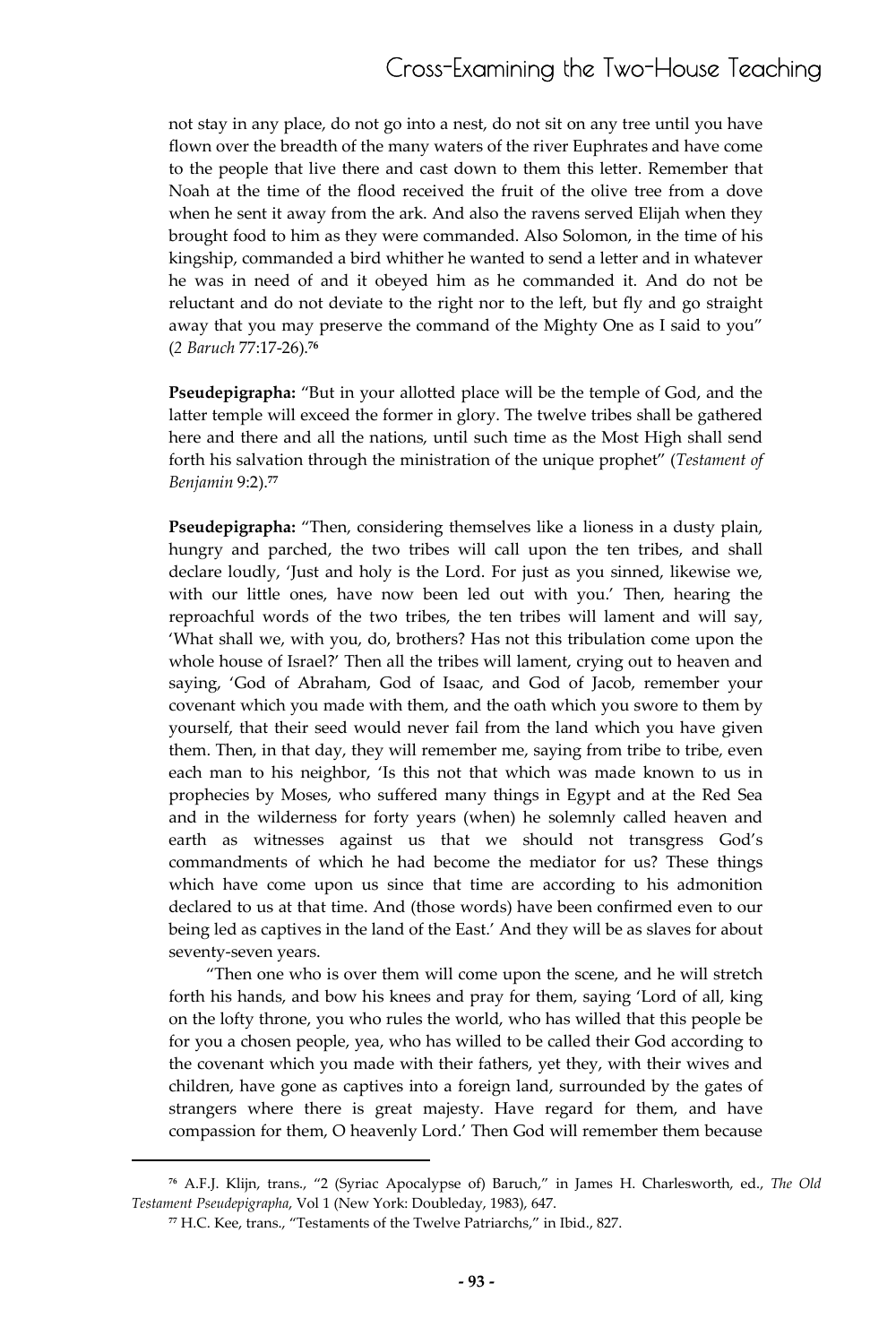of the covenant which he made with their fathers and he will openly show his compassion. And in those times he will inspire a king to have pity on them and send them home to their own land. Then some parts of the tribes will arise and come to their appointed place, and they will strongly build its walls. Now, the two tribes will remain steadfast in their former faith, sorrowful and sighing because they will not be able to offer sacrifices to the Lord of their fathers. But the ten tribes will grow and spread out among the nations during the time of their captivity" (*Testament of Moses* 3:4-4:9).**<sup>78</sup>**

**Pseudepigrapha:** "Bring together the dispersed of Israel with mercy and goodness, for your faithfulness is with us" (*Psalms of Solomon* 8:28).**<sup>79</sup>**

**Josephus:** "[T]herefore there are but two tribes in Asia and Europe subject to the Romans, while the ten tribes are beyond Euphrates till now, and are an immense multitude, and not to be estimated by numbers" (*Antiquities of the Jews* 11.133).**<sup>80</sup>**

**Mishnah:** "The ten tribes are not destined to return, since it is said *And he cast them into another land, as on this day* (Dt. 29:28). Just as the day passes and does not return, so they have gone their way and will not return,' the words of R. Aqiba" (m.*Sanhedrin* 10:3).**<sup>81</sup>**

**Tosefta:** "The ten tribes have no portion in the world to come and will not live in the world to come, as it is said, *And the Lord drove them out of their land with anger and heat and great wrath* (Deut. 29:28)—in this world; *and cast them forth into another land* (Deut. 29:28)—in the world to come. R. Simeon b. Judah of Kefar Akkum says, 'Scripture said, *As at this day—*If their deeds remain as they are this day, they will [not] reach it, and if not, they will (not) reach it.' Rabbi says, 'Both these and those have a portion in the world to come, as it is said, *And it shall come to pass in that day that those who are perishing in the land of Assyria and those who are driven away into the Land of Egypt shall come and worship the Lord in the holy mountain, in Jerusalem* (Is. 27:13)" (t.*Sanhedrin* 13:12).**<sup>82</sup>**

**Talmud: "'The ten tribes are not destined to return, since it is said, "And he cast them into another land, as on this day" (Deu. 29:28). Just as the day passes and does not return, so they have gone their way and will not return,' the words of R. Aqiba. R. Eliezer says, 'Just as this day is dark and then grows light, so the ten tribes for whom it now is dark — thus in the future it is destined to grow light for them.'** 

*"Our rabbis have taught on Tannaite authority:* **'The ten tribes have no portion in the world to come [T.: and will not live in the world to come], as it is said, "And the Lord drove them out of their land with anger and heat and great wrath" (Deu. 29: 8) — in this world; and cast them forth into another land' (Deu. 29:28) — in the world to come,' the words of R. Aqiba. R. Simeon** 

**<sup>78</sup>** J. Priest, trans., "Testament of Moses," in Ibid., pp 928-929.

**<sup>79</sup>** R.B. Wright, trans., "Psalms of Solomon," in James H. Charlesworth, ed., *The Old Testament Pseudepigrapha*, Vol 2 (New York: Doubleday, 1985), 660.

**<sup>80</sup>** *The Works of Josephus: Complete and Unabridged*, 294.

**<sup>81</sup>** Neusner, *Mishnah*, 605.

**<sup>82</sup>** Neusner, *Tosefta*, 2:1191-1192.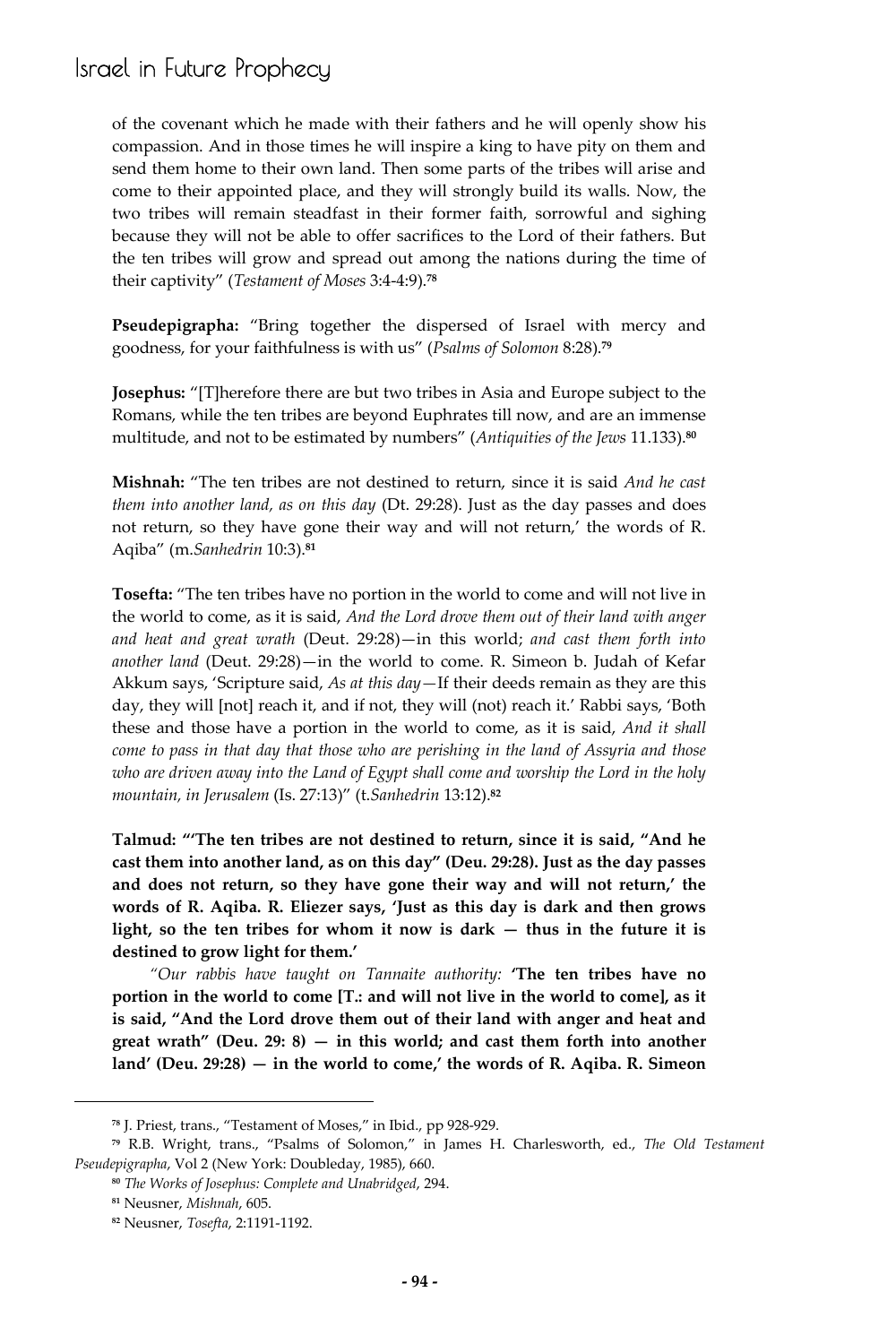**b. Judah of Kefar Akkum says in the name of R. Simeon, 'Scripture said, "As at this day" — if their deeds remains as they are this day, they will [not] reach it, and if not, they will (not) reach it.' Rabbi says, '[Both these and those] have a portion in the world to come, as it is said, "And it shall come to pass in that day that the trumpet shall be blown [and those who are perishing in the land of Assyria and those who are driven away in to the Land of Egypt shall come and worship the Lord in the holy mountain, in Jerusalem]" (Isa. 27:13).' [T. San. 13:12].**" (b.*Sanhedrin* 110b).**<sup>83</sup>**

**Talmud:** "Said R. Judah said R. Assi, 'A gentile who betrothed an Israelite woman at this time — they take account of the possibility of the validity of the betrothal, since he might derive from the Ten Tribes.' *But lo, whatever falls from a mixed lot is assumed to have fallen from the majority thereof! The statement speaks of places in which the ten tribes took up residence, for* said R. Abba bar Kahana, "'And he put them in Halah and in Habor, on the river of Gozan, and the cities of the Medes' (2Ki. 18:11) — 'Halah' — this is Halwan; 'Habor' — this is Adiabene; 'the river of Gozan' — this is in Ginzaq; 'the cities of the Medes' — these are Hamdan and the neighboring towns.' Others say, 'Nihar and its neighboring towns'" (b.*Yevamot* 16b).**<sup>84</sup>**

There is certainly a variance of perspectives witnessed in an array of selections from mainline, extra-Biblical Jewish literature, on what was or is to happen, regarding the exiled Northern Kingdom of Israel, and even whether or not ancient Jews would encounter them. Some of the details seen in this wide array of quotes obviously seem more plausible than others. At least when 4 Esdras 13:45 says that the ten tribes went to Arzareth, this basically just means that they went to "Another Land,"**85** and that the while the author reflects on the anticipation of their descendants returning, the material does contain speculation. *Testament of Moses* 4:9 actually remains fairly true to the Biblical and prophetic picture, not adding speculative statements, other than the descendants of the exiled Northern Kingdom multiplying in their captivity. And perhaps quite intriguing is the statement seen in b.*Yevamot* 16b about a non-Jew marrying a Jewish woman being permitted, because he just might be a descendant of the exiled Northern Kingdom, and as such would ultimately be an Israelite too—although this was notably limited to a few specific towns to the East in Media-Persia, where the deportees of the Northern Kingdom were legitimately transported and/or migrated.

To the list seen above can probably be added the thoughts of a Fourth-Fifth Century Christian leader from Gaul, Sulpitus Severus, who said,

"…[T]he ten which had previously been carried away being scattered among the Parthians, Medes, Indians, and Ethiopians never returned to their native

**<sup>83</sup>** *The Babylonian Talmud: A Translation and Commentary*.

**<sup>84</sup>** Ibid.

**<sup>85</sup>** *New Oxford Annotated Bible*, Apocrypha p 55.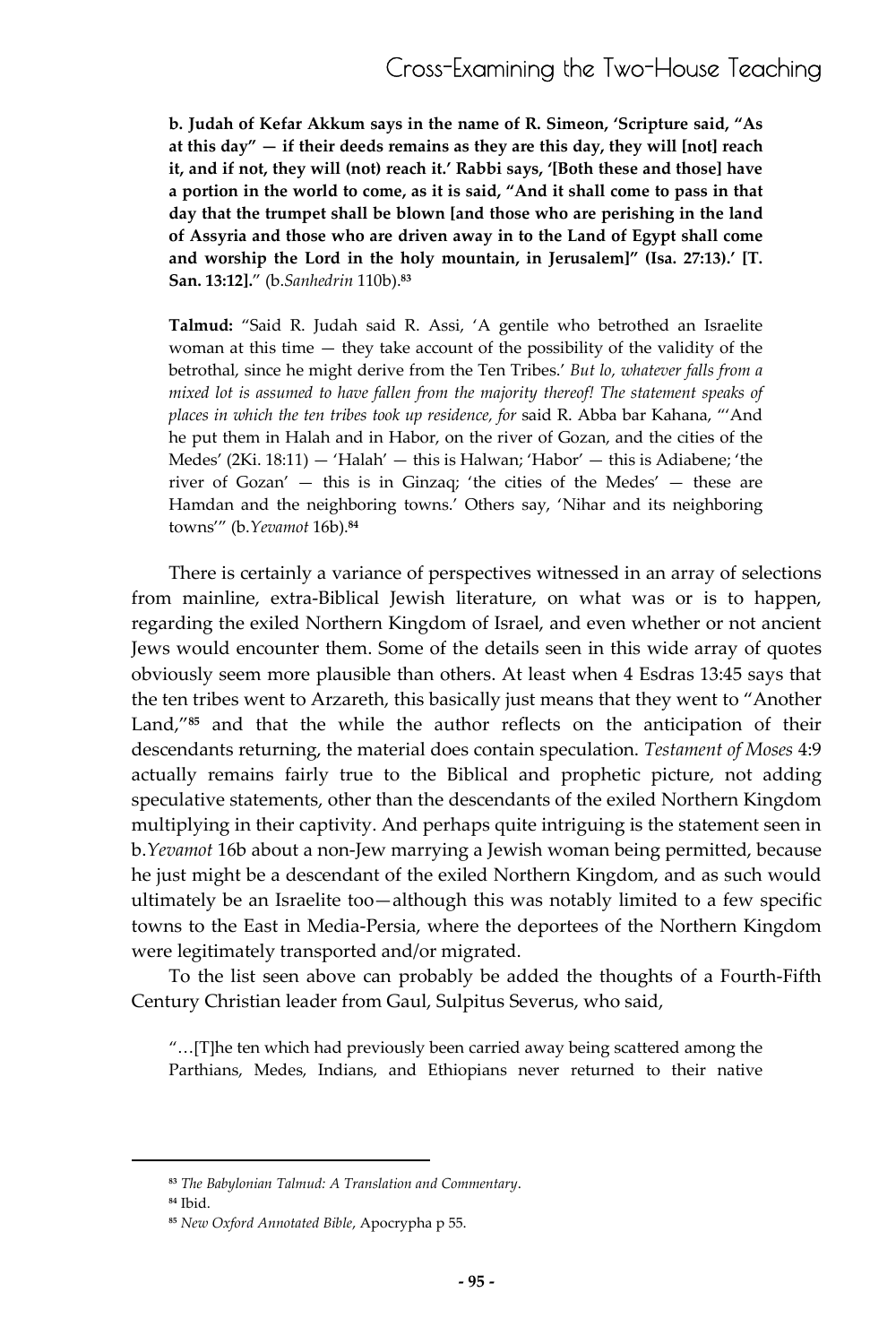country, and are to this day held under the sway of barbarous nations" (*Sacred History* 11).**<sup>86</sup>**

A variety of academic resources, knowing that the discussion about the exiled Northern Kingdom of Israel, was a subject of interest and speculation within the Jewish world prior to and immediately after, the time of Yeshua and the Apostles, has offered some useful summaries that today's Messianic Believers need to be familiar with:

*Dictionary of Judaism in the Biblical Period:* "In 1 Kings 11-12, the prophet Ahijah gives the new king, Jeroboam, ten of the twelve pieces into which he had torn a new garment; these symbolized the tribes (other than Judah and apparently Benjamin) over which he was to rule. This realm existed until 722-721 B.C.E., when the Assyrians killed or deported thousands (see 2 Kings 15-17). The fact that these tribes are not mentioned again in the Hebrew Bible has given rise to the idea of the ten lost tribes. They do, however, play a part in some extrabiblical texts. The Testament of Moses 3-4 predicts that the other two tribes, when exiled, will summon the ten to repent. They do so, but eventually they grow and spread out among the nations. In 2 Baruch (c. 100 C.E.), the remaining two tribes are said to have done more evil than the ten who were deported; 4 Ezra 13:39-50 looks to a return of the ten tribes in the last days."**<sup>87</sup>**

*Anchor Bible Dictionary:* "The 3rd century Christian Latin poet Commodian (in the *Carmen* and *Instructiones*) and author of the *Acts of St. Matthew* may preserve an otherwise lost Jewish apocalyptic and apocryphal work that apparently described the living conditions of the lost ten (or nine and a half) tribes which were taken into exile by the king of Assyria. According to early rabbinics Rabbi Akiba claimed these tribes would not return, but Rabbi Eliezer disagreed, arguing that they shall move from darkness to light (*m. Sanh.* 10.3). We cannot yet be certain that an early Jewish apocryphon existed; but it is clear that the legend was widely known and influential. Did a Jew, perhaps in the late 1st century compose an exegetical expansion based on OT passages, especially 2 Kgs 17:23 (cf. 1 Chr 5:26, Isa 11:1, Jer 31:8, and Eze 37:19-28)? Around 100 C.E. three Jewish works—namely *4 Ezra* (13:34-51), *2 Baruch* (77:17-26), and Josephus' *Antiquities* (11.5)—referred to this legend or document.

"If Commodian excerpts this apocryphon in his *Instructiones*, and if the passage that refers to the destruction of Jerusalem in 70 C.E. is from this Jewish work, then the document must postdate 70, and was probably contemporaneous with *4 Ezra*, *2 Baruch*, and the *Antiquities*. The parallels with the *History of the Rechabites* are numerous and significant. M.R. James suggested that 'there evidently was a writing (presumably Jewish) which described the conditions under which the lost tribes lived.'"**<sup>88</sup>**

**<sup>86</sup>** BibleWorks 8.0: Schaff, Early Church Fathers. MS Windows Vista/7 Release. Norfolk: BibleWorks, LLC, 2009-2010. DVD-ROM.

**<sup>87</sup>** "tribes, ten," in *Dictionary of Judaism in the Biblical Period*, pp 648-649.

**<sup>88</sup>** James H. Charlesworth, "Lost Tribes, The," in *ABD*, 4:372.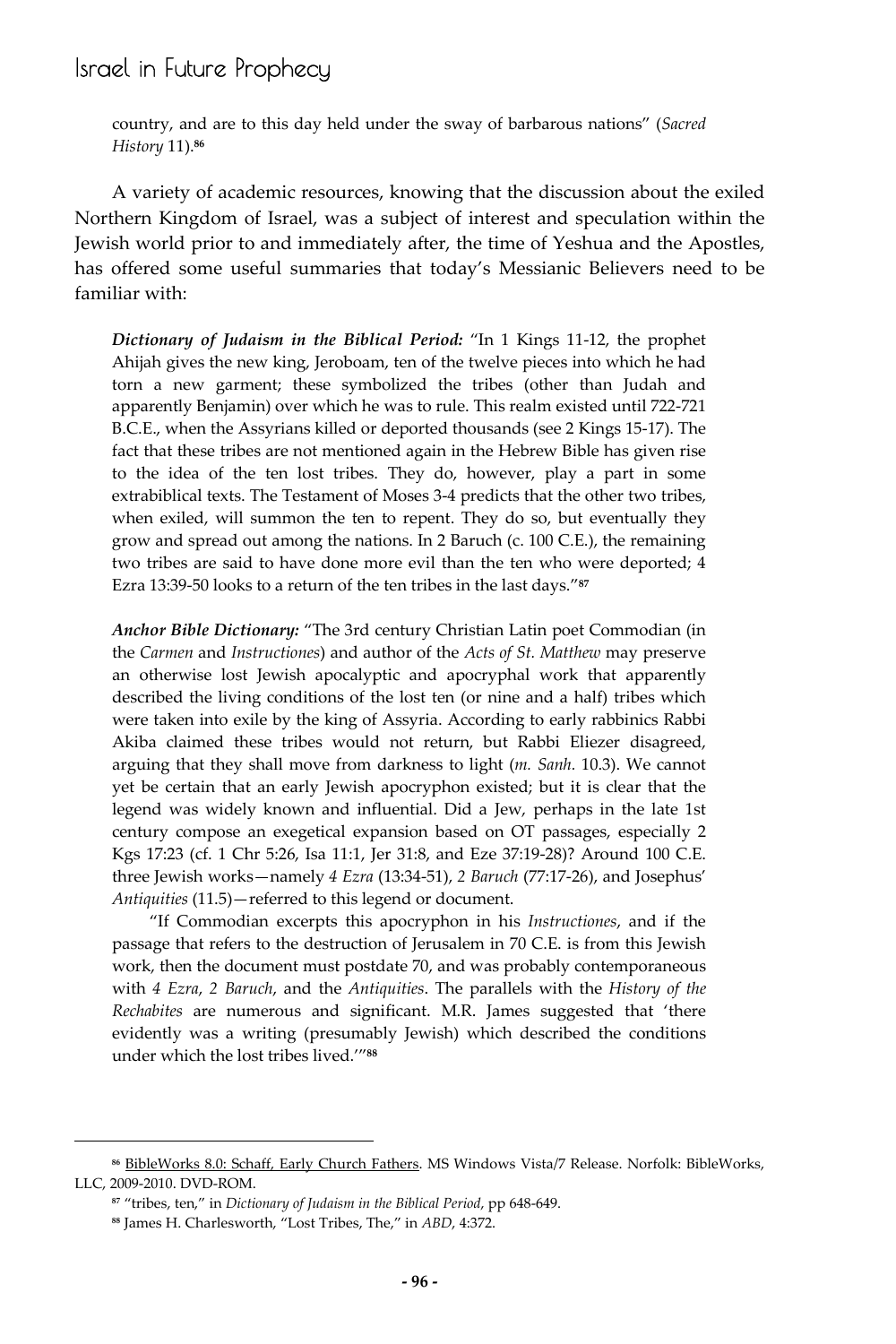While there was undoubtedly talk and speculation within the Jewish world of Yeshua and the Apostles, about what actually happened to *and* what will happen concerning the exiled Northern Kingdom of Israel, New Testament scholars have tended to stay away from the issue. What is usually witnessed, is that two specific references made to "the twelve tribes" (Acts 26:7; James 1:1) are taken to exclusively apply to the First Century Jewish community, and thus there is to be no future expectation of an ingathering to occur, with people "out there" in the nations, either in some isolated area, or assimilated descendants of, the exiled Northern Kingdom.

In Paul's defense of believing in Yeshua the Messiah, before Agrippa, the Apostle stated, "And now I am standing trial for the hope {the resurrection} of the promise made by God to our fathers; *the promise* to which our twelve tribes hope to attain, as they earnestly serve *God* night and day" (Acts 26:6-7).**89** In the Acts commentaries of two very highly regarded theologians, F.F. Bruce and I. Howard Marshall, we find an immediate dismissal of anything having to do with an exiled Northern Kingdom of Israel—in spite of these two often being well-acquainted with Second Temple Judaism and its associated literature. Bruce asserts, "Neither Paul nor any other NT writer knows anything of the fiction of the ten 'lost' tribes,"**90** followed by Marshall who says, "The idea that only returned exiles from Judah and Benjamin (the southern part of the kingdom) composed the Jewish people in New Testament times is a myth that dies hard."**<sup>91</sup>**

One would have expected better from these two, with more even-handed statements. However, we cannot totally blame either Bruce or Marshall from employing words like "fiction" or "myth" regarding Acts 26:6. In his commentary on Acts, Stanley D. Toussaint gives us a clue as to why various New Testament examiners are so insistent there is no one from the Northern Kingdom of Israel/Ephraim "out there" in the world: "Paul's reference to the **12 tribes** of Israel shows the error of British-Israelism with its '10 lost tribes of Israel.'"**<sup>92</sup>**

These three interpreters (Bruce, Marshall, Toussaint), unfortunately, have probably allowed a rightful rejection of British-Israelism (even though Bruce and Marshall do not mention it by name), to cause them to go too far so as to suggest that there is really no group of people from the exiled Northern Kingdom of Israel "out there" in the world, separate from the known and recognizable Jewish community. We have to be able to see over-reactionary statements when we encounter them, and think critically.

<sup>&</sup>lt;sup>89</sup> With the verb *latreuō* (λατρεύω) employed for "serve," this is likely a reference to the offerings presented for the community of Israel in the Temple. Included within the First Century Temple worship would have been hymns and psalms issued for the redemption of Israel.

**<sup>90</sup>** F.F. Bruce, *New International Commentary on the New Testament: The Book of the Acts* (Grand Rapids: Eerdmans, 1983), 489 fn#13.

**<sup>91</sup>** I. Howard Marshall, *Tyndale New Testament Commentaries: Acts* (Grand Rapids: Eerdmans, 1980), 392.

**<sup>92</sup>** Stanley D. Toussaint, "Acts," in John F. Walvoord and Roy B. Zuck, eds., *The Bible Knowledge Commentary: New Testament* (Wheaton, IL: Victor Books, 1983), 424.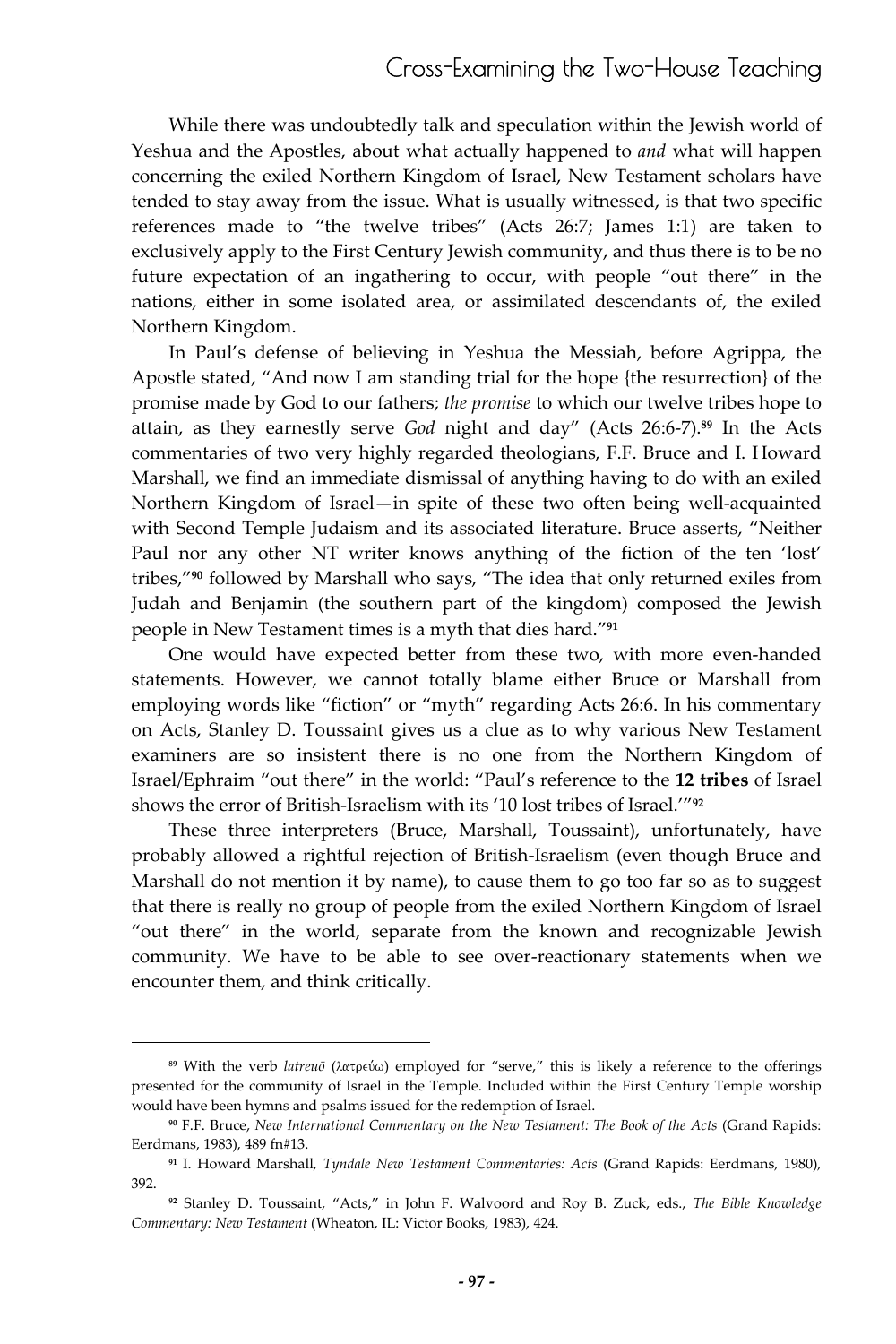So, when Paul said to Agrippa, "…to which our twelve tribes hope to attain, as they earnestly serve *God* night and day…" (Acts 26:7), did he deny that there was a future, larger restoration of Israel to come, involving various people descended from the Northern Kingdom of Israel? It is very true that there were individuals like Anna of the tribe of Asher (Luke 2:36) who were a part of the First Century Jewish community, and that there were others in the ancient Jewish community who could trace their lineage to one of the twelve tribes (discussed previously). Still, reading a larger scope of Tanach prophecies, it is clear that the grand restoration of Israel—of both Judah and Ephraim—has not even occurred in our own day. So why would Paul testify to a leader like Agrippa, that "our twelve tribes hope"? Craig S. Keener offers us a useful perspective in *IVPBBC* that we need not overlook:

"Two of the most basic future hopes of most Jews were the resurrection of the bodies of the righteous and the restoration of the twelve tribes at the same time."**<sup>93</sup>**

David G. Peterson also interjects a useful thought to keep in mind:

"Perhaps the reference to *our twelve tribes* (*to dōdekaphylon hēmōn* [to. δωδεκάφυλον ήμων], 'out twelve-tribe unit') implies an ideal Israel, comprising all true Israelites across time and scattered among the nations. Ezekiel 37:15-28 certainly envisages a reunification of the tribes of Israel when the Lord resurrects his people and brings them under the eternal rule of his servant David."**<sup>94</sup>**

It is difficult to refute the idea that the Apostles all recognized that they were living in a time when the restoration of Israel's Kingdom was something *in process* (cf. Acts 1:6). In some way or another, the gathering together of all of Israel known and unknown—and the salvation of the nations at large who would acknowledge Israel's Messiah, King Yeshua, was taking place (cf. Isaiah 49:6; Acts 13:47). The Apostles ministered and served in an era when the final stages of Israel's restoration had begun.

James the Just's greeting in his epistle is, "To the twelve tribes who are dispersed abroad" (James 1:1). Many of those who want to completely disregard the subject matter of the exiled Northern Kingdom of Israel/Ephraim, offer James 1:1 as a proof. While no intelligent reader of James doubts the fact that this letter was written to ancient Jewish Believers in the First Century C.E., a non-Jewish readership of James as well cannot at all be excluded. The Epistle of James has parallels to not only ancient Rabbinic literature, but *also* to classical literature as well (see esp. James 3:4-6).**95** But where various Two-House populists would likely step in, and claim that James wrote to the Lost Tribes, we should be much, much more tempered. First of all, if James intended any members of dispersed Northern Kingdom being among his audience, assimilated or not, it would have been within the immediate sphere of influence of the old Assyrian Empire, in the Eastern

**<sup>93</sup>** Craig S. Keener, *The IVP Bible Background Commentary: New Testament* (Downers Grove, IL: InterVarsity, 1993), 399.

**<sup>94</sup>** David G. Peterson, *Pillar New Testament Commentary: The Acts of the Apostles* (Grand Rapids: Eerdmans, 2009), 662.

**<sup>95</sup>** Cf. Pheme Perkins, "The Letter of James," in *New Interpreter's Study Bible*, 2176.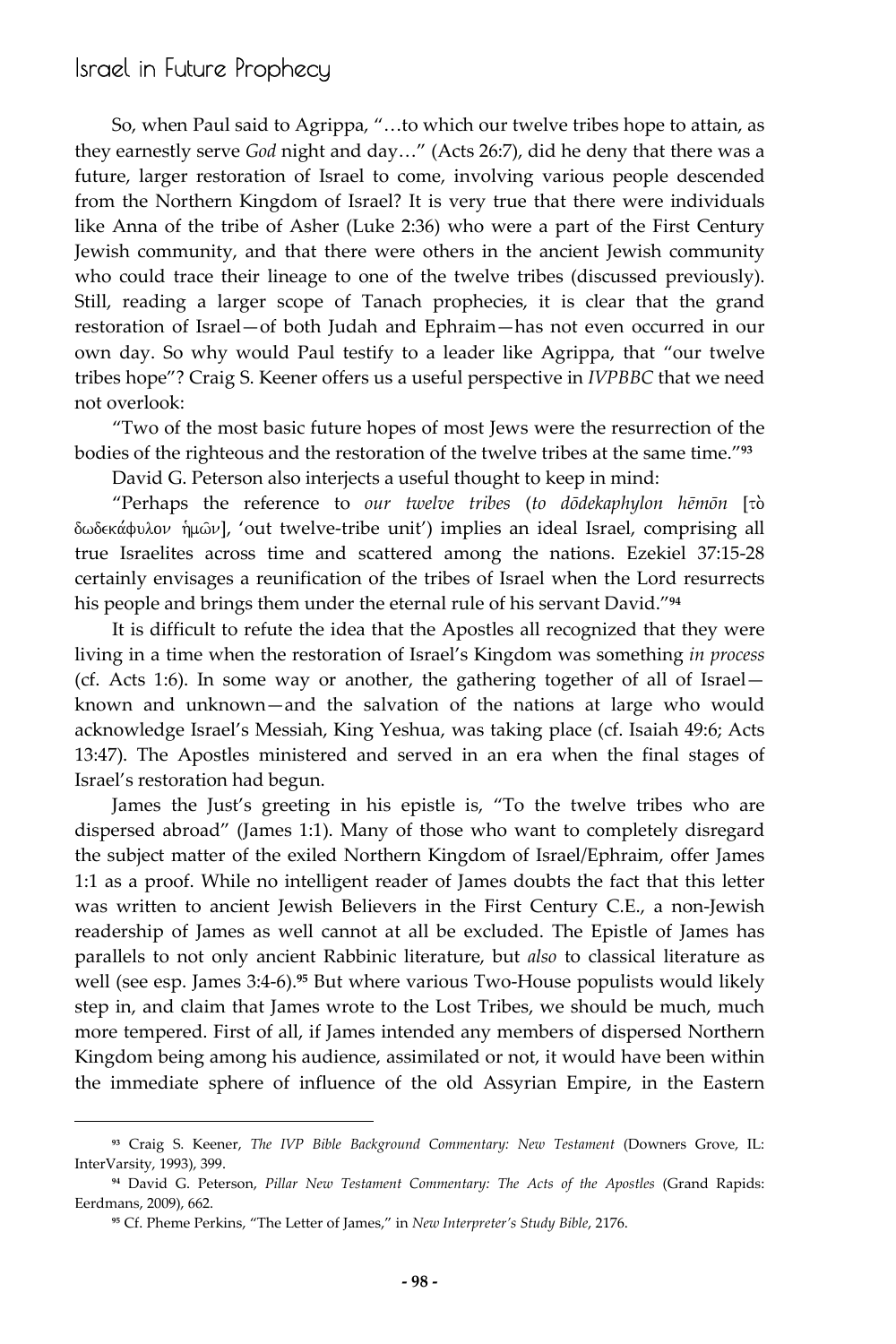Mediterranean, in the vicinity of "Phoenicia and Cyprus and Antioch" (Acts 11:19).**<sup>96</sup>**

Also to keep in mind, is how in his commentary on James, Dan G. McCartney directs our attention to how "twelve tribes" should be viewed not as the Jewish people exclusively, but rather a Kingdom of Israel in the process of restoration:

"The 'twelve tribes in the Diaspora' is, of course, a reference to Israel. Although many Jews had some knowledge of their tribal connections (e.g., Paul the Benjamite, Symeon the Levite), the twelve tribes as distinct and discernible units or clans within Judaism were a thing of the past, especially the 'northern' tribes (though the Samaritans probably were largely derived from northern Israelites). But the OT and later Jewish writings sometimes speak of the twelve tribes as an aspect of the restored Israel (Ezek. 47:13; T. Benj. 9.2)…"**<sup>97</sup>**

(James the Just's statements in James 1:1, regarding "the twelve tribes," can by no means be separated from his expectations at the Jerusalem Council in Acts 15:15-18, regarding the salvation of the nations, where he quotes Amos 9:11-12.)

The attestations regarding the twelve tribes of Israel elsewhere in the Apostolic Scriptures (Matthew 19:28; Luke 22:30; Revelation 7:4-8; 21:12), depict them in an eschatological setting, often regarding the restored Kingdom of God. When seeing "twelve tribes" referred to in either Acts 26:7 or James 1:1, it is far better for readers to associate these verses not with the First Century Jewish people exclusively—but instead with a Kingdom of Israel in the process of being restored in the Messiah Yeshua. This would have surely included the Jewish people *and* those of the exiled Northern Kingdom, but would **not at all exclude** the nations at large, either. This is an audience of the people of God, which are to be especially noted by the twelve tribes of Israel brought together. Bible readers are on safe ground to recognize that places in the Apostolic Scriptures which refer to Israel's "twelve tribes," refer to the in-process restoration of Israel's Kingdom brought about via the arrival of the Messiah. Such a restoration would, of course, also welcome in those of the nations who have recognized Israel's God and Israel's Messiah.**<sup>98</sup>**

While today's New Testament theologians, given various abuses about the Ten Lost Tribes witnessed via phenomenon like Nineteenth/Twentieth Century British-Israelism, tend to dismiss the entire subject matter, Christian Old Testament theologians tend to be far more honest about the issue. Referencing 2 Kings 15:29; 17:6; and 18:11 in his discussion, as well as the exile of the Southern Kingdom to Babylon, Kitchen reminds us how, "once the crash *had* come and the people were carried off into seeming despair, then both Jeremiah (30-31, etc.) and Ezekiel (36-37, etc.) had to proclaim that all was *not* finished, that in God's plan for the ages there

**<sup>96</sup>** Cf. Donald W. Burdick, "James," in Frank E. Gaebelein, ed. et. al., *Expositor's Bible Commentary*, 12 vols (Grand Rapids: Zondervan, 1981), 12:162-163.

**<sup>97</sup>** Dan G. McCartney, *Baker Exegetical Commentary on the New Testament: James* (Grand Rapids: Baker Academic, 2009), 79; cf. Douglas J. Moo, *Pillar New Testament Commentary: The Letter of James* (Grand Rapids: Eerdmans, 2000), pp 49-50.

**<sup>98</sup>** Consult the author's commentary *James for the Practical Messianic*, for an evaluation of this, and related issues.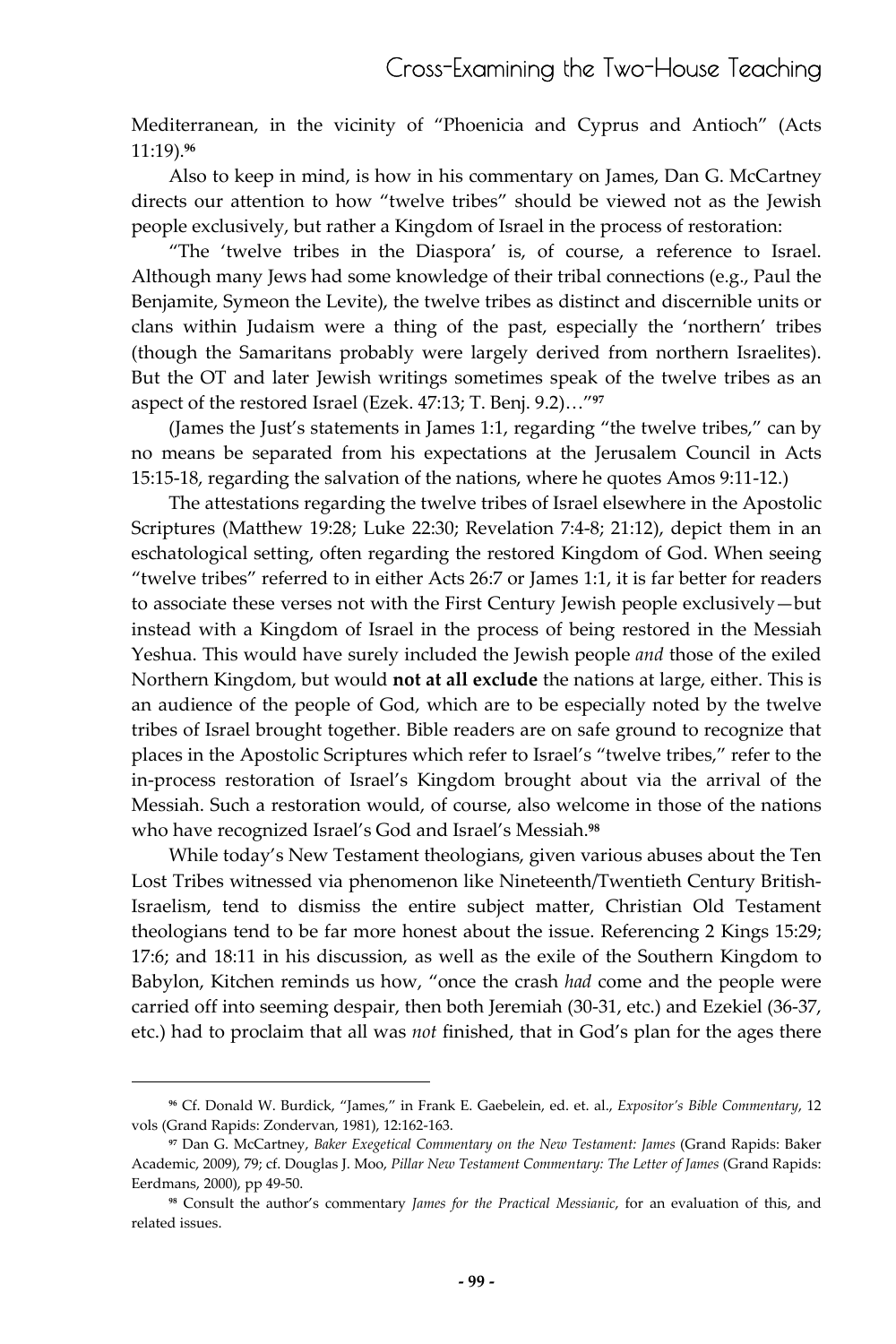was a future for his erring people."**99** This would notably include the promise of the New Covenant, the promise of return, and the promise of a Greater David to reign over a restored Israel *and* Planet Earth itself.

While people—Jews, Christians, Messianic Jews, theologians, and laypersons alike—may want to find little reasons here or there, to dismiss the issue of a larger restoration of Israel, **God Himself has not dismissed the issue.** As Craigie observes on Ezekiel 37:15-28,

"Long since, [the Jews in Babylonian exile] had ceased to wonder whether or not there was a future for their relatives in the northern kingdom, which had been defeated in war in 722 B.C. But where human memory ceases, often through selfish lack of concern for others, the divine memory is still at work. All God's people were important to him, whether from Joseph or Judah; all would eventually share in this salvation."**<sup>100</sup>**

It has only been in the era of critical Bible scholarship, which challenges the integrity and believability of Holy Writ, that much of the ancient Jewish hope of the exiled Northern Kingdom returning home, has been denied and derided. This has been coupled with the many abuses of phenomena like British-Israelism, and the less-than-reliable theological perspectives of Armstrongism, giving many evangelical Christians and Messianic Jews a convenient "excuse" to disregard the whole subject matter. Far too many in the Two-House sub-movement have also fallen prey to many tall tales and unwarranted speculation. However, if we are true to the Biblical text *and* to valuing the Bible in its world, as many ancient Jews did believe in people from the exiled Northern Kingdom "out there" among the nations—then we can have confidence that one day the dilemma that the Prophet Daniel prayed about will be over:

"Righteousness belongs to You, O Lord, but to us open shame, as it is this day—to the men of Judah, the inhabitants of Jerusalem and all Israel, those who are nearby and those who are far away in all the countries [b'kol-ha'eratzot, בְּכַל-הָאֲרָצוֹת [b to which You have driven them, because of their unfaithful deeds which they have committed against You" (Daniel 9:7).

## How much did the Apostles emphasize the exiled Northern Kingdom?

It is commonly thought that the Apostolic Scriptures or New Testament are largely silent about what happened to the exiled Northern Kingdom of Israel. Are they? No objective Bible reader would conclude that the complete restoration of Israel's Kingdom in the eschaton is a theme missing from the Apostolic Scriptures. From the Tanach, such a restoration would necessarily include the return of descendants from the exiled Northern Kingdom to not only the community of Israel, but also that many are to return to the Promised Land itself. Many of today's

**<sup>99</sup>** Kitchen, *The Bible In Its World*, 121.

**<sup>100</sup>** Craigie, 264.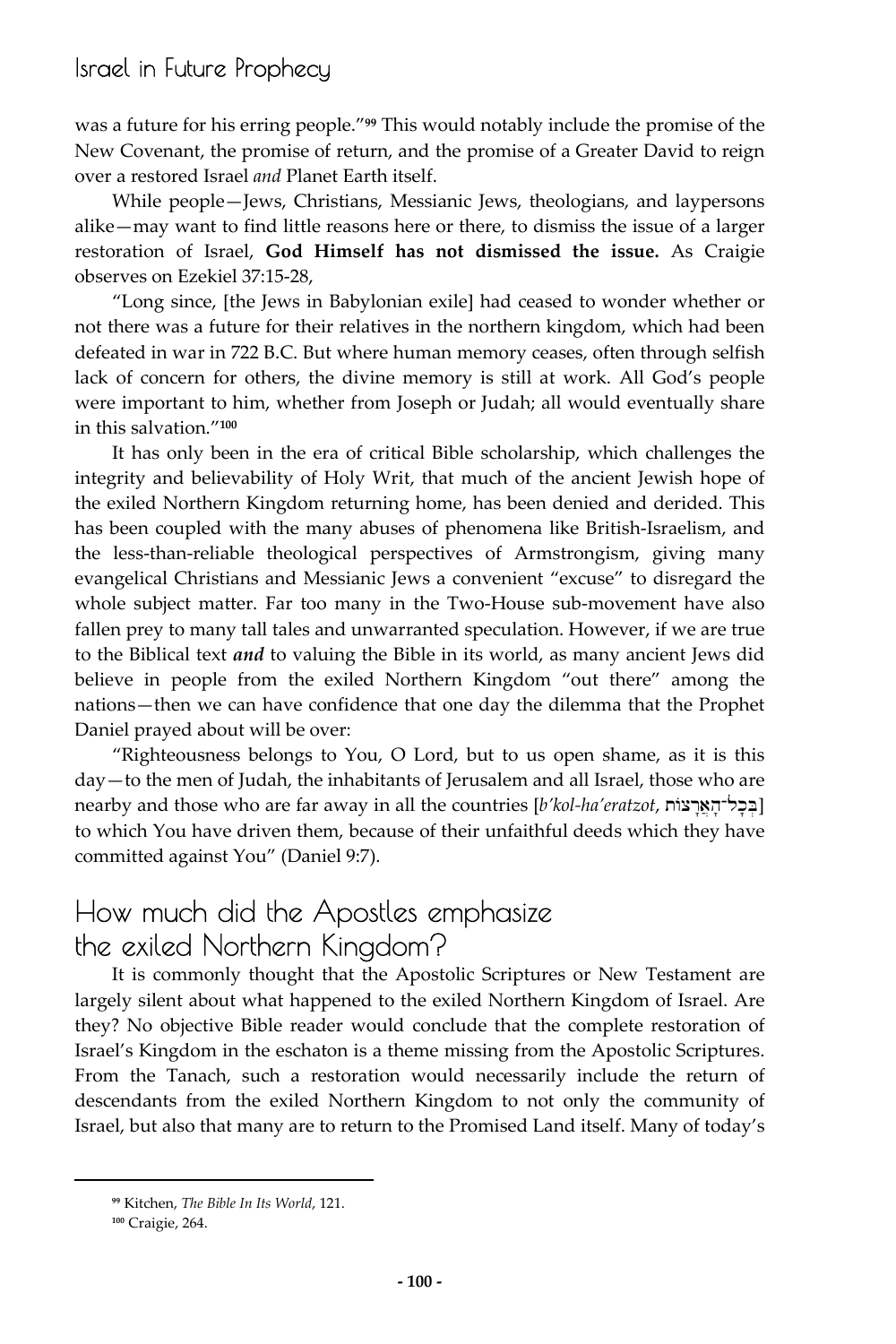popular/populist Two-House teachers have claimed that there are scores of references to this in the Apostolic Scriptures, but such teachers can certainly be found to employ too much eisegesis, i.e., reading messages into the text that might not really be there.

In what is commonly called the Great Commission, Yeshua the Messiah bid His Disciples, "Go therefore and make disciples of all the nations**101**…" (Matthew 28:19a). Not only is there no distinction here between descendants of the exiled Northern Kingdom of Israel/Ephraim, and the nations/Gentiles in general—"all the nations" also necessarily includes the Jewish people themselves, who need the Messiah every bit as much as well. A wide number of the Two-House advocates, which one will encounter today, claim that the good news going forth to the world is largely about finding "lost Israelites," and not really about people at large simply receiving the message—so that *all unsaved human beings* might be redeemed by Israel's Messiah. *This goes unacceptably too far.*

What should not be disputed is that the non-Jewish Believers were considered a part of the Commonwealth of Israel (cf. Ephesians 2:11-13)*.* We also need to each consider how the Apostle Paul noted how, "For not all Israelites truly belong to Israel" (Romans 9:6, NRSV),**102** meaning that *in the end*, those who are considered or reckoned to be a part of "the Israel of God" (Galatians 6:16) by God, must have faith in Israel's Messiah, Yeshua (and in the case of Romans 9:6 that there will be Jewish people removed from Israel's polity).**103** If people do not have salvation in Yeshua—even if they are of physical Israel (physical descendants of either the known Jewish people or descendants of exiled Israel/Ephraim)—**they cannot ultimately be considered "Israel."**

In the teachings of the Apostles in the Messianic Scriptures, we see references to the exiled Northern Kingdom, but they may not be as direct as various popular/populist Two-House advocates, who you are likely to encounter, would at all like them to be. It can certainly be recognized, though, that themes regarding the end-time restoration of Israel are applied to the salvation of the nations at large. It cannot be denied, with some rudimentary investigation into the text, that Tanach passages regarding the exiled Northern Kingdom of Israel as a participant—are applied to the salvation of the nations by the Apostles. This does beg a few questions of how far certain elements of such a restoration can be pushed.

It would have been most odd and irregular—and perhaps even a bit sloppy on their part—if the Apostles associated restoration of Israel prophecies and terms, to the salvation of the nations, if they did not at least consider the nations to be some sort of participants in them. They surely recognized, that as the good news went forth, the God of Israel was in the process of restoring His Kingdom. Their job was to declare the good news and see that new Believers—whether they be Jewish or

<sup>&</sup>lt;sup>101</sup> Grk. *panta ta ethnē* (πάντα τὰ <del>č</del>θνη).

<sup>&</sup>lt;sup>102</sup> Grk. *hoi ex Israēl houtoi Israēl* (oi έξ Ίσραὴλ ούτοι 'Ισραήλ); "for not all who *are* of Israel are these Israel" (YLT); "For not everyone from Isra'el is truly part of Isra'el" (CJB).

**<sup>103</sup>** Consult the discussion on Romans 9:3-6 in the author's publication *Are Non-Jewish Believers Really a Part of Israel?*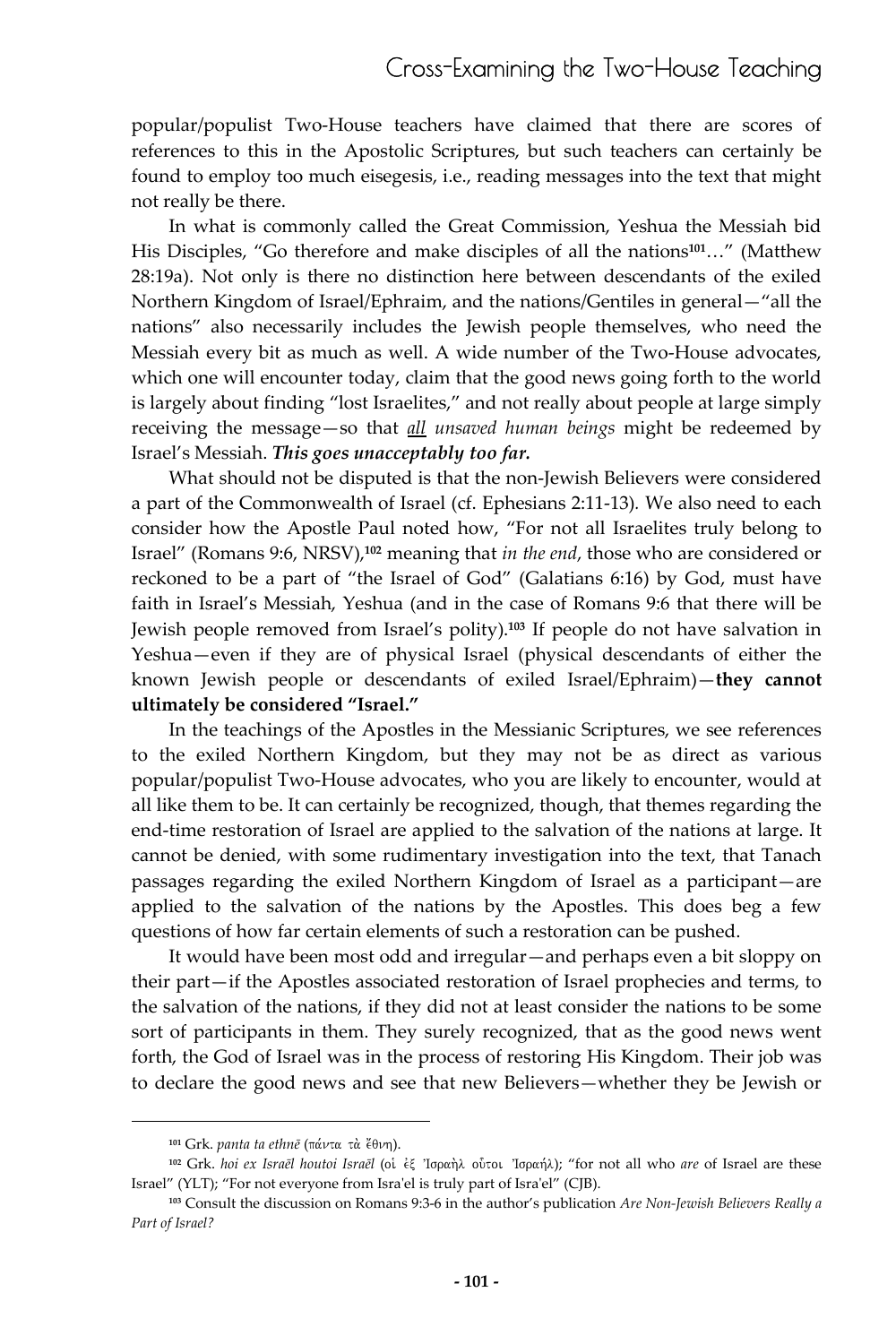those of the nations—were properly discipled and set on the right path of maturity in the Messiah. Much of what would relate to the issue of exiled Northern Kingdom (cf. Hosea 8:8; Amos 9:9), obviously had to be left to the natural course of prophecy and the sovereign will and knowledge of God alone. The Apostles' primary mission was the same as any of us: seeing human individuals restored to their Creator via Yeshua's salvation, and seeing them develop in faith and holiness (cf. 1 Corinthians 1:9, 23-24).**<sup>104</sup>**

It is useful that we review a series of important examples of where the Apostles allude to Israel's restoration, and where the redeemed from the nations are decisively included within it.

#### *James the Just*

At the Jerusalem Council in Acts 15, James the Just, the half-brother of Yeshua, got up and explained how the Lord planned all along to receive from the nations a people for Himself. He says, "With this the words of the Prophets agree, just as it is written" (Acts 15:15). James then proceeded to quote from Amos 9:11-12, which says in its entirety, "In that day I will raise up the fallen booth of David, and wall up its breaches; I will also raise up its ruins and rebuild it as in the days of old; that they may possess the remnant of Edom and all the nations who are called by My name,' declares the LORD who does this." What is important to recognize is that in James' quotation of Amos, he actually said, "AFTER THESE THINGS I will return, AND I WILL REBUILD THE TABERNACLE OF DAVID WHICH HAS FALLEN, AND I WILL REBUILD ITS RUINS, AND I WILL RESTORE IT, SO THAT THE REST OF MANKIND MAY SEEK THE LORD, AND ALL THE GENTILES WHO ARE CALLED BY MY NAME" (Acts 15:16-17).

The difference between what actually James said in Acts 15:13-18 and the Hebrew text in Amos, is that James followed the Septuagint rendering which reads with *hoi kataloipoi tōn anthrōpōn* (οι κατάλοιποι των άνθρώπων) for the Hebrew *sh'eirit Edom* ('~Ada/ tyrIÜaev .). The LXX translators understood *Edom* (~Ada/) to be connected to *adam* (~d'a'), also the Hebrew word for "**mankind, people**" (*HALOT*),**105** and rendered it in Greek as "the remnant of men" (Apostle's Bible) or "those remaining of humans" (NETS), referring to God's faithful remnant that would come forth from humanity's masses.

James associated the nations coming to faith with the restoration of the Tabernacle of David, or Israel's Kingdom, by quoting Amos 9:11-12. Previously in Amos 9:9 is a declaration from the Lord of judgment on the Northern Kingdom of Israel/Ephraim: "I will shake the house of Israel among all nations [*b'kol-ha'goyim*, ~yIAGh;-lk'b.] as *grain* is shaken in a sieve, but not a kernel will fall to the ground." The restoration of David's Tabernacle is to obviously bring resolution to this problem. Amos 9:14 further decrees, though, "I will restore [Heb. verb *shuv*, שוב; Grk. LXX

**<sup>104</sup>** "God is faithful, through whom you were called into fellowship with His Son, Yeshua the Messiah our Lord...[B]ut we preach Messiah crucified, to Jews a stumbling block and to Gentiles foolishness, but to those who are the called, both Jews and Greeks, Messiah the power of God and the wisdom of God" (1 Corinthians 1:9, 23-24).

**<sup>105</sup>** *HALOT*, 1:14.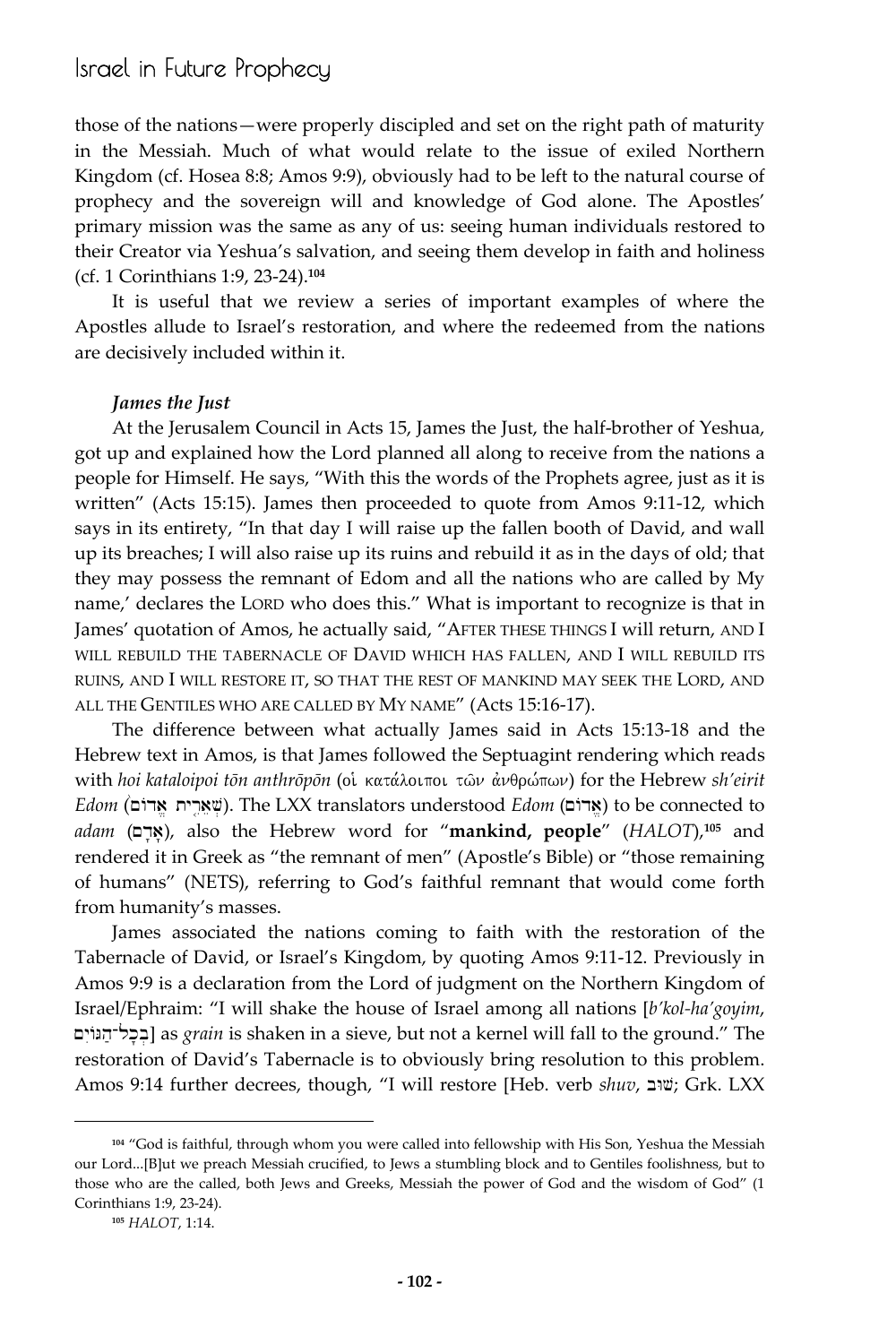verb *epistrephō*] the captivity of My people Israel." It cannot be avoided that in Acts 15:19, when James says, "wherefore I judge: not to trouble those who from the nations do turn back to God" (YLT), that the verb *epistrephō* has been employed to label the salvation of the non-Jewish Believers. The verb *epistrephō* was used in the Septuagint rendering of Amos 9:14, to essentially describe the restoration and return of the Northern Kingdom.

Whether a few of the early non-Jewish Believers coming to faith, from the Mediterranean basin, included assimilated descendants of exiled Israel/Ephraim in their ranks or not, was completely unknowable to the Jewish Apostles. *The main emphasis seen is on the nations' salvation and redemption from sin, after all!* But what is knowable to Bible readers is how such new, non-Jewish Believers were attested to be participants in the restoration of Israel. Concurrent with the restoration of David's Tabernacle, whether one follows the Hebrew MT or Greek LXX of Amos 9:11-12, is that Israel's Kingdom realm is expanded beyond the Twelve Tribes. This does mean that although there will be people descended from the exiled Northern Kingdom return to the Promised Land one day, that when the Messiah finally returns, situated around the restored Twelve Tribes will be the righteous from the nations incorporated into Israel's expanded polity. These people will not be ethnically or culturally Jewish, and they will maintain a high level of their own ethnic and cultural distinctiveness (obviously purged of sin)—but they will be observing God's Torah (Micah 4:1-3; Isaiah 2:2-4).**<sup>106</sup>**

#### *The Apostle Peter*

In his first epistle, the Apostle Peter directed his message to a broad geographical area in Asia Minor: "To those who reside as aliens, scattered throughout Pontus, Galatia, Cappadocia, Asia, and Bithynia, who are chosen" (1 Peter 1:1). Writing to a mixed group of ancient Believers, both Jewish and non-Jewish,**107** he applies Hosea's word of exiled Israel to their salvation experience: "I will sow her for Myself in the land. I will also have compassion on her who had not obtained compassion, and I will say to those who were not My people, 'You are My people!' And they will say, '*You are* my God!'" (Hosea 2:23). This was a prophecy that was given to the Northern Kingdom of Israel regarding their dispersion. Peter tells his audience, "for you once were NOT A PEOPLE, but now you are THE PEOPLE OF

**<sup>106</sup>** For a further evaluation, consult the author's examination of Acts 15:15-18, in his publication *Are Non-Jewish Believers Really a Part of Israel?* 

<sup>&</sup>lt;sup>107</sup> That there was a non-Jewish audience of 1 Peter as well is easily seen by statements such as, "the former lusts *which were yours* in your ignorance" (1 Peter 1:14), which included "sensuality, lusts, drunkenness, carousing, drinking parties and abominable idolatries" (1 Peter 4:3). The presence of pagan idolatry does not apply too well if the audience of 1 Peter is exclusively Jewish.

For a further review, consult the entry for the Epistle of 1 Peter in the author's workbook *A Survey of the Apostolic Scriptures for the Practical Messianic.*

Also useful to consider should be the sentiments issued in the *Tree of Life—The New Covenant*, 413.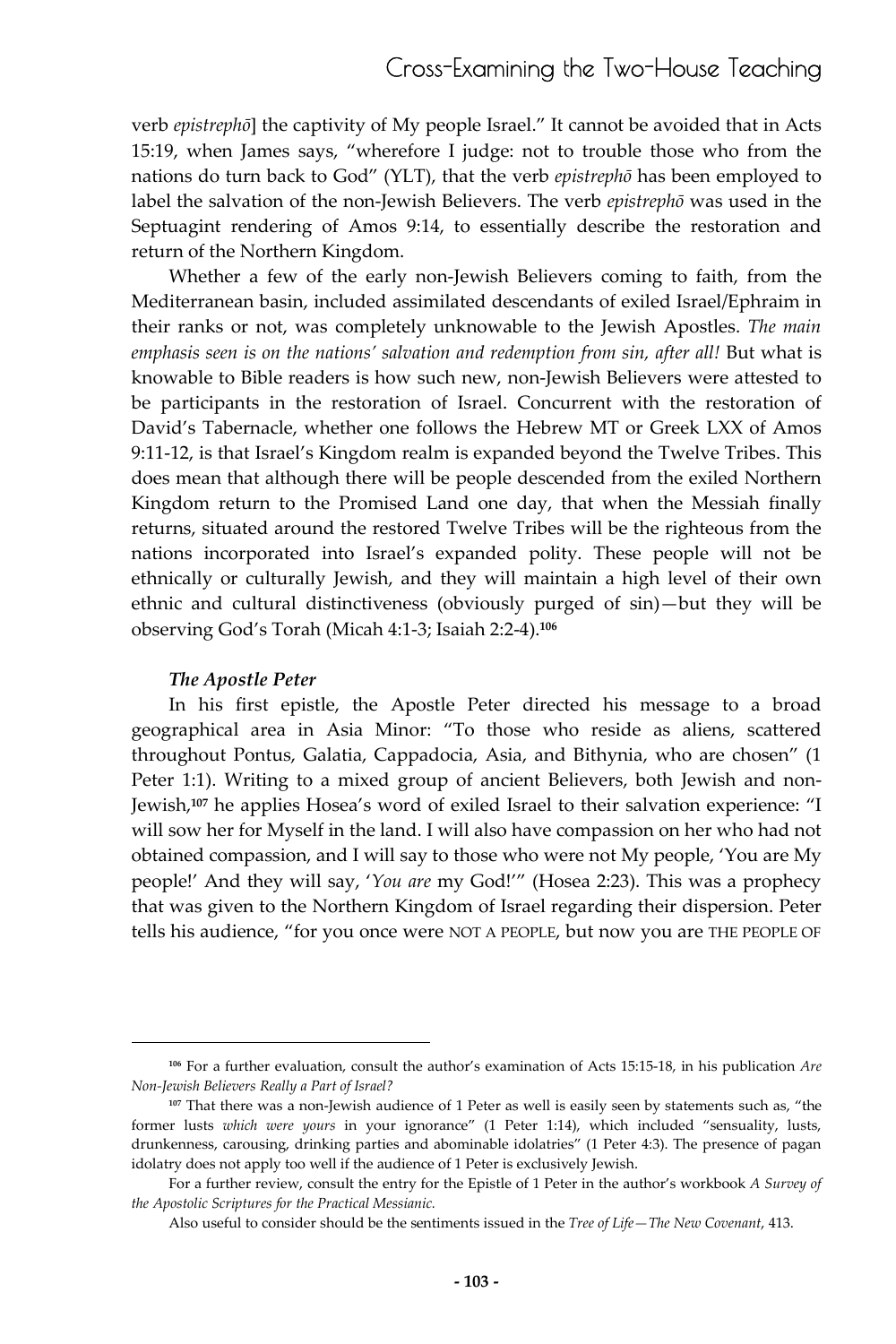GOD; you had NOT RECEIVED MERCY, but now you have RECEIVED MERCY" (1 Peter 2:10).**<sup>108</sup>**

The Apostle Peter recognized that a larger restoration of Israel was at hand, as many of his own Jewish people—as well as many from the nations—were receiving the good news. But Peter's quotation from Hosea 2:23, applied to non-Jewish readers of 1 Peter, is the furthest extent that Peter goes in addressing the subject. He does not at all identify any non-Jewish Believer with a particular tribe of the Northern Kingdom, but instead focuses on individuals' spiritual well-being, their discipleship in the faith, and their proper conduct in holiness. This would fit well with his words proclaimed at *Shavuot*/Pentecost: "For the promise is for you and your children and for all who are far off, **as many as the Lord our God will call to Himself**" (Acts 2:39). Peter's vision was a global vision, as he wanted "all whom the Lord our God will call" (NIV) to know Yeshua.**<sup>109</sup>**

#### *The Apostle Paul*

The Apostle Paul, just like James and Peter, recognized that the restoration of God's Kingdom was steadily at work in his assignments among the nations. He had no difficulty placing the salvation of the nations within the expectations of a larger restoration of Israel. As the message of the good news went forth to the world, God's Kingdom was in the process of being restored. Paul did not at all attempt to prove the ancestry of anyone who was saved by the Lord and freed from the power of sin. He could not have humanly discerned if, per chance, a few of the ancient, non-Jewish people coming to faith in Yeshua, included assimilated descendants of the exiled Northern Kingdom. Yet, prophecies and concepts regarding the exiled Northern Kingdom were applied to the salvation of the nations.

In his letter to the Romans, Paul applies prophecies from Hosea 2:23 and 1:10 to the salvation of the nations:

"And *He did so* to make known the riches of His glory upon vessels of mercy, which He prepared beforehand for glory, *even* us, whom He also called, not from among Jews only, but also from among Gentiles [ex ethnōn,  $\zeta \zeta$  ev $\omega$ v]. As He says also in Hosea, 'I WILL CALL THOSE WHO WERE NOT MY PEOPLE, 'MY PEOPLE,' AND HER WHO WAS NOT BELOVED, 'BELOVED'" [Hosea 2:23]. AND IT SHALL BE THAT IN THE PLACE WHERE IT WAS SAID TO THEM, 'YOU ARE NOT MY PEOPLE,' THERE THEY SHALL BE CALLED SONS OF THE LIVING GOD" [Hosea 1:10]" (Romans 9:23-26).

Paul has said that God has called people to Himself "not only out of Jews, but also out of nations" (Romans 9:24, YLT). In Paul's application of Hosea 2:23 and 1:10, why would he quote a passage with the Northern Kingdom of Israel intended

**<sup>108</sup>** A wider array of Tanach passages describing Israel, to this mixed audience of ancient Believers, is witnessed in 1 Peter 2:9-10, including: Deuteronomy 7:6; 10:15; Exodus 19:6; Isaiah 61:6; 43:21; Deuteronomy 4:20; 14:2; and Hosea 2:23.

Cf. Aland, *GNT*, pp 788-789.

**<sup>109</sup>** For a further evaluation, consult the author's examination of 1 Peter 2:9-11, in his publication *Are Non-Jewish Believers Really a Part of Israel?*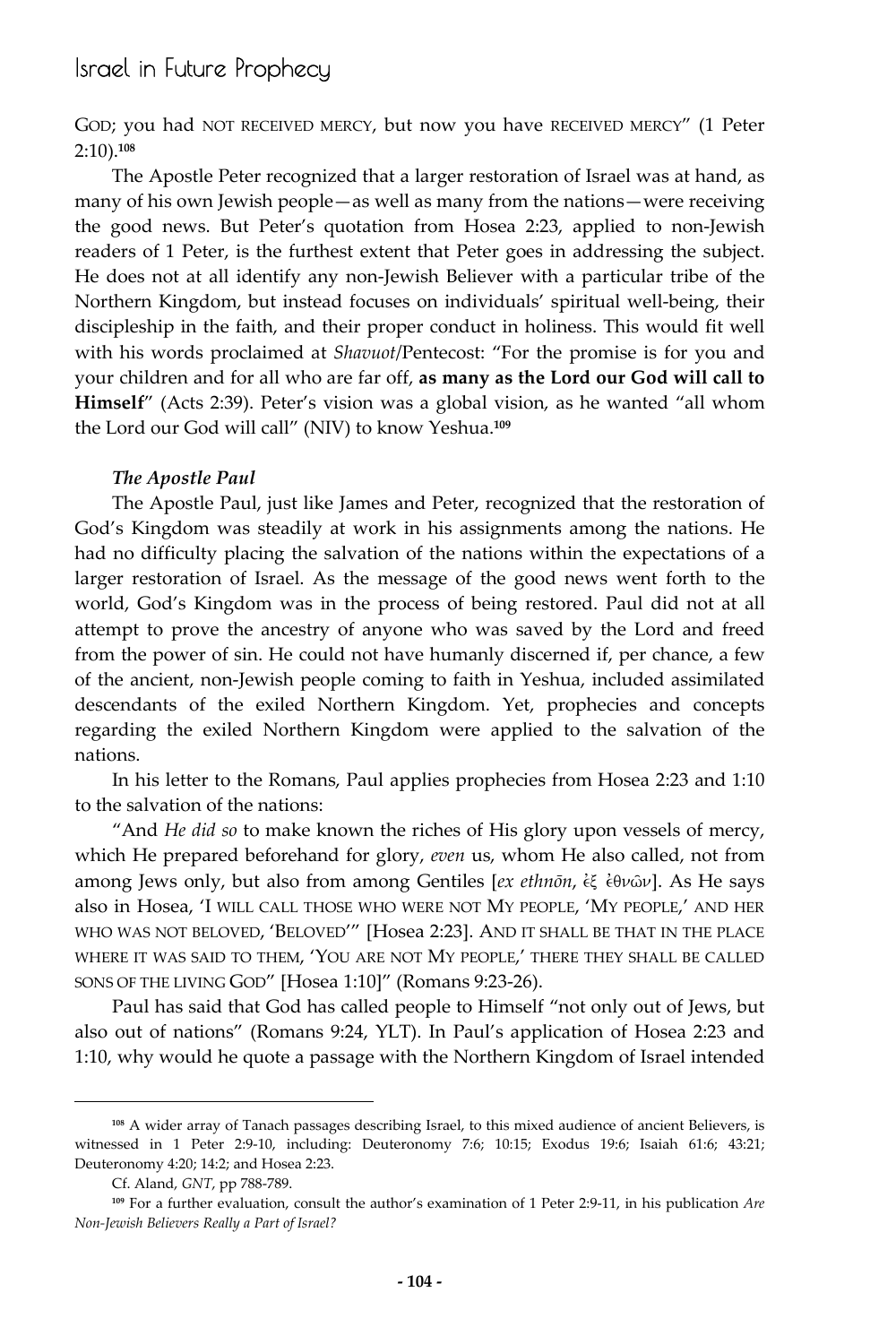as the main subject, and apply it to the nations' reception of the good news? If Paul were trying to speak of just the salvation of the nations, generically, there were other Tanach prophecies which he could have referred to—that the Jewish Believers in Rome would have taken notice of and understood. You will notice that in Romans 9:23-26 Paul **does not at all** call the non-Jewish Believers "Ephraim," here, as many Two-House people automatically would. Yet, in applying a prophetic word regarding the restoration of Israel to the nations, Paul surely believed the non-Jews he ministered to were participants in Israel's restoration. Such a restoration of Israel's Kingdom, having started in the First Century C.E., necessarily had a few details that only God Himself could know.

In his comments to the Corinthians, Paul summarizes quite well what we need to all be emphasizing today in the Messianic community. He writes, "For I do not want you to be unaware, brethren, that our fathers were all under the cloud and all passed through the sea; and all were baptized into Moses in the cloud and in the sea; and all ate the same spiritual food; and all drank the same spiritual drink, for they were drinking from a spiritual rock which followed them; and the rock was Messiah" (1 Corinthians 10:1-4). Paul did recognize both the Jewish and non-Jewish Corinthian Believers as partaking of the same spiritual heritage in Ancient Israel. Paul emphasizes, "brothers and sisters…our ancestors were all**110** under the cloud, and all passed through the sea" (NRSV). Paul wanted all of the Corinthians to understand that all Believers are part of the same community of faith, and that they all partake of the same spiritual heritage. This is true if one is a physical descendant of the Patriarchs or not. **In the Messiah Yeshua, all are a part of the community of Israel**—and all need to learn from the mistakes of the Ancient Israelites in the wilderness! I do not think any of us would argue, by extension, that there are serious mistakes that we all have to take instruction and warnings from, as they concern the Divided Kingdom era in the Books of Kings and Chronicles, as well.

In Paul's letter to the Galatians, he communicates to his readers that "if you belong to Christ, you are the 'issue' of Abraham and heirs by virtue of the promise" (Galatians 3:29, REB). Various Two-House advocates have overstated Paul's words "you are Abraham's seed" (NIV; Grk. *sperma*,  $\sigma \pi \epsilon \rho \mu \alpha$ ) to the point that only physical descendants or "sperm" of Abraham can really be those who are saved,**111** which is of course *doctrinal heresy*. **<sup>112</sup>** Paul's statement immediately preceding is most frequently hailed as the quintessential egalitarian credo: "There is neither Jew nor Greek, there is neither slave nor free man, there is neither male nor female; for you are all one in Messiah Yeshua" (Galatians 3:28; contra. t.*Berachot* 6:18). **All human beings are welcome into the people of God,** and are to be regarded as "one" in the Messiah. The Apostle Paul wanted the good news of salvation **to go to all people.** And, much to the chagrin of quite a few Messianics today (*including* many Two-

<sup>&</sup>lt;sup>110</sup> Grk. *hoi pateres hēmōn pantes* (οί πατέρες ήμων πάντες); the TNIV follows with, "our ancestors were all."

**<sup>111</sup>** This is at least partially implied by Wootten, *Restoring Israel's Kingdom*, 79.

**<sup>112</sup>** It can be, of course, legitimate to render the Greek *sperma* as "sperm," but the best, most neutral rendering is probably "seed" (American Standard Version, LITV, NIV).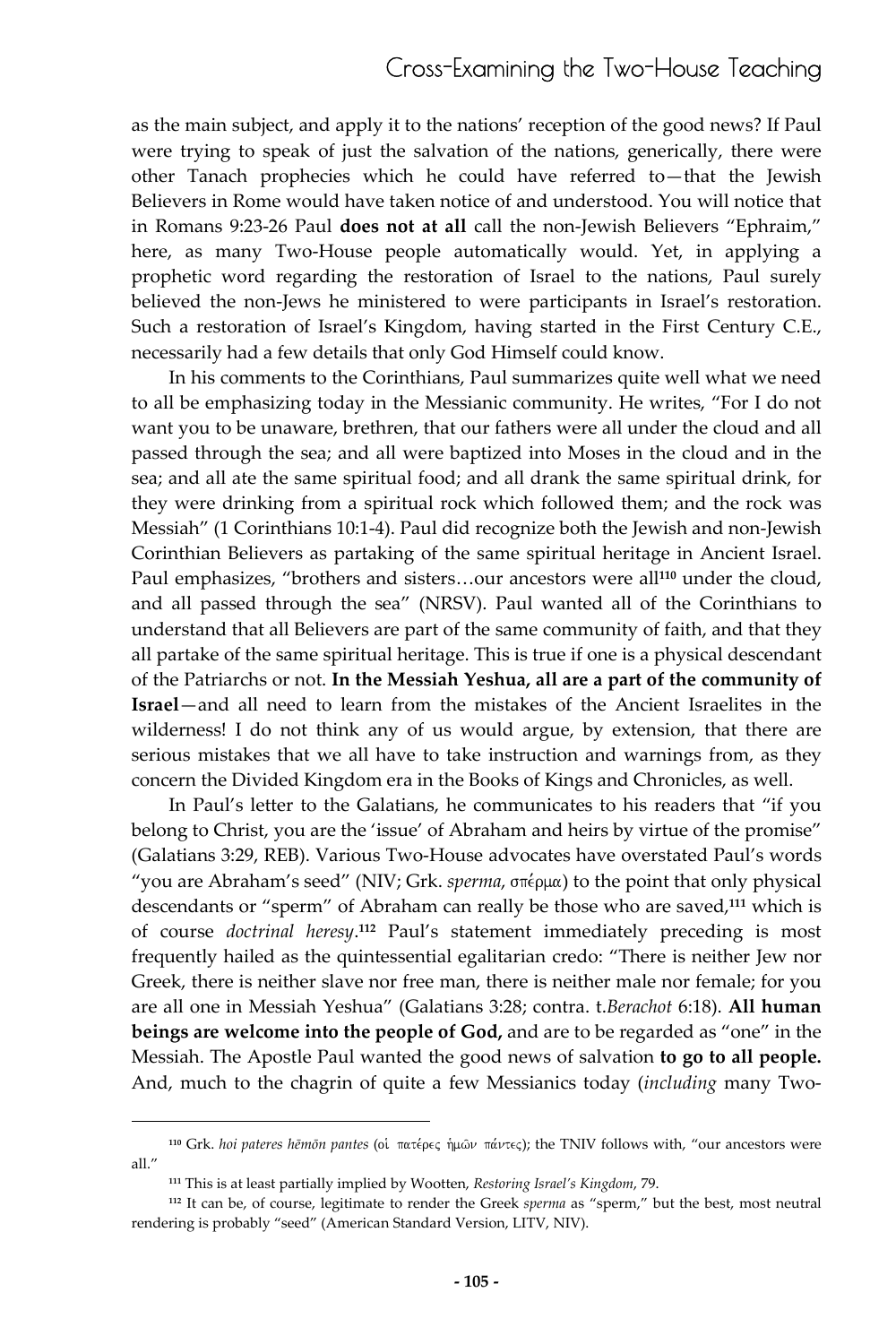House advocates), not only did Paul advocate the equality of Jewish and Greek Believers in the Body of Messiah, but most imperatively male and female Believers as well!**<sup>113</sup>**

Born again Believers are to be regarded as the seed of Abraham certainly through their union with the Messiah; they are the seed of Abraham if they live like Abraham; they are the seed of Abraham if they partake of Abraham's covenant promises. And, many people who are the seed of Abraham are his physical descendants. *Paul's intention in Galatians 3:29 was to surely draw his readers' attention to the multi-faceted theological aspects of* sperma.**<sup>114</sup>**

Keep in mind how Paul appeals to how even Abraham had the good news proclaimed to him: "The Scripture, foreseeing that God would justify the Gentiles by faith, preached the gospel beforehand to Abraham, *saying*, 'ALL THE NATIONS**<sup>115</sup>** WILL BE BLESSED IN YOU'" (Galatians 3:8; cf. Genesis 12:2-3). This good news has obviously come to its fullest manifestation in the work of the Messiah Yeshua (Christ Jesus), in being sacrificed for all sinners. If we forget that by restoring Israel, God will bring salvation to the whole world, then we forget the mission that God has for Israel to make Israel a light to all of humankind (cf. Isaiah 49:6). While Paul considered the redeemed from the nations to be a part of "the Israel of God" (Galatians 6:16), along with the redeemed from the Jewish people—*nowhere* does he consider membership in such an Israel to be limited to only the physical descendants of Abraham, Isaac, and Jacob.**<sup>116</sup>**

#### *The Author of Hebrews*

Interestingly enough, one of the most direct statements in the Apostolic Scriptures regarding the reunion of the Northern and Southern Kingdoms of Israel is in the anonymous Epistle to the Hebrews. Its author quotes directly from Jeremiah 31:31-34 (in its Septuagint translation), concluding that the New Covenant has now been brought to fruition via the priestly work of Yeshua the Messiah. While Hebrews' audience was primarily First Century Jews in the Mediterranean Diaspora, likely in Rome, we cannot disclude or discount non-Jewish Believers from also reading or encountering it. The author of Hebrews writes about the Levitical priesthood, about to fall via the impending destruction of the Second Temple in 70 C.E., which was to naturally give way to the priesthood of Melchizedek served by Yeshua in Heaven. This priesthood has been inaugurated

**<sup>113</sup>** For a further examination, consult the author's exegesis paper on Galatians 3:28, "Biblical Equality and Today's Messianic Movement." Also consult the FAQ, "Women in Ministry."

See also the useful resource, Philip B. Payne, *Man and Woman, One in Christ: An Exegetical and Theological Study of Paul's Letters* (Grand Rapids: Zondervan, 2009).

<sup>&</sup>lt;sup>114</sup> Heb. equiv. *zera* (זרע).

Cf. Stern, *Jewish New Testament Commentary*, 549.

<sup>&</sup>lt;sup>115</sup> Grk. *panta ta ethnē* (πάντα τὰ <del>ἴθ</del>νη), which also appears in Matthew 28:19.

**<sup>116</sup>** For a further evaluation of some significant Pauline passages regarding non-Jewish inclusion in the community/Commonwealth of Israel (Romans 2:28-29; 9:3-6, 23-29; 11:16-24, 25-29; 16:4; 1 Corinthians 10:1- 11, 18; Galatians 2:7-10; 6:15-16; Ephesians 2:11-13; 3:6; Titus 2:13-14), consult the author's publication *Are Non-Jewish Believers Really a Part of Israel?*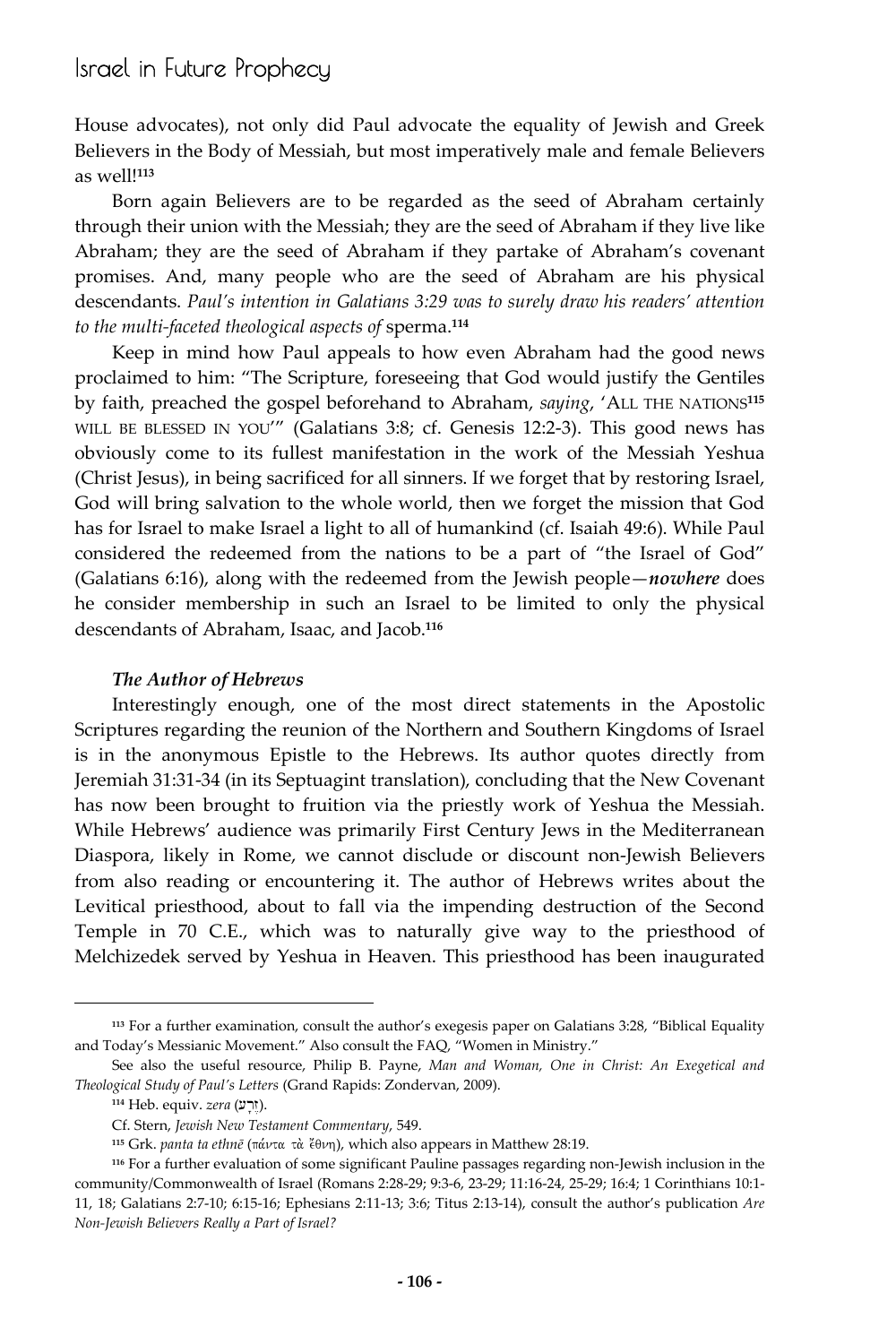by the work of the Messiah, and with it has come the reality of the New Covenant with its promises of permanent atonement, forgiveness from sin, and a supernatural transcription of the Torah onto the hearts and minds of the redeemed. What the author of Hebrews writes is very important for us as Messianic Believers to understand:

"But now He has obtained a more excellent ministry, by as much as He is also the mediator of a better covenant, which has been enacted on better promises. For if that first [*tabernacle/priesthood/service*] **<sup>117</sup>** had been faultless, there would have been no occasion sought for a second. For finding fault with them, He says, 'BEHOLD, DAYS ARE COMING, SAYS THE LORD, WHEN I WILL EFFECT A NEW COVENANT WITH THE HOUSE OF ISRAEL AND WITH THE HOUSE OF JUDAH; NOT LIKE THE COVENANT WHICH I MADE WITH THEIR FATHERS ON THE DAY WHEN I TOOK THEM BY THE HAND TO LEAD THEM OUT OF THE LAND OF EGYPT; FOR THEY DID NOT CONTINUE IN MY COVENANT, AND I DID NOT CARE FOR THEM, SAYS THE LORD. FOR THIS IS THE COVENANT THAT I WILL MAKE WITH THE HOUSE OF ISRAEL AFTER THOSE DAYS, SAYS THE LORD: I WILL PUT MY LAWS INTO THEIR MINDS, AND I WILL WRITE THEM ON THEIR HEARTS. AND I WILL BE THEIR GOD, AND THEY SHALL BE MY PEOPLE. AND THEY SHALL NOT TEACH EVERYONE HIS FELLOW CITIZEN, AND EVERYONE HIS BROTHER, SAYING, 'KNOW THE LORD,' FOR ALL WILL KNOW ME, FROM THE LEAST TO THE GREATEST OF THEM. FOR I WILL BE MERCIFUL TO THEIR INIQUITIES, AND I WILL REMEMBER THEIR SINS NO MORE'" (Hebrews 8:6-12).

The New Covenant was promised to a people of Israel, Judah and Israel, in the process of restoration (cf. Ezekiel 36:25-27). However, it is also true that the Holy Spirit was to be poured out upon *kol-basar* (כָּל<sup>-</sup>בַּשֶׂר) or "all flesh" (Joel 2:28, RSV; cf. Acts 2:17). All men and women who place their trust in Israel's Messiah, are to receive the benefits of the New Covenant inaugurated by Yeshua (Luke 22:20) whether they be of Judah or Israel *or* the nations—and are to have Moses' Teaching supernaturally inscribed upon their psyche (cf. Romans 8:1-4). Only those who are members of Israel's Kingdom realm, which would by necessity include those of the nations redeemed by grace as well, can benefit from the New Covenant's promise of a permanent sacrifice and atonement, and permanent forgiveness, available for transgressions and sins.**<sup>118</sup>**

**<sup>117</sup>** The NASU is unique, in that it has "For if that first *covenant* had been faultless," with "*covenant*" appearing in *italics*, which is not often present in other versions like the RSV/NRSV/ESV or NIV. All the Greek has is *Ei gar hē prōtē ekeinē* (Εἰ γὰρ ή πρώτη ἐκείνη), with no specific noun attached to *prōtē* or "first."

While the feminine term *diathēkē* (διαθήκη) or "covenant" could be referred to, given what is witnessed in the surrounding cotext (Hebrews 7:22; 8:6, 9, 10; 9:4, 16, 17, 20), so also could *skēnē* (σκηνή) or "tabernacle" (Hebrews 8:2, 5; 9:2, 3, 6, 8, 11, 21), *hierōsunē* (ἱερωσύνη) or "priesthood" (Hebrews 7:11, 12, 24), or even *leitourgia* ( $\lambda \in \text{conv}(a)$  or "ministry/service" (Hebrews 8:6; 9:21). The latter three would be used as referents to the Levitical sacrificial system, which the author of Hebrews affirms is surpassed in effectiveness by the Melchizedekian priesthood of Yeshua.

**<sup>118</sup>** This subject is examined in more detail in the author's article "What Is the New Covenant?" appearing in his book *The New Testament Validates Torah.* 

Also be sure to consult the entry for the Epistle to the Hebrews in the author's workbook *A Survey of the Apostolic Scriptures for the Practical Messianic* and the commentary *Hebrews for the Practical Messiani*c.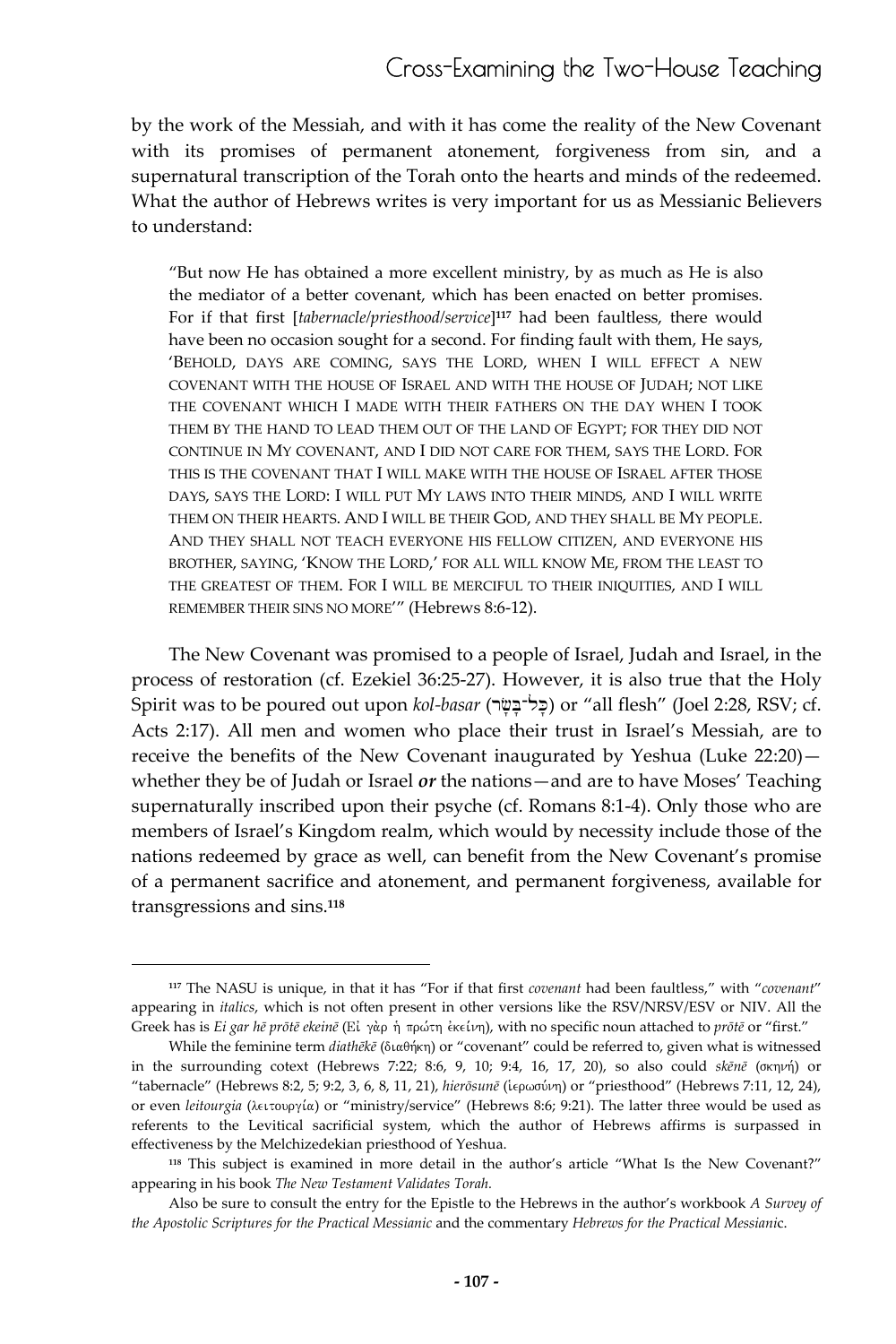#### *The Apostle John*

In the Book of Revelation, we see twelve tribes of Israel mentioned. When the 144,000 sealed witnesses are commissioned by the Lord to perform their work, John records that 12,000 are sealed from each tribe:

"And I heard the number of those who were sealed, one hundred and fortyfour thousand sealed from every tribe of the sons of Israel: from the tribe of Judah, twelve thousand *were* sealed, from the tribe of Reuben twelve thousand, from the tribe of Gad twelve thousand, from the tribe of Asher twelve thousand, from the tribe of Naphtali twelve thousand, from the tribe of Manasseh twelve thousand, from the tribe of Simeon twelve thousand, from the tribe of Levi twelve thousand, from the tribe of Issachar twelve thousand, from the tribe of Zebulun twelve thousand, from the tribe of Joseph twelve thousand, from the tribe of Benjamin, twelve thousand *were* sealed" (Revelation 7:4-8).

These individuals are going to be physical descendants of Abraham, Isaac, and Jacob. While tribal delineation has widely been lost due to the Assyrian and Babylonian exiles, those who are sealed know what tribe of Israel they are from, because God Himself is the One who performs the sealing—and it is likely that many of them are not all from the Holy Land, with various persons in the Diaspora. John records that 12,000 from every tribe are sealed. Notably missing is the Tribe of Dan, because for whatever reason, Dan is incapable of performing the functions that God would assign to it. Instead, it is replaced with "Joseph," and Levi or the priestly tribe is also included on the list. Undoubtedly included among these people will be various descendants of the exiled Northern Kingdom of Israel, which was corporately taken captive by Assyria in a series of dispersions in the Eighth Century B.C.E., and whose return to the Holy Land will be a sign of the end-times.**<sup>119</sup>**

It is witnessed that there are references to a larger restoration of Israel detectable in the Apostolic Scriptures or New Testament, involving the descendants of the exiled Northern Kingdom, but they are given in the context of the spread of the good news among the nations. Some of today's well-known Messianic teachers have taken note of how Tanach verses like Hosea 1:10 and 2:23 are quoted in Romans 9:6 and 1 Peter 2:10, and applied to the early non-Jewish Believers. They conclude that some kind of typological or allegorical application, regarding the exiled Northern Kingdom of Israel/Ephraim, is present.**120** Yet, they widely leave the question of *why* a figure like Peter or Paul would apply words regarding the those of the exiled Northern Kingdom to the nations unanswered or

**<sup>119</sup>** For a further evaluation consult Chapter 8 of the author's book *When Will the Messiah Return?*, "The Gospel of the Kingdom: Who Are the 144,000?"

Also consult the examination of Revelation 1:6; 5:10; 20:6 in the author's publication *Are Non-Jewish Believers Really a Part of Israel?* 

**<sup>120</sup>** D. Thomas Lancaster, *The Mystery of the Gospel* (Littleton, CO: First Fruits of Zion, 2003), pp 82-83, 140 en#30; Tim Hegg, *Paul's Epistle to the Romans Volume 2: Chapters 9-16* (Tacoma, WA: TorahResource, 2007), pp 298-300.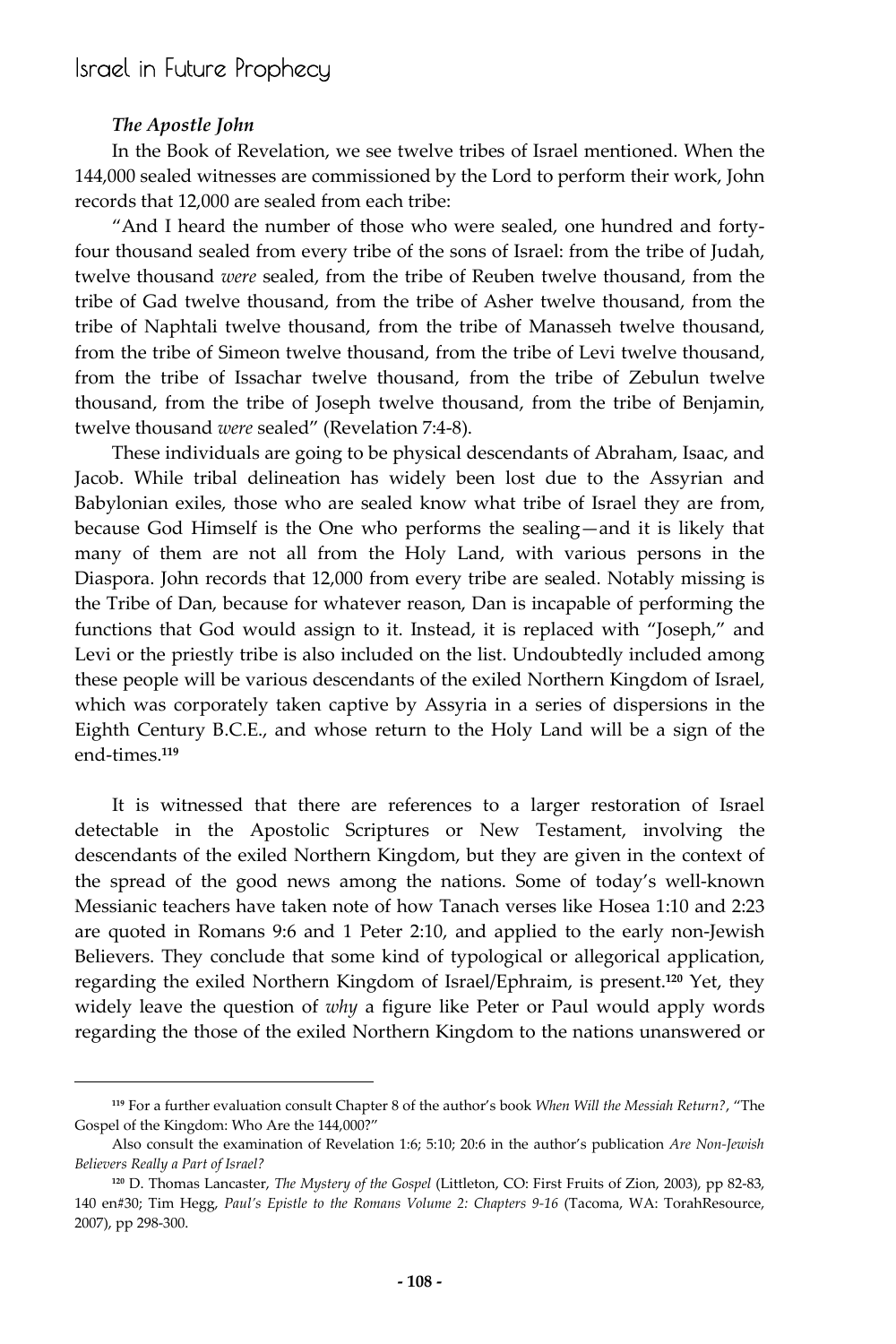unaddressed, if indeed those from the nations brought to Messiah faith in the First Century C.E. did not include some small level of descendants of the exiled Northern Kingdom among them in the Mediterranean basin.

On the flip side of this, though, there are Two-House populists who will without hesitation claim that the non-Jewish Believers referred to in Romans 9:6 and 1 Peter 2:10 were all pretty much "Ephraimites," **<sup>121</sup>** and that they were all some sort of lost Israelites in dispersion. This goes much too far in the other direction, and may be tantamount to putting words in the Apostles' mouths. (And, it is something that has been further embellished, often rather dangerously, by many of such teachers' ardent followers.)

Any kind of spiritualized or typological application of restoration of Israel passages to the nations does not do enough. Isaiah 49:6 is clear to explain, "It is too small a thing that You should be My Servant to raise up the tribes of Jacob and to restore the preserved ones of Israel; I will also make You a light of the nations so that My salvation may reach to the end of the earth." The salvation of the nations, generally, is a part of the grand restoration of Israel. Isaiah 49:6 is appealed to, for certain, concerning the nations' redemption (Luke 2:32; Acts 13:47; 26:23). But why also apply words and terms regarding the Northern Kingdom of Israel/Ephraim to the nations' redemption?

Any assumption that all, or even most, of the non-Jewish Believers in Yeshua from the First Century were "Ephraimites," draws a conclusion that not only the Apostles themselves did not make—it is something that the Apostles could not have humanly known, if there were a few descendants of the Northern Kingdom "swallowed up" (Hosea 8:8) and assimilated within small parts of their First Century world in the Mediterranean basin. The term "Ephraimite" does not appear anywhere in the Apostolic Scriptures or New Testament.

The safe approach—**that the nations are participants in a larger restoration of Israel**—does the Biblical text its proper justice, focuses on what is most important, and is by far the most inclusive regarding the people of God. Those in passages like Romans 9:26 and 1 Peter 2:10 should be regarded as people genuinely of the nations at large, and at best only included a few assimilated descendants of the exiled Northern Kingdom of Israel here or there (cf. Deuteronomy 28:62). Yet, if the Lord can demonstrate mercy and grace to the descendants of the exiled Northern Kingdom—whose ancestors once lived in the Promised Land, saw the Temple of Solomon and God's presence within it, and then fell into gross idolatry—would He not also be compelled to save those of the nations, who were just turned over to sin and their lusts (cf. Romans 1), welcoming them as participants in Israel's restoration?

None of the Apostles labeled the non-Jews coming to faith in the First Century as "Ephraimites," a common term used throughout the Two-House sub-movement today that has become anachronistic and has been significantly abused.**122** The

**<sup>121</sup>** Cf. Wootten, *Who Is Israel?*, enlarged edition, pp 43-44.

**<sup>122</sup>** Cf. Wootten, *Redeemed Israel—Restored and Reunited*, 153.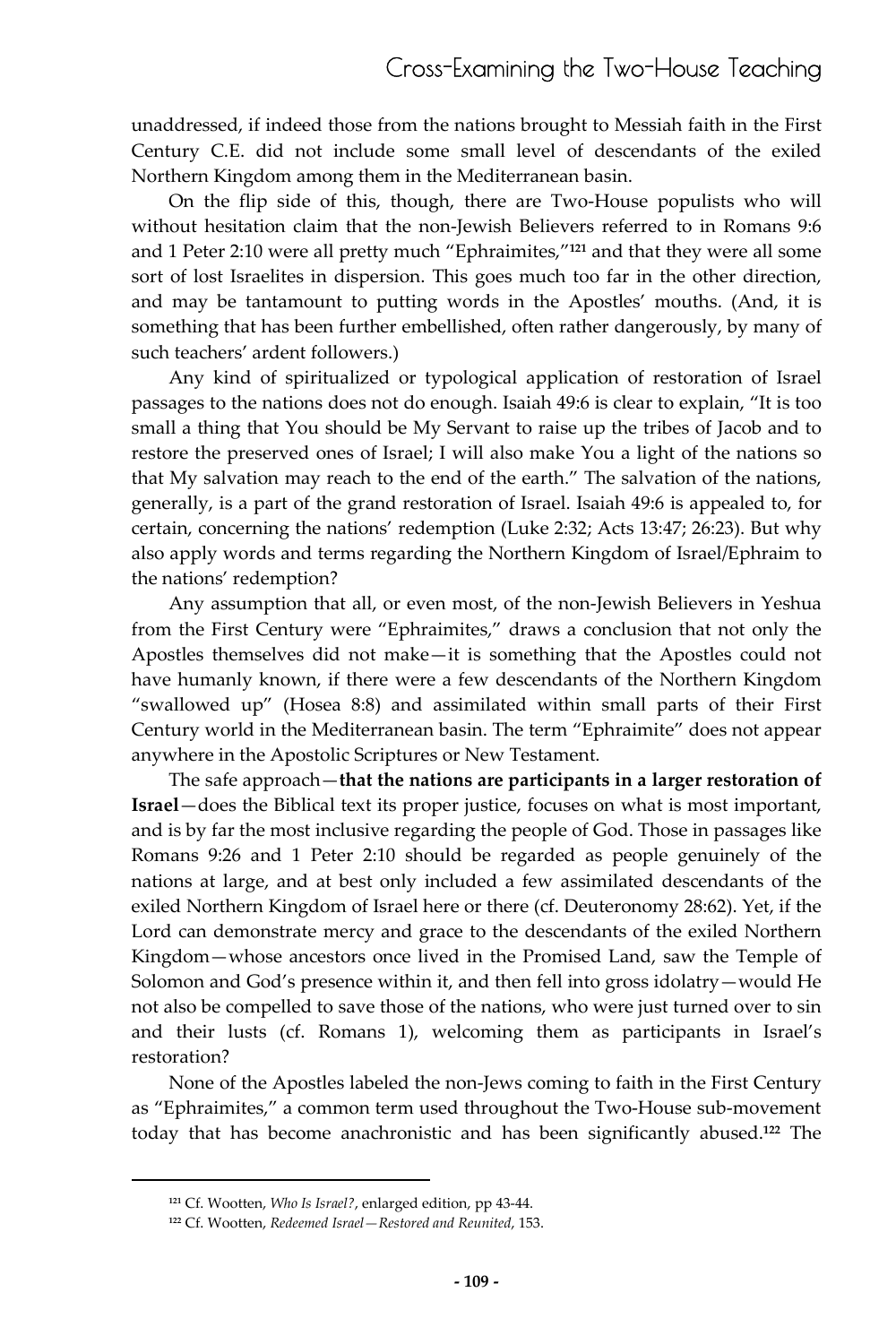Apostles never identify a particular nationality with Tribe XYZ, nor do they ever identify non-Jewish Believers as "Ephraim."

The Apostles *do apply* prophetic passages regarding the exiled Northern Kingdom of Israel/Ephraim to the nations (notably, in the First Century Mediterranean basin). The Apostles *do affirm* that by receiving the gospel message and salvation in Messiah Yeshua, a non-Jewish person partakes of the spiritual heritage of Israel, and that figures like Abraham, Isaac, and Jacob are to be regarded as their "ancestors" too (1 Corinthians 10:1, NRSV). The Apostles *do recognize* that a non-Jewish Believer is every bit a contributing member of the community/Commonwealth of Israel as a Jewish person. If a very small few of the non-Jewish Believers in the First Century world of the Apostles were indeed descendants of the exiled Northern Kingdom of Israel/Ephraim—then not unlike the true identity of the Unknown Soldier, such knowledge would have only been known to God. **The Apostles were more concerned about the salvation of a human being from sin and eternal punishment, something which heredity of any kind does not guarantee.** 

A considerable challenge in the Two-House sub-movement is that too many of its teachers and leaders have been caught overemphasizing the return of descendants of the Northern Kingdom of Israel/Ephraim *at the expense of the universal availability of the gospel for all of humanity!* Just like many evangelical Christians understand the fact that God's Kingdom is to be restored on Earth via the return of Jesus, and that as Believers we are to work toward this goal via the proclamation of the good news—many of the same forget that God's Kingdom happens to be the Kingdom of Israel. Many Messianics have made the reverse mistake of forgetting that the Kingdom of Israel being restored is the Kingdom of God being brought to Earth, which is to welcome in all people from the masses of humankind who acknowledge Him as the Eternal One.

The only way God's Kingdom can be restored is by the restoration of individuals to their Creator, by knowing Yeshua the Messiah as their Personal Savior, and then having them properly discipled in their relationship with Him. If this does not happen, it does not matter if one is of Judah, Ephraim, or the nations.

## Yeshua the Messiah and "the Lost Sheep of the House of Israel"

One of the most difficult sayings of Yeshua the Messiah to reckon with, for many people within today's broad Messianic movement, is where He declares, **"I was sent only to the lost sheep of the house of Israel"** (Matthew 15:24; cf. 10:6). Many of today's Messianic Jews and Two-House proponents have been found to use "lost sheep of the house of Israel," as a convenient and significant sound byte, to promote various activities or positions. Many of those involved in Jewish evangelism have used "lost sheep of the house of Israel," as a way to promote their ministries. Many teachers and leaders within the Two-House sub-movement have been caught using, "I was sent only to the lost sheep of the house of Israel," as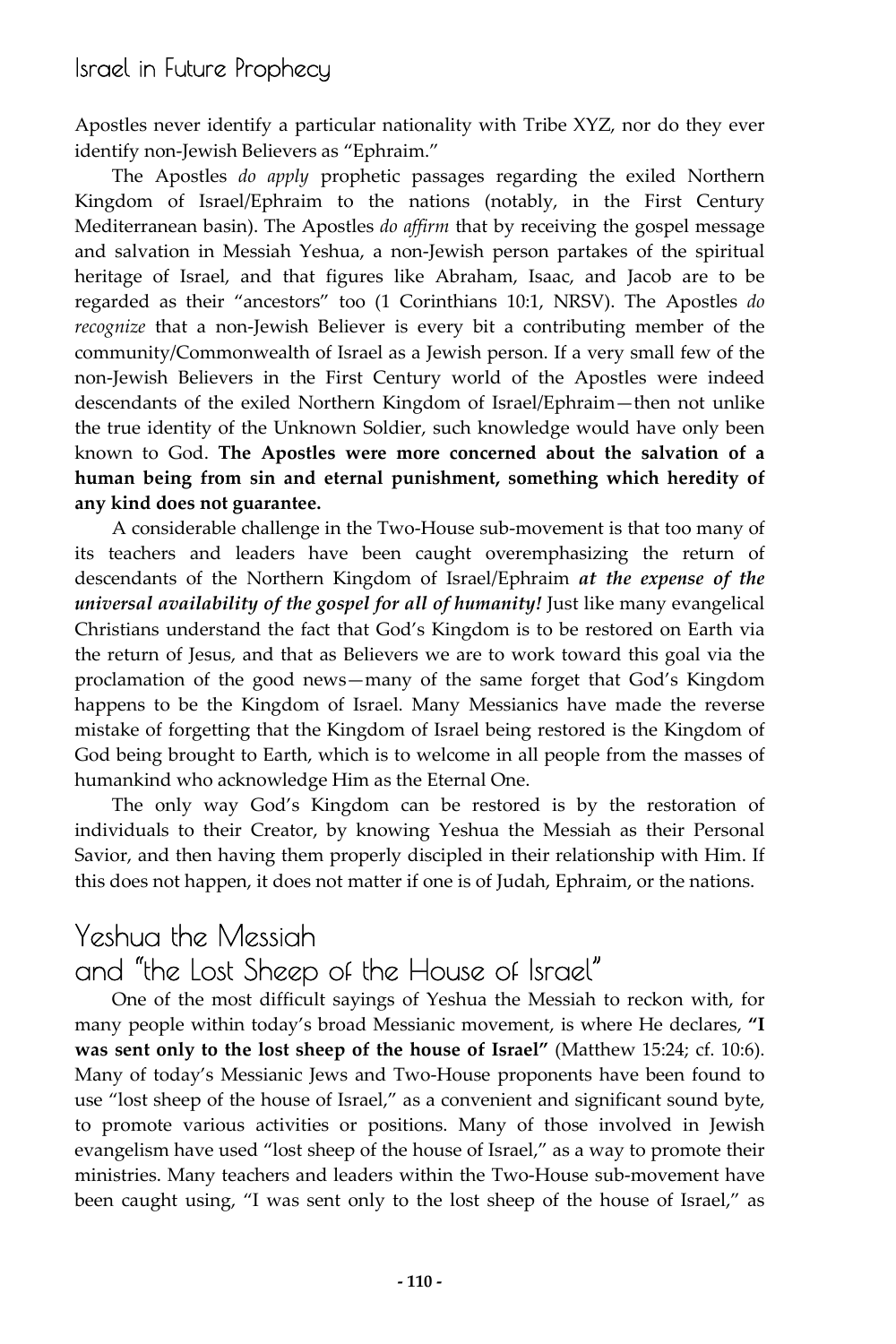implying that salvation is only intended for the Jewish people and/or those of the exiled Northern Kingdom of Israel/Ephraim, with the nations at large a distant afterthought in the intention of God (that is, if God is even interested in the nations at all). *What do we do with Yeshua's words about the "lost sheep"?* A much better handle on what "lost sheep of the house of Israel" actually means, in the verses where it appears, is surely needed by **all Messianic people.**

There are some legitimate questions to be asked when one sees Yeshua's instruction to His Disciples, "Do not go in *the* way of *the* Gentiles, and do not enter *any* city of the Samaritans; but rather go to the lost sheep of the house of Israel" (Matthew 10:5-6).**123** It should be quite apparent from this, that these directions from the Messiah are bound by some kind of a timestamp or set time period. The idea that Yeshua *completely prohibited* His Disciples from ever going to the nations, or to the Samaritans, runs into a significant continuity problem when we see later instructions from the Lord—to actually go to all the nations and into Samaria (Matthew 28:19; Acts 1:8). The Book of Acts easily attests to how the gospel spread among the Samaritans and the nations at large. The word that the Disciples were to only go "to the lost sheep of the house of Israel" had to regard various ministry assignments and tasks which were to take place during Yeshua's specific, personal time with His Disciples. Once the Messiah ascended into Heaven, any limitation on working with those who were outside of the classification of "lost sheep of the house of Israel" was lifted by His own instruction to them.

For many Two-House advocates, there is some confusion regarding the terms witnessed, because many automatically assume that the Ten Lost Tribes of the Northern Kingdom are referred to when "the lost sheep of the house of Israel"**<sup>124</sup>** are spoken of. This is an easy conclusion to pass along, because the Northern Kingdom of Israel/Ephraim is frequently called the House of Israel in the Tanach, and they may be regarded as generally lost among the nations. Yet, when we read the various passages in the Gospels that mention "the lost sheep of the house of Israel" (Matthew 15:21-28; Mark 7:24-30), the idea that this is in reference to the Ten Lost Tribes runs into a few problems.

Most interpreters have rightly associated Yeshua's references to "lost sheep," with His Messianic role as the Good Shepherd. D.H. Johnson points out how "The OT language behind the saying about sheep without a shepherd is clear (Num 27:17; 1 Kings 22:17 par. 2 Chron 18:16; Eze 34:5)." **<sup>125</sup>** The tenor of Jeremiah 50:6 is, "My people have become lost sheep; their shepherds have led them astray. They

<sup>&</sup>lt;sup>123</sup> It is interesting to suggest that the Greek term *hodos* (ὁδός), "way" (NASU) or "road" (HCSB), could be viewed in the sense of "*a way* or *manner*" (*LS*, 543), as does Wootten, *Restoring Israel's Kingdom*, pp 99- 101. So, it might be said that the Disciples were prohibited from acting in the "ways of the nations," or their behavior. This is a tenuously difficult view to hold here, though, as *hodos* has to be kept in view of *polis* (po,lij), which is a town or a city. A locational orientation for both *hodos* and *polis* is required for Matthew 10:5.

<sup>124</sup> Grk. ta probata ta apolōlota oikou Israēl (τα πρόβατα τα απολωλότα οἴκου Ίσραήλ); Delitzch Heb. NT h*a'tzon ha'ovdot asher l'Beit-Yisrael (בְּצֹאן הָאבְרוֹת אֲשֶׁר לְבֵית־יִשְׂרָאֵל*).

**<sup>125</sup>** D.H. Johnson, "Shepherd, Sheep," in Joel B. Green, Scot McKnight, and I. Howard Marshall, eds., *Dictionary of Jesus and the Gospels* (Downers Grove, IL: InterVarsity, 1992), 751.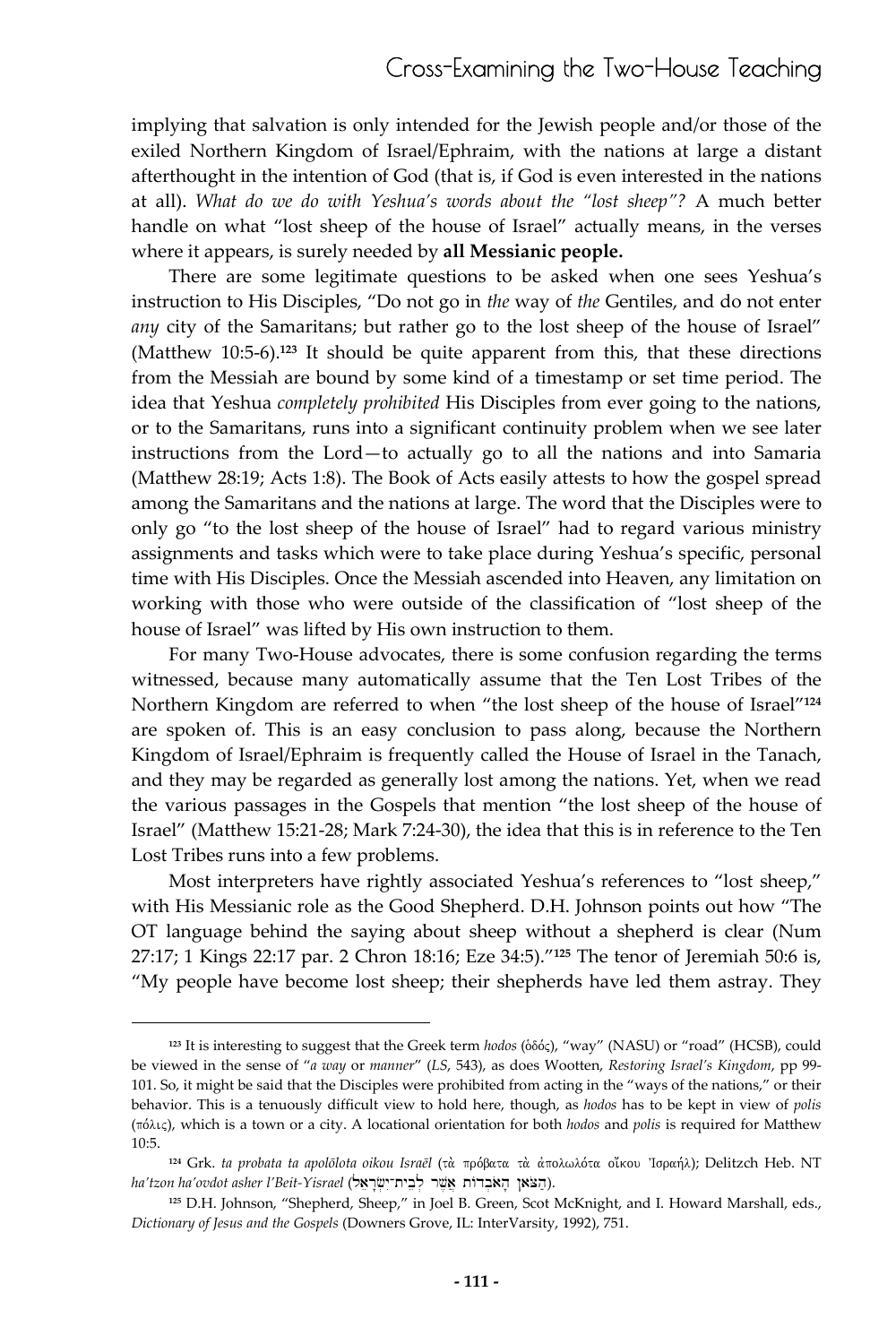have made them turn aside *on* the mountains; they have gone along from mountain to hill and have forgotten their resting place." The main issue is Yeshua's ministry to those of Israel who have gone astray and are perishing in their trespasses and sins, in need of a return to a proper path that pleases the Holy One.

So, who are the specific "the lost sheep of the house of Israel" referred to, and in focus, in the Gospels? Are they the descendants of the exiled Northern Kingdom of Israel/Ephraim? A careful view of Yeshua's encounter with the Syrophoenician, or Canaanite woman, is in order:

"Yeshua got up and went away from there to the region of Tyre. And when He had entered a house, He wanted no one to know *of it*; yet He could not escape notice. But after hearing of Him, a woman whose little daughter had an unclean spirit immediately came and fell at His feet. Now the woman was a Gentile, of the Syrophoenician race. And she kept asking Him to cast the demon out of her daughter. And He was saying to her, 'Let the children be satisfied first, for it is not good to take the children's bread and throw it to the dogs.' But she answered and said to Him, 'Yes, Lord, *but* even the dogs under the table feed on the children's crumbs.' And He said to her, 'Because of this answer go; the demon has gone out of your daughter.' And going back to her home, she found the child lying on the bed, the demon having left" (Mark 7:24-30).

"Yeshua went away from there, and withdrew into the district of Tyre and Sidon. And a Canaanite woman from that region came out and *began* to cry out, saying, 'Have mercy on me, Lord, Son of David; my daughter is cruelly demonpossessed.' But He did not answer her a word. And His disciples came and implored Him, saying, 'Send her away, because she keeps shouting at us.' But He answered and said, 'I was sent only to the lost sheep of the house of Israel.' But she came and *began* to bow down before Him, saying, 'Lord, help me!' And He answered and said, 'It is not good to take the children's bread and throw it to the dogs.' But she said, 'Yes, Lord; but even the dogs feed on the crumbs which fall from their masters' table.' Then Yeshua said to her, 'O woman, your faith is great; it shall be done for you as you wish.' And her daughter was healed at once" (Matthew 15:21-28).

Any idea that "I was sent only to the lost sheep of the house of Israel," means that the good news of salvation is to be constrained only to a particular group of people on Planet Earth—is easily refuted when one witnesses how the Syrophoencian or Canaanite woman's request is answered by Yeshua. *Her daughter is released from the demon, and Yeshua lauds her great faith.* To use Yeshua's statement, "I was sent only to the lost sheep of the house of Israel," to promote some kind of racially-based salvation plan or preference—as it can be seen among a wide number of Two-House people—has no basis from either Mark 7:24-30 or Matthew 15:21-28. If some Messianic Jews claim that "I was sent only to the lost sheep of the house of Israel," means that Yeshua was sent exclusively to see the Jewish people redeemed, this conclusion, as well, has no basis in either Mark 7:24-30 or Matthew 15:21-28—and even more so given Yeshua's emphasis on the good news to be declared to all nations (Matthew 24:14; 28:19-20). The statement, "I was sent only to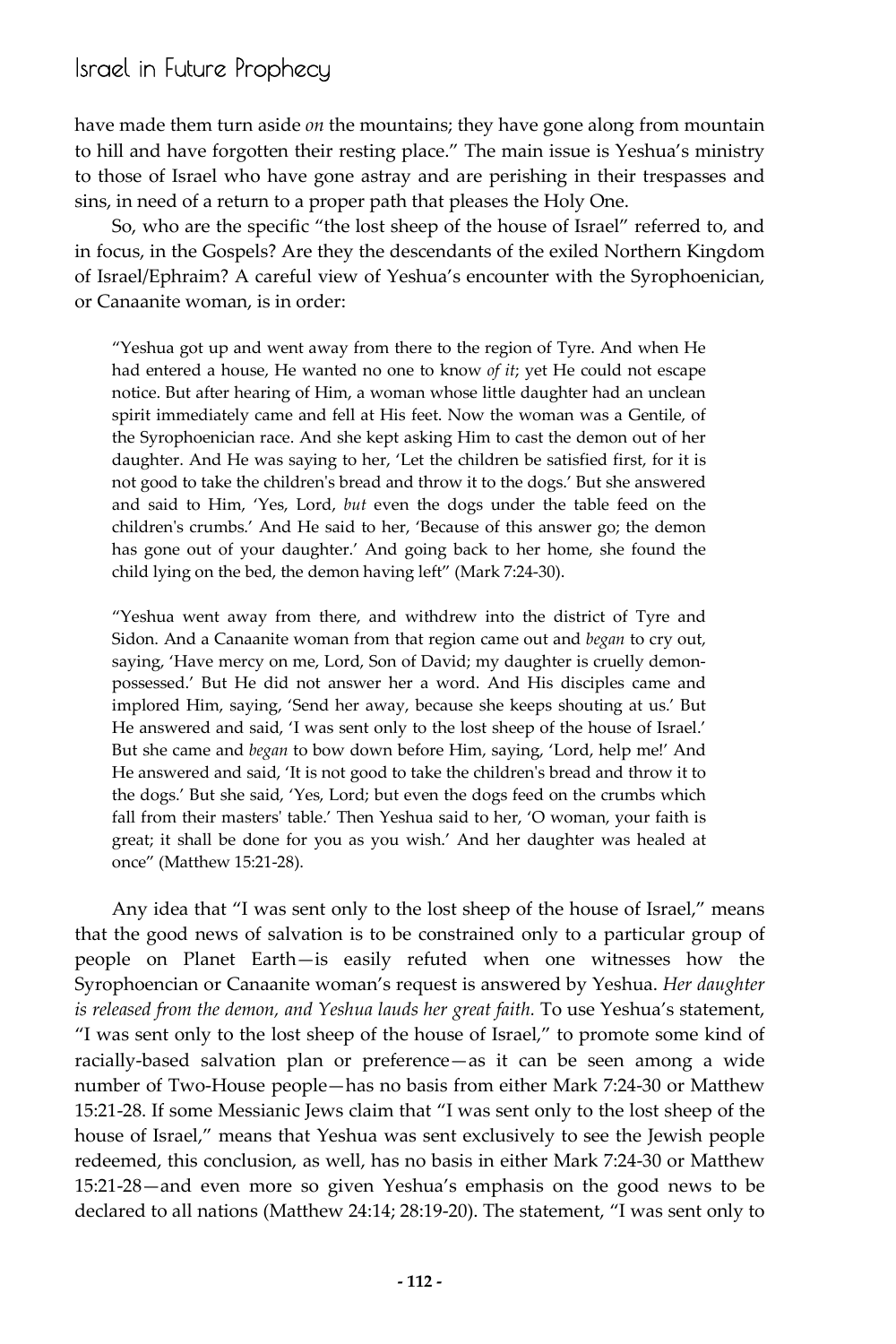the lost sheep of the house of Israel" is instead to highlight who the first recipients of the gospel were.**<sup>126</sup>**

So who are, specifically, "the lost sheep of the house of Israel"? Apparently, such persons do not include the Syrophoenician or Canaanite woman. Likewise, such "lost sheep of the house of Israel" would have excluded the Samaritans (Matthew 10:5-6). If by "lost sheep of the house of Israel" are intended, as many Two-House proponents think, a reference to the good news going out to the descendants of the Ten Lost Tribes—why would the Samaritans then be excluded? The Samaritans, if "the lost sheep of the house of Israel" spoken of by Yeshua were intended to be the Ten Lost Tribes, should have been some of the *first candidates* to receive the good news, after all. 2 Kings 17:24-41 records how the Assyrians relocated foreigners to what was left of the Northern Kingdom of Israel, and they intermarried with many of the remaining Northern Kingdom Israelites, producing the Samaritan people.

Viewing "the lost sheep of the house of Israel" as a reference to the gospel message, only going to those people descended from the exiled Northern Kingdom, runs into some observable challenges. What about the gospel going to those descended from the Southern Kingdom? For that same matter, Yeshua's prohibition of Matthew 10:5, "Don't take the road leading to other nations, and don't enter any Samaritan town" (HCSB), could be taken as meaning that the Disciples were not to go into the Mediterranean basin, where a large number of the Diaspora Jewish population itself resided!

A static reading of passages like Matthew 10:5-6; 15:21-28; Mark 7:24-30, with its prohibitions of the Disciples only going "to the lost sheep of the house of Israel," is problematic. These instructions had to have been temporal, to the scope of time during the ministry of Yeshua, as they are constrained to a limited geographical area. At a later point in time, the Disciples certainly went to the nations at large, and even to the Samaritans.

So who are **"the lost sheep of the house of Israel"** in Matthew 10:5-6; 15:21-28; Mark 7:24-30? These lost sheep are not only Yeshua's own fellow Jews, but they are specifically the Jewish people who Yeshua reached out to in Jerusalem, Judea, and Galilee. The "house of Israel" Yeshua has been sent to, as specified in these verses, excludes not only those people descended from the exiled Northern Kingdom of Israel/Ephraim, but could be taken to exclude those of the Diaspora Jewish community. Yet on the day of *Shavuot*/Pentecost, as witnessed in Acts ch. 2, many scores of Diaspora Jews would come to faith in Him.

Because of how the terminology "lost sheep of the house of Israel" has been used in the vast majority of the Two-House sub-movement, as applied to the exiled Northern Kingdom, it is difficult for some to see the fact that such "lost sheep of the house of Israel" are classified as Yeshua's own Jewish people. As Bible readers who have to be honest with the text and Biblical history, the Northern Kingdom

**<sup>126</sup>** Craig S. Keener, *IVP New Testament Commentary Series: Matthew* (Downers Grove, IL: InterVarsity, 1997), 202.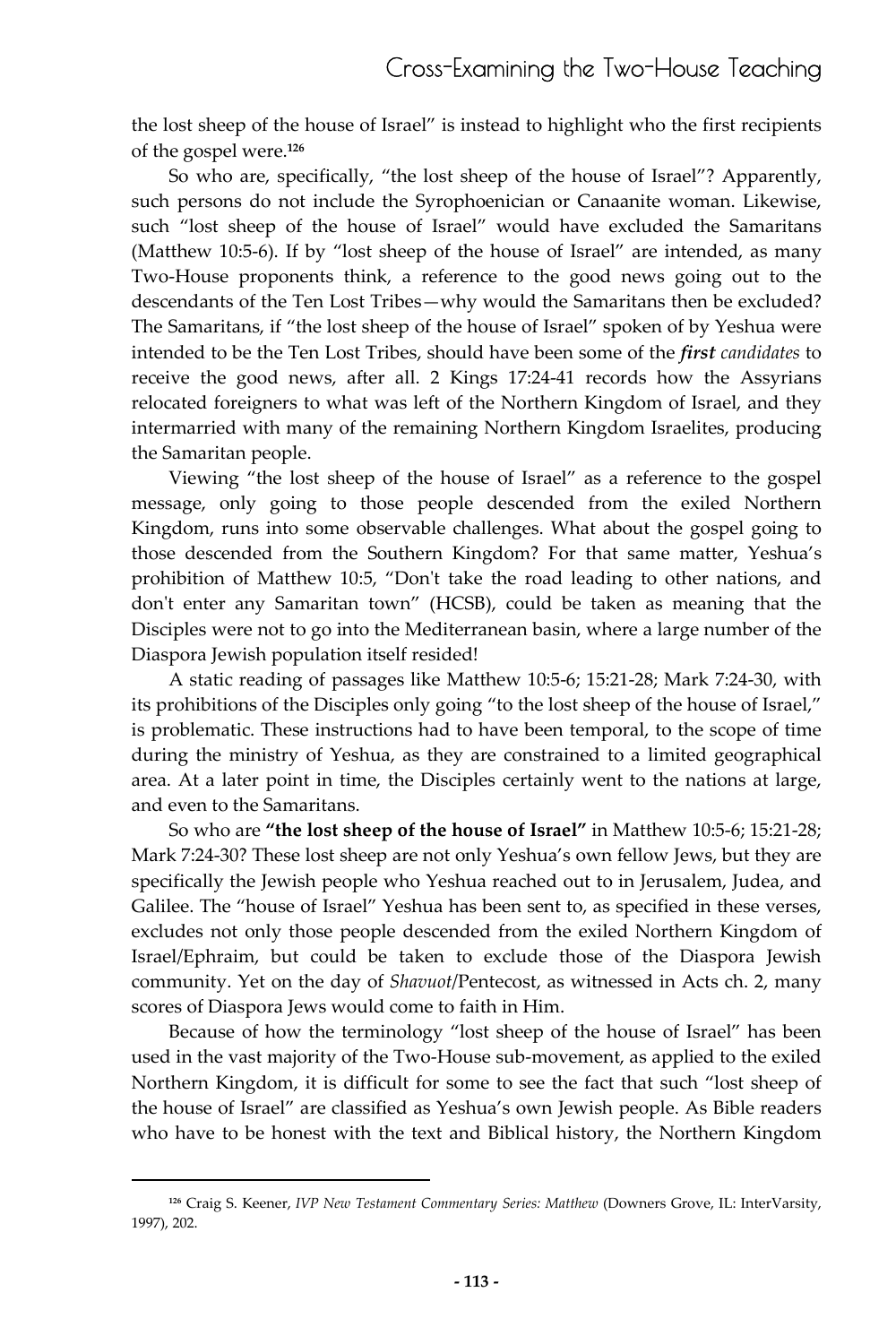would quantitatively become "not My people" (Hosea 1:9-10) and be removed from Israel. With the downfall of the Northern Kingdom to Assyria, the Southern Kingdom inherited all of the titles and rights and honors of being "Israel" as the legitimate successor state (cf. Ezra 6:17). The Samaritans in Matthew 10:5-6, while perhaps having physical descent from the tribes of the Northern Kingdom, are notably excluded from being classified as the House of Israel.

The House of Israel that Yeshua refers to in Matthew 10:5-6; 15:21-28; Mark 7:24-30, is actually intended to be those who recognize the God of Israel as Supreme Deity, the ones who He came to first minister to. This would not be the Samaritans with their hybrid religion, nor would it be the nations at large. For the purposes of these passages, the Jewish people within Jerusalem, Judea, and Galilee are the House of Israel. D. Thomas Lancaster's observations, in his book *The Mystery of the Gospel* (2003), are somewhat useful:

"Who are the lost sheep of Israel that Yeshua sought? They are clearly not Gentiles or even to be found among the Gentiles. They are not the Ten Lost Tribes. They are the sinners and the tax collectors, the backsliders and the irreligious of the Master's countrymen. They are the Jewish people."**<sup>127</sup>**

Of course, no Bible reader can rightly argue that the good news was intended exclusively and only for First Century Jewish people in the Holy Land who had spiritually gone astray. The instructions of Matthew 10:5-6; 15:21-28; Mark 7:24-30 were temporal for the period of Yeshua's ministry, and draw the attention of how the good news was first declared to those Jews in Jerusalem, Judea, and Galilee.

One can see how "the lost sheep of the house of Israel" within the Gospels, does refer to Yeshua's own Jewish people who are spiritually perishing. But does the subject matter of the exiled Northern Kingdom "out there" among the nations, get totally nullified from the House of Israel being the Jews? It might come as a surprise to some Bible readers, but in the Book of Ezekiel itself—where the twostick oracle of Ezekiel 37:15-28, detailing a futuristic reunification of Judah and Ephraim, appears—the House of Israel can often be used as terminology to refer to the Southern Kingdom of Judah! Steven Tuell informs us of how,

"Typically in Ezekiel, 'Israel' is used for *all* Israel, or even for Judah alone since, with the loss of the northern tribes, Judah is all of Israel that remains…[W]hen Ezekiel is certainly referring to the northern kingdom, he does not usually use the term Israel (see 23:4, where the wicked sister Oholah is Samaria, capital of the northern kingdom, and 37:16, where the northern kingdom is designated Ephraim)."**<sup>128</sup>**

The House of Judah actually being referred to as the House of Israel *does not mean* that there are not people from the exiled Northern Kingdom "out there" among the nations; it does mean that by all rights and privileges the Jewish people are the inheritors of the title "Israel." When Yeshua the Messiah refers to His fellow Jews as "the lost sheep of the house of Israel," it was certainly with this in mind.

**<sup>127</sup>** Lancaster, *The Mystery of the Gospel*, 111.

**<sup>128</sup>** Steven Tuell, *New International Biblical Commentary: Ezekiel* (Peabody, MA: Hendrickson, 2009), 26.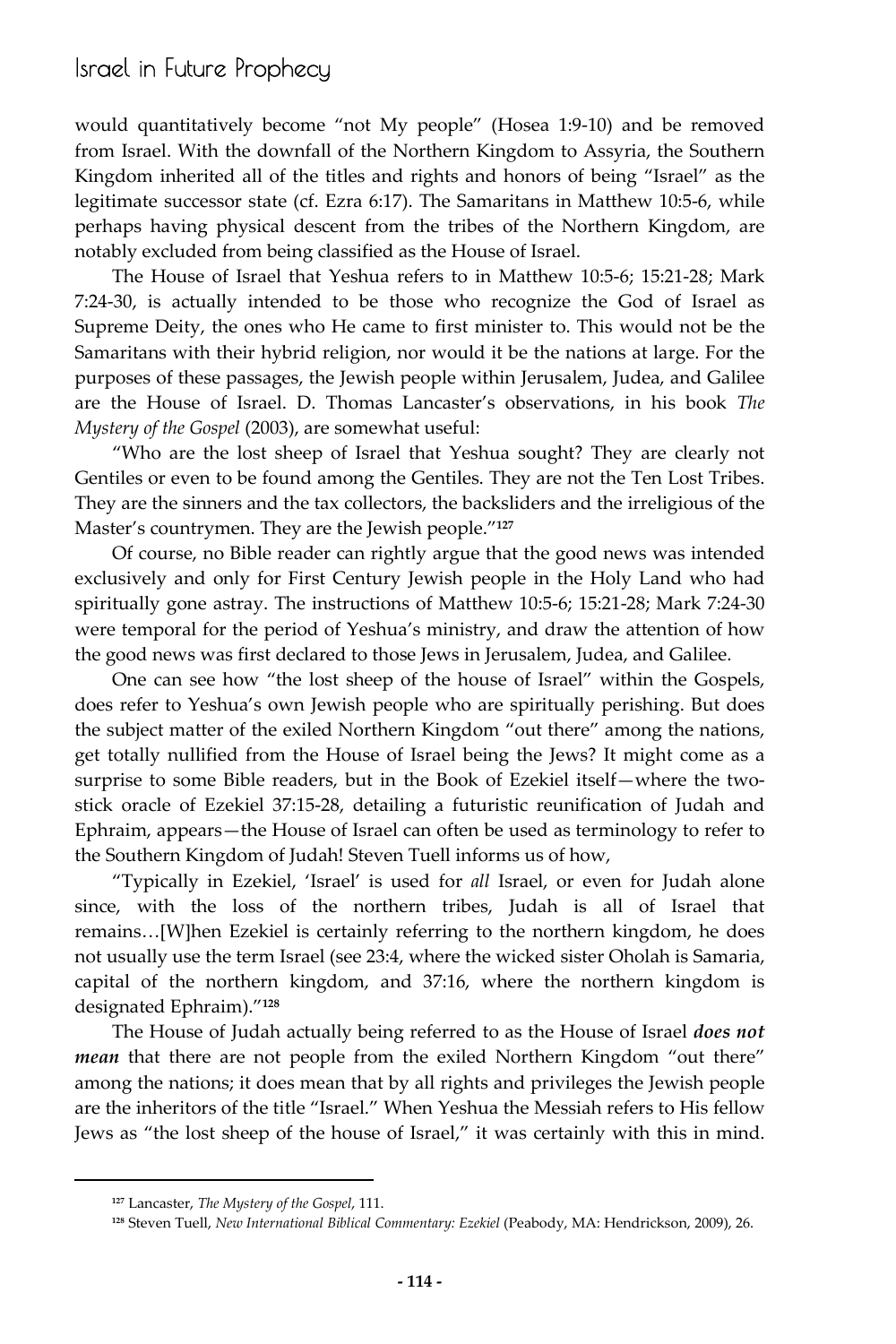However, prophecy is clear that there will be a regathering together of a larger and fuller flock of Israel. As it concerns the community of Ancient Israel, of both the Northern and Southern Kingdoms as the flock of the Lord, it is useful for us to take serious note of Jeremiah 50:17:

**"Israel is a scattered flock, the lions have driven** *them* **away. The first one**  *who* **devoured him was the king of Assyria, and this last one** *who* **has broken his bones is Nebuchadnezzar king of Babylon."** 

Israel here is obviously a reference to both the Northern and Southern Kingdoms, how they have been scattered,**129** and how they have been hurt by both the Assyrians and Babylonians. The Northern Kingdom, though, may be regarded as having been devoured or eaten**130**—whereabouts largely unknown. The Southern Kingdom, though, may be regarded as having its bones broken.**131** The Northern Kingdom was not only scattered, but devoured; the Southern Kingdom was scattered, but only broken. The expectation from God is, "'And I will bring Israel back to his pasture and he will graze on Carmel and Bashan, and his desire will be satisfied in the hill country of Ephraim and Gilead. In those days and at that time,' declares the LORD, 'search will be made for the iniquity of Israel, but there will be none; and for the sins of Judah, but they will not be found; for I will pardon those whom I leave as a remnant'" (Jeremiah 50:19-20). There will be a reunification of the greater flock of Israel, obviously including those from the exiled Northern Kingdom.

Keener astutely indicates, on Matthew 10:1-4, how "Most Jewish people expected an eschatological restoration of the lost tribes (e.g., Tob 13:6; 2 Macc 2:18; Ps. Sol. 8:28; Test. Benj. 9:2; Pesiq. Rab Kah. Sup. 5:3; Gen. Rab. 98:9…)…though some dissent seems to have arisen (m. Sanh. 10:5; t. Sanh. 13:12)."**132** We have previously discussed how speculation on what happened to the Northern Kingdom of Israel, was present within the Jewish world of Yeshua and the Apostles. An end-time restoration of the descendants of these people is talked about in ancient Jewish literature. Simply because the Jewish people of the First Century were the House of Israel (cf. Acts 2:36)—especially because the widely exiled and scattered Northern Kingdom of Israel was no longer to be regarded as God's people (Hosea 1:9-10)—does not mean that there were not people from the Northern Kingdom "out there" among the nations. The Samaritans themselves, who were descended from some of the Northern Kingdom survivors, were not even regarded as the House of Israel.

Yeshua's word of "I was sent only to the lost sheep of the house of Israel," is akin to how Paul would later say, "I am not ashamed of the gospel, for it is the power of God for salvation to everyone who believes, to the Jew first and also to the Greek" (Romans 1:16). The Jewish people of the First Century were to surely be

**<sup>129</sup>** Heb. verb *pazar* (rz"P').

**<sup>130</sup>** Heb. verb *akal* (**אכל**).

<sup>131</sup> Heb. verb *atzam* (עָצָם); "gnawed" (RSV).

**<sup>132</sup>** Craig S. Keener, *The Gospel of Matthew: A Socio-Rhetorical Commentary* (Grand Rapids: Eerdmans, 2009), 310 fn#2.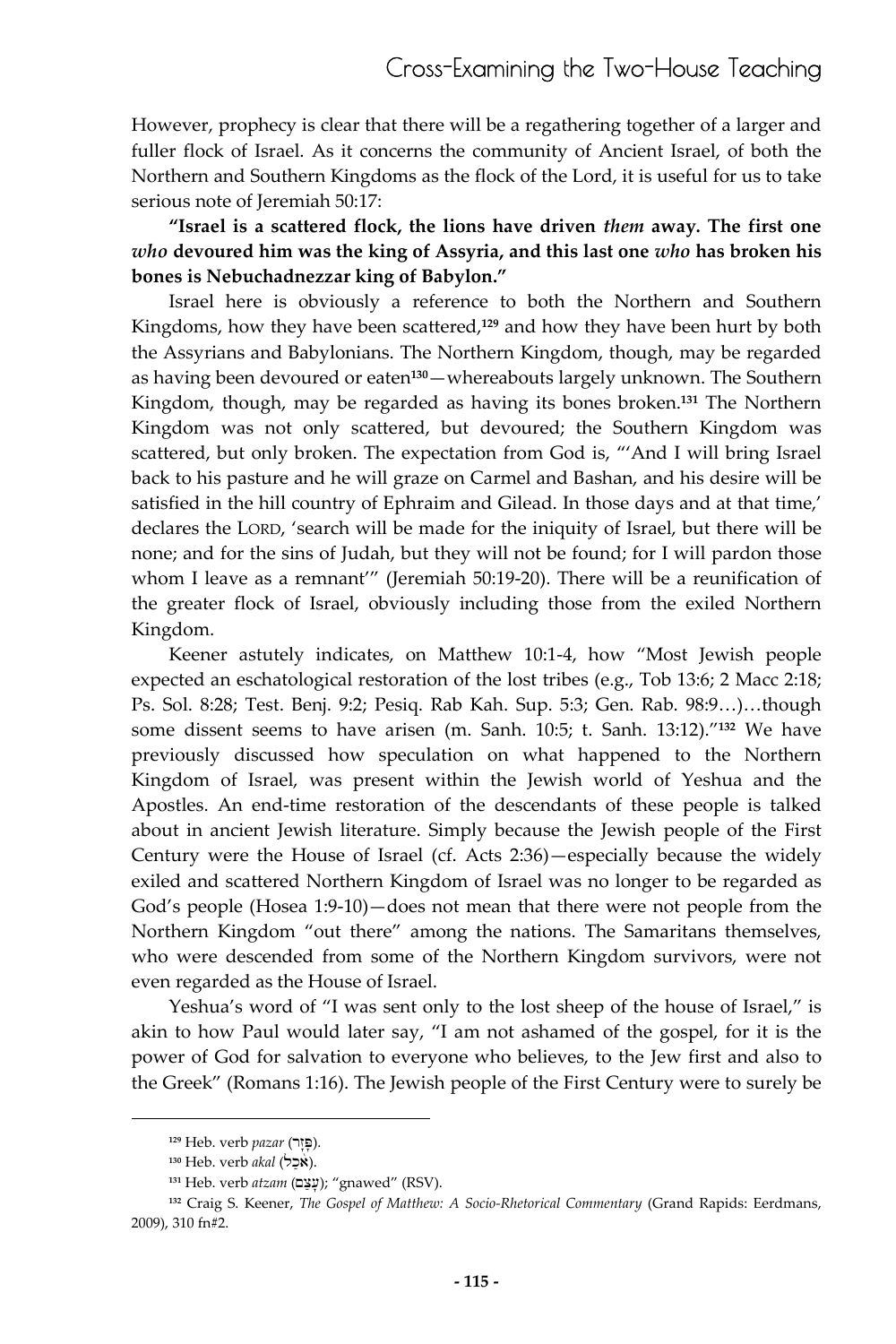recognized as the House of Israel, those who were loyal to the God of Israel, but who were perishing without the Good Shepherd. The Jewish people being such a House of Israel, does not at all, though, rule out various pockets of people in the nations being descended from the exiled Northern Kingdom of Israel/Ephraim.

The condition of anyone from the nations, without knowledge of Israel's God, is a removal from Israel—meaning that they are not a part of the House of Israel. Paul told those in Asia Minor, after all, "you were at that time separate from Messiah, excluded from the commonwealth of Israel, and strangers to the covenants of promise, having no hope and without God in the world" (Ephesians 2:12). Whether a small few non-Jewish Believers among them had a lineage from the exiled Northern Kingdom, or not, **before faith in Yeshua they were not a part of the community of Israel.** They were outside of the realm where the promises and blessings of God—especially the Messianic promise—could be legitimately realized.

Yeshua the Messiah Himself spoke of how, "I have other sheep, which are not of this fold; I must bring them also, and they will hear My voice; and they will become one flock *with* one shepherd" (John 10:16). Commentators on the Gospel of John are in general agreement that the "other sheep" **<sup>133</sup>** is an anticipatory remark made by the Lord, about the missions the Apostles would go on among the nations declaring of His salvation.**134** Yeshua the Messiah did envision His followers composing a larger flock of sheep, than just those whom He classified as "the lost sheep of the house of Israel" in Jerusalem, Judea, and Galilee. There were also "the children of God who are scattered abroad" (John 11:52) which were to hear of Him as well. Sheep from the Jewish Diaspora outside of the Land of Israel, and from the nations generally, would need to come to a knowledge of Him as Savior. The "Israel of God" (Galatians 6:16) as rightly manifested via the Messiah's work, is to be regarded as something rather large and inclusive—composed of all who recognize Him as Redeemer. When Yeshua says, "there will be one flock, one shepherd" (John 10:16, CJB), any idea of this being a flock of people with subdivisions rigidly emphasized, should be disregarded when kept in view of how the unity His followers are to have is like the unity He has with the Father (John 17:21- 23).

Today's Messianic Believers need to be quite cautious when using the terminology "the lost sheep of the house of Israel." It was used by Yeshua to describe His fellow Jews in the vicinity of Jerusalem, Judea, and Galilee. The good news of His salvation, in fact, was to go out to the Diaspora Jewish community, the Samaritans, *and* the whole world, and as a result would have certainly expanded the spiritual borders of Israel's commonwealth (cf. Ephesians 2:11-13). It would be

<sup>&</sup>lt;sup>133</sup> Grk. *alla probata* (ἄλλα πρόβατα).

**<sup>134</sup>** Cf. Leon Morris, *New International Commentary on the New Testament: The Gospel According to John* (Grand Rapids: Eerdmans, 1971), 512; F.F. Bruce, *The Gospel of John* (Grand Rapids: Eerdmans, 1983), pp 227-228; George R. Beasley-Murray, *Word Biblical Commentary: John*, Vol 36 (Waco, TX: Word Books, 1987), 171; D.A. Carson, *Pillar New Testament Commentary: The Gospel According to John* (Grand Rapids: Eerdmans, 1991), 388; Colin G. Kruse, *Tyndale New Testament Commentaries: John* (Grand Rapids: Eerdmans, 2003), 237.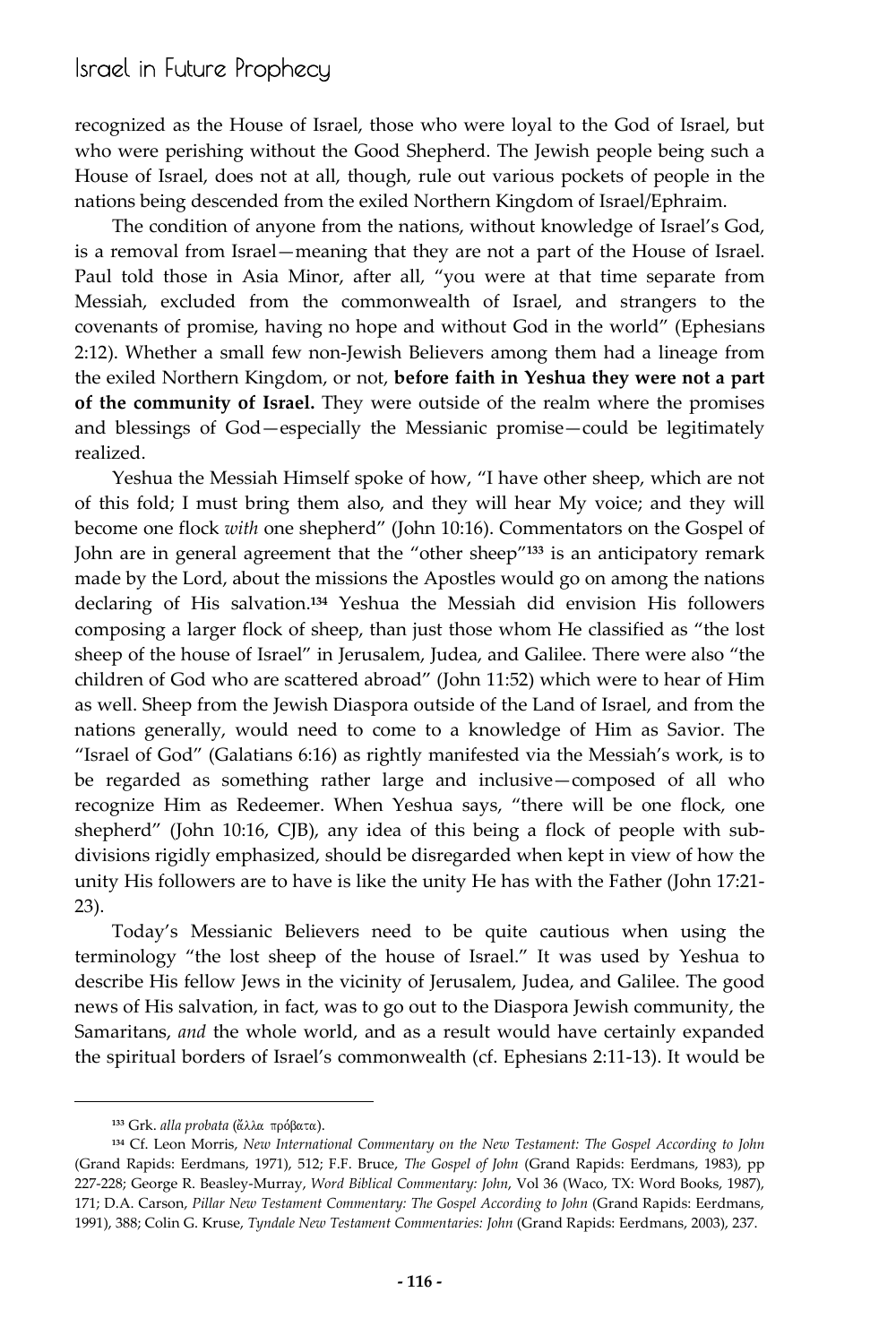advised for today that one *really not use* "the lost sheep of the house of Israel" to describe the current Jewish people who need Yeshua, and especially not those of the exiled Northern Kingdom. For Jewish evangelism, quoting Romans 1:16, "to the Jew first," is a far better option. And, simply referring to "the exiled/scattered Northern Kingdom" would be what is historically accurate and the least controversial.**<sup>135</sup>**

## Recognizing the Variant Uses of "Israel"

Far too frequently, not only among your average Christians—but also among many Messianic Jews—when they encounter usages of "Israel," in the Bible, it is automatically assumed that only the Jewish people are being referred to. Does this at all properly align with what we see in Biblical history? Is there not some variance of how the term "Israel" is used? Those who are more historically conscious in their Bible reading, do recognize that it is inappropriate to simply equate all uses of "Israel" as being synonymous with "the Jewish people." This is especially true the further and further back you go in Biblical history.

In the *International Standard Bible Encyclopedia* or *ISBE*, which is often considered to be a general conservative resource, the entry "Israel, History of the People of" by C.F. Pfeieffer (2:908-924), includes references to ten different periods of time in Biblical history which "Israel," in some form or another, is featured as a player. These include:

- 1. Pre-Mosaic Israel
- 2. Moses and the Exodus
- 3. Conquest of Canaan
- 4. Period of the Judges
- 5. United Kingdom
- 6. Divided Kingdom
- 7. Babylonian Exile
- 8. Return from Exile and Restoration
- 9. The Jews under Alexander and His Successors
- 10. The Jews under the Romans**<sup>136</sup>**

The main periods where there is confusion, regarding how the term "Israel" appears in Biblical history, occur from the Divided Kingdom period to Second Temple Judaism. The Northern Kingdom that broke off from the Southern Kingdom was known as "Israel," and this is borne out in prophetic texts like Hosea and Amos, where the "Israel" being referred to is principally a Northern Kingdom audience.**137** This can be confusing for many Bible readers, who may not make

**<sup>135</sup>** For a further evaluation, consult the author's examination of John 10:14-18, in his publication *Are Non-Jewish Believers Really a Part of Israel?* 

**<sup>136</sup>** The outline in C.F. Pfeieffer, "Israel, History of the People of," in *ISBE*, 2:908-909.

**<sup>137</sup>** Cf. R.K. Harrison, *Introduction to the Old Testament* (Grand Rapids: Eerdmans, 1969), pp 860, 869 (Hosea); pp 884-885, 887 (Amos); Raymond B. Dillard and Tremper Longman III, *An Introduction to the Old Testament* (Grand Rapids: Zondervan, 1994), pp 354-356 (Hosea); pp 375-376 (Amos).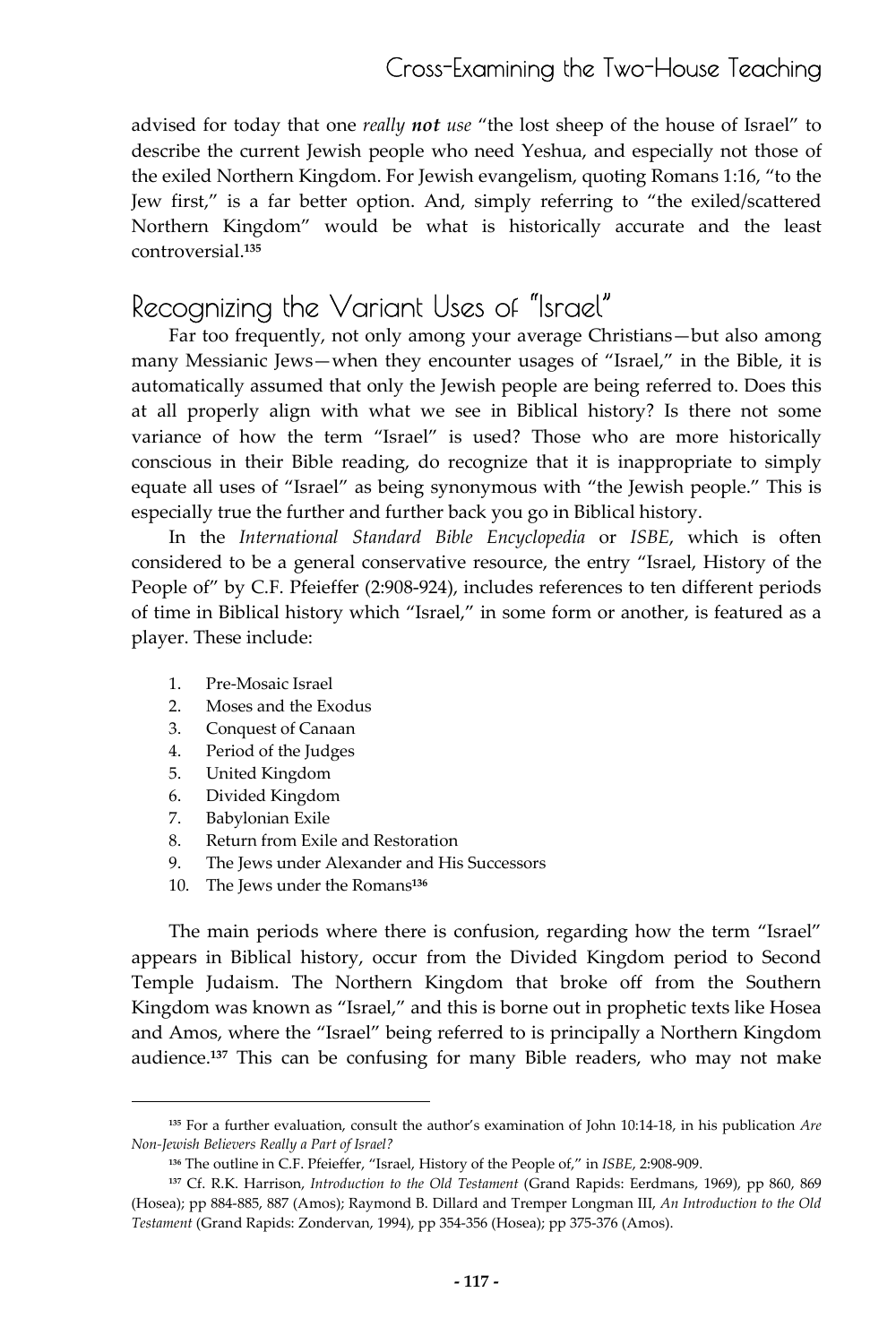enough of an effort to place such prophetic books within their original setting. Further confusion ensues later in a text like Ezekiel, where following the fall of the Northern Kingdom, when "Israel" is used it can be as a reference to the Southern Kingdom, as the legitimate successor state to the title and the whole of the rights of "Israel." In the Apostolic Scriptures, "Israel" does largely represent the Jewish community, but that does not mean that non-Jews were excluded from being a part of Israel's Kingdom realm, as their Messiah faith certainly gave them citizenship (Ephesians 2:11-13; 3:6; cf. Galatians 6:16), being grafted-in to the olive tree (Romans 11:16-18).

There is a significant amount of debate among Romans interpreters, as to how many different variances regarding "Israel" are present in the Apostle Paul's discussion of Romans chs. 9-11. Generally speaking, at least two different views of "Israel" are believed to be present: the First Century Jewish community that had largely rejected the Messiah, and the restored eschatological Kingdom of Israel. Within Paul's salvation-historical perspective of "Israel" in Romans chs. 9-11 which is intended to direct the reader to the point of "all Israel will be saved" (Romans 11:25-26)—it may even be that there are as high as five different detectable variances in which "Israel" is used:

- the historical ancient community (Romans 9:4-5**138**; 10:19-21**139**; 11:7-10**140**)
- God's corporate elect, and/or an eschatological, restored Kingdom of Israel composed of righteous people (Romans 9:6**141**; 11:25-27**142**)
- Paul's First Century Jewish countrymen (Romans 9:4**143**; 11:1**<sup>144</sup>** , 11-15**145**, 28**146**)

**<sup>138</sup>** "[W]ho are Israelites, to whom belongs the adoption as sons, and the glory and the covenants and the giving of the Law and the *temple* service and the promises, whose are the fathers, and from whom is the Messiah according to the flesh, who is over all, God blessed forever. Amen" (Romans 9:4-5).

**<sup>139</sup>** "But I say, surely Israel did not know, did they? First Moses says, 'I WILL MAKE YOU JEALOUS BY THAT WHICH IS NOT A NATION, BY A NATION WITHOUT UNDERSTANDING WILL I ANGER YOU' [Deuteronomy 32:21]. And Isaiah is very bold and says, 'I WAS FOUND BY THOSE WHO DID NOT SEEK ME, I BECAME MANIFEST TO THOSE WHO DID NOT ASK FOR ME' [Isaiah 65:1]. But as for Israel He says, 'ALL THE DAY LONG I HAVE STRETCHED OUT MY HANDS TO A DISOBEDIENT AND OBSTINATE PEOPLE' [Isaiah 65:2]" (Romans 10:19-21).

**<sup>140</sup>** "What then? What Israel is seeking, it has not obtained, but those who were chosen obtained it, and the rest were hardened; just as it is written, 'GOD GAVE THEM A SPIRIT OF STUPOR, EYES TO SEE NOT AND EARS TO HEAR NOT, DOWN TO THIS VERY DAY' [Deuteronomy 29:4; Isaiah 29:10]. And David says, 'LET THEIR TABLE BECOME A SNARE AND A TRAP, AND A STUMBLING BLOCK AND A RETRIBUTION TO THEM. LET THEIR EYES BE DARKENED TO SEE NOT, AND BEND THEIR BACKS FOREVER' [Psalm 69:22-23; 35:8]" (Romans 11:7-10).

**<sup>141</sup>** "But *it is* not as though the word of God has failed. For they are not all Israel who are *descended*  from Israel" (Romans 9:6).

**<sup>142</sup>** "For I do not want you, brethren, to be uninformed of this mystery—so that you will not be wise in your own estimation—that a partial hardening has happened to Israel until the fullness of the Gentiles has come in; and so all Israel will be saved; just as it is written, 'THE DELIVERER WILL COME FROM ZION, HE WILL REMOVE UNGODLINESS FROM JACOB. THIS IS MY COVENANT WITH THEM, WHEN I TAKE AWAY THEIR SINS' [Isaiah 59:20-21; 27:9; Jeremiah 31:33-34]" (Romans 11:25-27).

**<sup>143</sup>** "[W]ho are Israelites, to whom belongs the adoption as sons, and the glory and the covenants and the giving of the Law and the *temple* service and the promises" (Romans 9:4).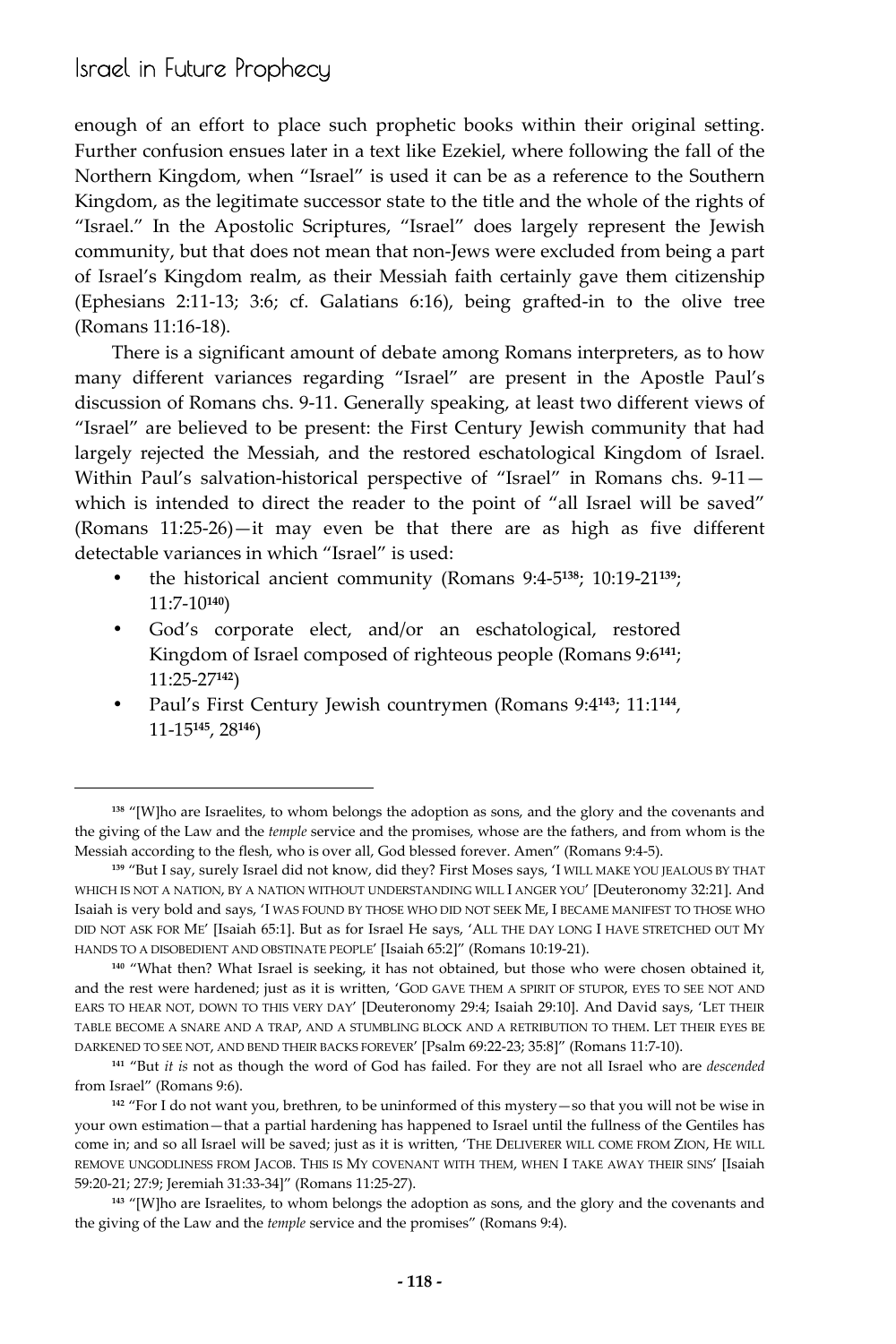- the Jewish people of largely the Second Temple era (Romans 9:31**147**)
- the Northern Kingdom of Israel (Romans 11:2-4**148**; cf. 1 Kings 19:10, 14)

One of the key points in this section of Paul's letter to the Romans is not to exclude the nations from being grafted-in to the community of Israel (Romans 11:17-21), but to instead speak more against widescale Greek and Roman arrogance, toward the Jewish people who have largely rejected the Messiah. Such people are to still certainly be regarded and treated as "Israel," as God alone is the final arbiter of any person, as He is the One who has broken off natural branches (Romans 11:17). The non-Jewish Believers in Rome were carefully instructed, "because of the mercy shown to you they also may now be shown mercy" (Romans 11:31). If some Jewish branches have been broken off of Israel's olive tree, non-Jewish Believers who have received Israel's Messiah have the profound responsibility to be vessels of mercy and grace to such people—**and not be arrogant or disrespectful**—so that such Jewish people might be shown Messiah Yeshua.

It might be easier or more convenient for some people in today's Messianic Judaism to simply assume that when "Israel" is spoken of in the Bible, it is *just* the ancestors of today's Jewish people. A more careful survey of the Bible, across multiple centuries, reveals that more specificity is indeed involved. Ultimately, we are reminded that in the post-resurrection era, knowing Israel's Messiah Yeshua is required for one to ultimately be considered a part of the Kingdom (cf. Romans 9:6). There are sadly going to be some Jewish people, who because of their rejection of Yeshua, will be excluded from being considered as "Israel" in the end. Because of arrogance and disrespect of the Jewish people, there will probably also be many non-Jews who thought they were a part of the Commonwealth of Israel via their faith in Yeshua, but in the end are excluded precisely because they did not have a true heart change and were never moved to be vessels of mercy and grace toward Yeshua's own physical Jewish brethren.

**<sup>144</sup>** "I say then, God has not rejected His people, has He? May it never be! For I too am an Israelite, a descendant of Abraham, of the tribe of Benjamin" (Romans 11:1).

**<sup>145</sup>** "I say then, they did not stumble so as to fall, did they? May it never be! But by their transgression salvation *has come* to the Gentiles, to make them jealous. Now if their transgression is riches for the world and their failure is riches for the Gentiles, how much more will their fulfillment be! But I am speaking to you who are Gentiles. Inasmuch then as I am an apostle of Gentiles, I magnify my ministry, if somehow I might move to jealousy my fellow countrymen and save some of them. For if their rejection is the reconciliation of the world, what will *their* acceptance be but life from the dead?" (Romans 11:11-15).

**<sup>146</sup>** "From the standpoint of the gospel they are enemies for your sake, but from the standpoint of *God's* choice they are beloved for the sake of the fathers" (Romans 11:28).

**<sup>147</sup>** "[B]ut Israel, pursuing a law of righteousness, did not arrive at *that* law" (Romans 9:31).

**<sup>148</sup>** "God has not rejected His people whom He foreknew. Or do you not know what the Scripture says in *the passage about* Elijah, how he pleads with God against Israel? Lord, 'THEY HAVE KILLED YOUR PROPHETS, THEY HAVE TORN DOWN YOUR ALTARS, AND I ALONE AM LEFT, AND THEY ARE SEEKING MY LIFE' [1 Kings 19:10]. But what is the divine response to him? 'I HAVE KEPT for Myself SEVEN THOUSAND MEN WHO HAVE NOT BOWED THE KNEE TO BAAL' [1 Kings 19:14]" (Romans 11:2-4).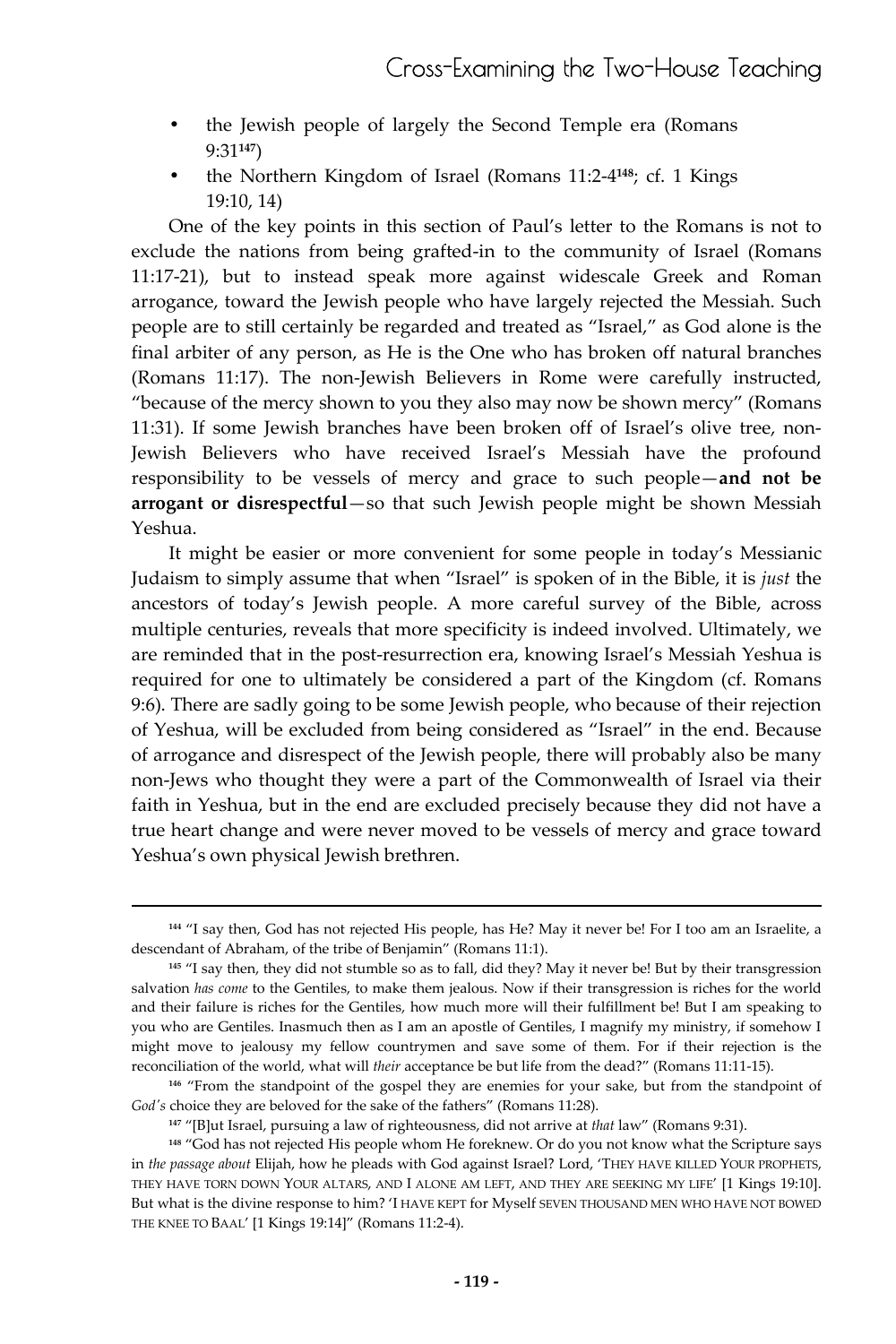## What is "the Synagogue of Satan"?

It is not uncommon for various people in the Two-House sub-movement, to actually be told by some Messianic Jews, that they are actually a part of the "synagogue of Satan" mentioned in the Book of Revelation. While it is true that there are many people, teachers, and leaders within the Two-House sub-movement who have some significant and most serious, spiritual and theological problems, to work through—is there any basis to this? What is the synagogue of Satan, really?

*Any interpretation* over what "the synagogue of Satan" is, as it appears in Revelation 2:9 and 3:9, is going to be controversial. In order to fairly evaluate what "the synagogue of Satan" actually is, one needs to carefully recognize some of the ancient historical issues, which did involve some conflicts the ancient Believers had with some parts of the local Jewish community. At the same time, any conclusion about what "the synagogue of Satan" is, also needs to steadfastly recognize that there is nothing that requires the Greek term *sunagōgē* (συναγωγή) or "synagogue" to always represent an assembly of Jews.

There is nothing particularly special about the Greek word *sunagōgē* (sunagwgh,), often translated "synagogue." The term *sunagōgē* is derived from the verb *sunageirō* (συναγείρω), meaning "to gather together, come together, assemble" (*LS*).**149** Although *sunagōgē* is the root word for our modern term "synagogue," usually associated with a Jewish place of worship, it could just as well mean an assemblage or a gathering of something. There is a pre-Jewish usage of the term *sunagōgē*, attested by the *Liddell-Scott* lexicon, which is primarily interested in classical Greek meanings. For its entry on the term *sunagōgē*, it lists the possible meanings:

- *a gathering in of* harvest, Polyb.
- *a drawing together, contracting, ς. στρατιας [s. stratias] a forming an* army *in column*, Plat.; ς. τοῦ προσώπου [s. tou prosōpou] *a pursing up* or *wrinkling* of the face, Isocr.
- *a collection* of writings, Arist.
- *a conclusion, inference,* Id.**<sup>150</sup>**

A general meaning of the Greek term *sunagōgē* (συναγωγή) is simply **"gathering,"** as *BDAG* notes, "Orig. in act. sense 'a bringing together, assembling.'"**151** With this in mind, if we can refer to "the synagogue of Satan" via the more neutral **"the gathering of Satan,"** then it should be clear to anyone that such a gathering or group of people is composed of *all of those* who are accomplishing Satan's tasks and assignments—the foremost of which is keeping people away from the truth of the gospel and the saving power of Yeshua (Jesus). **"The gathering of Satan"** engulfs all of Satan's forces. Such people are a part of what we might call a "**macro-**synagogue of Satan," involving members of false

**<sup>149</sup>** *LS*, 766.

**<sup>150</sup>** Ibid.

**<sup>151</sup>** *BDAG*, 963.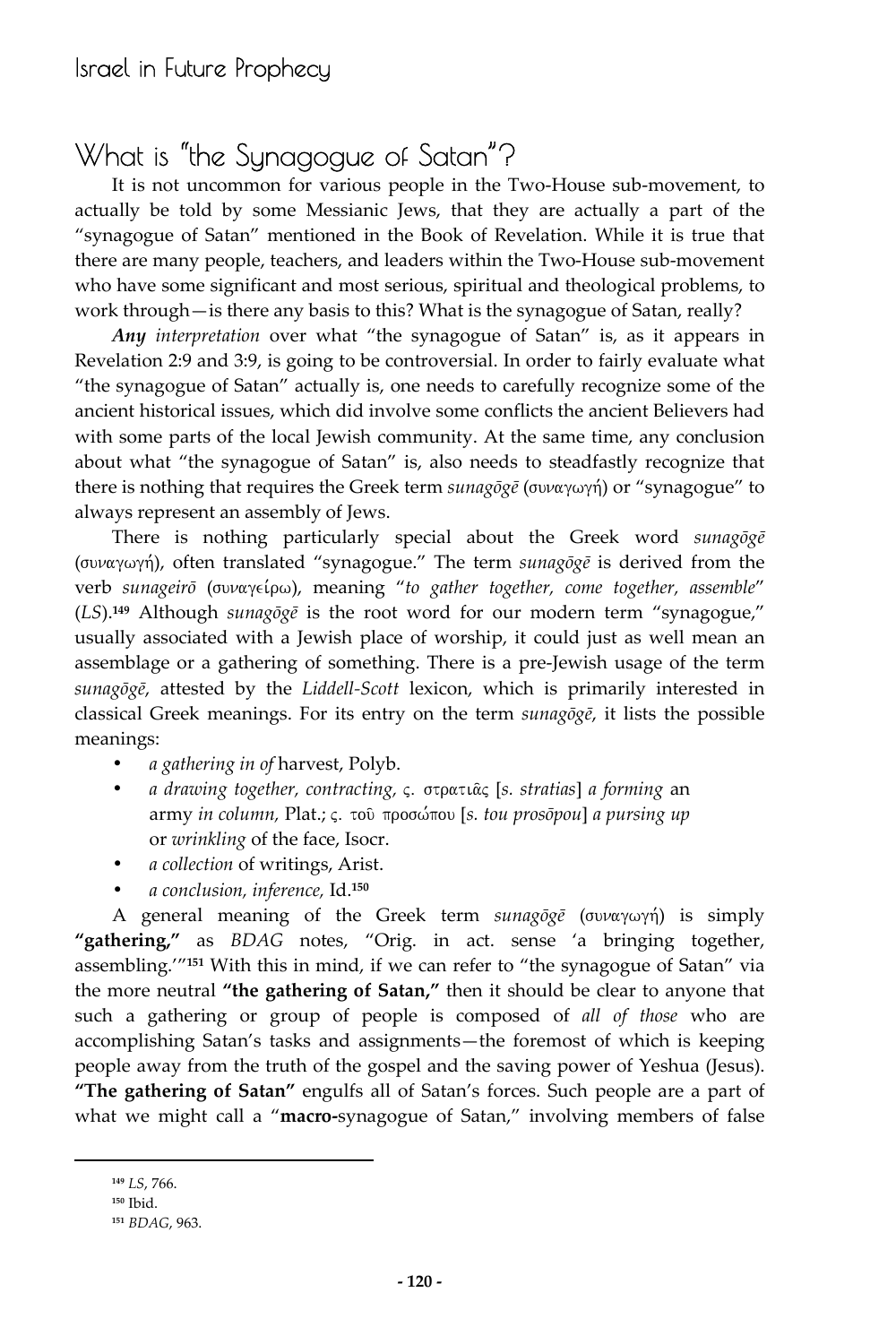religions who actively blaspheme the Lord, and atheists who want people to deny the existence of God and His intelligent design. At the same time, there is also what we might call a **"micro-**synagogue of Satan," composing some Jewish people, who are actually out there accomplishing the enemy's tasks. It should not be hard for any good Messianic Believer to classify Jewish anti-missionaries, for example those who are actively out there trying to get people, particularly Jewish people, to deny Yeshua as the Messiah—as being among the Adversary's forces.

The terminology *sunagōgē tou Satana* (συναγωγὴ τοῦ σατανᾶ) appears twice in the Book of Revelation:

"I know your tribulation and your poverty (but you are rich), and the blasphemy by those who say they are Jews and are not, but are a synagogue of Satan [sunagōgē tou Satana, συναγωγή τοῦ σατανα]" (Revelation 2:9).

"Behold, I will cause *those* of the synagogue of Satan [*tēs sunagōgēs tou Satana*, της συναγωγής τοῦ σατανα<sup>]</sup>, who say that they are Jews and are not, but lie—I will make them come and bow down at your feet, and *make them* know that I have loved you" (Revelation 3:9).

Approaching the term *sunagōgē* (συναγωγή) more as "gathering" is appropriate, because Revelation 2:9 notably lacks the definite article. Those who are criticized are labeled as "**a** synagogue of Satan," and as previously described, are only one part of *all* of the Adversary's forces.

Various interpretations of what "the synagogue of Satan" is, or was, throughout history, have been used at times to defame Judaism and all Jewish people. In extreme cases it has been used as theological justification by anti-Semites to persecute Jews.**152** A widespread evangelical Christian interpretation of the "synagogue of Satan" is that it represents the First Century Judaizers, possibly being those of the nations who converted to Judaism as proselytes, and then received the gospel message. It is thought that these Judaizers held a hard disdain toward non-Jewish Believers who did not have to "convert" as they did, and they demanded a legalistic Torah observance from them.

Some of the challenges to this view is that in early Christian history, in Smyrna at least (Revelation 2:8-11), there was a sector of the Jewish community that had a serious problem with the Believers. "The Martyrdom of Polycarp…records that Jews brought wood for his pyre even though it was a sabbath" (*ISBE*).**153** G.R. Beasley-Murray is right to indicate, though, "Naturally this is not to be generalized, as though John believed that the whole Jewish nation had become the people of Satan. His description applies to a {specific} synagogue which implacably opposed the people of Christ."**<sup>154</sup>**

**<sup>152</sup>** Cf. Craig S. Keener, *NIV Application Commentary: Revelation* (Grand Rapids: Zondervan, 2000), 118. **<sup>153</sup>** R. North, "Smyrna," in *ISBE*, 4:556.

**<sup>154</sup>** G.R. Beasley-Murray, *New Century Bible Commentary: Revelation* (Grand Rapids: Eerdmans, 1974),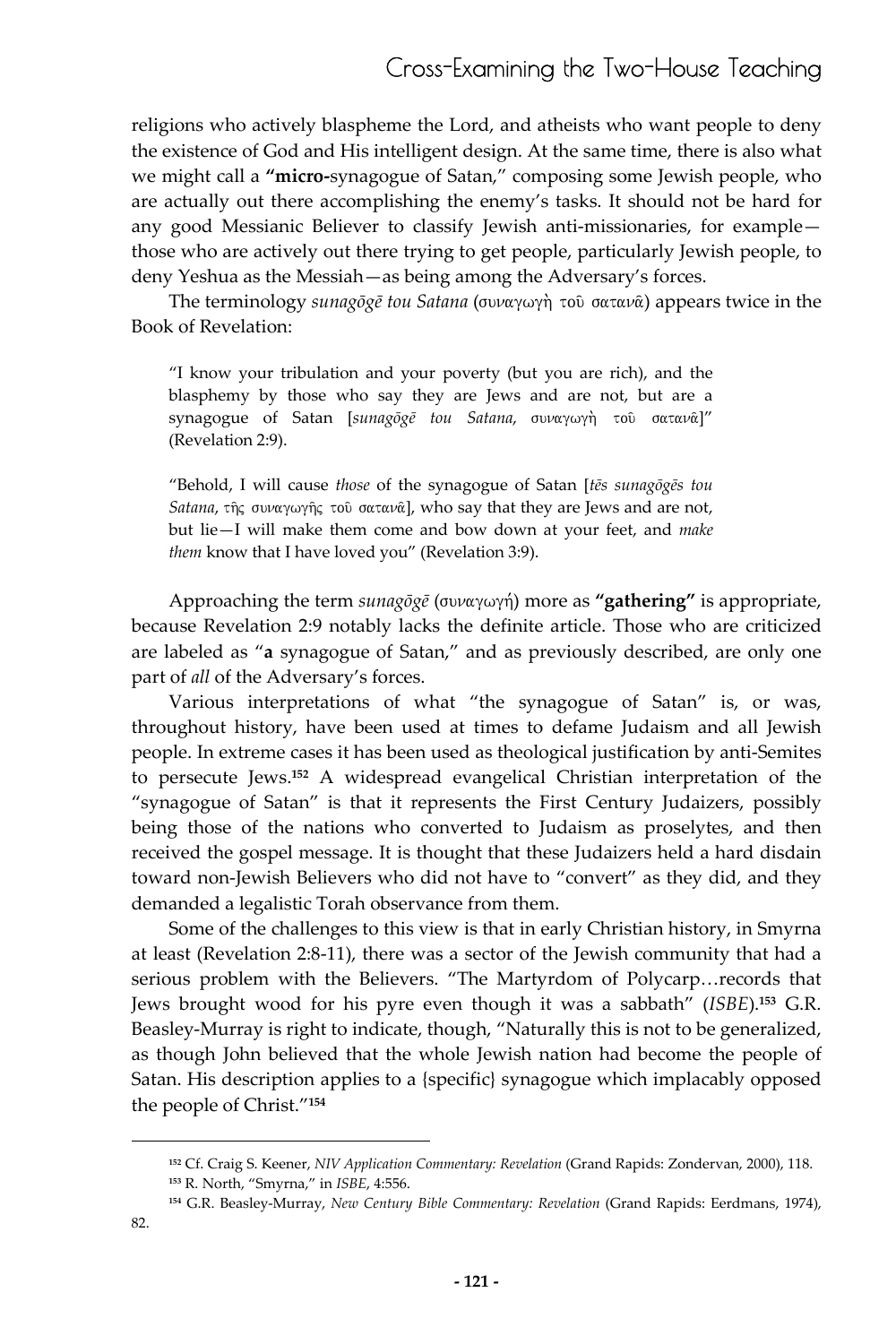It is true that there are some "who claim to be Jews though they are not, but are liars" (Revelation 3:9, NIV). One needs to properly weigh the words of the Apostle Paul, who when directing specific instruction to the Jews among the assembly at Rome, wrote some very stringent words on what it means to truly be a "Jew":

"For he is not a Jew who is one outwardly, nor is circumcision that which is outward in the flesh. But he is a Jew who is one inwardly; and circumcision is that which is of the heart, by the Spirit, not by the letter; and his praise is not from men, but from God" (Romans 2:28-29).

Here, writing some specific words to the Jewish Believers in Rome, he says that being a "Jew" is ultimately something that is determined by the heart. This indicates that from the Apostle's perspective, even though some people could be born Jewish, in the end because of rejecting the good news of Messiah Yeshua, they may not be considered as such by God.**155** In the case of Revelation 2:9 and 3:9, it would seem that the work of the Believers in Smyrna and Philadelphia was opposed by a sector of Jews who were determined to stop them. As far as Yeshua the Messiah was concerned, they will not be considered Jews in the end, if they remain unrepentant. They are to be counted as **"the gathering of the Adversary."**

To say that all Jews in history since have been part of such a "gathering of the Adversary" goes too far, and is unjustifiable. The terminology "the synagogue of Satan" concerns a certain sector of Jewish people who opposed the Messiah as associated with the ancient congregations at Smyrna and Philadelphia, and by extension whatever those two congregations might represent for various sectors of the Body of Messiah subsequent to Yeshua's return.

From what angle is it claimed that those who may affirm the prophecies of a larger restoration of Israel, involving the descendants of the exiled Northern Kingdom of Israel, are actually "the synagogue of Satan"? This point of view has found some ancillary support in Stern's remarks on Revelation 2:9, in his *Jewish New Testament Commentary:* 

"Should it nevertheless be thought improbable that Gentiles would call themselves Jews, Hebrews or Israelites, consider the following modern examples. The 'British Israelites' regard the British as the Ten Lost Tribes. The Mormons not only consider themselves to be the Ten Lost Tribes but regard themselves as Jews and everyone else (real Jews included) as Gentiles! A sect of mostly American-born blacks consider themselves the true Hebrews; several thousand of them are living in Israel. All of these are outside the pale of Christianity. In addition, scattered about are well-meaning Gentile Christians whose strong identification with and love for the Jewish people has made them believe—without a shred of evidence that they are actually Jewish themselves."**<sup>156</sup>**

**<sup>155</sup>** For a further evaluation, consult the author's examinations of Romans 2:28-29 and 9:3-6, in his publication *Are Non-Jewish Believers Really a Part of Israel?* 

**<sup>156</sup>** Stern, *Jewish New Testament Commentary*, 796.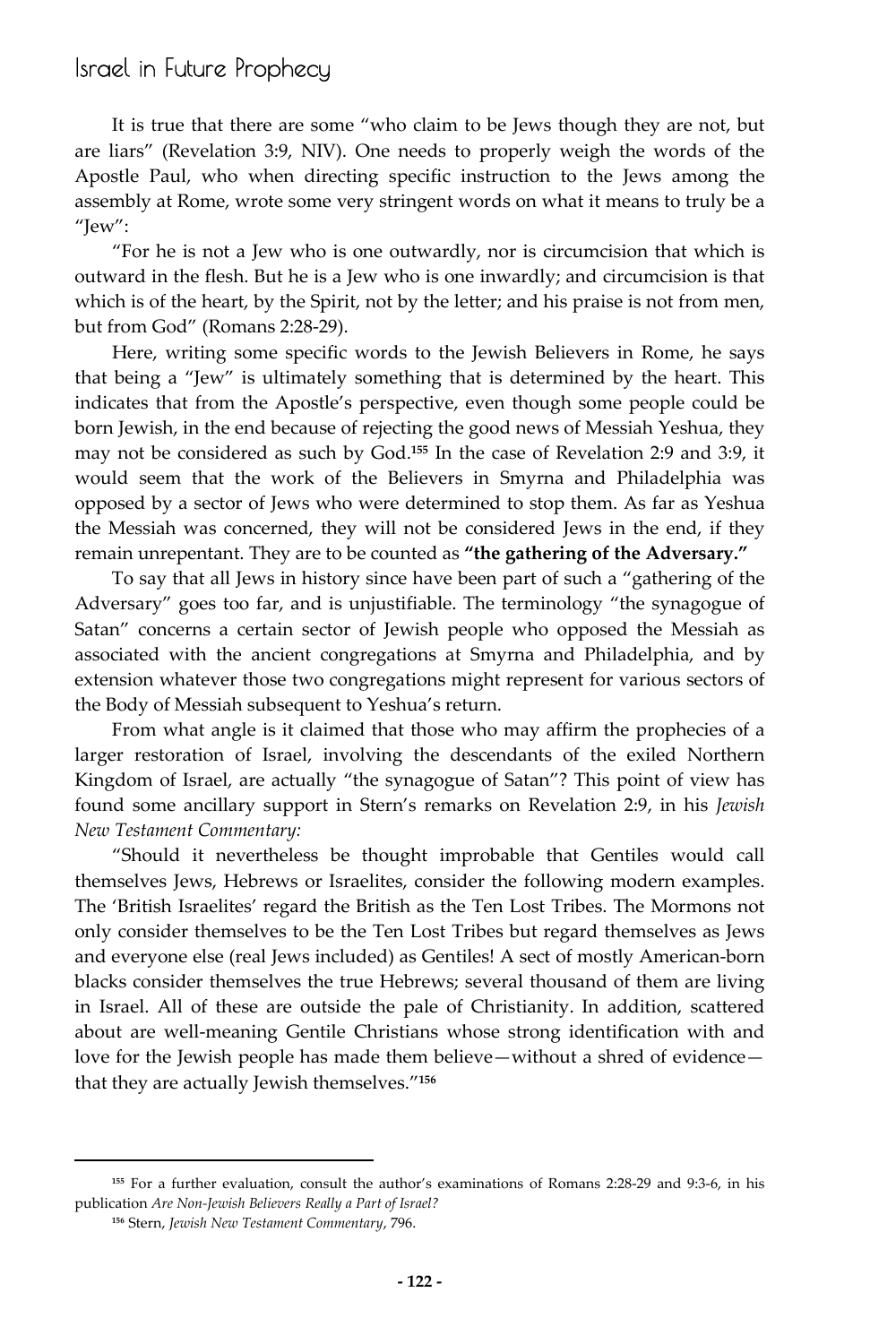Stern is right to direct our attention to how there have always been those groups who have always claimed that they are the "true Israel" or "new Israel," be it through replacement theology or phenomena such as British-Israelism. There are also various non-Jews, who are a part of the contemporary Messianic Jewish movement, who think via some sort of supposed dream or vision, that they are distant descendants of the Jewish people via some sort of Medieval European assimilation. These groups can often disclude the historical Jewish people—those who are legitimate descendants of the Patriarchs Abraham, Isaac, Jacob—claiming that only they are the "true Jews." Such groups are, without a doubt, accomplishing the Adversary's tasks and purposes.

Can it be concluded with any degree of accuracy that those who affirm—from a series of prophecies in the Tanach (Isaiah 11:12-16; Jeremiah 31:6-10; Ezekiel 37:15-28; Zechariah 10:6-10)—that a greater restoration of Israel is to be anticipated, that such specific persons are somehow of "the synagogue of Satan"? Given the possibility that some Messianic Jews might rebukingly say that those who believe in a futuristic fulfillment of these prophecies are of "the synagogue of Satan," a larger reunion of Israel still to occur needs to be placed *well within* the Jewish eschatological expectation (as well as in line with a basic, evangelical Christian premillennial model). Concurrent with this, there needs to be great respect and honor issued for the Jewish people, Judaism, and Jewish tradition and culture. A great number of leaders and teachers in the Two-House sub-movement **have been entirely impotent to see this accomplished.**

## British-Israel Dangers and Concerns

When the Two-House teaching began to grow in adherence in various Messianic sectors in the late 1990s to 2000s, many leaders and teachers within Messianic Judaism were understandably very disturbed. They were disturbed because it appeared that many of the components of the Two-House teaching were not only disrespectful and unfair to Judaism and evangelical Christianity, but that various concepts and ideas had been appropriated, somehow, from Nineteenth/Twentieth Century British-Israelism.**157** Perhaps some adherents and proponents did not know that various points of view or interpretations of some Tanach passages were quite similar to those of British-Israel advocates. Others, however, in promoting a dispersion of the exiled Northern Kingdom of Israel into Northwestern Europe and the British Isles, strongly believed that British-Israel proposals had various, if not many, components of presumed "truth."

British-Israelism gained a wide degree of adherence during the Victorian Era of the Nineteenth Century, when the British Empire was at its zenith, and when, as can be historically recognized, "The sun never sat on the British Empire." Many in Britain and its colonies felt that the Empire was some kind of new manifestation of

**<sup>157</sup>** British-Israel doctrine is particularly marked by a work like J.H. Allen, *Judah's Sceptre and Joseph's Birthright* (Merrimac, MA: Destiny Publishers, 1902), many of whose ideas have filtered down into the popular literature of certain leaders within the Two-House sub-movement.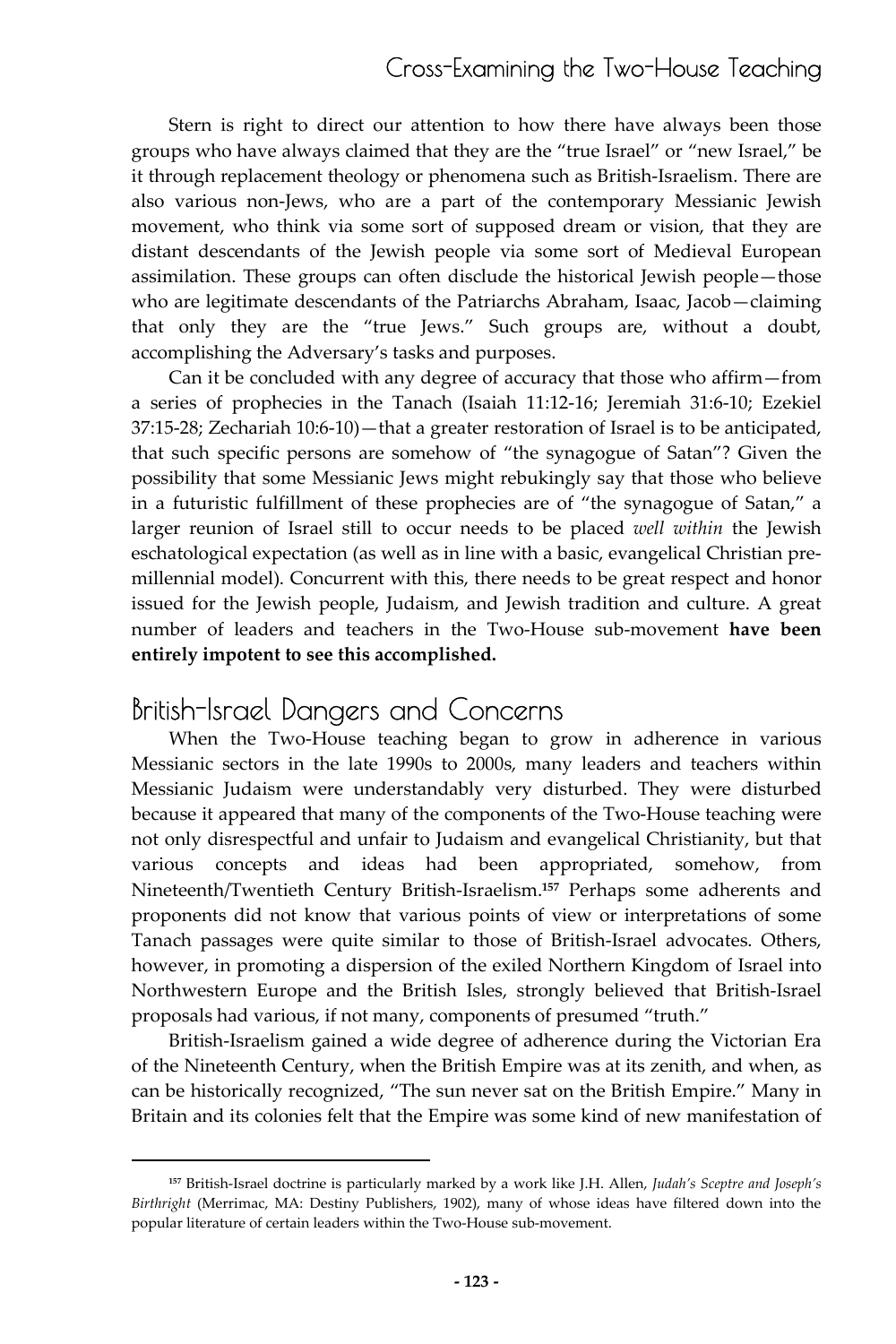the Kingdom of Israel on Earth, with the British monarchy in actuality being the throne of King David. Heraldic symbols such as the lion of England, the unicorn of Scotland, and the harp of Ireland—quickly got associated with representing the lion of Judah, a unicorn of Ephraim or Manasseh, and the preferred musical instrument of King David. British-Israel doctrine later influenced the Twentieth Century work of Herbert W. Armstrong's Worldwide Church of God (WWCOG).

Being a Law- and festival-keeping, Sabbatarian group, many from the former WWCOG were left without a home following Armstrong's death in 1986 and his organization's subsequent collapse. Many of these people have gone on to other religious pursuits, but many have found a new home within not only the Two-House sub-movement, but even within Messianic Judaism itself. For many former members of the WWCOG, entering into the Messianic movement has been a positive experience, and they have been able to jettison some of Armstrong's problematic theological views about the nature of the Messiah and human destiny, among others. At the same time, other former members of the WWCOG have entered into Messianic congregations, and have brought their problematic doctrines with them. Within the Two-House sub-movement and its pseudodenominations, these kinds of people (who may have even thought Armstrong to be a kind of "prophet" or "apostle"), have been allowed to have a voice of, at least semi-major influence.

British-Israel doctrine is very easy to poke fun at. Most of us just get a good laugh out of thinking that King Edward VIII, who abdicated the throne for Wallis Simpson in 1936 *and* who was actually called "David" by his family,**158** could honestly be a legitimate royal heir to the rather godly King David. British-Israel doctrine attempts to make many connections between the symbols of Great Britain and things witnessed in the Bible, which are also present in other European countries, and most importantly originate from the Middle Ages. But these things are not at all the result of Ancient Israelite migration; they are the result of people adapting Biblical imagery for themselves, their families, and their leaders. (The two keys on the Vatican flag, for example, are most likely based on the words of Revelation 1:18.)**159** When one visits the city of London and goes to have a pint at the George Inn, the sign depicts St. George slaying a dragon, which is a known legend going back to the Crusades. What kind of Biblical imagery is this? It is Medieval lore, even if we might be respectful of it in *a somewhat* less-than-serious way.

This is not why British-Israel doctrine is so much of a problem. There are many offshoots of the WWCOG, and associated Christian Identity groups, who think that deportees from the exiled Northern Kingdom of Israel migrated into Northwestern Europe, and that white people or Caucasians are the only "true Israelites" on Planet Earth today. It is these groups who largely deny that the Jewish people are

**<sup>158</sup>** The full name of King Edward VIII was Edward Albert Christian George Andrew Patrick David.

**<sup>159</sup>** "When I saw Him, I fell at His feet like a dead man. And He placed His right hand on me, saying, 'Do not be afraid; I am the first and the last, and the living One; and I was dead, and behold, I am alive forevermore, and I have the keys of death and of Hades'" (Revelation 1:17-18).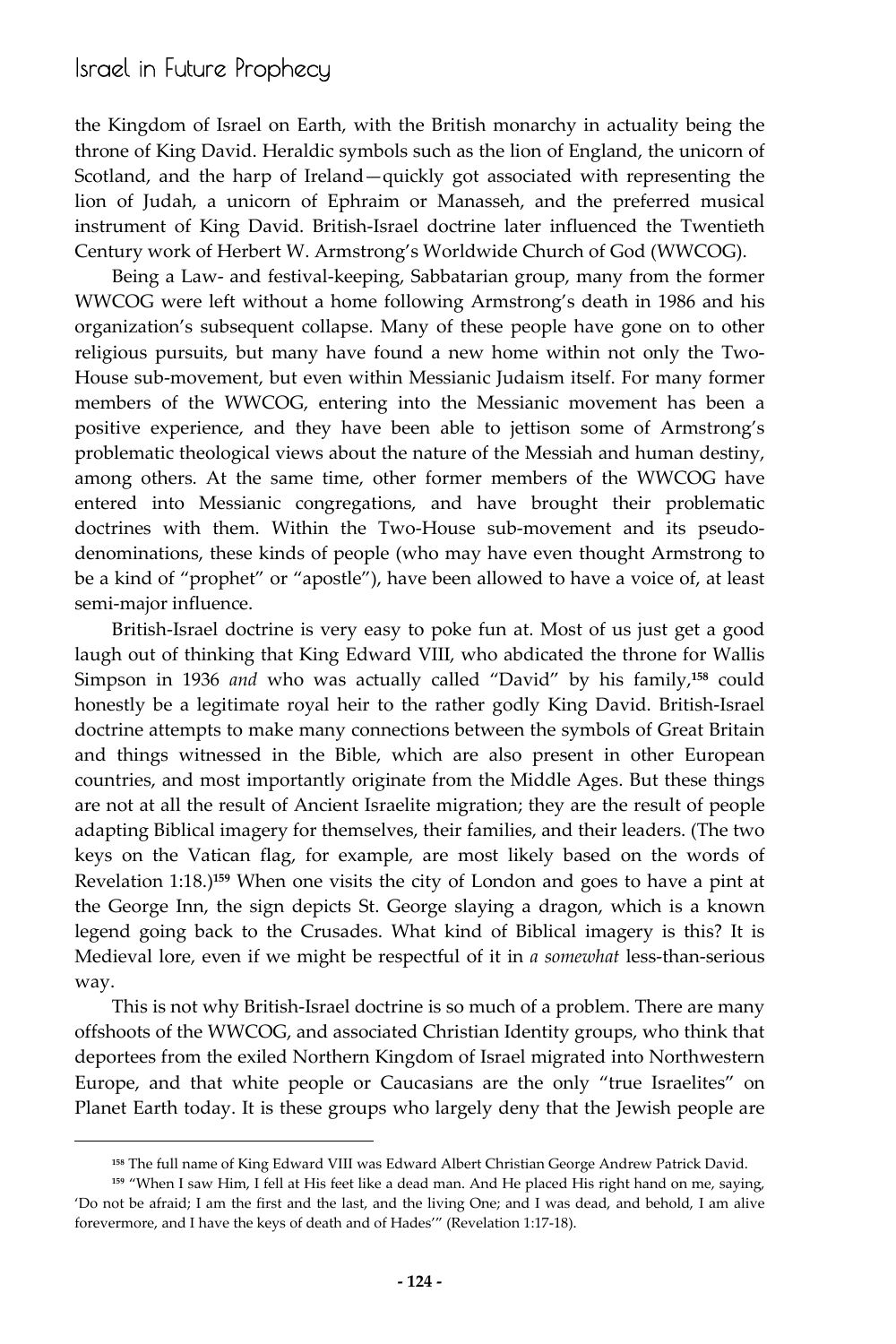legitimate Israelites, have a right to the Holy Land of *Eretz Yisrael*, and they are extremely anti-Semitic. These are the kinds of people who would actually think that the known forgery, *The Protocols of the Elders of Zion*, is real history, and that there is a secret Jewish conspiracy of some kind of "Satan worshippers" to control the world and its banking system. British-Israelism has often been closely linked to the Christian Identity movement, many of whose members are opposed to the American government, with some of them actually having participated in domestic terrorism. Bruce Hoffman summarizes the following in his book *Inside Terrorism*  (which was among the course materials I had to read for Prof. Stephen Sloan's Study of Terrorism class at the University of Oklahoma in 2003):

The connecting thread in this seemingly diverse and disparate collection of citizens' militias, tax resisters, anti-federalists, bigots and racists is the white supremacist religious dogma espoused by the Christian Identity movement, itself based on the 'Anglo-Israelism' movement that emerged in Britain during the mid-nineteenth century. The core belief of Anglo-Israelism was that the ten lost tribes of ancient Israel were composed of Anglo-Saxons, not Jews. However, in marked contrast to the present-day Christian Identity movement in the United States, nineteenth-century Anglo-Israelism embraced an entirely pacifist doctrine. The basic tenants of the contemporary American version of the Identity movement include the beliefs that:

- Jesus Christ was not a Semite; but an Aryan;
- the lost tribes of Israel are not composed of Jews, but of 'blue eyed Aryans';
- white Anglo-Saxons and not Jews are the true 'Chosen People';
- the United States is the 'Promised Land'.

In this context, Jews are viewed as imposters and Children of Satan who must be exterminated.

Identity theology, combined with militant tax resistance and a form of regressive populism, figures prominently in Christian Patriotism doctrine subscribed to by the 'marching' militia groups today. The ideological hermit to the Posse Comitatus with its hard-line anti-federalist principles, Christian Patriotism goes one step further by embracing a salient theological component that combines Identity interpretation of scripture with the myth of the Illuminati—the global conspiracy theory, first promulgated in the late eighteenth century in respect of Freemasons and later adapted to include Jews, worldwide banking interests and other dark, mystical forces. According to its modern-day American interpretation, the so-called 'two seed' theory embraced by Christian Patriotism, there are two races on earth: one godly and one satanic—the former comprised of white, Anglo-Saxon Christians and the latter of Jews and all nonwhites…**<sup>160</sup>**

The kinds of statements made above should make anyone who approaches the subject matter of the prophesied reunion of the Northern and Southern Kingdoms of Israel, be very conscientious about the connections that some people will make between hearing about Judah and Ephraim, British-Israel, Christian Identity, and

**<sup>160</sup>** Bruce Hoffman, *Inside Terrorism* (New York: Columbia University Press, 1998), 112.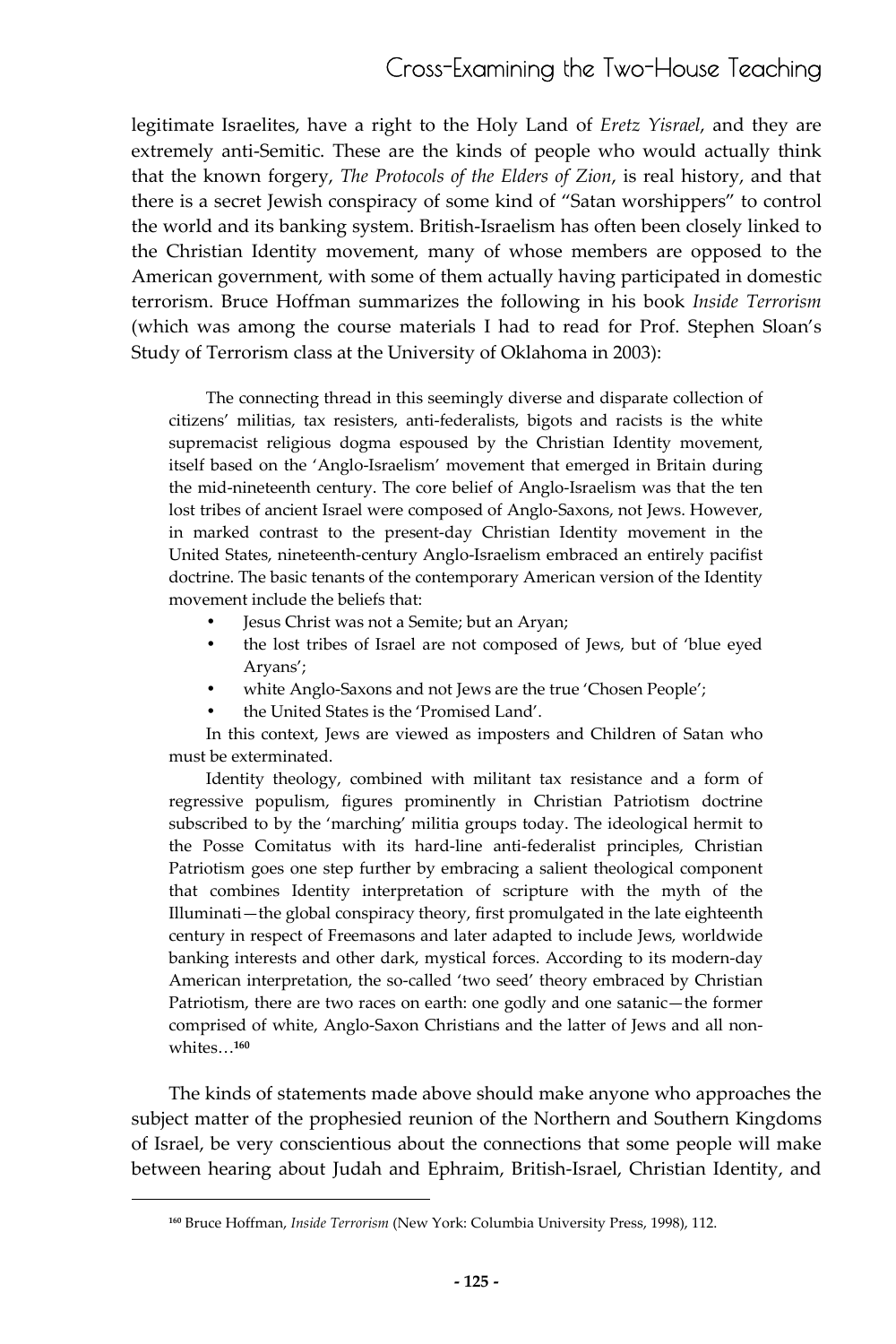then Christian Patriotism with its anti-government and anti-Semitic viewpoints. The only way that anyone can quantitatively break out any false connections that people might make, is by non-Jewish Believers who examine this subject matter **closely cooperating with Jewish Believers, supporting the State of Israel, and being respectful to mainline Jewish customs.** The message needs to be kept *well within* the confines of the Jewish theological expectation of the restoration of Israel, and highly regard and value mainline Jewish traditions (i.e., Matthew 23:2-3, Grk.; Romans 3:2; 11:29).

Does any teaching on the Northern and Southern Kingdoms of Israel to be reunited in the future, actually mimic those who believe that the British Crown has some supernatural connection to the throne of David, and that the British Empire and Commonwealth is really the Kingdom of Israel? When you encounter various teachers and people within the Two-House sub-movement, who were a part of Armstrong's WWCOG, then you may be very likely to hear things such as English, Scottish, and/or Irish royal heraldry being "Israelite" to some degree, or that the Empire had a destiny to play in history far beyond that recognized by fair-minded and secular historians (i.e., opposing Nazi Germany long before the United States did).

One of the major points that is made by British-Israel proponents, is the widespread claim that the term **British** is actually a Hebrew word. In actuality, the national designation British is derived from the Roman name for what is modernday England and Wales: Britannia (modern-day Scotland was actually called Caledonia by the Romans; Great Britain is considered to be the whole island). British-Israel proponents actually claim that the term "British" is a combination of the Hebrew words *b'rit* (בְּרִית) or "covenant," and *ish* (אִישׁ) meaning "man," likely implying that God's covenant is with those of British ancestry. In his book *The "Lost" Ten Tribes of Israel…Found!*, Steven M. Collins confirms for us their view: "The ancient Hebrew word for 'covenant' still forms the root word for the modern English word 'British.' Since 'ish' is also a Hebrew word meaning 'man,' the word 'Brit-ish' is also Hebrew for 'covenant-man.'"**161** Collins' publication is one which has most lamentably had an influence on a wide number of people within the Two-House sub-movement.

Quite contrary to the claim that the word "British" is somehow of Semitic origin, Walter Martin appropriately details in his classic work *Kingdom of the Cults*,

"It is sufficient to point out...that the Hebrew words *berith* [ברית] and *ish* [עיש] literally mean 'covenant and man,' not, 'men of the covenant,' as Armstrong and Anglo-Israelites maintain. When to this is added the unbiased and impeccably researched conclusions of the venerable *Oxford English Dictionary* and every other major English work on etymology, there is absolutely no connection between the Anglo-Saxon tongue and the Hebrew language."**<sup>162</sup>**

**<sup>161</sup>** Steven M. Collins, *The "Lost" Ten Tribes of Israel...Found!* (Boring, OR: CPA Books, 1995), 392.

**<sup>162</sup>** Walter Martin, *Kingdom of the Cults* (Minneapolis: Bethany House, 1985), 309.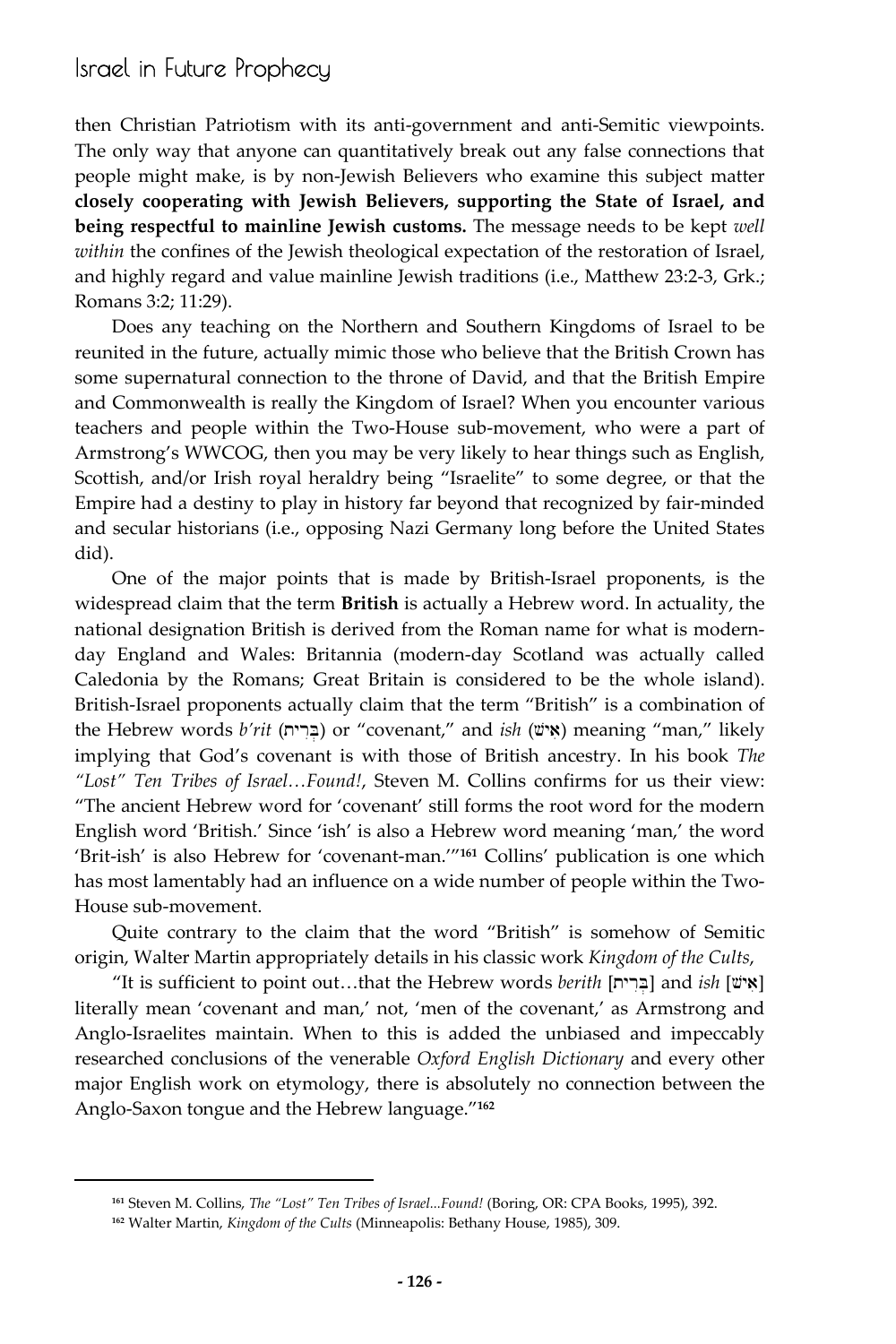It is worth noting, perhaps in response to Martin's comments that English and Hebrew are completely unrelated, that a resource released by a Jewish teacher named Isaac E. Mozeson, *The Word: The Dictionary That Reveals The Hebrew Source Of English*—which does float around a variety of Messianic groups—proposes there are connections between English via Greek and Latin to Hebrew. In Mozeson's view, "Greek and Latin are merely grandfathers, while Hebrew is the patriarch."**<sup>163</sup>** Whether or not Mozeson's work is at all credible can be vigorously debated. Yet, it is important that *nowhere* in Mozeson's book does he make a connection between the English term "British" and the Hebrew words *b'rit* (בְּרִ**יה)** and *ish* (אִישׁ: I personally would not put too much stock in Mozeson's *The Word* or his theories,**<sup>164</sup>** but it is quite poignant that he does not claim that "British" is a Semitic word. The modern Hebrew term for "British" is actually *Briti* (yjyrb; breetee),**165** which is hardly what one would expect if "British" were indeed a Hebrew word.

British-Israel proponents, as should be expected, propose that various other nationalistic terms also originate from Biblical Hebrew, when in actuality they do not. I am in full agreement with William Varner, who notes the following in his book *Jacob's Dozen:*

"British-Israelism maintains that the *lost* tribes left landmarks on their trek across Europe. Thus, the Dan and Danube Rivers, as well as the city of Danzig and country of Denmark are clear indications to them of the tribe of Dan! The term 'Saxons' is supposedly a contradiction of 'Isaac's Sons'…These linguistic arguments have been rejected by every reputable Hebrew scholar as absolutely groundless."**<sup>166</sup>**

## Toward a More Biblically Rooted Approach of a Larger Restoration of Israel

It is easily observed that throughout the past few centuries, that when the subject matter of what happened to the descendants of the exiled Northern Kingdom of Israel/Ephraim, or the "Ten Lost Tribes," has been examined—**that there has been a significant risk or gamble evident.** Some Bible teachers refuse to even touch the issue, because of various associations that can be made from past dealings, most frequently the historical errors of British-Israelism and theological abuses of Armstrongism. Even when a Bible teacher is intent to largely stay focused on Scripture, a safe window of extra-Biblical literature and respected Jewish and Christian scholarship, and be very cautious about the conclusions drawn—too many laypersons are likely to go off and explore things on their own,

Consult the FAQ, "Hebrew, Letter Pictures."

**<sup>163</sup>** Isaac E. Mozeson, *The Word: The Dictionary That Reveals The Hebrew Source Of* English (New York: SPI Books, 2000), 5.

**<sup>164</sup>** Concurrent with this, I would also frown extensively on so-called Hebrew letter pictures, which are affluent through the broad Messianic world, including much of "safe" Messianic Judaism.

**<sup>165</sup>** Hayim Baltsan, *Webster's NewWorld Hebrew Dictionary* (Cleveland: Wiley Publishing, Inc., 1992), 497.

**<sup>166</sup>** Varner, 94; cf. Martin, 308.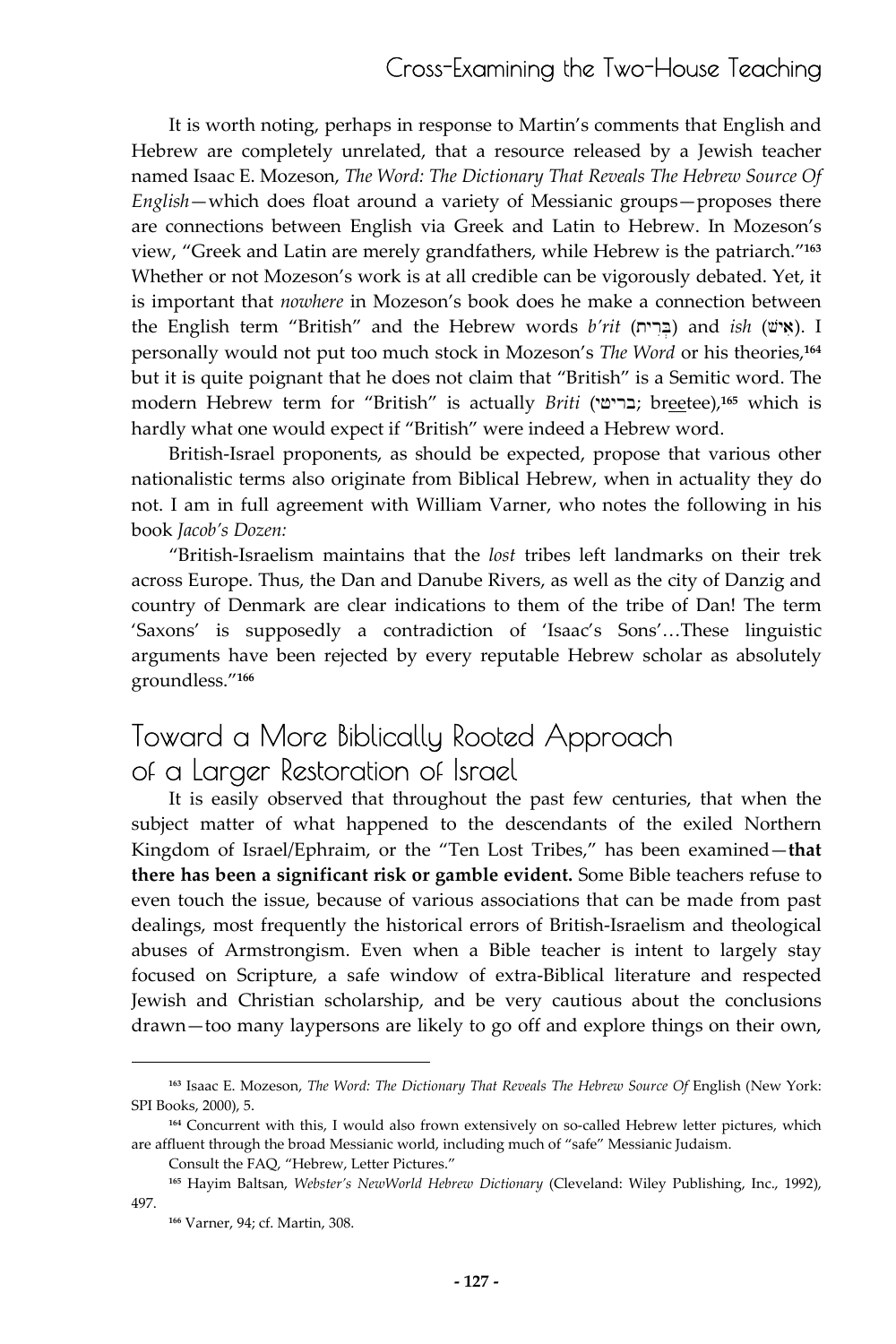and go into places where they have no business going. Too many people are simply not disciplined or mature enough to keep themselves within the world of the Biblical text and let the prophecies of those of the Northern and Southern Kingdoms of Israel naturally take care of themselves, and they cannot resist the temptation to speculate.

For a variety of complicated reasons, when one surveys the Two-House submovement, it is not difficult to detect how much of it is a rather fertile field for a wide and broad number of urban legends that are present within the broad Messianic movement.**<sup>167</sup>** *Why this is* specifically *the case we may never know.* But, it is easily discerned from what is witnessed in the writings, recordings, and conference events of various popular/populist teachers and leaders, that they have gone beyond the Biblical expectations of the restoration of Israel's Kingdom, and have (significantly) added their own baggage to the issue.

The approach, of a ministry like Outreach Israel and Messianic Apologetics, has always been to view the reunification of Judah and Israel/Ephraim, **and the significant majority of companions from the nations at large**—as a larger restoration of Israel, and/or expansion of Israel's Kingdom realm, that has been prophesied in Holy Writ. If one approaches this issue as end-time prophecy or eschatology—with God Himself knowing all of the finer details—then the issue largely becomes one of interpretation regarding future events. Many of the popular voices which you will hear who promote teaching about this issue, have made things a bit too simplistic, under-developed, and have cut corners. They have not put enough time into seeing the issue of a larger restoration of Israel refined and defined further from the Biblical text, and have rightly opened themselves up to some legitimate criticism.

Only future examinations of the Historical Books and Prophetic literature of the Tanach will bring many of the answers which we all need—but acquiring such specific answers will take time, which far too many are unwilling to commit, on this—and, *for a fact,* many other issues of hundreds of times more importance.**<sup>168</sup>**

<sup>&</sup>lt;sup>167</sup> It cannot be at all be overlooked, that one publication with a great deal of exaggeration and noncredible history (which even promotes some presumed Ancient Israelite settlement in North America, referencing discredited people like E. Raymond Capt), Victor Schlatter, *Genetically Modified Prophecies: Whatever Happened to all the Sand and Stars God Promised to Abraham?* (Mobile: Evergreen Press, 2012), is actually advertised for sale on p 8 of the 2012-2013 *Messianic Jewish Resources Catalog* published by Lederer <messianicjewish.net/docs/MJRCatalog2012.pdf >.

Lost Tribes speculation, even while opposed by various Messianic Jewish leaders, is alive and well beyond the Two-House sub-movement. Schlatter's book actually received an endorsement from Frank Lowinger, who is listed as a former president of the Messianic Jewish Alliance of America (MJAA).

**<sup>168</sup>** It is advised that you generally consult the author's workbooks *A Survey of the Tanach for the Practical Messianic* and *A Survey of the Apostolic Scriptures for the Practical Messianic*, for some preliminary, conservative approaches to the books of the Bible, from an inclusivist Messianic perspective.

As the author of this publication, I dare say that there are many unanswered, yet critical issues, regarding the material of Genesis chs. 1-11, which most of today's Messianic leaders and/or people at large, while knowing that they need to examine in greater detail per various astronomical and cosmological issues, will likely never really bother to consider. So, for some further consideration, consult the useful books J.P. Moreland and John Mark Reynolds, eds., *Three Views on Creation and Evolution* (Grand Rapids: Zondervan, 1999) representing a general perspective of the positions; and Hugh Ross, *The Genesis Question:*